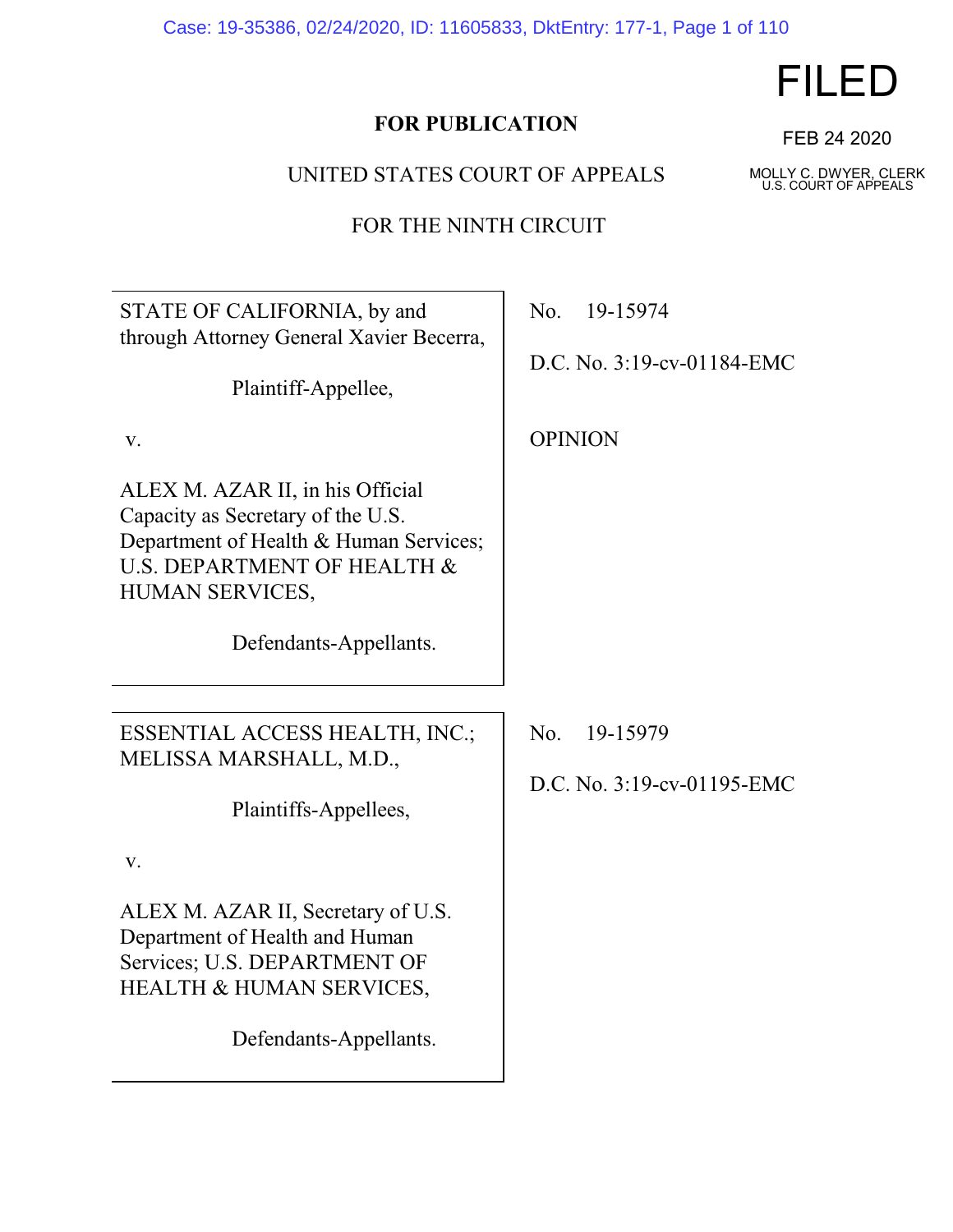Appeal from the United States District Court for the Northern District of California Edward M. Chen, District Judge, Presiding

| STATE OF OREGON; STATE OF NEW      | No. 19-35386 |                     |
|------------------------------------|--------------|---------------------|
| YORK; STATE OF COLORADO;           |              |                     |
| STATE OF CONNECTICUT; STATE OF     | D.C. Nos.    | $6:19$ -cv-00317-MC |
| DELAWARE; DISTRICT OF              |              | $6:19$ -cv-00318-MC |
| <b>COLUMBIA; STATE OF HAWAII;</b>  |              |                     |
| STATE OF ILLINOIS; STATE OF        |              |                     |
| MARYLAND; COMMONWEALTH OF          |              |                     |
| <b>MASSACHUSETTS; STATE OF</b>     |              |                     |
| MICHIGAN; STATE OF MINNESOTA;      |              |                     |
| STATE OF NEVADA; STATE OF NEW      |              |                     |
| JERSEY; STATE OF NEW MEXICO;       |              |                     |
| STATE OF NORTH CAROLINA;           |              |                     |
| <b>COMMONWEALTH OF</b>             |              |                     |
| PENNSYLVANIA; STATE OF RHODE       |              |                     |
| ISLAND; STATE OF VERMONT;          |              |                     |
| <b>COMMONWEALTH OF VIRGINIA;</b>   |              |                     |
| STATE OF WISCONSIN; AMERICAN       |              |                     |
| MEDICAL ASSOCIATION; OREGON        |              |                     |
| MEDICAL ASSOCIATION; PLANNED       |              |                     |
| PARENTHOOD FEDERATION OF           |              |                     |
| AMERICA, INC.; PLANNED             |              |                     |
| PARENTHOOD OF SOUTHWESTERN         |              |                     |
| OREGON; PLANNED PARENTHOOD         |              |                     |
| <b>COLUMBIA WILLAMETTE; THOMAS</b> |              |                     |
| N. EWING, M.D.; MICHELE P.         |              |                     |
| MEGREGIAN, C.N.M.,                 |              |                     |
| Plaintiffs-Appellees,              |              |                     |
| V.                                 |              |                     |
| ALEX M. AZAR II; U.S. DEPARTMENT   |              |                     |

OF HEALTH & HUMAN SERVICES;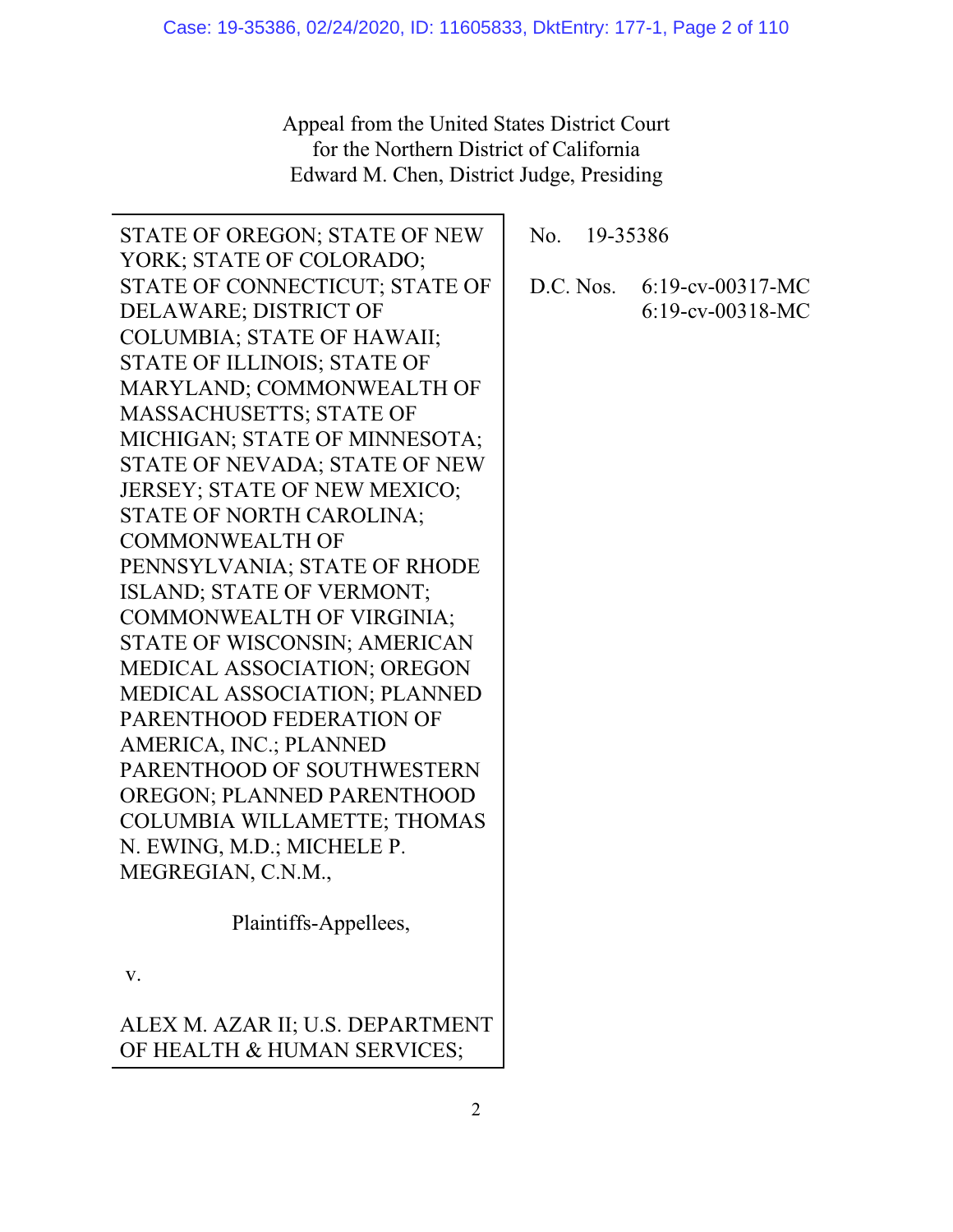DIANE FOLEY; OFFICE OF POPULATION AFFAIRS,

Defendants-Appellants.

Appeal from the United States District Court for the District of Oregon Michael J. McShane, District Judge, Presiding

| STATE OF WASHINGTON; NATIONAL<br><b>FAMILY PLANNING AND</b>                                                                                                                                                                                                                                                                       | No. | 19-35394 |                                                     |
|-----------------------------------------------------------------------------------------------------------------------------------------------------------------------------------------------------------------------------------------------------------------------------------------------------------------------------------|-----|----------|-----------------------------------------------------|
| REPRODUCTIVE HEALTH<br><b>ASSOCIATION; FEMINIST WOMEN'S</b><br>HEALTH CENTER; DEBORAH OYER,<br>M.D.; TERESA GALL,                                                                                                                                                                                                                 |     |          | D.C. Nos. 1:19-cv-03040-SAB<br>$1:19$ -cv-03045-SAB |
| Plaintiffs-Appellees,                                                                                                                                                                                                                                                                                                             |     |          |                                                     |
| V.                                                                                                                                                                                                                                                                                                                                |     |          |                                                     |
| ALEX M. AZAR II, in his official capacity<br>as Secretary of the United States<br>Department of Health and Human<br>Services; U.S. DEPARTMENT OF<br><b>HEALTH &amp; HUMAN SERVICES;</b><br>DIANE FOLEY, MD, in her official<br>capacity as Deputy Assistant Secretary for<br>Population Affairs; OFFICE OF<br>POPULATION AFFAIRS, |     |          |                                                     |
| Defendants-Appellants.                                                                                                                                                                                                                                                                                                            |     |          |                                                     |

Appeal from the United States District Court for the Eastern District of Washington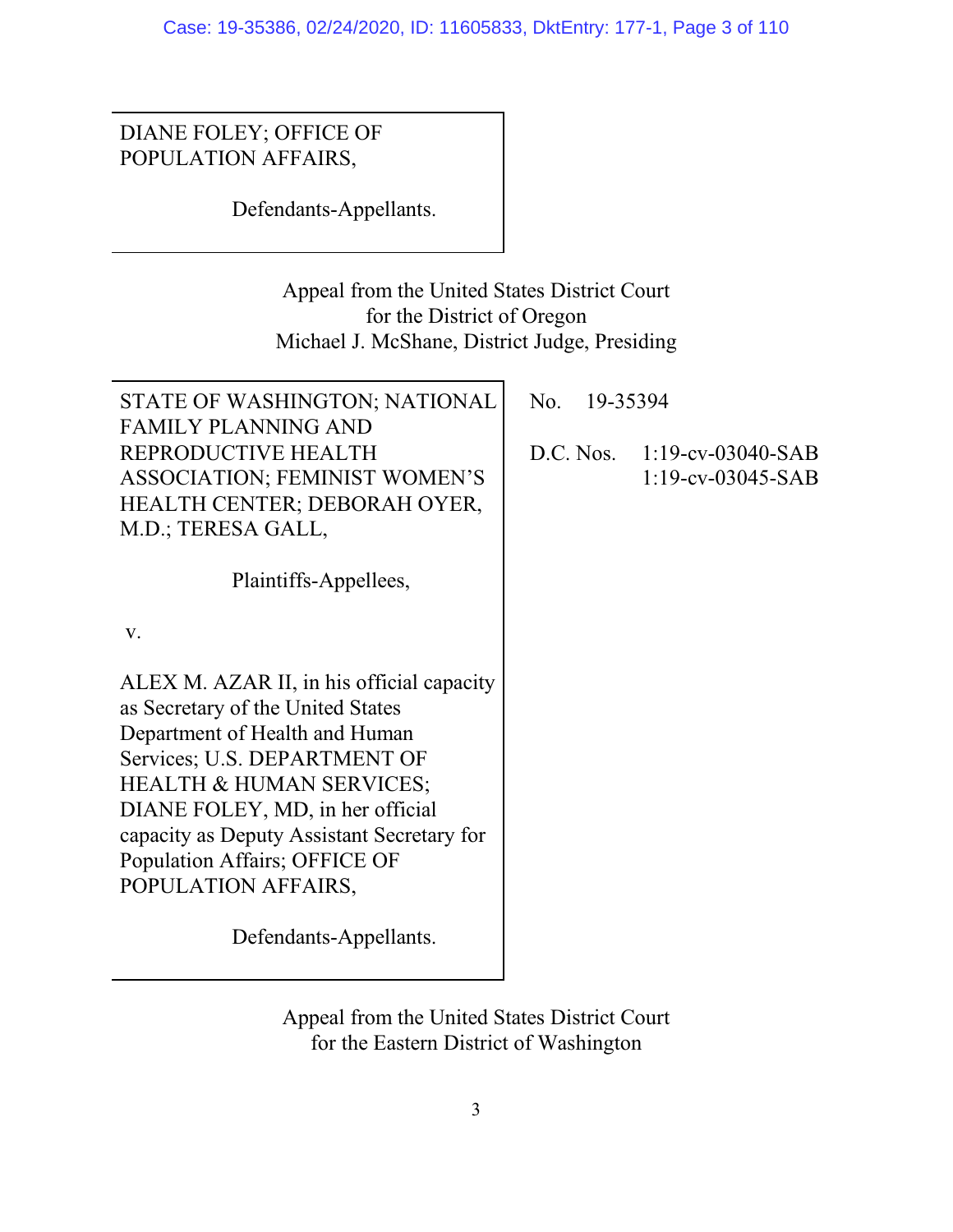## Stanley Allen Bastian, District Judge, Presiding

## Argued and Submitted September 23, 2019 San Francisco, California

Before: Sidney R. Thomas, Chief Judge, and Edward Leavy, Kim McLane Wardlaw, William A. Fletcher, Richard A. Paez, Jay S. Bybee, Consuelo M. Callahan, Milan D. Smith, Jr., Sandra S. Ikuta, Eric D. Miller and Kenneth K. Lee, Circuit Judges.

Opinion by Judge Ikuta, Circuit Judge

Title X of the Public Health Service Act gives the Department of Health and Human Services (HHS) authority to make grants to support "voluntary family planning projects" for the purpose of offering "a broad range of acceptable and effective family planning methods and services."  $42$  U.S.C.  $\S 300(a)$ .<sup>1</sup> Section 1008 of Title X prohibits grant funds from "be[ing] used in programs where abortion is a method of family planning." *Id.* § 300a-6.

Since 1970, when Title X was first enacted, HHS has provided competing interpretations of this prohibition. Regulations issued in 1988, and upheld by the Supreme Court in 1991, completely prohibited the use of Title X funds in projects where clients received counseling or referrals for abortion as a method of family

 $1$  Congress did not design the Title X grant program to provide healthcare services beyond "family planning methods and services." 42 U.S.C. § 300(a); *cf*. Dissent at 1.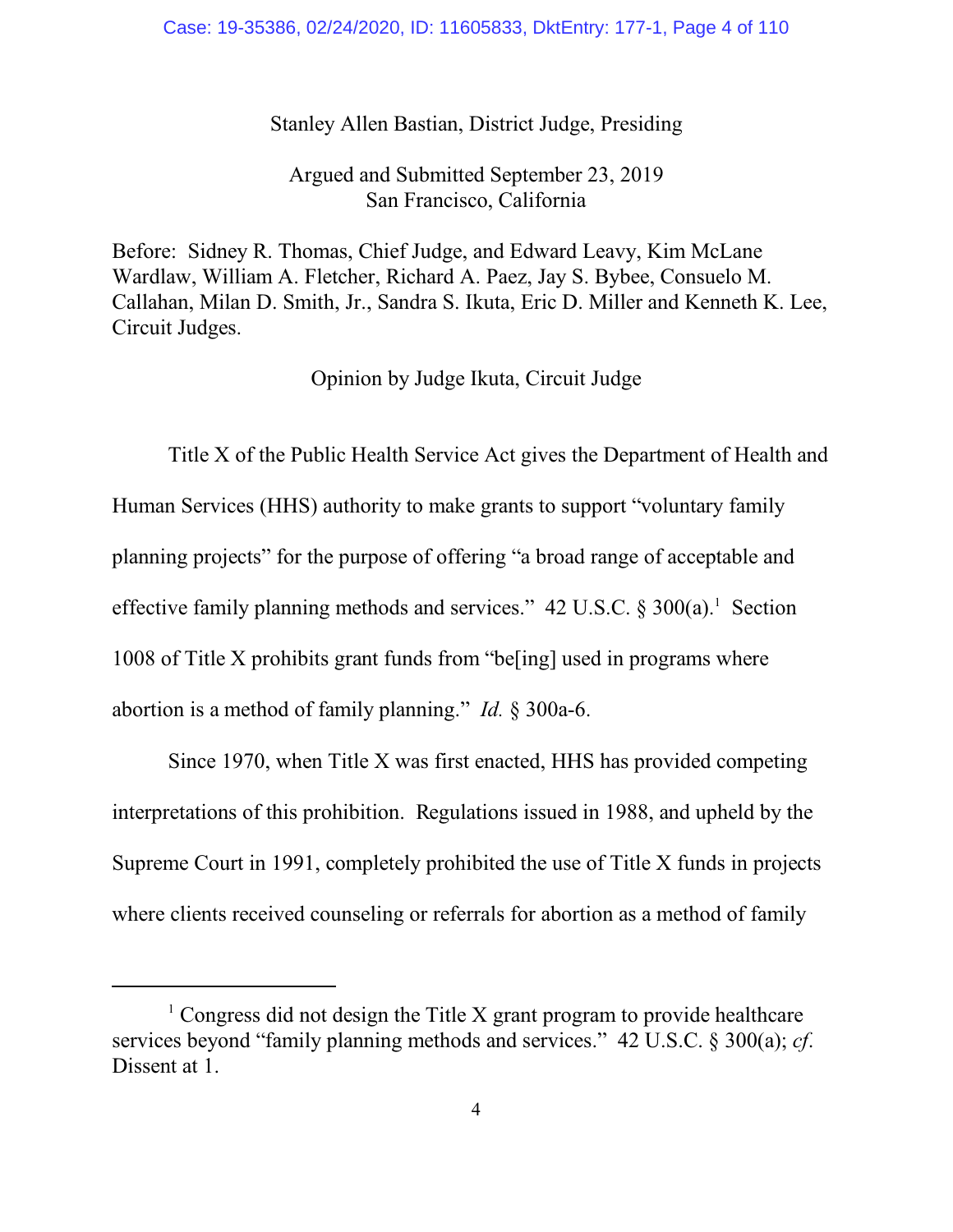planning. *Rust v. Sullivan*, 500 U.S. 173, 177–79 (1991). Regulations issued in 2000 were more permissive.

In March 2019, HHS promulgated regulations that are similar to those adopted by HHS in 1988 and upheld by *Rust*. But the 2019 rule is less restrictive in at least one important respect: a counselor providing nondirective pregnancy counseling "may discuss abortion" so long as "the counselor neither refers for, nor encourages, abortion."  $42$  C.F.R. § 59.14(e)(5). There is no "gag" on abortion counseling. *See id.*

Plaintiffs, including several states and private Title X grantees, brought various suits challenging the 2019 rule, and three district courts in three states entered preliminary injunctions against HHS's enforcement of the rule. In light of Supreme Court approval of the 1988 regulations and our broad deference to agencies' interpretations of the statutes they are charged with implementing, plaintiffs' legal challenges to the 2019 rule fail. Accordingly, we vacate the injunctions entered by the district courts and remand for further proceedings consistent with this opinion.

I

In 1970, Congress enacted Title X of the Public Health Service Act to give HHS authority to make grants to Title X projects that provide specified family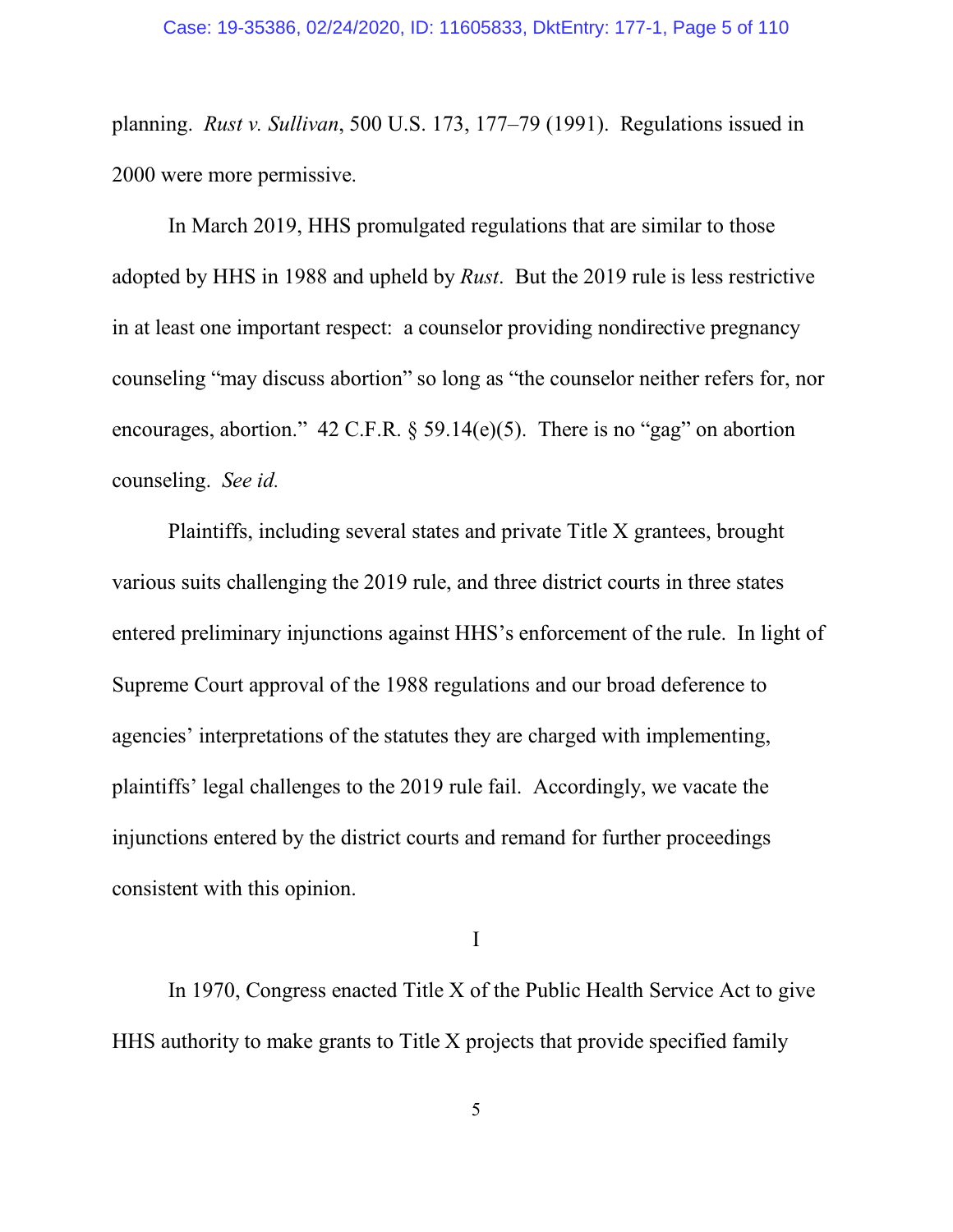planning services.<sup>2</sup> Family Planning Services and Population Research Act, Pub. L. No. 91-572, 84 Stat. 1504, 1508 (1970); 42 U.S.C. § 300a-4(c). The Act gives HHS broad authority to promulgate regulations to administer the grant program, as well as to impose conditions on the grants that HHS "may determine to be appropriate to assure that such grants will be effectively utilized for the purposes for which made." § 1006(a)–(b), 84 Stat. at 1507; 42 U.S.C. § 300a**-**4(a)–(b).

Congress placed only two limitations on HHS's discretion. First, an individual's acceptance of family planning services has to be "voluntary" and not "a prerequisite to eligibility for or receipt of any other service or assistance from, or to participation in, any other program of the entity or individual that provided such service or information." § 1007, 84 Stat. at 1508; 42 U.S.C. § 300a-5. Second, § 1008 of Title X provides:

None of the funds appropriated under this subchapter shall be used in programs where abortion is a method of family planning.

§ 1008, 84 Stat. at 1508; 42 U.S.C. § 300a-6.

Section 1008, which has never been amended, "was intended to ensure that Title X funds would 'be used only to support preventive family planning services,

 $2$  Although Title X and its implementing regulations use both the terms "program" and "project," for consistency we refer to a program using Title X funds to provide services to clients as a "Title X project."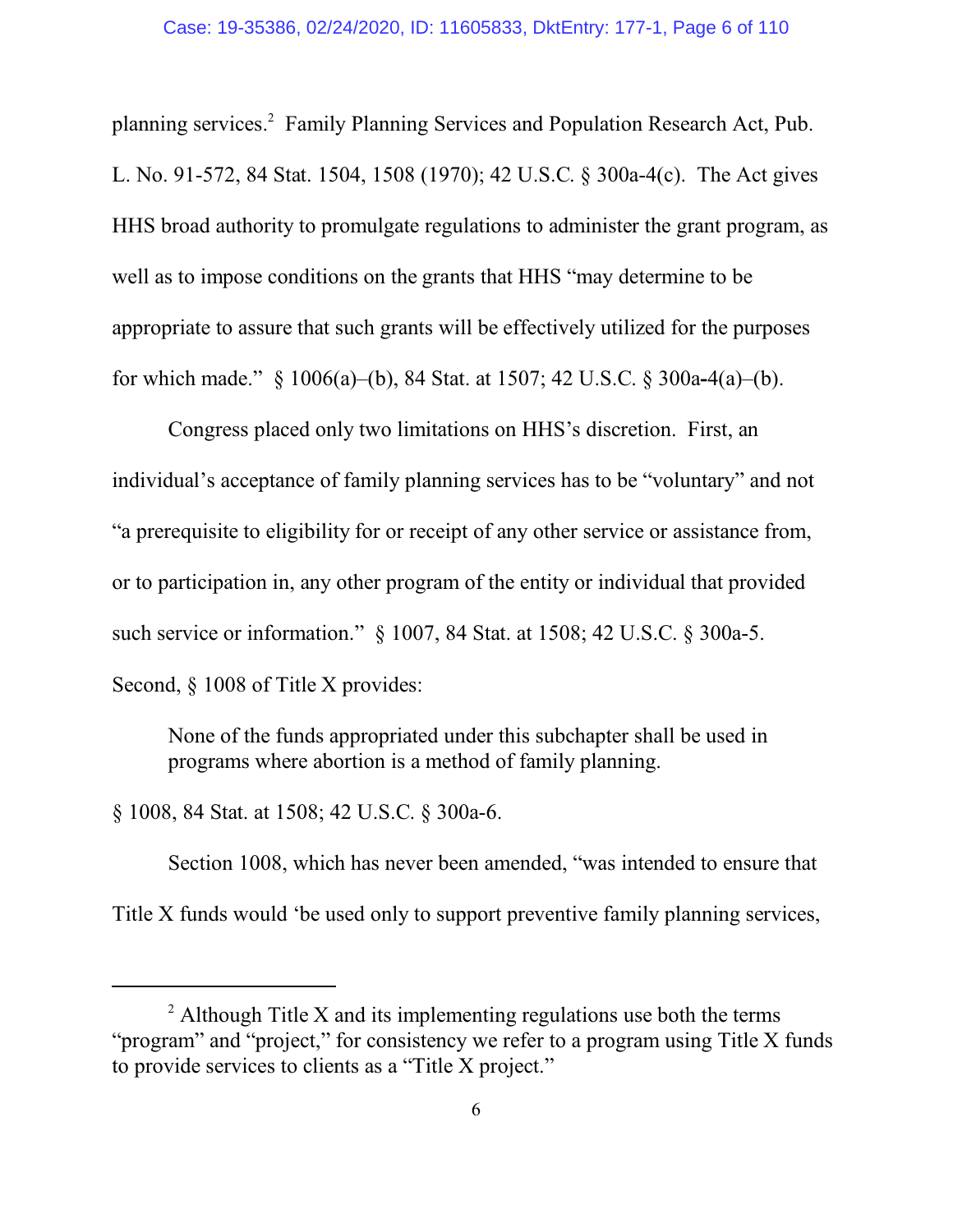population research, infertility services, and other related medical, informational, and educational activities.'" *Rust*, 500 U.S. at 178–79 (quoting H.R. Conf. Rep. No. 91-1667, at 8 (1970)); *see also New York v. Sullivan*, 889 F.2d 401, 407 (2d Cir. 1989), *aff'd sub nom. Rust v. Sullivan*, 500 U.S. 173 (1991) (noting a legislator's statement that "[w]ith the 'prohibition of abortion' amendment—title X, section 1008—the [House] committee members clearly intend that abortion is not to be encouraged or promoted in any way through this legislation") (statement of Rep. Dingell). As *Rust* concluded, in enacting § 1008, Congress made a constitutionally permissible "value judgment favoring childbirth over abortion." 500 U.S. at 192 (quoting *Maher v. Roe*, 432 U.S. 464, 474 (1977)).

Although the purpose of § 1008 is clear, the Supreme Court has determined that its language is ambiguous because it does not expressly articulate how its prohibition applies to abortion counseling, referral, and advocacy, or how to ensure that funds are not used "in programs where abortion is a method of family planning." *Id.* at 184.As a result of this ambiguity, HHS has provided a range of alternative interpretations of § 1008 over the years. We provide an overview of this history as context to our analysis of the issues raised by the government's appeals.

A

7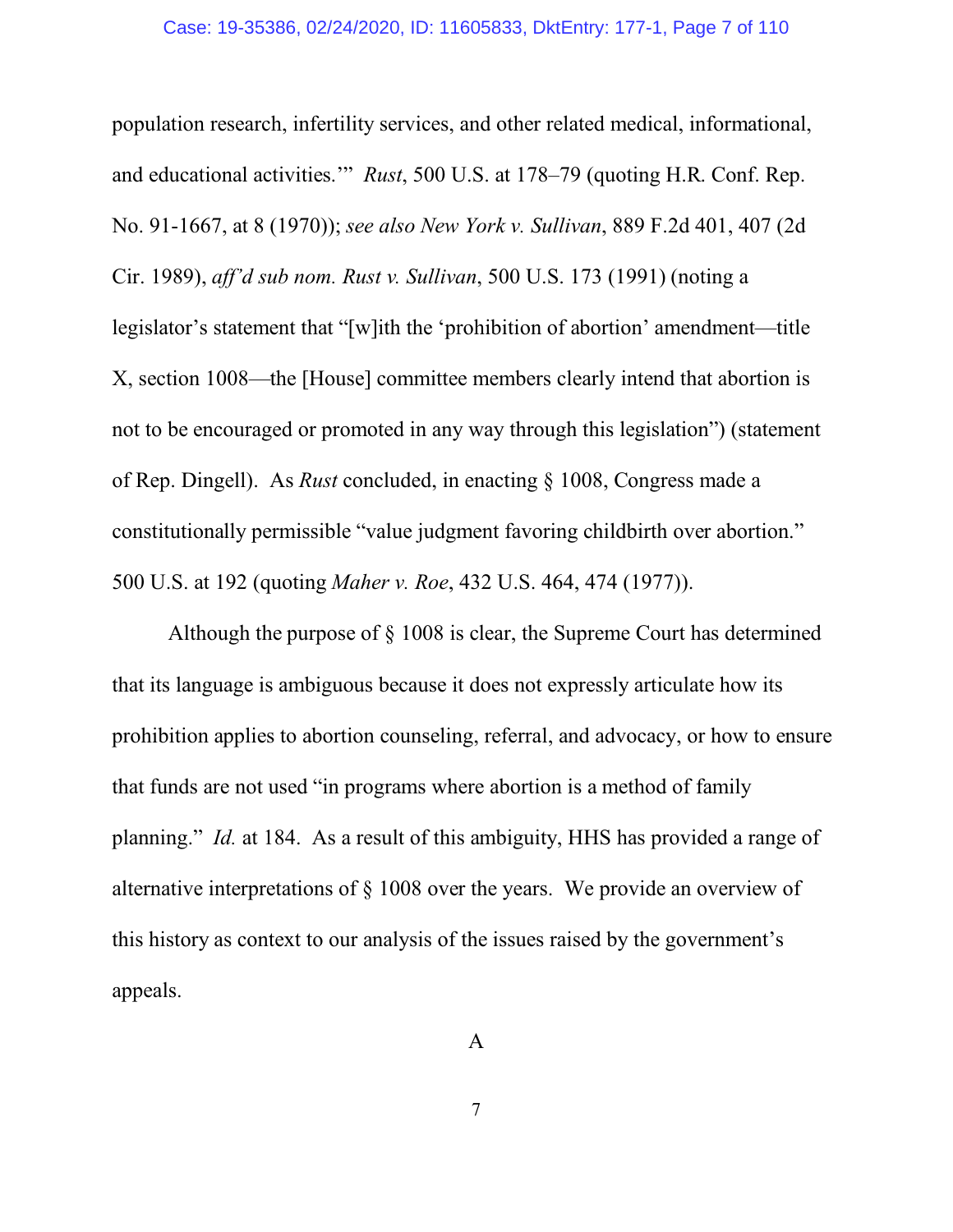In 1971, HHS promulgated (without notice and comment) the first regulations designed to implement Title X. Project Grants for Family Planning Services, 36 Fed. Reg. 18,465, 18,465–66 (Sept. 15, 1971). The regulations did not address the scope of § 1008. Instead, HHS interpreted § 1008 through opinions from its Office of General Counsel. In the mid-1970s, HHS issued a legal opinion prohibiting directive counseling on abortion ("encouraging or promoting" abortion) in a Title X project, while permitting nondirective ("neutral") counseling on abortion. *Nat'l Family Planning & Reprod. Health Ass'n v. Sullivan*, 979 F.2d 227, 229 (D.C. Cir. 1992). Subsequent General Counsel opinions interpreted § 1008 as "prohibiting any abortion referrals beyond 'mere referral,' that is, providing a list of names and addresses without in any further way assisting the woman in obtaining an abortion." Statutory Prohibition on Use of Appropriated Funds Where Abortion is a Method of Family Planning, 53 Fed. Reg. 2922, 2923 (Feb. 2, 1988) (the 1988 Rule).

HHS revised its Title X regulations after notice and comment in 1980. *See* Grants for Family Planning Services, 45 Fed. Reg. 37,433 (June 3, 1980). But like the 1971 regulations, the 1980 regulations did not address the scope of § 1008. *Nat'l Family Planning*, 979 F.2d at 229 (citing 45 Fed. Reg. at 37,437). Instead, in 1981, HHS issued "Program Guidelines for Project Grants for Family Planning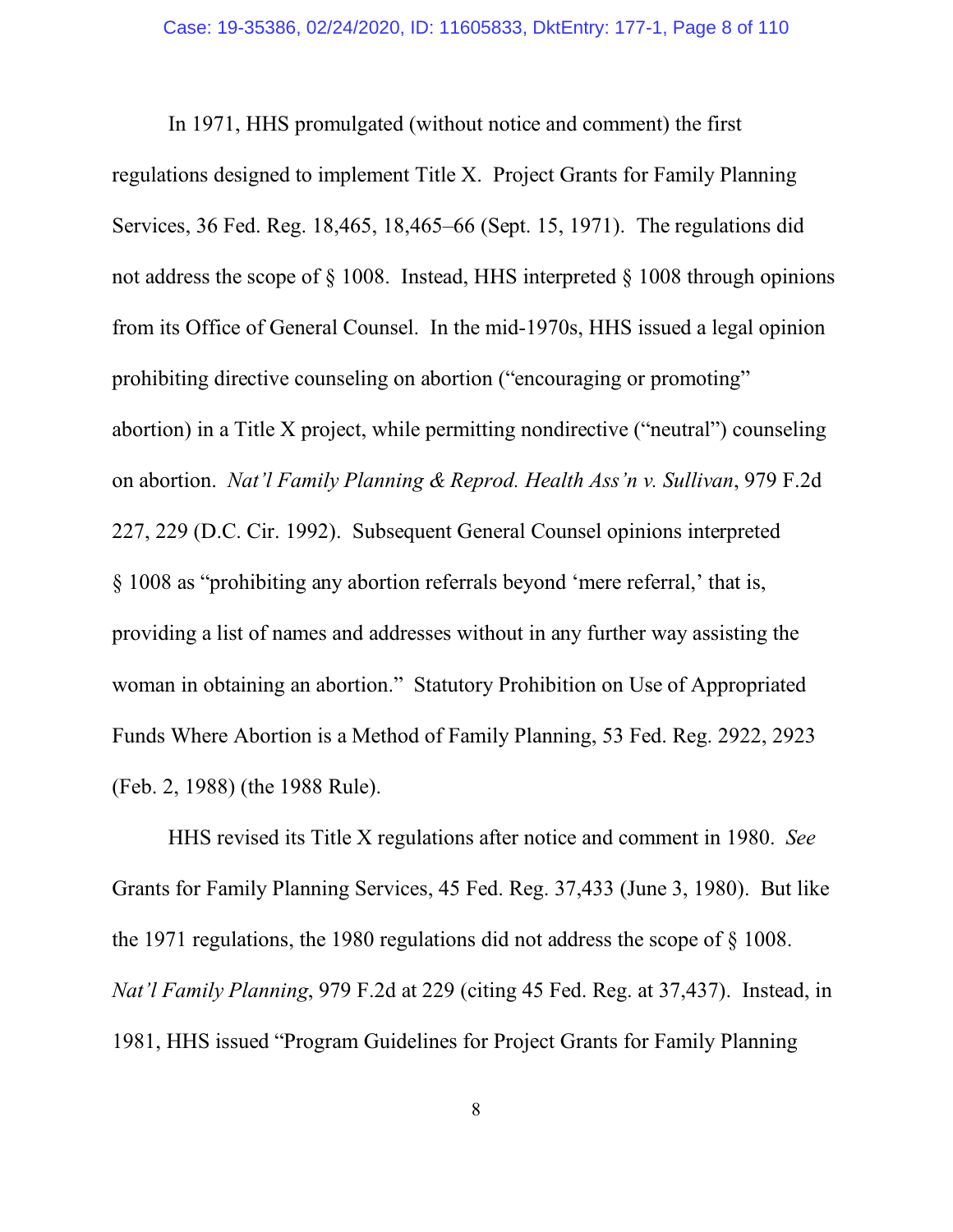Services." *See* U.S. Dep't of Health & Human Servs., *Program Guidelines for Project Grants for Family Planning Services* (1981). For the first time, these guidelines required Title X projects to give Title X clients nondirective counseling on and referrals for abortion upon request. *Id.* § 8.6. The 1981 "guidelines were premised on a view that 'non-directive' counseling and referral for abortion were not inconsistent with [§ 1008] and were justified as a matter of policy in that such activities did not have the effect of promoting or encouraging abortion." 53 Fed. Reg. at 2923.

It was not until 1988 that HHS addressed the scope of § 1008 in notice-andcomment rulemaking. *See* 53 Fed. Reg. at 2922. The 1988 Rule recognized that "[f]ew issues facing our society today are more divisive than that of abortion." *Id.* Because § 1008 was intended to create "a wall of separation between Title X programs and abortion as a method of family planning," the 1988 Rule concluded that Congress intended Title X to circumscribe "family planning" to include "only activities related to facilitating or preventing pregnancy, not for terminating it." *Id.* at 2922–23. The 1988 Rule accordingly defined the term "family planning" as including "a broad range of acceptable and effective methods and services to limit or enhance fertility." *Id.* at 2944.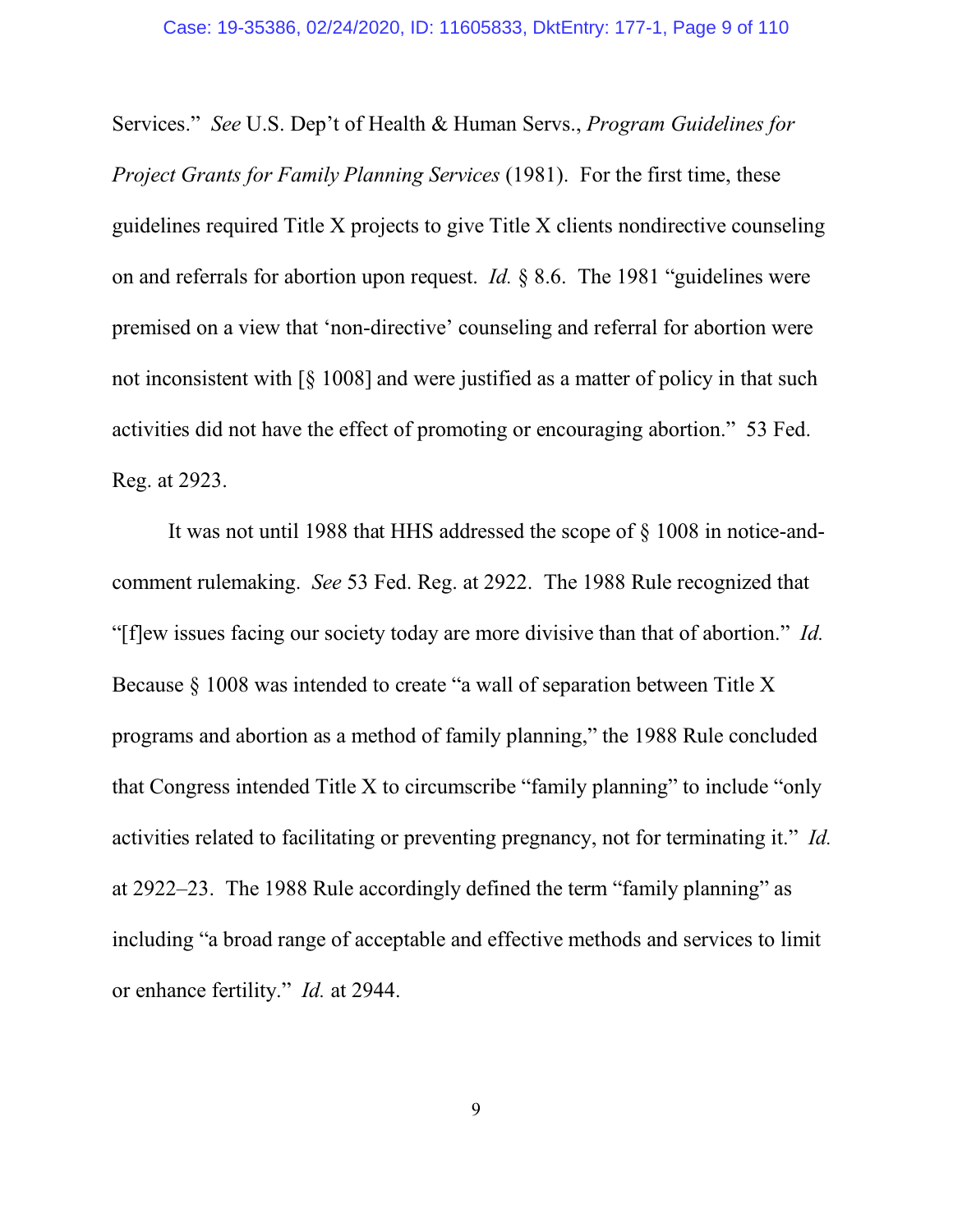In light of these concerns, the 1988 Rule imposed specified limits on a Title X project. First, the project could not provide prenatal care. *Id.* at 2945. Therefore, "once a client served by a Title X project is diagnosed as pregnant, she must be referred for appropriate prenatal and/or social services by furnishing a list of available providers that promote the welfare of mother and unborn child." *Id.*

Further, a Title X project could not "provide counseling concerning the use of abortion as a method of family planning." *Id.* In the preamble to the 1988 Rule, HHS explained that counseling "which results in abortion as a method of family planning simply cannot be squared with the language of section 1008," and the 1988 Rule therefore rejected the 1981 program guidelines' requirement that Title X projects give nondirective counseling on abortion. *Id.* at 2923. In barring such nondirective counseling, HHS also relied on a General Accounting Office (GAO) report and Office of the Inspector General (OIG) audit of Title X projects indicating that some Title X projects were "promoting abortion" under the guise of providing nondirective counseling. *Id.* at 2924.<sup>3</sup>

 $3$  For example, the audit found that some Title X projects were providing clients with brochures prepared by abortion clinics, providing and witnessing the signing of consent forms required by abortion clinics, making appointments for clients at abortion clinics, and using Title X funds to pay the administrative costs for loans provided to clients to pay for abortions. 53 Fed. Reg. at 2924 n.7.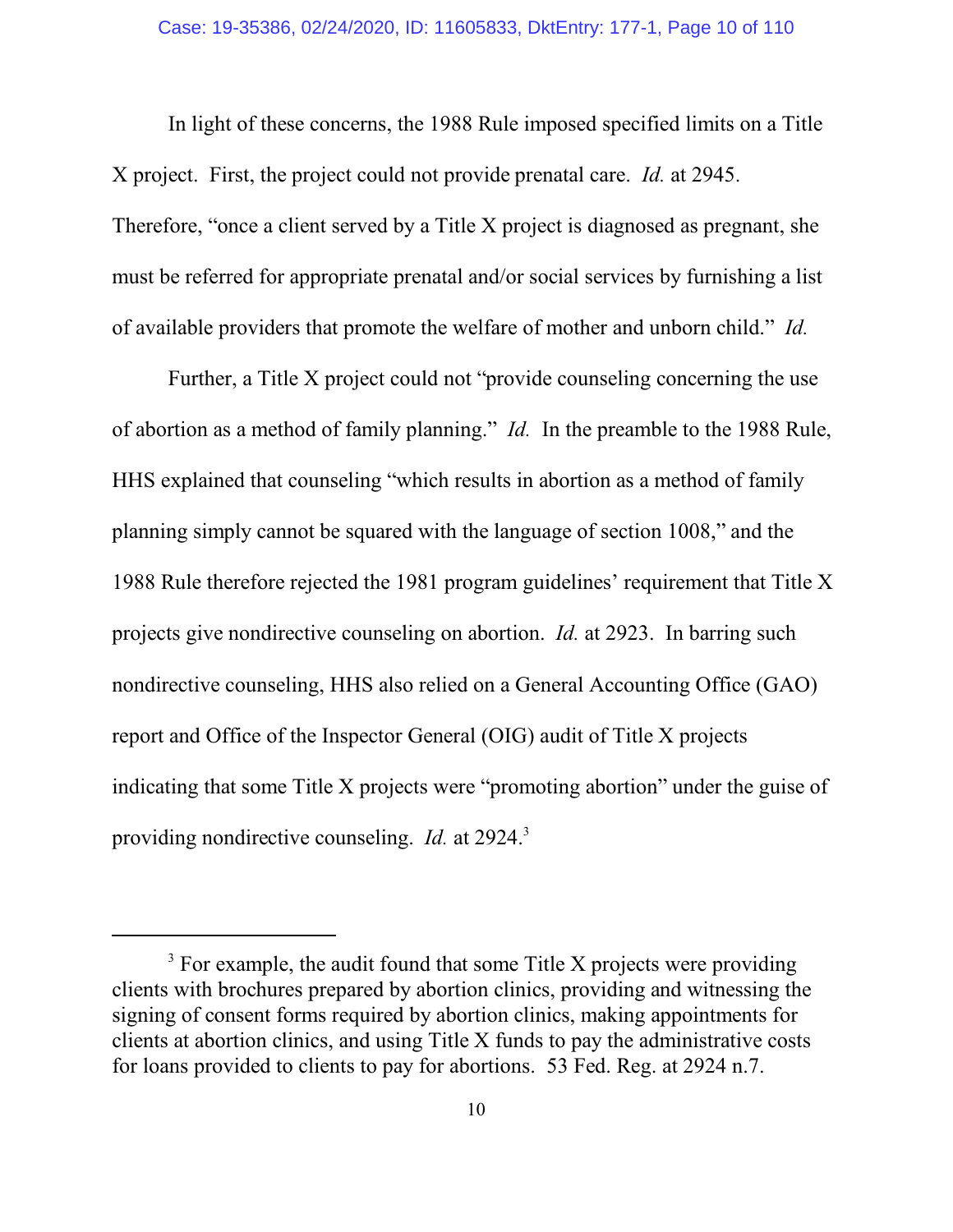Nor could a Title X project "provide referral for abortion as a method of family planning." *Id.* at 2945. Therefore, the list of available providers given to a pregnant client could not include "providers whose principal business is the provision of abortions." *Id.*

The 1988 Rule also required a Title X project to be organized "so that it is physically and financially separate" from activities prohibited by § 1008 and the regulations. *Id.* To meet this "program integrity" requirement, "a Title X project must have an objective integrity and independence from prohibited activities. Mere bookkeeping separation of Title X funds from other monies is not sufficient." *Id.*

HHS explained that its rules requiring physical and financial separation were supported by OIG-audit and GAO-report findings that Title X projects were arguably violating § 1008 and that the lack of separation led to confusion as to whether federal funds were being used for abortion services. *Id.* Both OIG and GAO "urged [HHS] to give more specific, formalized direction to programs about the extent of prohibition on abortion as a method of family planning." *Id.* at 2923–24.

After HHS promulgated the 1988 Rule, Title X grantees challenged the facial validity of the regulations on the grounds that the regulations were not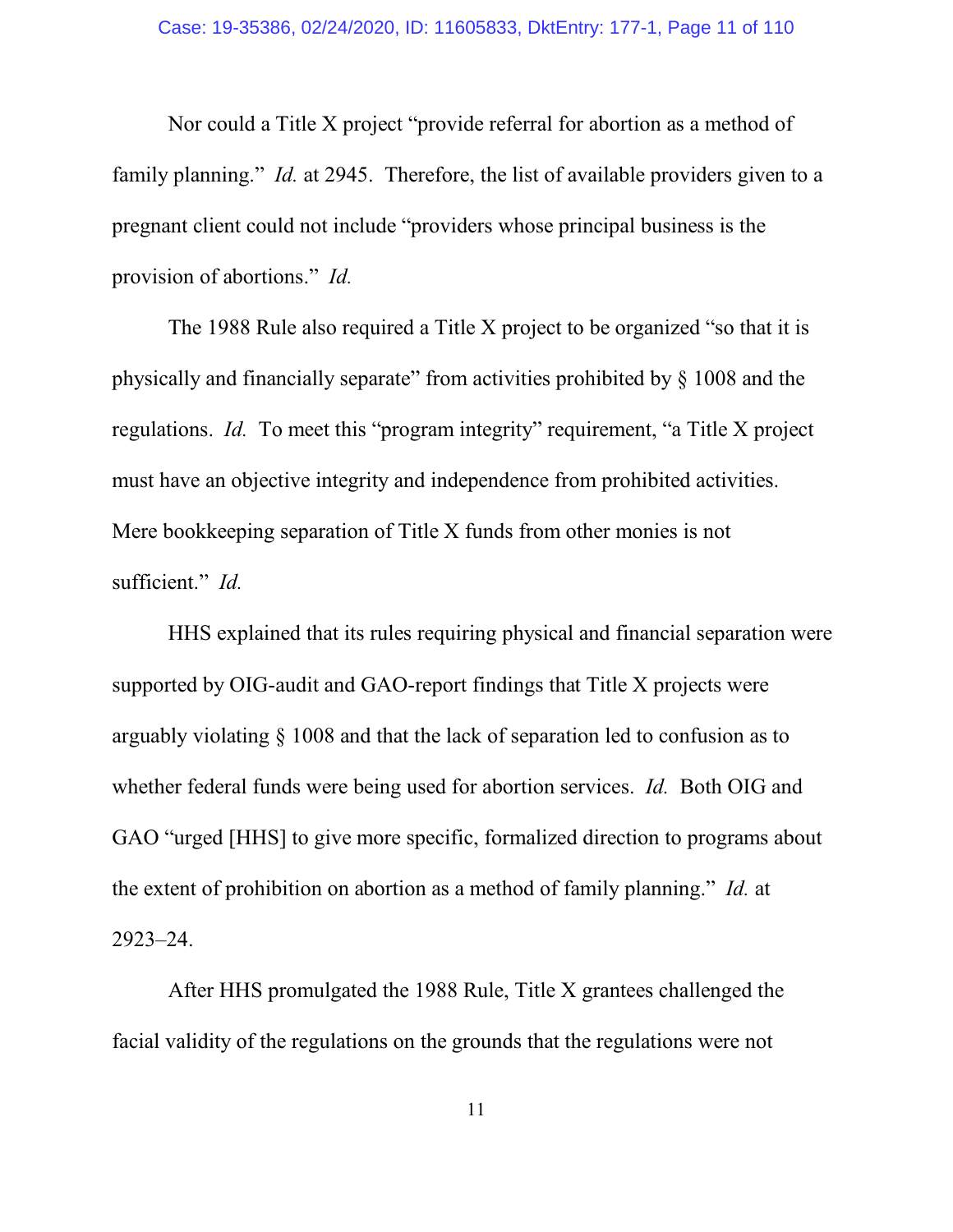authorized by Title X, were arbitrary and capricious under the Administrative Procedure Act (APA), and violated the First and Fifth Amendment rights of Title X clients and the First Amendment rights of Title X health care providers. The Supreme Court addressed these challenges in *Rust*.

*Rust* first rejected the plaintiffs' claim "that the regulations exceed [HHS]'s authority under Title X and are arbitrary and capricious." *Id.* at 183. Because the language of  $\S$  1008 was "ambiguous" as to "the issues of counseling, referral, advocacy, or program integrity," the Court gave "substantial deference" to HHS's interpretation under *Chevron, U.S.A., Inc. v. Natural Resources Defense Council, Inc.*, 467 U.S. 837, 842–43 (1984), and concluded that "[t]he broad language of Title X plainly allows [HHS]'s construction of the statute." *Rust*, 500 U.S. at 184. "By its own terms, § 1008 prohibits the use of Title X funds 'in programs where abortion is a method of family planning'" but "does not define the term 'method of family planning,' nor does it enumerate what types of medical and counseling services are entitled to Title X funding." *Id.* In light of the "broad directives provided by Congress in Title X in general and § 1008 in particular," *Rust* concluded that HHS's "construction of the prohibition in § 1008 to require a ban on counseling, referral, and advocacy within the Title X project" was permissible. *Id.*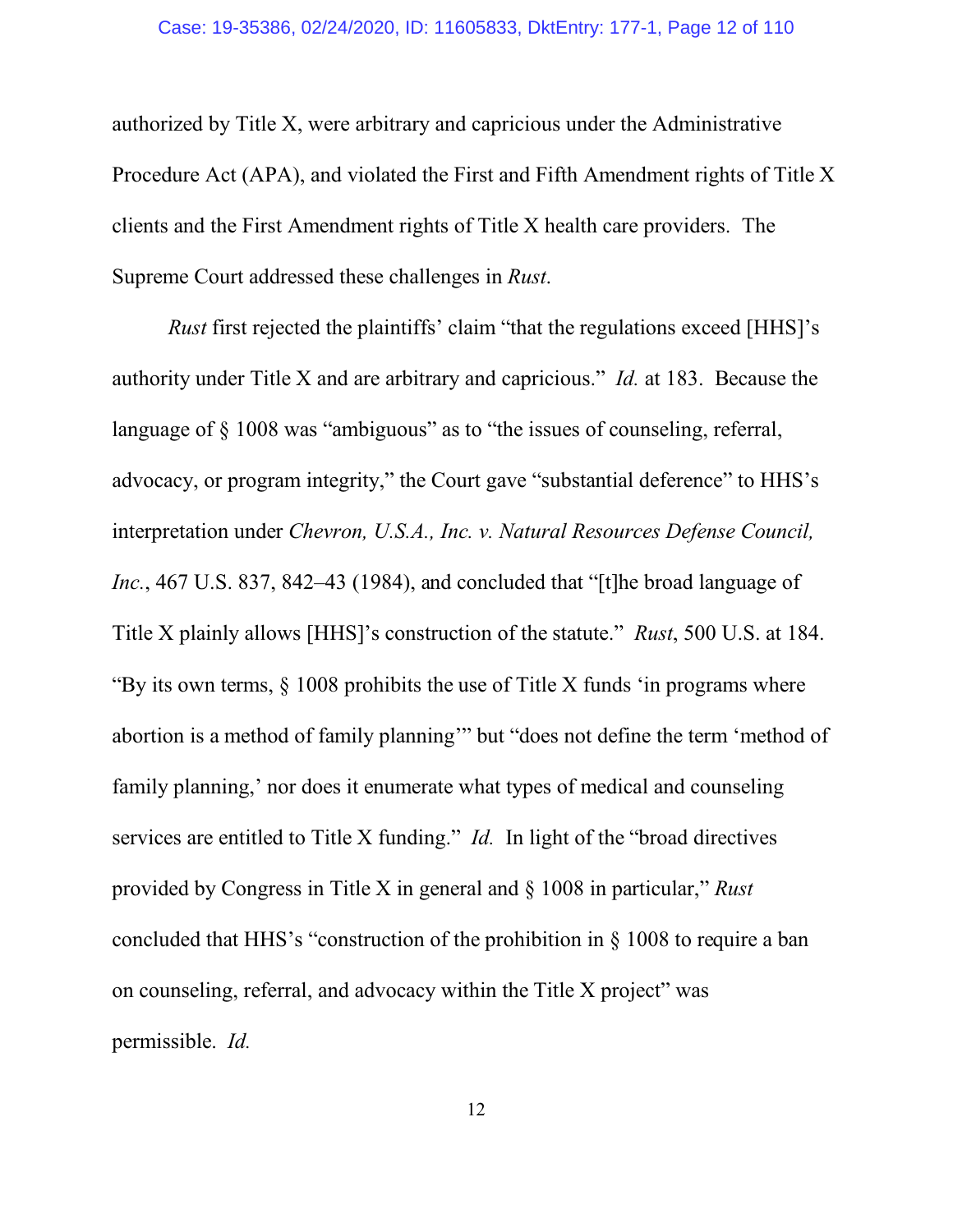*Rust* likewise upheld the program integrity requirements, which mandated separate facilities, personnel, and records. The Court concluded that the requirements were "based on a permissible construction of the statute" and were "not inconsistent with congressional intent." *Id.* at 188. *Rust* noted that "if one thing is clear from the legislative history, it is that Congress intended that Title X funds be kept separate and distinct from abortion-related activities." *Id.* at 190.As such, *Rust* declined to upset HHS's "reasoned determination that the program integrity requirements are necessary to implement the prohibition" in § 1008. *Id.*

*Rust* also rejected the plaintiffs' argument that the regulations were arbitrary and capricious because "they 'reverse a longstanding agency policy that permitted nondirective counseling and referral for abortion'" and constitute "a sharp break from [HHS]'s prior construction of the statute." *Id.* at 186. According to the Court, HHS's revised interpretation was entitled to deference because "the agency, to engage in informed rulemaking, must consider varying interpretations and the wisdom of its policy on a continuing basis." *Id.* (quoting *Chevron*, 467 U.S. at 863–64). HHS gave a reasoned basis for its change of interpretation, including that the new regulations were "more in keeping with the original intent of the statute." *Id.* at 187.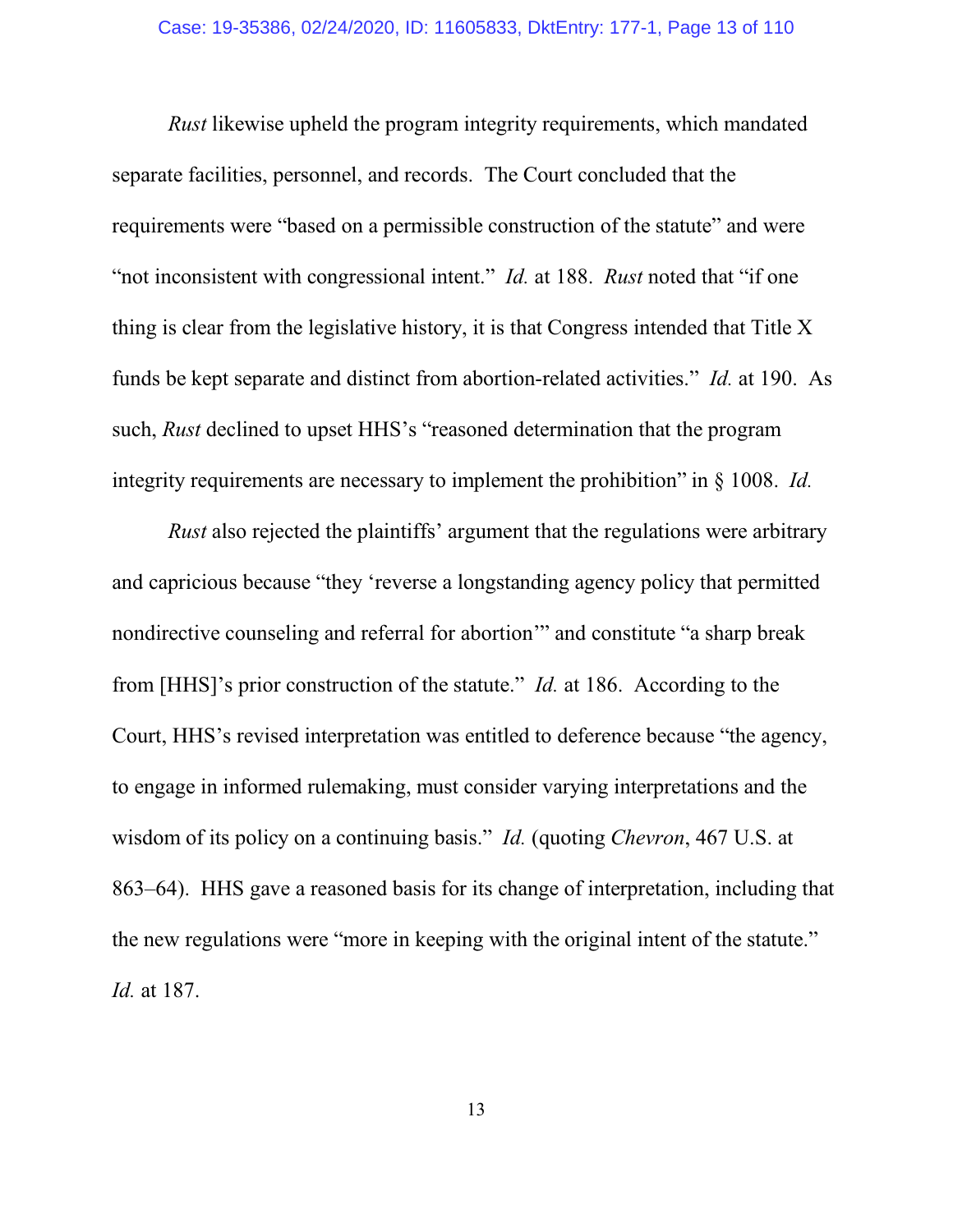*Rust* then turned to the constitutional arguments. The Court rejected the argument that the restrictions violated the First Amendment speech rights of grantees, their staff, and clients, holding that the regulations permissibly implemented Congress's decision to allocate public funds "to subsidize family planning services which will lead to conception and childbirth, and declin[e] to promote or encourage abortion." *Id.* at 193 (internal quotation marks omitted). "Congress' power to allocate funds for public purposes includes an ancillary power to ensure that those funds are properly applied to the prescribed use," and "the regulations are narrowly tailored to fit Congress' intent in Title X that federal funds not be used to 'promote or advocate' abortion as a 'method of family planning.'" *Id.* at 195 n.4. Doctors were "always free to make clear that advice regarding abortion is simply beyond the scope of the [Title X] program." *Id.* at 200. *Rust* also rejected arguments that the restrictions violated a woman's Fifth Amendment right to choose whether to obtain an abortion because "[the] decision to fund childbirth but not abortion 'places no governmental obstacle in the path of a woman who chooses to terminate her pregnancy, but rather, by means of unequal subsidization of abortion and other medical services, encourages alternative activity deemed in the public interest.'" *Id.* at 201 (quoting *Harris v. McRae*, 448 U.S. 297, 315 (1980)). The regulations did not infringe the doctor-patient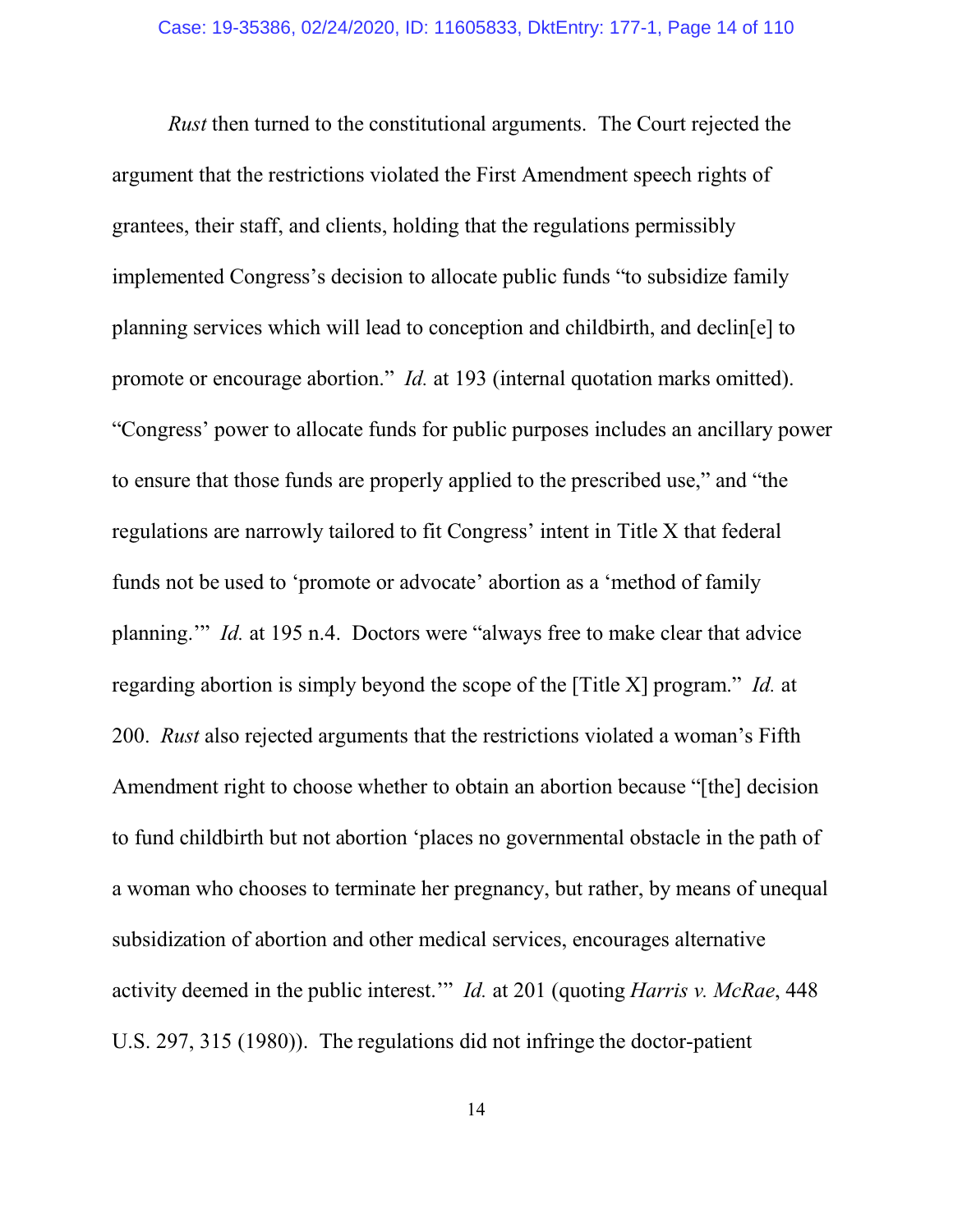#### Case: 19-35386, 02/24/2020, ID: 11605833, DktEntry: 177-1, Page 15 of 110

relationship, the Court held, because the doctor and patient remained free to discuss abortion and abortion-related services "outside the context of the Title X project." *Id.* at 203. Accordingly, *Rust* upheld the 1988 Rule.

Within months after *Rust* was decided, legislators introduced the Family Planning Amendments Act of 1992, H.R. 3090, 102d Cong. (1991), which sought to undo the 1988 Rule and to codify the 1981 program guidelines, *see* S. Rep. No. 102-86 (1991). Under the proposed legislation, every applicant for a Title X grant had to agree to offer "nondirective counseling and referrals regarding–(i) prenatal care and delivery; (ii) infant care, foster care, and adoption; and (iii) termination of pregnancy." H.R. 3090, 102d Cong. § 2 (1991); S. 323, 102d Cong. § 2 (1991); H.R. Rep. No. 102-767, at 2 (1992). The bill failed to obtain the necessary votes. *See* S. 323, 102d Cong., Roll No. 452 (Oct. 2, 1992).

After this legislative effort to overturn *Rust* failed, President Clinton issued a memorandum directing HHS to suspend the 1988 Rule. *See* The Title X "Gag Rule," 58 Fed. Reg. 7455 (Jan. 22, 1993). Two weeks later (without notice or comment) HHS issued an interim rule suspending the 1988 Rule and announcing that the nonregulatory interpretations that existed prior to the 1988 Rule, including those in the 1981 program guidelines, would apply. *See* Standards of Compliance for Abortion-Related Services in Family Planning Service Projects, 58 Fed. Reg.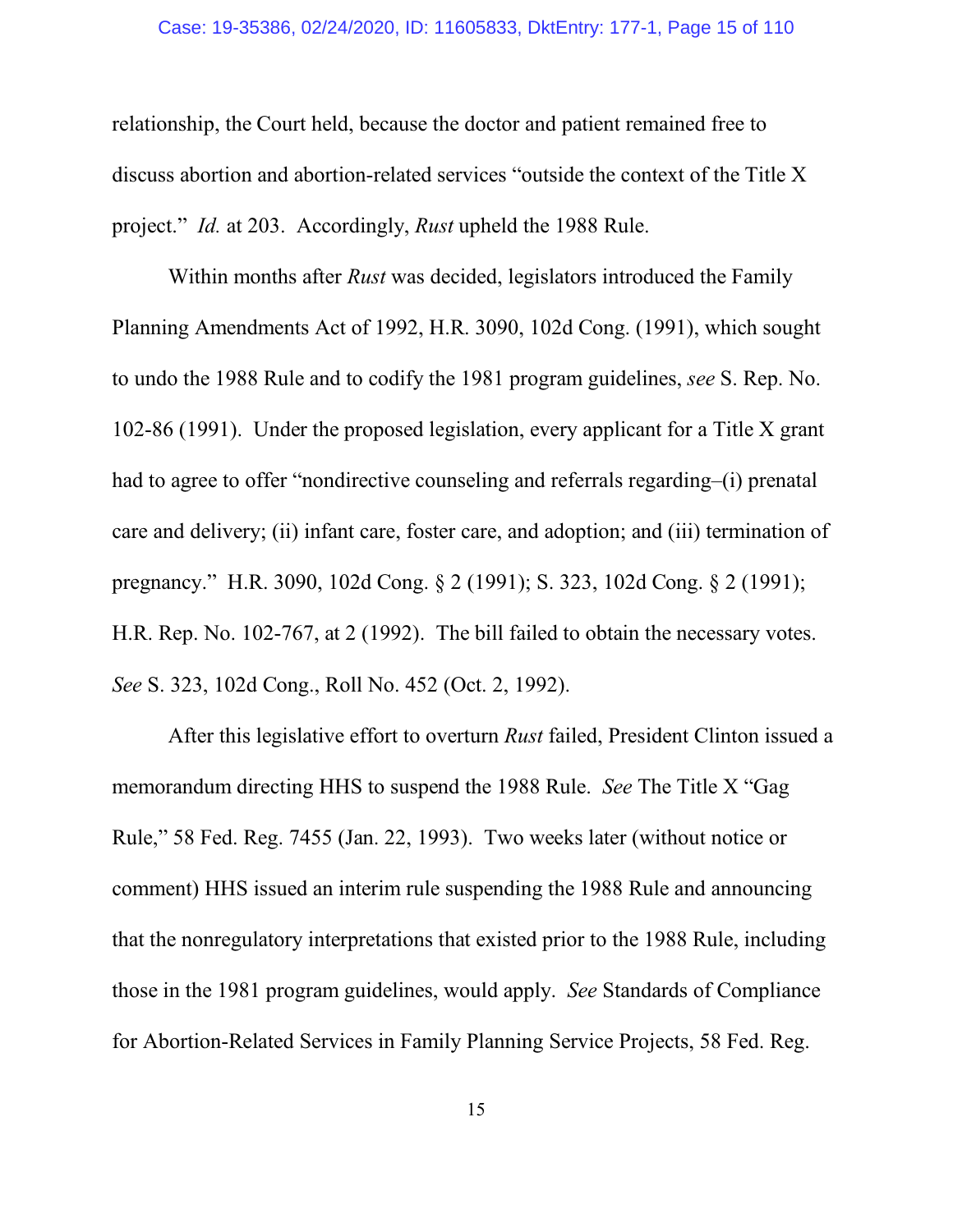7462 (Feb. 5, 1993). Legislators introduced another bill, the Family Planning Amendments Act of 1995, H.R. 833, 104th Cong. (1995), which included the same language as the amendments proposed in 1991, and would have required nondirective counseling on and referral for the "termination of pregnancy." H.R. 833, 104th Cong. § 2(b)(3) (1995). As before, these efforts were unsuccessful.

Around this same time, Congress was debating whether to appropriate funds for Title X projects. *See* 141 Cong. Rec. H8194-02, at 8249–62 (Aug. 2, 1995). In response to concerns that Title X clinics were pressing teenagers to obtain abortions, *see id.* at H8260 (Rep. Waldholtz), legislators proposed a compromise bill that would ensure no federal funds were used to support abortion services. As ultimately enacted, the 1996 appropriations rider provided (among other things) "[t]hat amounts provided to [Title X] projects . . . shall not be expended for abortions, [and] that all pregnancy counseling shall be nondirective." Pub. L. No. 115-245, 132 Stat. 2981, 3070–71. A version of this rider has been reenacted each year since 1996.

In the wake of the defeat of the Family Planning Amendments Acts of 1992 and 1995, HHS issued a new regulation adopting the language of the failed legislation. *See* Standards of Compliance for Abortion-Related Services in Family Planning Service Projects, 65 Fed. Reg. 41,270 (July 3, 2000) (the 2000 Rule).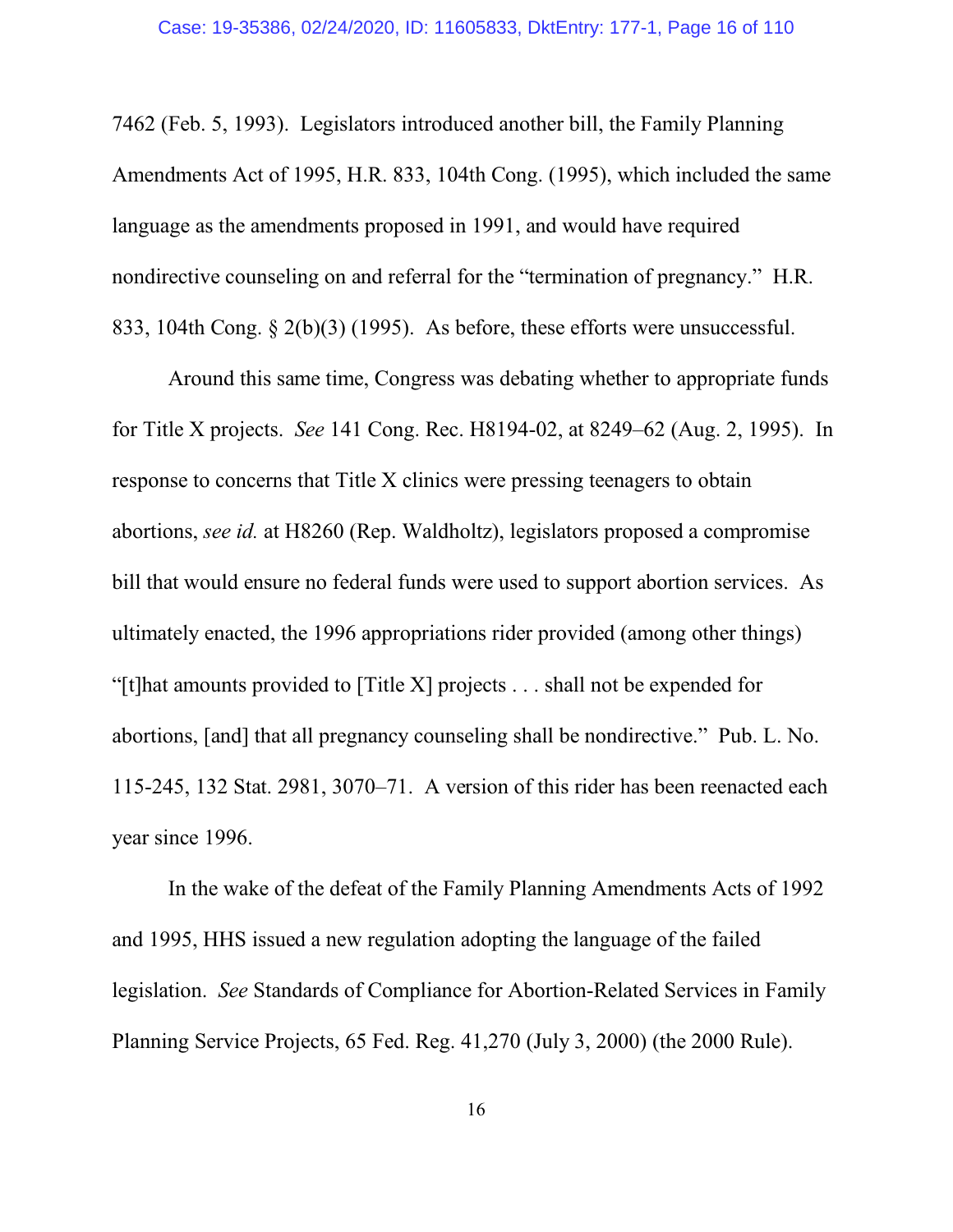The 2000 Rule provided that a Title X project was required to offer a pregnant woman "neutral, factual information and nondirective counseling" on "each of the following options: (A) Prenatal care and delivery; (B) Infant care, foster care, or adoption; and (C) Pregnancy termination." *Id.* at 41,279. Each Title X project also had to provide referral for each option "upon request." *Id.*

The 2000 Rule eliminated several of the 1988 Rule's provisions. For instance, the 2000 Rule dropped the 1988 Rule's definition of "family planning" but did not provide a replacement definition. *See id.* at 41,278. Instead, the 2000 Rule simply stated that a family planning project must "[p]rovide a broad range of acceptable and effective medically approved family planning methods (including natural family planning methods) and services (including infertility services and services for adolescents)." *Id.* at 41,278–79. The 2000 Rule also eliminated the physical and financial separation requirement. *See id.* at 41,276.<sup>4</sup>

While HHS's oscillations in interpreting § 1008 were playing out, Congress enacted various laws (referred to as federal conscience laws) prohibiting

<sup>&</sup>lt;sup>4</sup> In promulgating the 2000 Rule, HHS did not go as far as some commenters urged. In rejecting comments that it should read § 1008 narrowly as prohibiting only "the provision of, or payment for, abortions" and nothing else, HHS stated that this was *not* "the better reading of the statutory language." 65 Fed. Reg. at 41,272. HHS also acknowledged that the 1988 Rule was "a permissible interpretation" of § 1008. *Id.* at 41,277.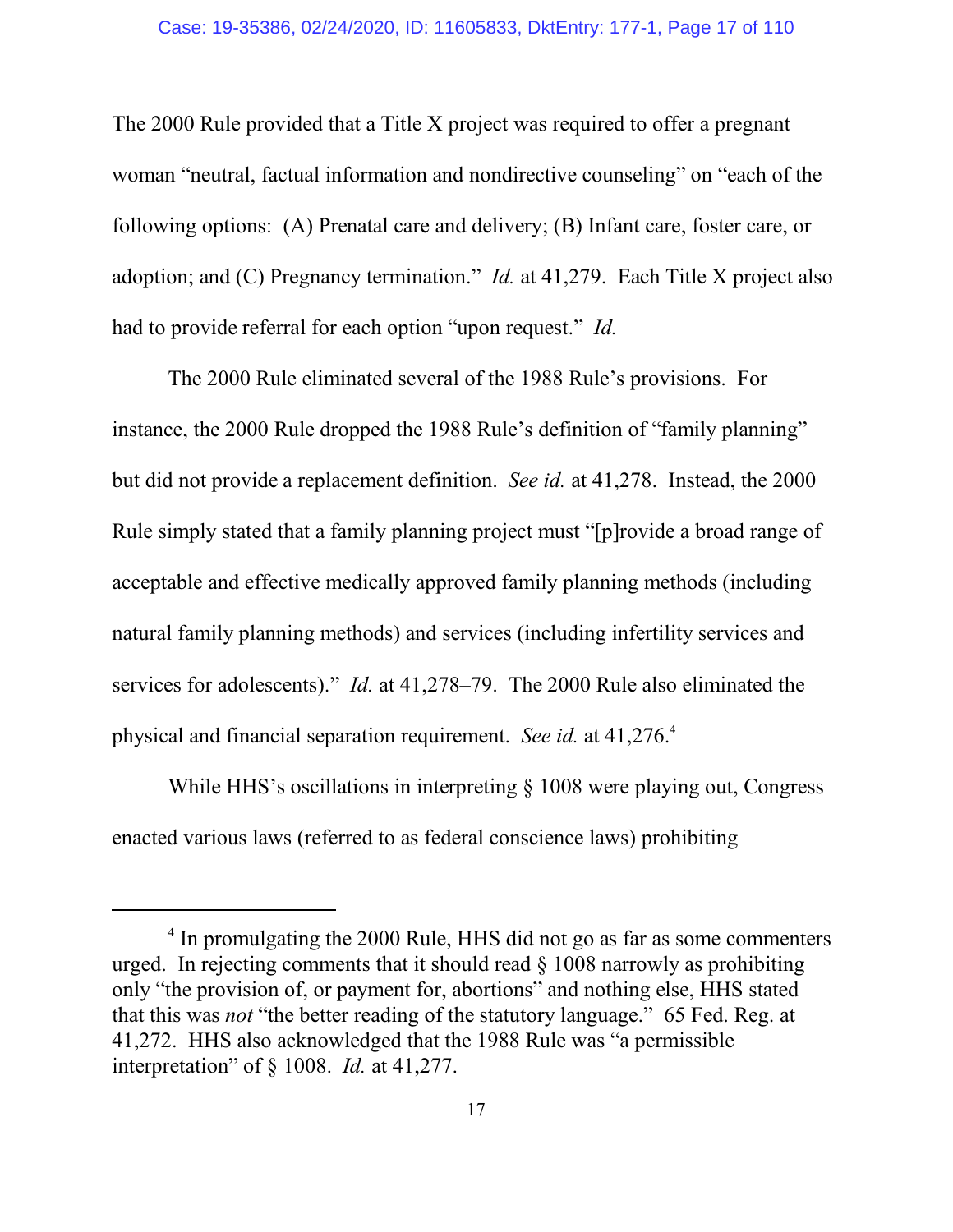discrimination against individuals and entities who objected to performing or promoting abortion on religious or moral grounds. Beginning in 1973, Congress enacted four statutes (collectively referred to as the Church Amendments) that prevent the government from conditioning grant funds on assistance with abortionrelated activities, 42 U.S.C. § 300a-7(b), and prohibit grant recipients from discriminating against individuals who refused to assist with abortion because of their "religious beliefs or moral convictions," *id.* § 300a-7(c). In 1996, Congress enacted the Coats-Snowe Amendment to the Public Health Service Act, which prohibits the federal government from discriminating against any health care entity because it refuses to engage in certain abortion-related activities, including providing referrals for abortions. Omnibus Consolidated Rescissions and Appropriations Act of 1996, Pub. L. No. 104-134, tit. V, § 515, 110 Stat. 1321, 1321-245 (1996) (codified at 42 U.S.C. § 238n(a)). Finally, in 2004 Congress began including a rider in health care appropriations bills to prohibit discrimination by recipients of federal grants against health care entities that refused to make referrals for abortion, among other things. Consolidated Appropriations Act, 2005,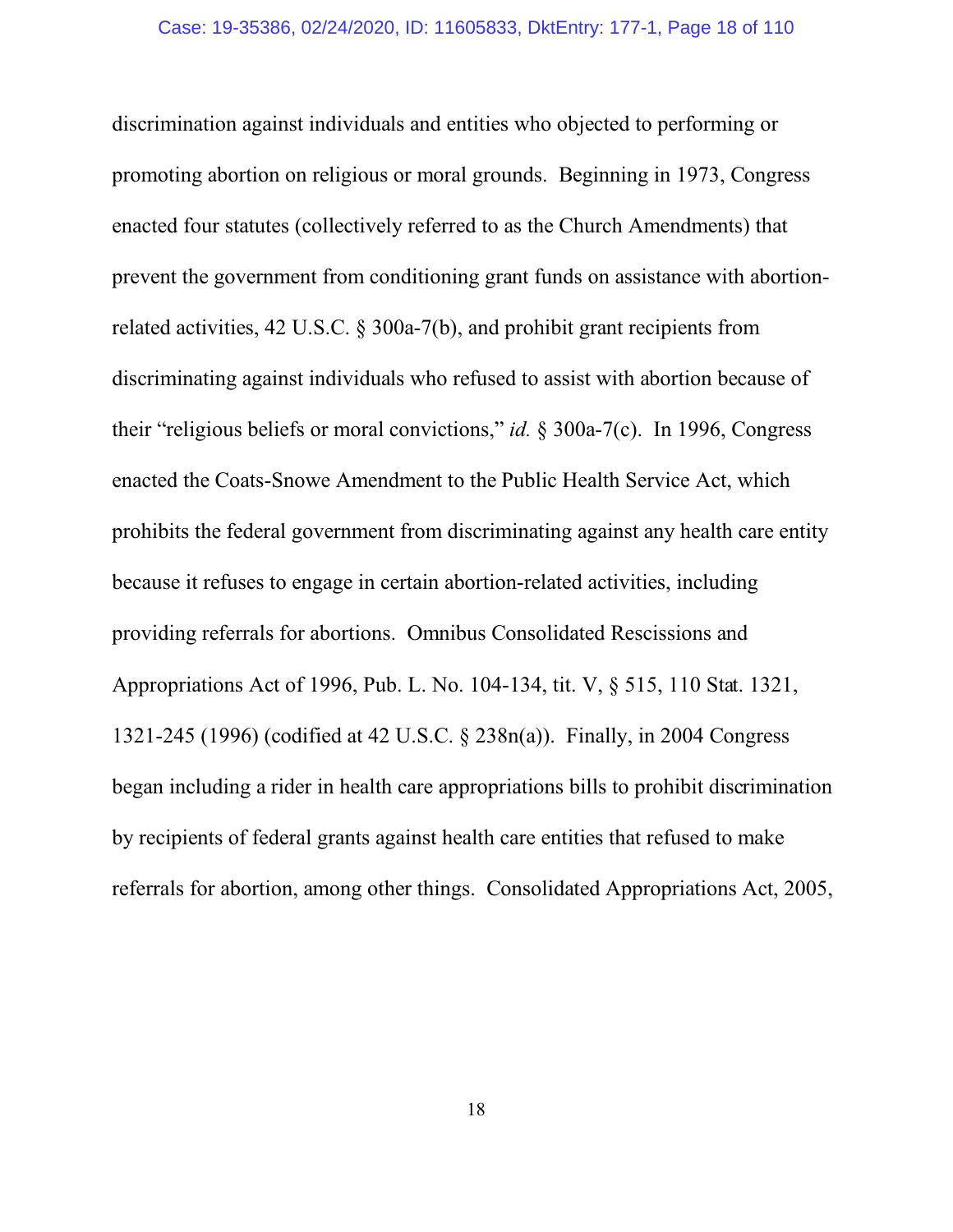Pub. L. No. 108-447, 118 Stat. 2890, 3163 (2004) (referred to as the Weldon Amendment).<sup>5</sup>

In 2008, HHS concluded that the 2000 Rule's requirement that Title X projects *must* provide counseling and referrals for abortion upon request was inconsistent with these federal conscience laws. Therefore, HHS promulgated regulations to clarify it "would not enforce this Title X regulatory requirement on objecting grantees or applicants." Ensuring that Department of Health and Human Services Funds Do Not Support Coercive or Discriminatory Policies or Practices in Violation of Federal Law, 73 Fed. Reg. 78,072, 78,087 (Dec. 19, 2008) (the 2008 nondiscrimination regulations). After a new administration took office, HHS decided these regulations were "unclear and potentially overbroad in scope" and rescinded them. Regulation for the Enforcement of Federal Health Care Provider Conscience Protection Laws, 76 Fed. Reg. 9968, 9969 (Feb. 23, 2011).

Thus, before the 2018 rulemaking, HHS's interpretations of § 1008 had seesawed through multiple formulations: from permitting—then requiring—nondirective counseling on abortion as a method of family planning (in 1971 and 1981 guidance documents); to prohibiting counseling and referrals for

<sup>5</sup> The Weldon Amendment has been continuously enacted since 2004. *See, e.g.*, Department of Defense and Labor, Health and Human Services, and Education Appropriations Act, 2019, Pub. L. 115-245, 132 Stat. 2981, 3118.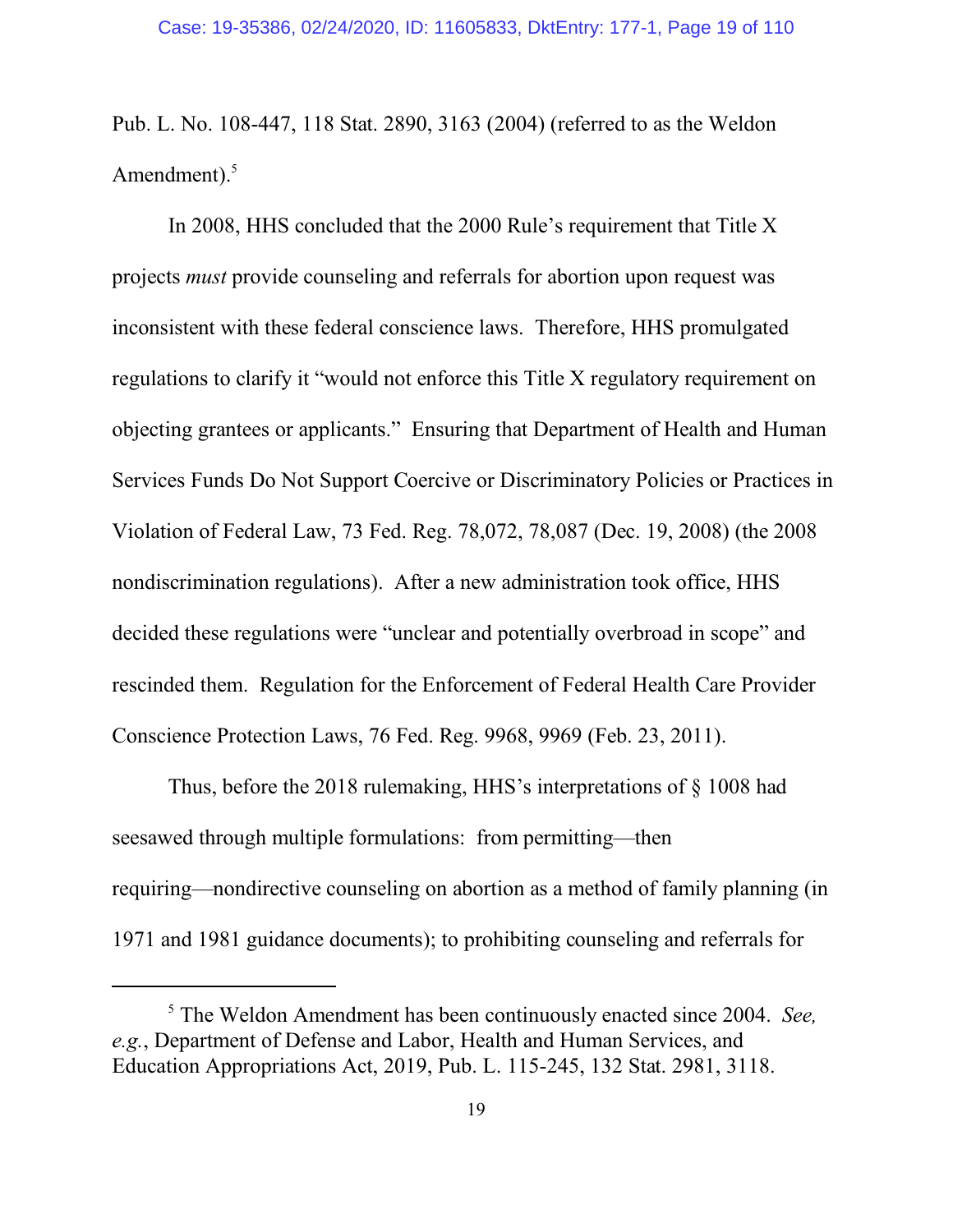abortion as a method of family planning (in the 1988 Rule, upheld by the Supreme Court in 1991); and then to once again requiring nondirective counseling and referrals for abortion on request (in the 2000 Rule). HHS also vacillated in its interpretation of the federal conscience laws. This uncertain history was the backdrop for HHS's reconsideration of this controversial area in 2018.

#### B

In 2018, HHS returned to the task of interpreting § 1008 and issued a notice of proposed rulemaking "to ensure compliance with, and enhance implementation of, the statutory requirement that none of the funds appropriated for Title X may be used in programs where abortion is a method of family planning." Compliance with Statutory Program Integrity Requirements, 83 Fed. Reg. 25,502, 25,502 (June 1, 2018). After receiving over 500,000 comments reflecting a "sharp diversity of opinion," HHS issued a final rule in March 2019. Compliance with Statutory Program Integrity Requirements, 84 Fed. Reg. 7714, 7723 (Mar. 9, 2019) (the Final Rule). The Final Rule largely represents a return to the 1988 Rule that the Supreme Court upheld in *Rust*.

The Final Rule's definition of the statutory term "family planning" is substantially similar to the 1988 Rule's definition. It "means the voluntary process of identifying goals and developing a plan for the number and spacing of children,"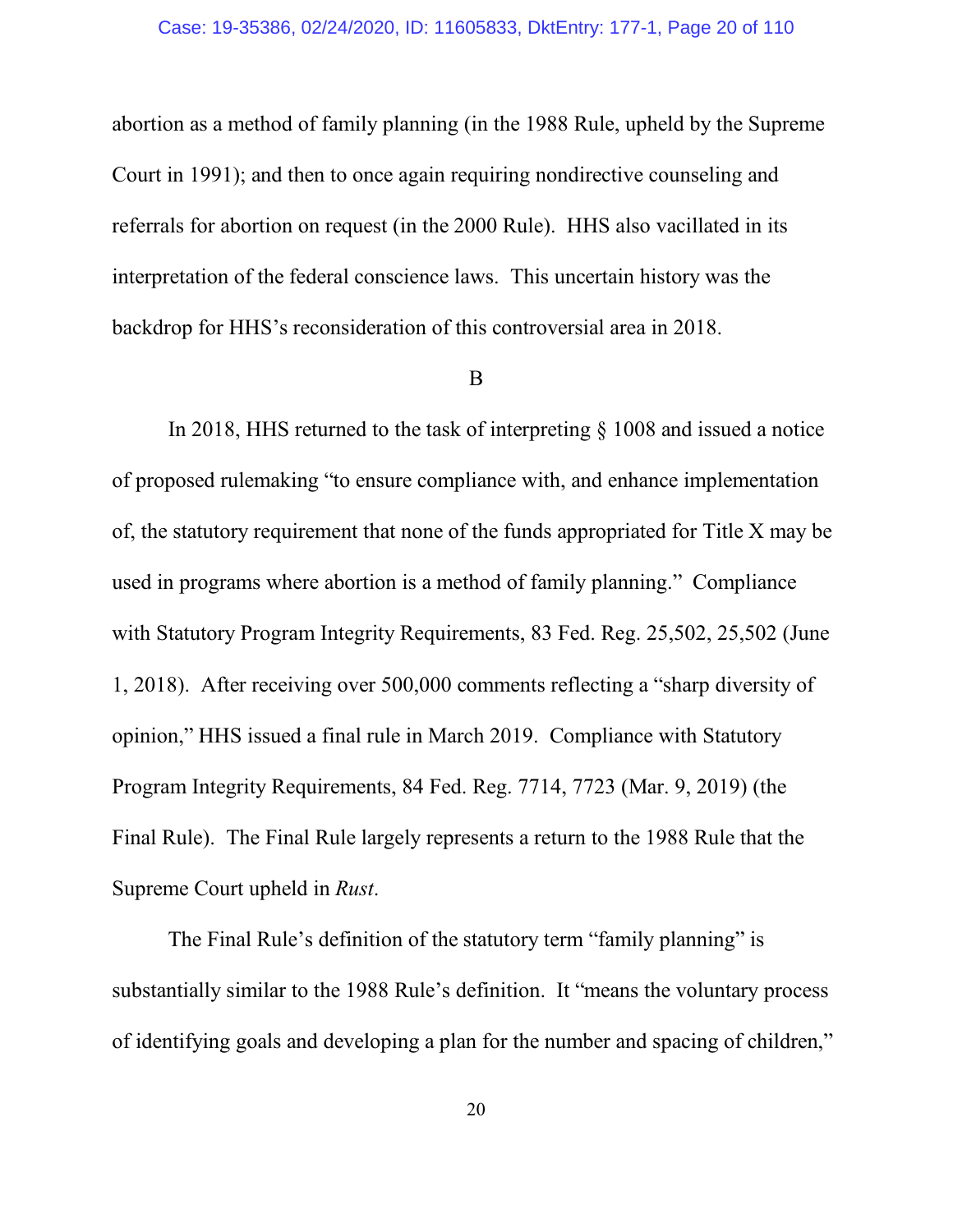including by means of "a broad range of acceptable and effective family planning methods and services." 84 Fed. Reg. at 7787; 42 C.F.R. § 59.2 (2019). Like the 1988 Rule, the Final Rule states that family planning services "include preconception counseling" but not "postconception care (including obstetric or prenatal care) or abortion as a method of family planning." 84 Fed. Reg. at 7787; 42 C.F.R. § 59.2.

In the preamble to the Final Rule, HHS explained that it adopted this definition of "family planning" to "address in part its concern that the requirement for abortion referrals, as provided in the 2000 [Rule], violates or leads to violations of section 1008's prohibition on funding Title X projects where abortion is a method of family planning." 84 Fed. Reg. at 7729. HHS also explained it was reestablishing the 1988 Rule's requirement that family planning methods and services be "acceptable and effective," omitting the 2000 Rule's requirement that they also be "medically approved," because the term "medically approved" lacked clear meaning in this context and does not appear in the statute. *Id.* at 7740–41.

Repeating the language of Title X, *see* 42 U.S.C. § 300(a), the Final Rule provides that a family planning project must "[e]ncourage family participation in the decision to seek family planning services,"  $42$  C.F.R. §  $59.5(a)(14)$ . In the preamble, HHS noted that this language was required by the Title X statute itself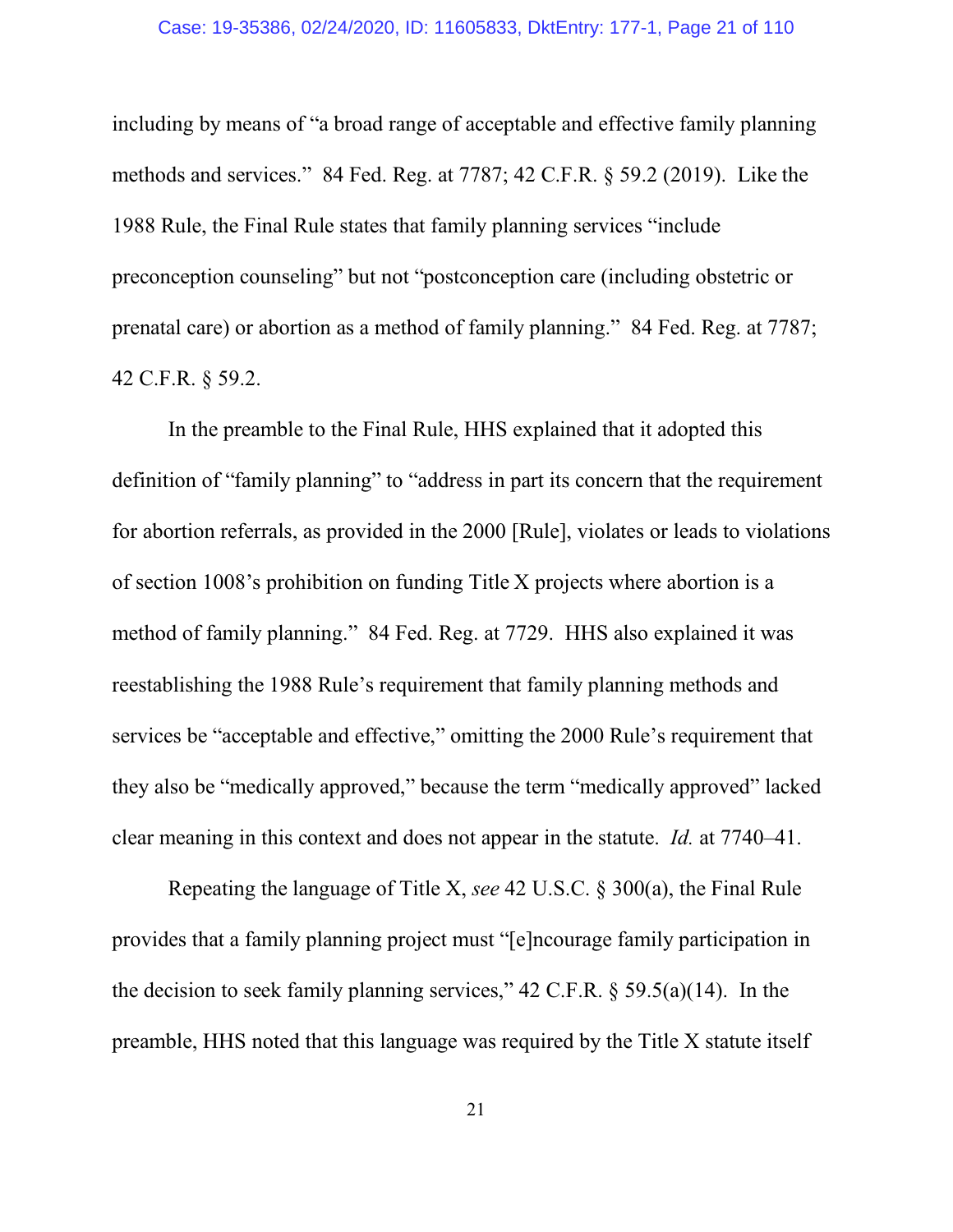### Case: 19-35386, 02/24/2020, ID: 11605833, DktEntry: 177-1, Page 22 of 110

and that Congress had enacted an appropriations rider that "specifically emphasizes that grantees encourage family participation 'in the decision of minors to seek family planning services.'"84 Fed. Reg. at 7718 (quoting Pub. L. No. 115-245, div. B, sec. 207, 132 Stat. 2981, 3070 (2018)).

The Final Rule also sets forth requirements and limitations for postconception services. *See* 42 C.F.R. § 59.14. Under the Rule, once a client is verified as being pregnant, the client "shall be referred to a health care provider for medically necessary prenatal health care." *Id.* § 59.14(b)(1). The regulations explain that "[p]rovision of a referral for prenatal health care is consistent with [Title X] because prenatal care is a medically necessary service." *Id.* § 59.14(e)(1).

The Final Rule differs from the 1988 Rule with respect to pregnancy counseling. HHS noted that the 1996 appropriations rider, as reenacted annually,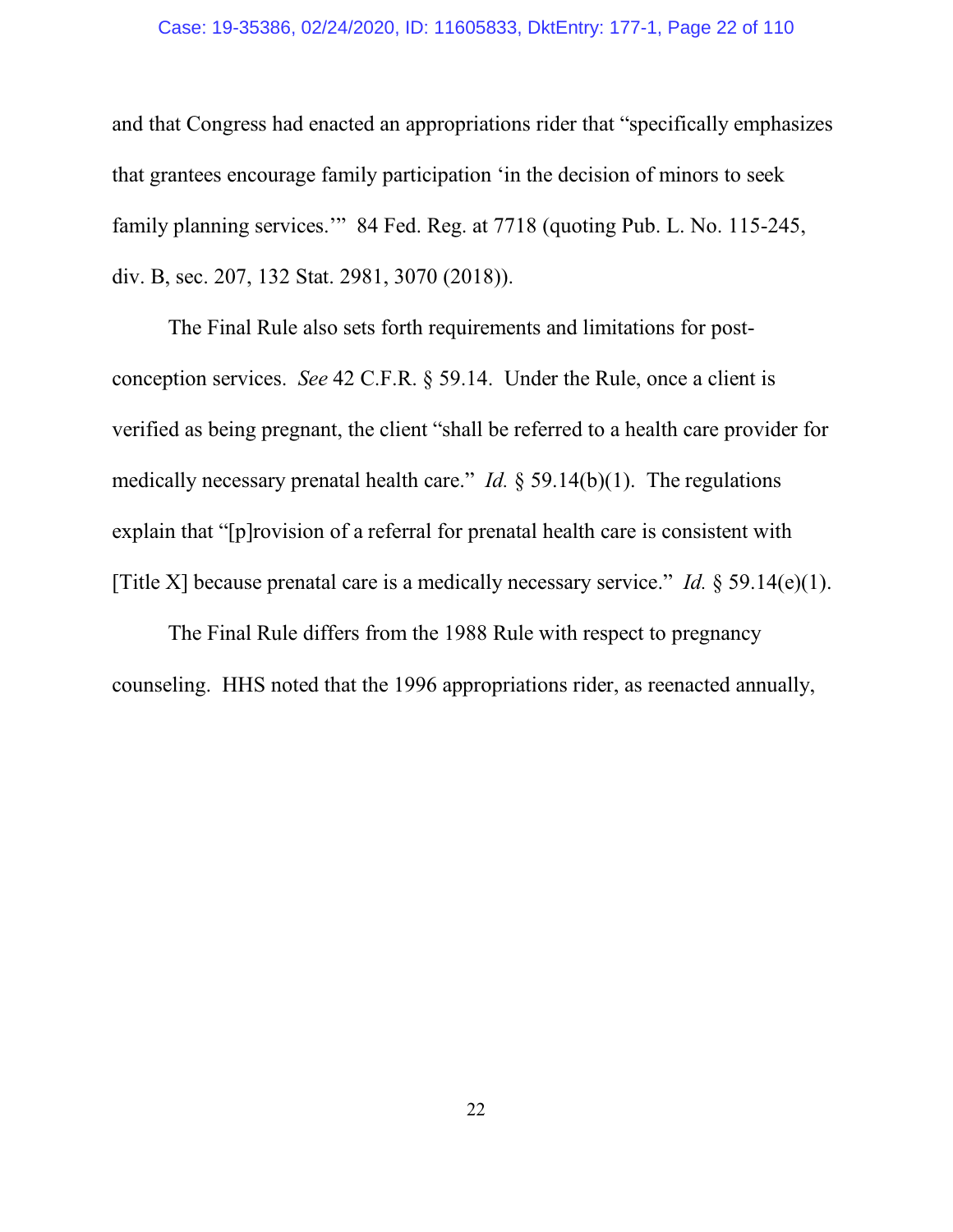required "that all pregnancy counseling shall be nondirective." 6 84 Fed. Reg. at 7725 n.36, 7729. Interpreting the rider's language as permitting such counseling, *id*. at 7725, the Final Rule states that a Title X project can give a pregnant client nondirective pregnancy counseling "when provided by physicians or advanced practice providers." 42 C.F.R.  $\S 59.14(b)(1)(i).$ <sup>7</sup>

6 The appropriations rider for 2018 provides:

For carrying out the program under title X of the [Public Health Service] Act to provide for voluntary family planning projects, \$286,479,000: *Provided*, That amounts provided to said projects under such title shall not be expended for abortions, that all pregnancy counseling shall be nondirective, and that such amounts shall not be expended for any activity (including the publication or distribution of literature) that in any way tends to promote public support or opposition to any legislative proposal or candidate for public office.

Pub. L. No. 115-245, div. B, tit. II, 132 Stat. 2981, 3070–71 (2018).

7 The Final Rule defines "Advanced Practice Provider" as:

[A] medical professional who receives at least a graduate level degree in the relevant medical field and maintains a license to diagnose, treat, and counsel patients. The term Advanced Practice Provider includes physician assistants and advanced practice registered nurses (APRN). Examples of APRNs that are an Advanced Practice Provider include certified nurse practitioner (CNP), clinical nurse specialist (CNS), certified registered nurse anesthetist (CRNA), and certified nurse-midwife (CNM).

42 C.F.R. § 59.2.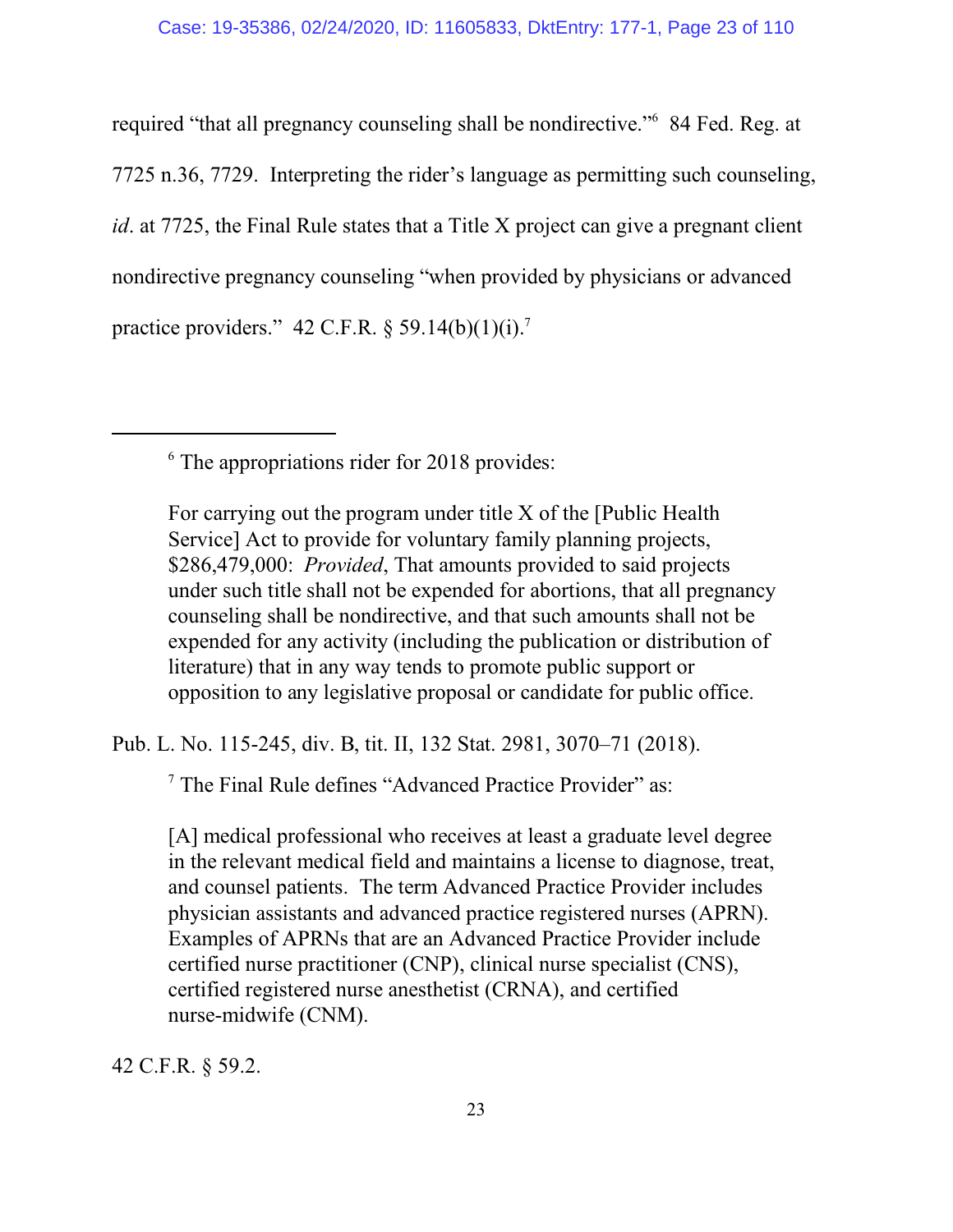Unlike the 1988 Rule, the Final Rule establishes that a counselor providing nondirective pregnancy counseling "may discuss abortion" so long as "the counselor neither refers for, nor encourages, abortion." *Id.* § 59.14(e)(5). To ensure compliance with federal conscience laws, however, a Title X provider is not required to discuss abortion upon request. *See* 84 Fed. Reg. at 7716, 7746–47. In short, the Final Rule does not impose a "gag" on abortion counseling: a counselor "may discuss abortion" but is not required to do so. 42 C.F.R.  $\S 59.14(e)(5)^8$ 

[When a] pregnant woman requests information on abortion and asks the Title X project to refer her for an abortion[, then] [t]he counselor tells her that the project does not consider abortion a method of family planning and, therefore, does not refer for abortion. The counselor offers her nondirective pregnancy counseling, *which may discuss abortion*, but the counselor neither refers for, nor encourages, abortion.

42 U.S.C. § 59.14(e)(5) (emphasis added). The dissent's arguments that the Final (continued...)

<sup>&</sup>lt;sup>8</sup> The dissent relies heavily on its mistaken view that the Final Rule is a "Gag Rule" that "gags health care providers from fully counseling women about their options while pregnant." Dissent at 1–2. The dissent conjures up a "Kafkaesque" situation where counselors have to "walk on eggshells to avoid a potential transgression" of the Final Rule and in response to questions about terminating a pregnancy can merely say: "I can't help you with that or discuss it. Here is a list of doctors who can assist you with your pre-natal care despite the fact that you are not seeking such care." Dissent at 6 (citation omitted). But this "Kafkaesque" scenario is belied by the Final Rule itself, which expressly authorizes counseling on abortion while prohibiting referrals for abortion. Indeed, the Final Rule provides its own example of a straightforward conversation with a client who asks about abortion: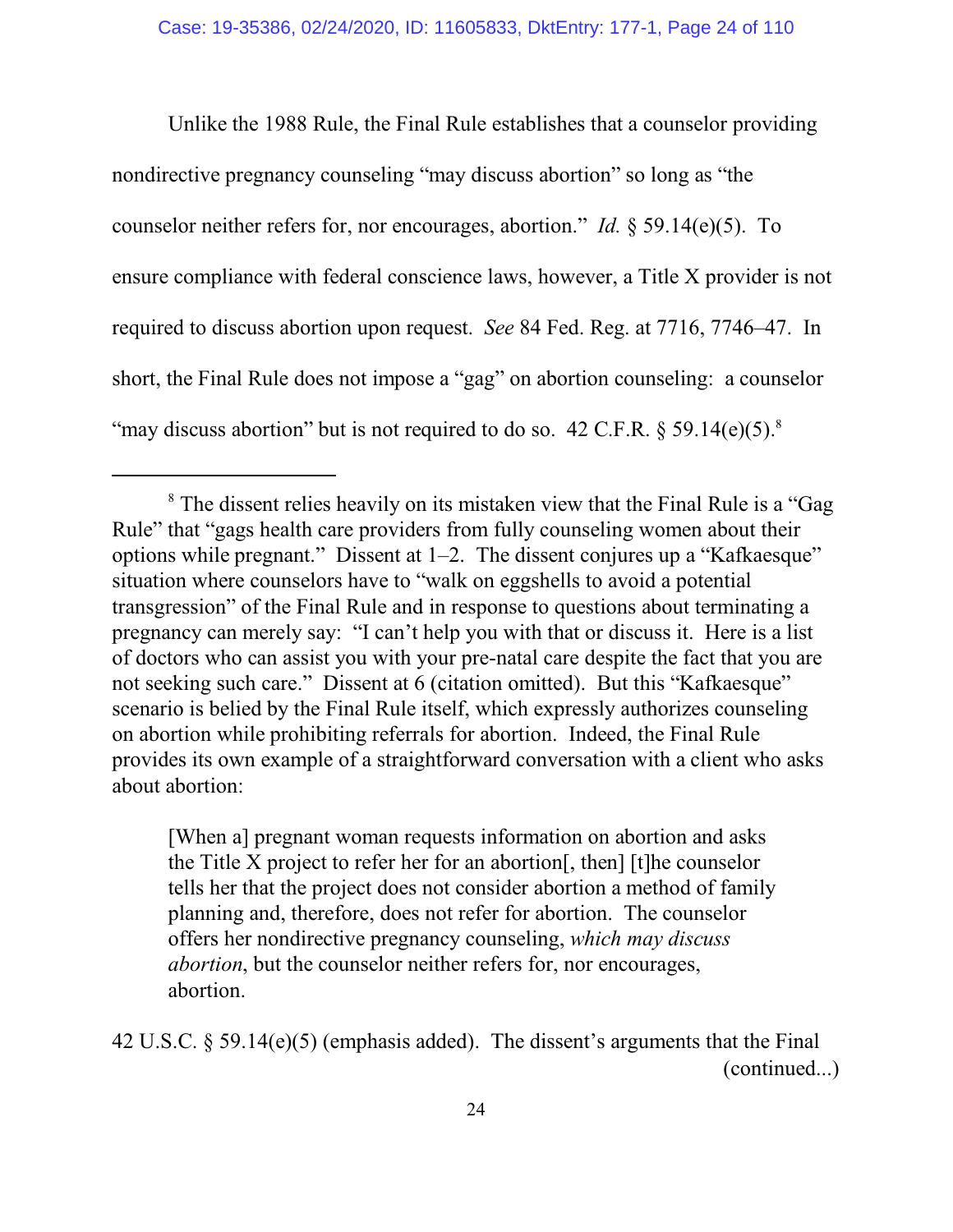Although the Final Rule permits a Title X project to provide nondirective counseling that includes information about abortion, it expressly prohibits referrals for abortion as a method of family planning. HHS explained its understanding that "referral for abortion as a method of family planning, and such abortion procedure itself, are so linked that such a referral makes the Title X project or clinic a program one where abortion is a method of family planning." 84 Fed. Reg. at 7717. Accordingly, "[a] Title X project may not perform, promote, refer for, or support abortion as a method of family planning, nor take any other affirmative action to assist a patient to secure such an abortion." 42 C.F.R. § 59.14(a). Further, "[a] Title X project may not use the provision of any prenatal, social service, emergency medical, or other referral, of any counseling, or of any provider lists, as an indirect means of encouraging or promoting abortion as a method of family planning." *Id.* § 59.14(c)(1).

While referrals for abortion as a method of family planning are not allowed, the Title X project may give a pregnant client a "list of licensed, qualified, comprehensive primary health care providers," which may include "providers of

<sup>8</sup> (...continued)

Rule is a "Gag Rule" is merely a restatement of its disagreement with the Final Rule's interpretation of § 1008 as precluding "referral for abortion as a method of family planning." 84 Fed. Reg. at 7717.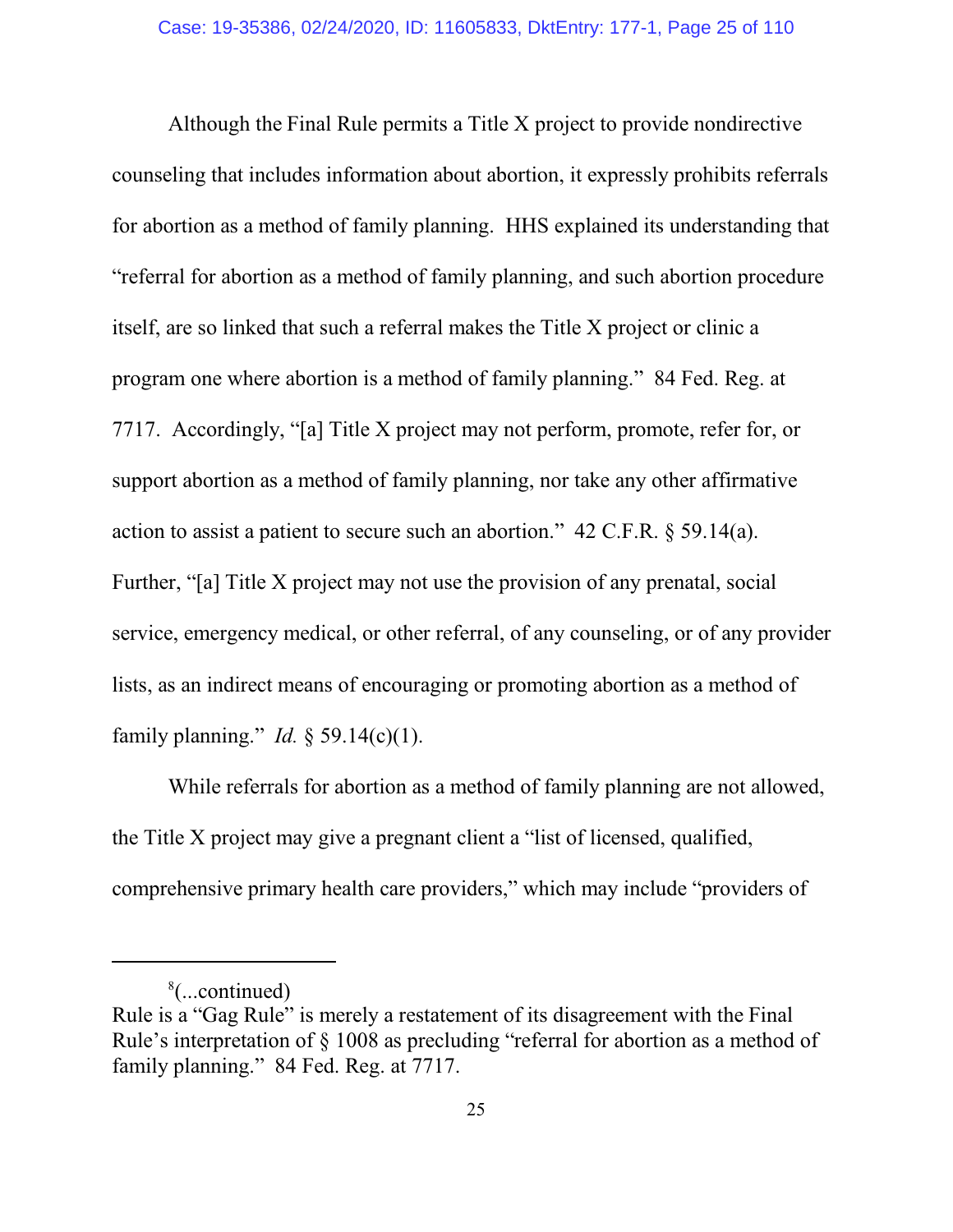### Case: 19-35386, 02/24/2020, ID: 11605833, DktEntry: 177-1, Page 26 of 110

prenatal care[], some, but not the majority, of which also provide abortion as part of their comprehensive health care services." *Id.* § 59.14(c)(2). "Neither the list nor project staff may identify which providers on the list perform abortion." *Id.* The Title X project may also provide referrals for abortion when such a procedure is medically necessary. 84 Fed. Reg. at 7748.

Finally, the Final Rule, like the 1988 Rule, requires that a Title X project be organized "so that it is physically and financially separate . . . from activities that are prohibited under section 1008 of the Public Health Service Act and §§ 59.13, 59.14, and 59.16 of these regulations." 42 C.F.R. § 59.15. HHS explained that the physical and financial separation requirements were necessary to avoid the risk "of the intentional or unintentional use of Title X funds for impermissible purposes, the co-mingling of Title X funds, the appearance and perception that Title X funds being used in a given program may also be supporting that program's abortion activities, and the use of Title X funds to develop infrastructure that is used for the abortion activities of Title X clinics." 84 Fed. Reg. at 7764.

The effective date of the Final Rule was set for May 3, 2019, but the compliance deadline for the physical separation requirements is March 4, 2020. *Id.* at 7714.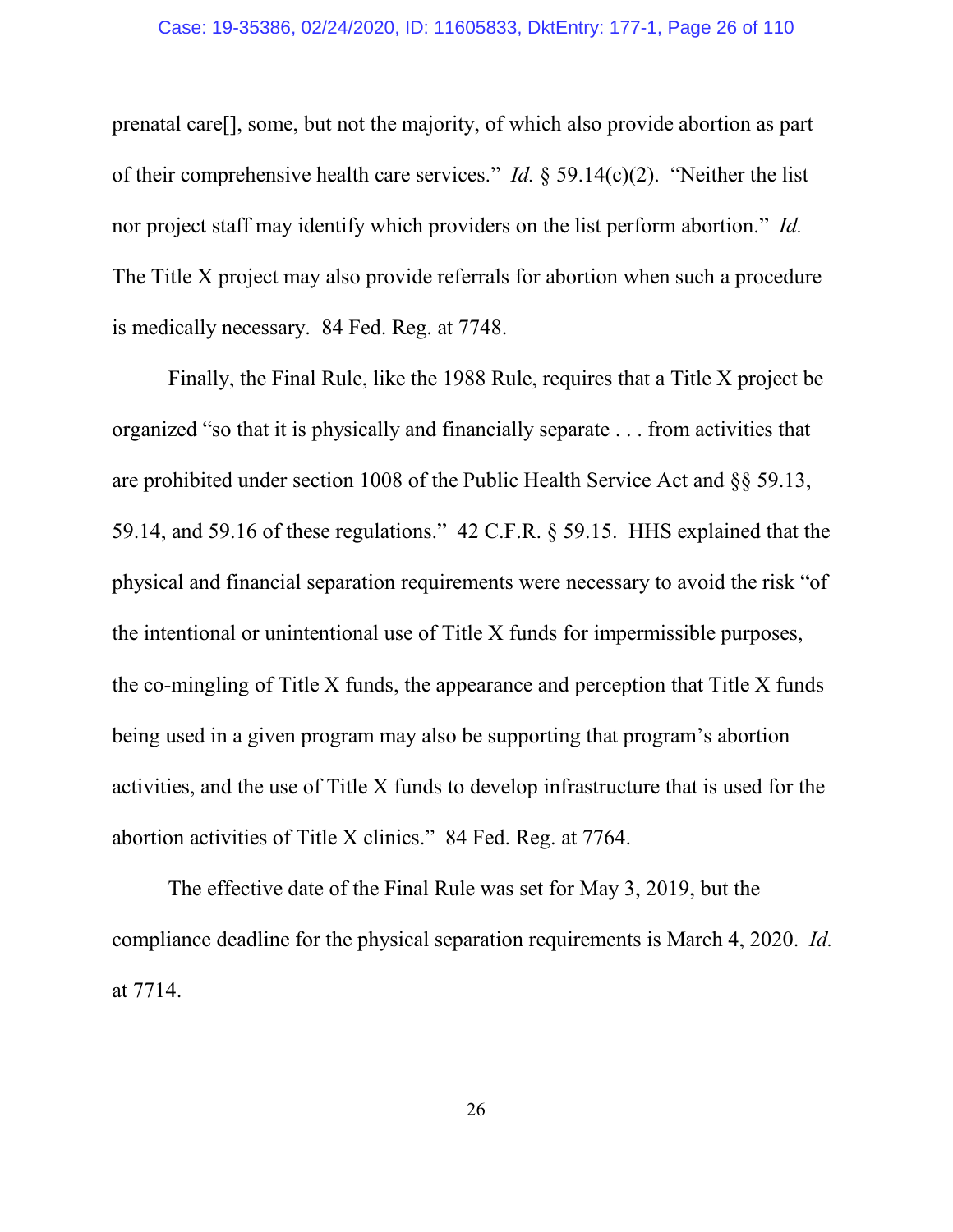$\mathcal{C}$ 

Before the Final Rule's effective date, several states and private Title X grantees (collectively, plaintiffs) filed lawsuits against HHS in three different district courts seeking preliminary injunctive relief. The lawsuits challenged the Final Rule under the APA as arbitrary and capricious, contrary to law, and in excess of statutory authority. 5 U.S.C.  $\S 706(2)(A)$ , (C). <sup>9</sup> All three district courts granted plaintiffs' preliminary injunction motions on similar grounds. *See Washington v. Azar*, 376 F. Supp. 3d 1119 (E.D. Wash. 2019); *California v. Azar*, 385 F. Supp. 3d 960 (N.D. Cal. 2019); *Oregon v. Azar*, 389 F. Supp. 3d 898 (D. Or. 2019). HHS timely appealed each of the preliminary injunction orders.<sup>10</sup>

We review a district court's grant of a preliminary injunction "for an abuse" of discretion." *Gorbach v. Reno*, 219 F.3d 1087, 1091 (9th Cir. 2000) (en banc).

<sup>&</sup>lt;sup>9</sup> Plaintiffs also brought various constitutional claims, but the district courts did not base their preliminary injunctions on these claims. Plaintiffs do not raise these claims as alternative grounds for affirming the district courts' grants of injunctive relief, so any such argument was waived. *See United States v. Gamboa-Cardenas*, 508 F.3d 491, 502 (2007).

<sup>&</sup>lt;sup>10</sup> HHS also moved to stay the injunctions pending a decision on the merits of its appeals. We granted the stay motion in a published order. *See California v. Azar*, 927 F.3d 1068 (9th Cir. 2019) (per curiam). Upon the vote of a majority of nonrecused active judges, we ordered reconsideration en banc of the stay motion, *California v. Azar*, 927 F.3d 1045, 1046 (9th Cir. 2019) (mem.), but we did not vacate the stay order itself, so it remained in effect, *California v. Azar*, 928 F.3d 1153, 1155 (9th Cir. 2019) (mem.). The stay motion is now denied as moot.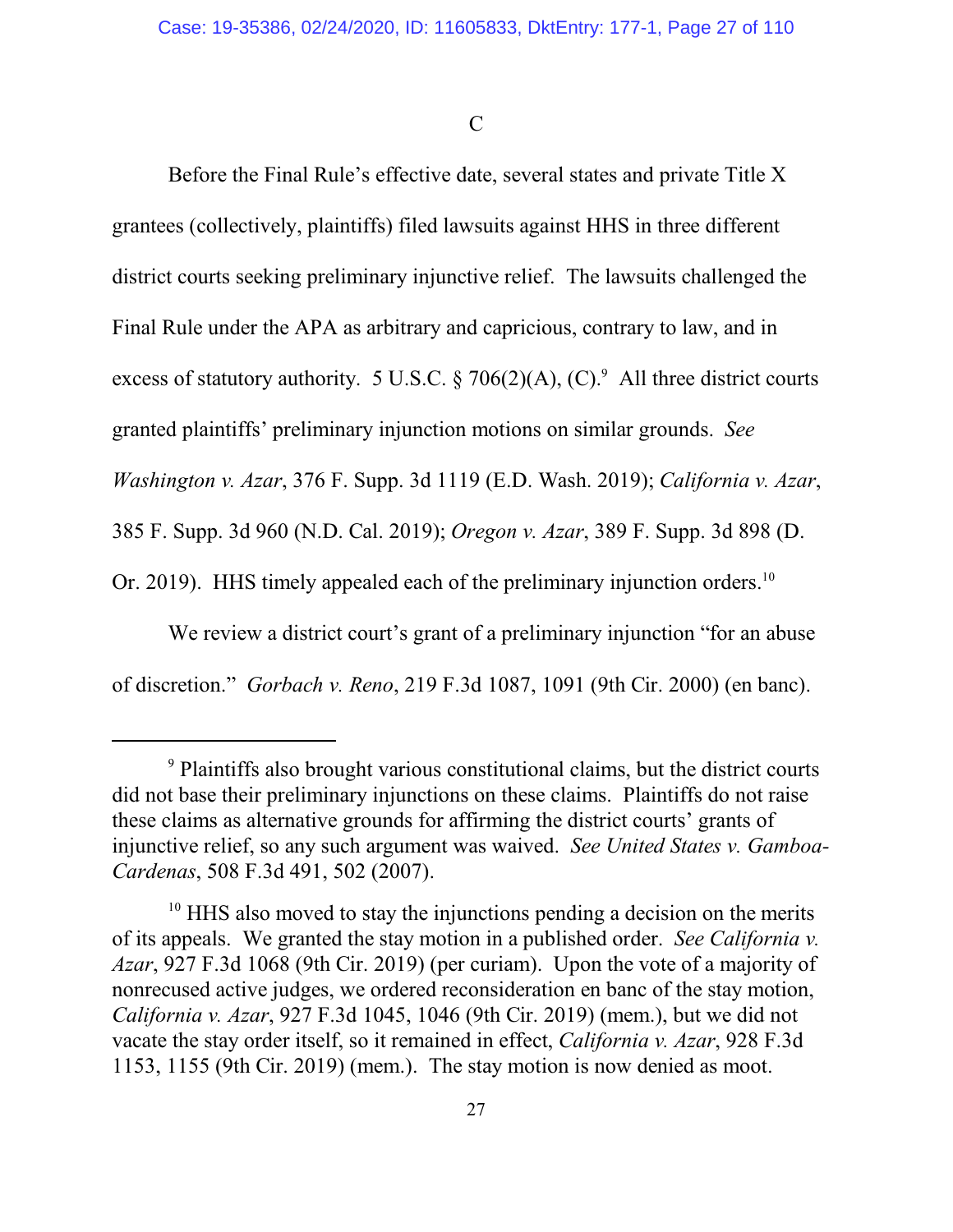#### Case: 19-35386, 02/24/2020, ID: 11605833, DktEntry: 177-1, Page 28 of 110

But "legal issues underlying the injunction are reviewed de novo because a district court would necessarily abuse its discretion if it based its ruling on an erroneous view of law." *adidas Am., Inc. v. Skechers USA, Inc.*, 890 F.3d 747, 753 (9th Cir. 2018) (citation omitted).

## II

"A plaintiff seeking a preliminary injunction must establish [1] that he is likely to succeed on the merits, [2] that he is likely to suffer irreparable harm in the absence of preliminary relief, [3] that the balance of equities tips in his favor, and [4] that an injunction is in the public interest." *Winter v. Nat. Res. Def. Council, Inc.*, 555 U.S. 7, 20 (2008); *accord Garcia v. Google, Inc.*, 786 F.3d 733, 740 (9th Cir. 2015). The first factor—likelihood of success on the merits—"is the most important" factor. *Id.* If a movant fails to establish likelihood of success on the merits, we need not consider the other factors. *Id.*

The Supreme Court has recognized that when an issue of law is key to resolving a motion for injunctive relief, the reviewing court has the power "to examine the merits of the case" and resolve the legal issue. *Munaf v.Geren*, 553 U.S. 674, 691 (2008) (internal quotation marks omitted) (quoting *N.C. R. Co. v. Story*, 268 U.S. 288, 292 (1925)). "Adjudication of the merits is most appropriate if the injunction rests on a question of law and it is plain that the plaintiff cannot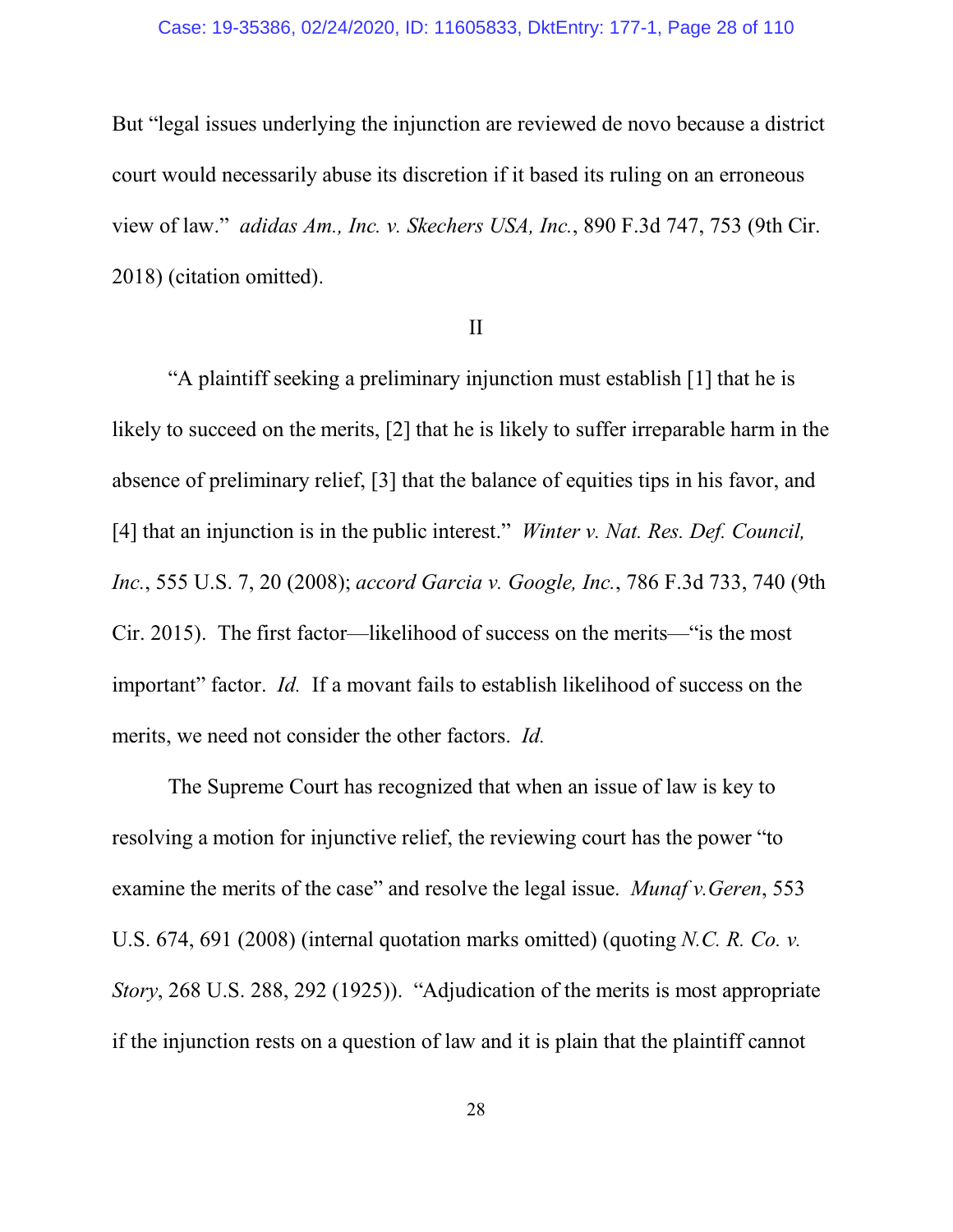prevail." *Id.*; *accord Blockbuster Videos, Inc. v. City of Tempe*, 141 F.3d 1295, 1297 (9th Cir. 1998). The Supreme Court reaffirmed this conclusion in *Winter*, noting that it could "address the underlying merits of plaintiffs' [legal] claims" in the preliminary injunction appeal and proceed to a decision. 555 U.S. at 31; *see also Blockbuster Videos*, 141 F.3d at 1297; *Friends of the Earth v. U.S. Navy*, 841 F.2d 927, 931 (9th Cir. 1988).

This approach applies in appropriate APA cases. *See Beno v. Shalala*, 30 F.3d 1057, 1063–64 (9th Cir. 1994). In *Beno*, we considered plaintiffs' claim that an agency's action was "'arbitrary and capricious' within the meaning of the APA." *Id.* at 1063. The APA claim required only review of the administrative record and interpretation of relevant statutes; "additional fact-finding [was] not necessary to resolve the claim." *Id.* at 1064 n.11. Because "the district court's denial of injunctive relief rested primarily on interpretations of law, not on the resolution of factual issues," we reviewed de novo the district court's legal conclusions and addressed plaintiffs' claims on the merits. *Id.* at 1063–64 (internal quotation marks omitted). We held this was appropriate because "in APA cases, a district court decision is generally accorded no particular deference, and is reviewed de novo because the district court is in no better position than this court to review the administrative record." *Id.* at 1063 n.9 (internal quotation marks and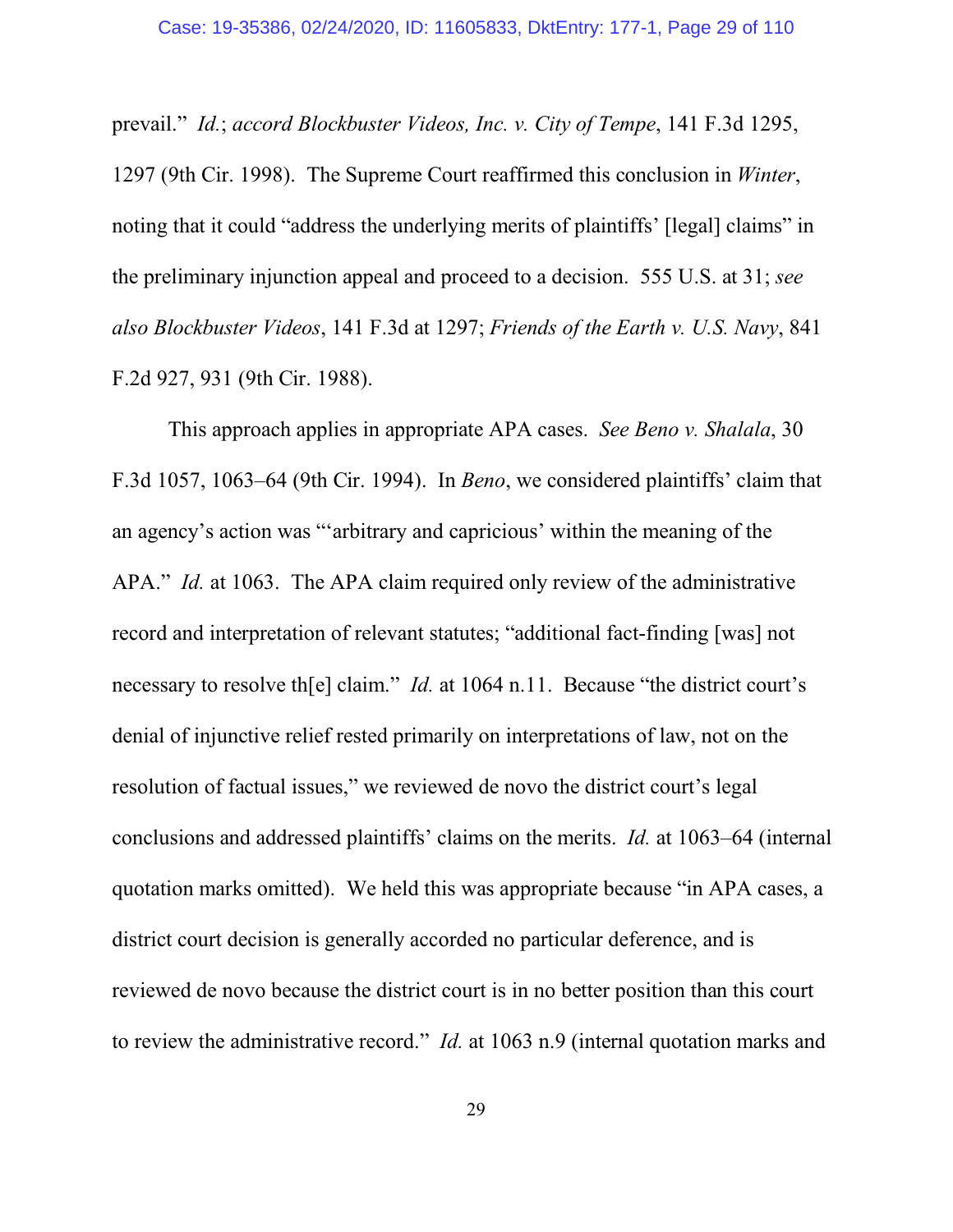### Case: 19-35386, 02/24/2020, ID: 11605833, DktEntry: 177-1, Page 30 of 110

citations omitted). This approach is consistent with the Supreme Court's ruling that district courts' "factfinding capacity" is "typically unnecessary to judicial review of agency decisionmaking" because both the district court and the court of appeals "are to decide, on the basis of the record the agency provides, whether the action passes muster under the appropriate APA standard of review." *Fla. Power & Light Co. v. Lorion*, 470 U.S. 729, 744 (1985).

Here, the only significant issues raised are legal. Plaintiffs argue that the Final Rule is invalid on its face because it conflicts with other statutes and the agency acted in an arbitrary and capricious manner in promulgating it. An agency's action violates the APA when it is "in excess of statutory jurisdiction [or] authority," 5 U.S.C. § 706(2)(C), or when it is "not in accordance with law," *id.* § 706(2)(A), for instance, when it violates another statute, *see FCC v. NextWave Pers. Commc'ns Inc.*, 537 U.S. 293, 300 (2003). The record before us is sufficient to resolve plaintiffs' challenges, and no additional factual development is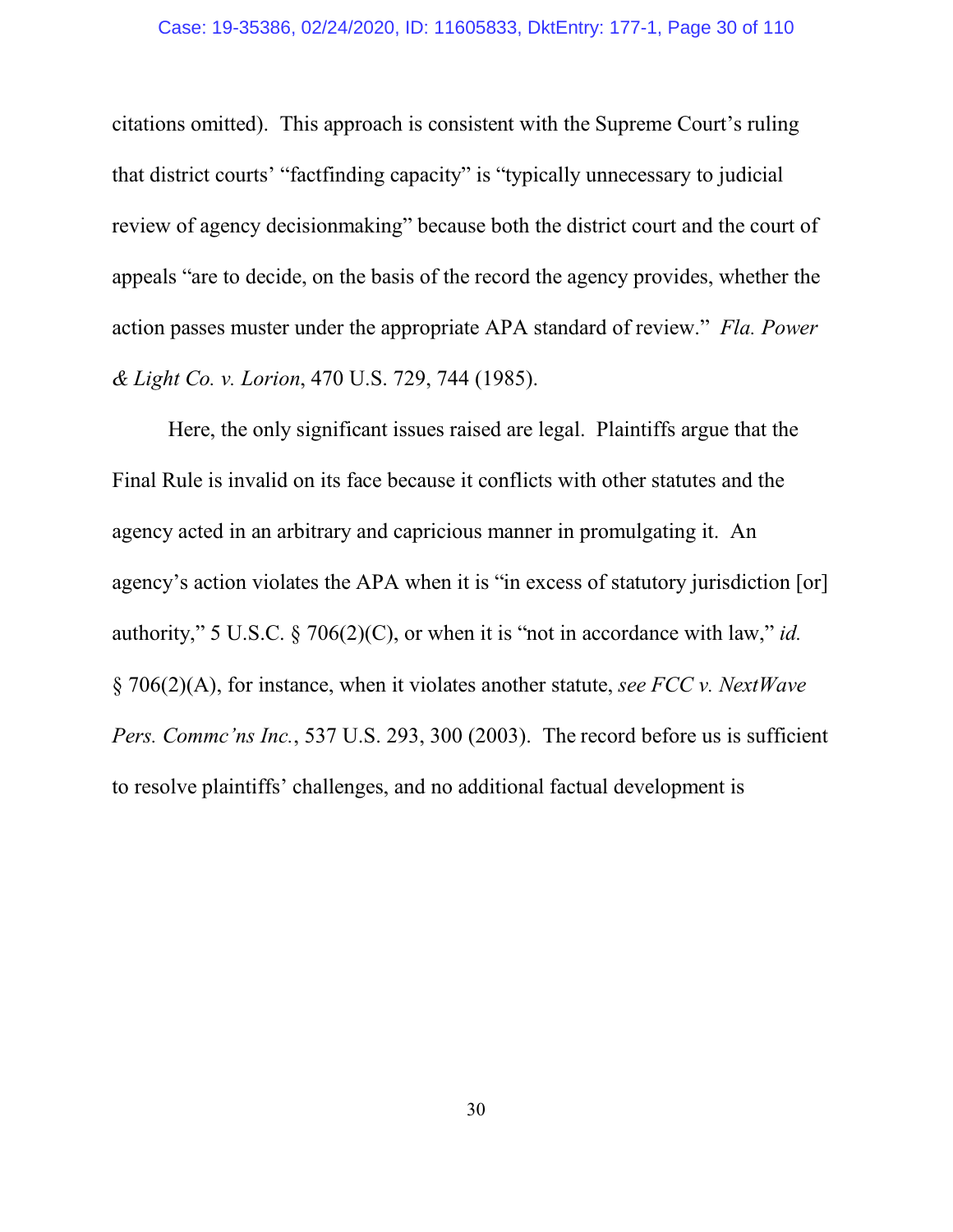required.<sup>11</sup> The district courts issued preliminary injunctions based on their view that plaintiffs were likely to prevail on the merits of these legal claims, and thus the district courts were not in any better position to decide these issues than we are.

<sup>&</sup>lt;sup>11</sup> Although the parties did not submit the full administrative record (which includes over 500,000 public comments) to the district courts, all public comments made during the rulemaking process are available online and were available to the parties in raising arguments to the district court. *See Compliance with Statutory Program Integrity Requirements*, regulations.gov (last visited Oct. 29, 2019), https://www.regulations.gov/document?D=HHS-OS-2018-0008-0001; 84 Fed. Reg. at 7722 & n.26. Indeed, the parties used selected public comments to support their arguments in their briefs both to the district courts and to us. Despite this, the dissent asserts that "[d]eciding the merits of [p]laintiffs' arbitrary and capricious claim is . . . premature" because "[w]e do not have the complete administrative record." Dissent at 15–16. But neither plaintiffs nor the dissent identify additional arguments that could be made after submission of the full record, *see* Dissent at 15–16; at most, plaintiffs stated at oral argument (but not in their briefing) that they might delve deeper into the approximately 500,000 public comments to provide additional support for their existing arguments. Because HHS did not omit or withhold material information from the administrative record, the cases on which the dissent relies are inapposite. *See Walter O. Boswell Mem'l Hosp. v. Heckler*, 749 F.2d 788, 793 (D.C. Cir. 1984) (holding that review could not go forward on a partial record where doing so "would be fundamentally unfair" because agency had withheld significant information); *Nat. Res. Def. Council, Inc. v. Train*, 519 F.2d 287, 292 (D.C. Cir. 1975) (remanding to district court for further review where agency omitted a key document that "throws light on the factors and considerations relied upon" by the agency from the administrative record). Accordingly, we conclude that the record before us is sufficient to resolve plaintiffs' arguments that aspects of the Final Rule are arbitrary and capricious. *See McChesney v. FEC*, 900 F.3d 578, 583 (8th Cir. 2018); 5 U.S.C. § 706 ("[T]he court shall review the whole record or those parts of it cited by a party.").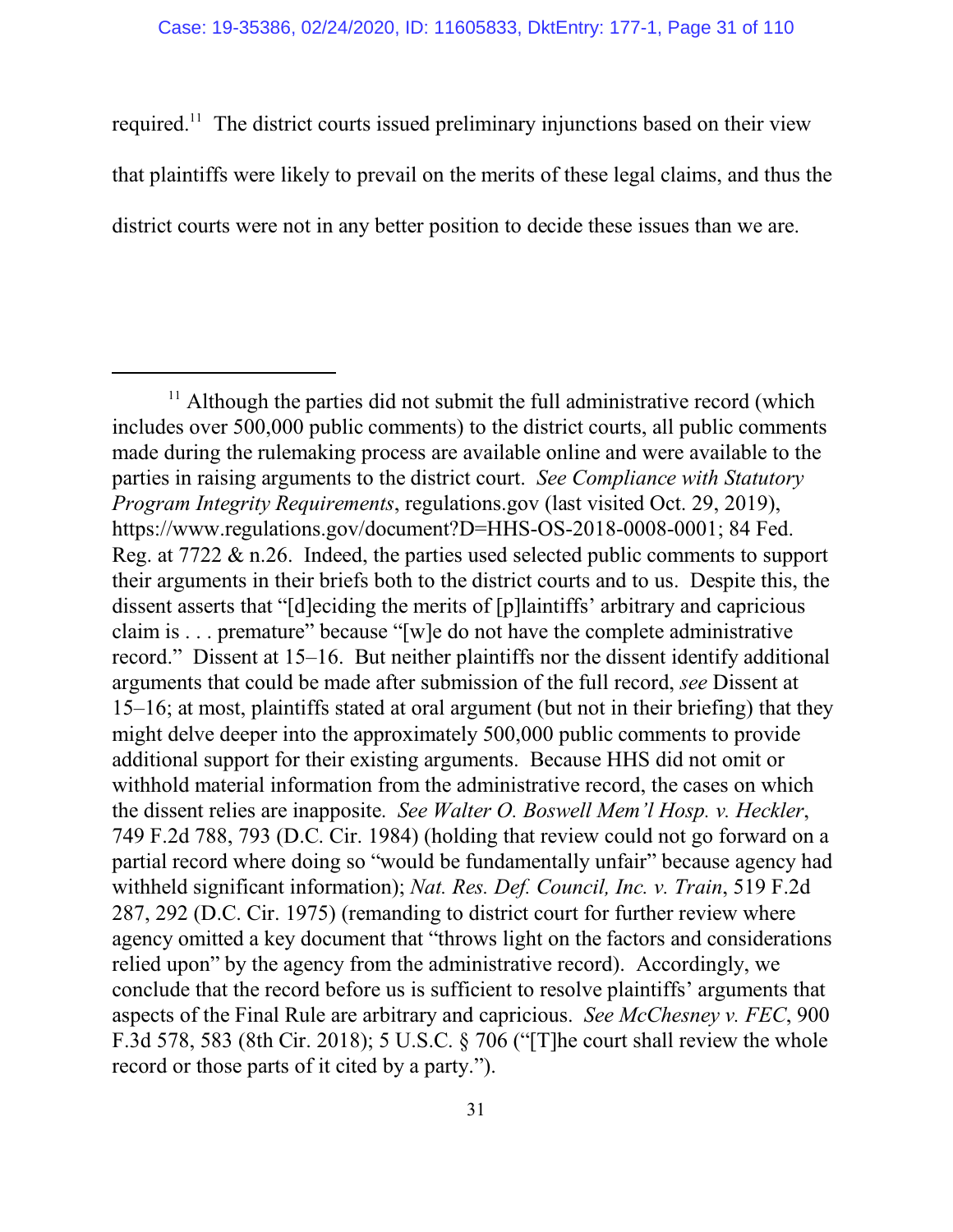See Beno, 30 F.3d at 1063 n.9.<sup>12</sup> We have received extensive briefing and heard argument on the issues presented. Because we can decide, based on the record provided, "whether the action passes muster under the appropriate APA standard of review," *Fla. Power & Light Co.*, 470 U.S. at 744, we may resolve the legal issues on their merits, *Beno*, 30 F.3d at 1064.

## III

We first consider plaintiffs' argument that the Final Rule is facially invalid. Plaintiffs wisely do not press the argument that the Final Rule is an impermissible interpretation of the text of § 1008. *Rust* held that "[t]he broad language of Title X plainly allows [the 1988 Rule's] construction of the statute," 500 U.S. at 184, and the Final Rule is substantially the same as the 1988 Rule with respect to the provisions at issue here.

Rather, plaintiffs mainly argue that two intervening congressional enactments altered the legal landscape so that *Rust*'s holding is no longer valid.

<sup>&</sup>lt;sup>12</sup> In considering plaintiffs' claims that HHS's action was arbitrary and capricious, the district courts properly limited their review to the record before them. *See California*, 385 F. Supp. 3d at 1000–18; *Washington*, 376 F. Supp. 3d at 1131; *Oregon*, 389 F. Supp. 3d at 914–19. While the district courts made factual findings and predictions to support their conclusion that plaintiffs showed a likelihood of irreparable harm, *see, e.g.*, *California*, 385 F. Supp. 3d at 978–85, *see also* Fed. R. Civ. P. 52(a), these findings are not relevant to the resolution of the arbitrary and capricious challenge, *see Fla. Power & Light Co.*, 470 U.S. at 744.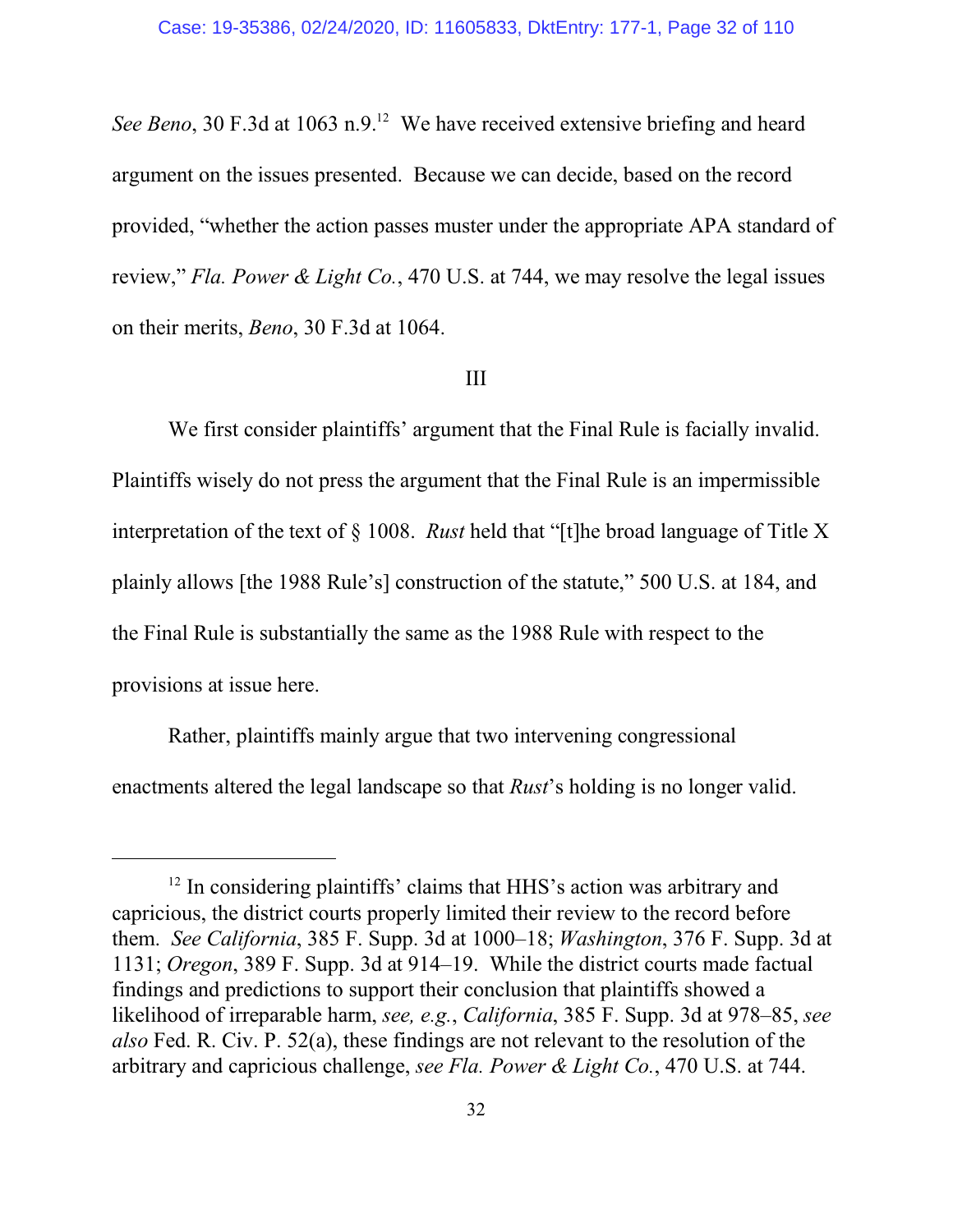#### Case: 19-35386, 02/24/2020, ID: 11605833, DktEntry: 177-1, Page 33 of 110

First, plaintiffs point to the 1996 appropriations rider enacted to ensure no federal funds were used to support abortion services. *See* Pub. L. No. 115-245, div. B, tit. II, 132 Stat. 2981, 3070–71 (2018). Second, plaintiffs rely on a section of the Patient Protection and Affordable Care Act (ACA) that limits HHS's ability to promulgate regulations. *See* Pub. L. No. 111-148, § 1554, 124 Stat. 119, 259 (2010) (codified at 42 U.S.C. § 18114).

In considering these arguments, we are mindful that the Supreme Court's "interpretive decisions, in whatever way reasoned, effectively become part of the statutory scheme." *Kimble v. Marvel Entm't, LLC*, 135 S. Ct. 2401, 2409 (2015). Therefore, *Rust*'s conclusion that § 1008 could be interpreted to bar abortion counseling, referral, and advocacy within a Title X project became a part of Title X's scheme, and we may not lightly infer that Congress intended to overrule that holding in enacting the appropriations rider or  $\S$  1554 of the ACA. Because "[t]he modification by implication of [a] settled construction of an earlier and different section" by a later enactment "is not favored," *United States v. Madigan*, 300 U.S. 500, 506 (1937), plaintiffs must provide evidence that Congress intended to alter *Rust*'s conclusion that the 1988 Rule was a permissible interpretation of Title X and § 1008*.* They fail to do so.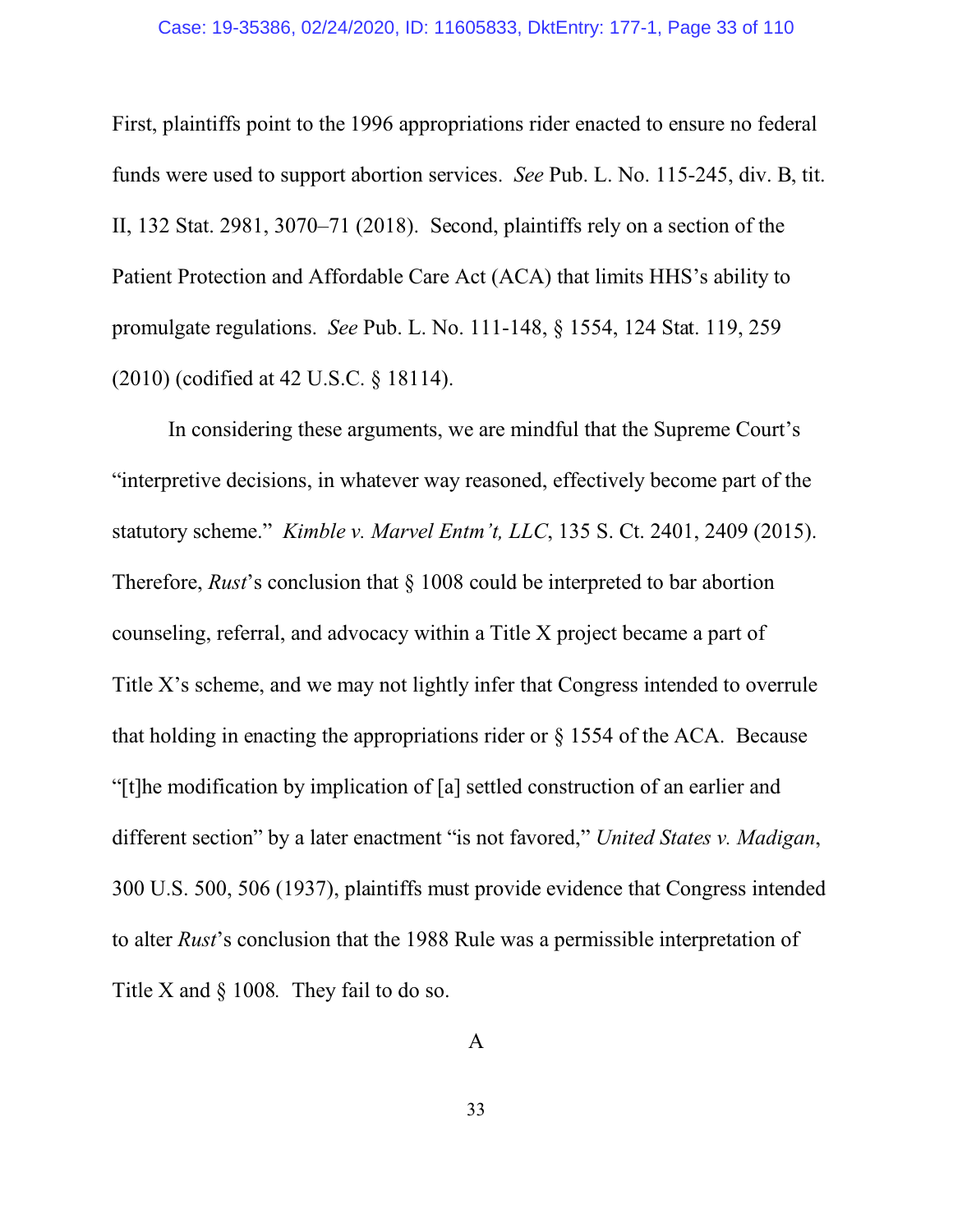We first turn to plaintiffs' argument that the Final Rule violates the 1996 appropriations rider. At the time HHS promulgated the Final Rule, the appropriations rider provided that "amounts provided to [the Title X project] shall not be expended for abortions, [and] that all pregnancy counseling shall be nondirective." Pub. L. No. 115-245, div. B, tit. II, 132 Stat. 2981, 3070–71 (2018). HHS interpreted this appropriations rider as permitting Title X projects to provide counseling on abortion, and incorporated this interpretation in the Final Rule. *See* 84 Fed. Reg. at 7725; 42 C.F.R. § 59.14(e)(5).

Plaintiffs' argument about the correct interpretation of this provision proceeds in three steps. First, according to plaintiffs, the term "pregnancy counseling" must be interpreted as including referrals. Second, plaintiffs contend that the term "nondirective" means the presentation of all options on an equal basis. Third, putting these two definitions together, plaintiffs argue that the term "nondirective pregnancy counseling" requires the provision of referrals for abortion on the same basis as referrals for prenatal care and adoption. Because the Final Rule requires referrals for medically necessary prenatal health care and permits referrals for adoption but precludes referrals for abortion, *see* 42 C.F.R. § 59.14, plaintiffs contend that the Final Rule does not provide nondirective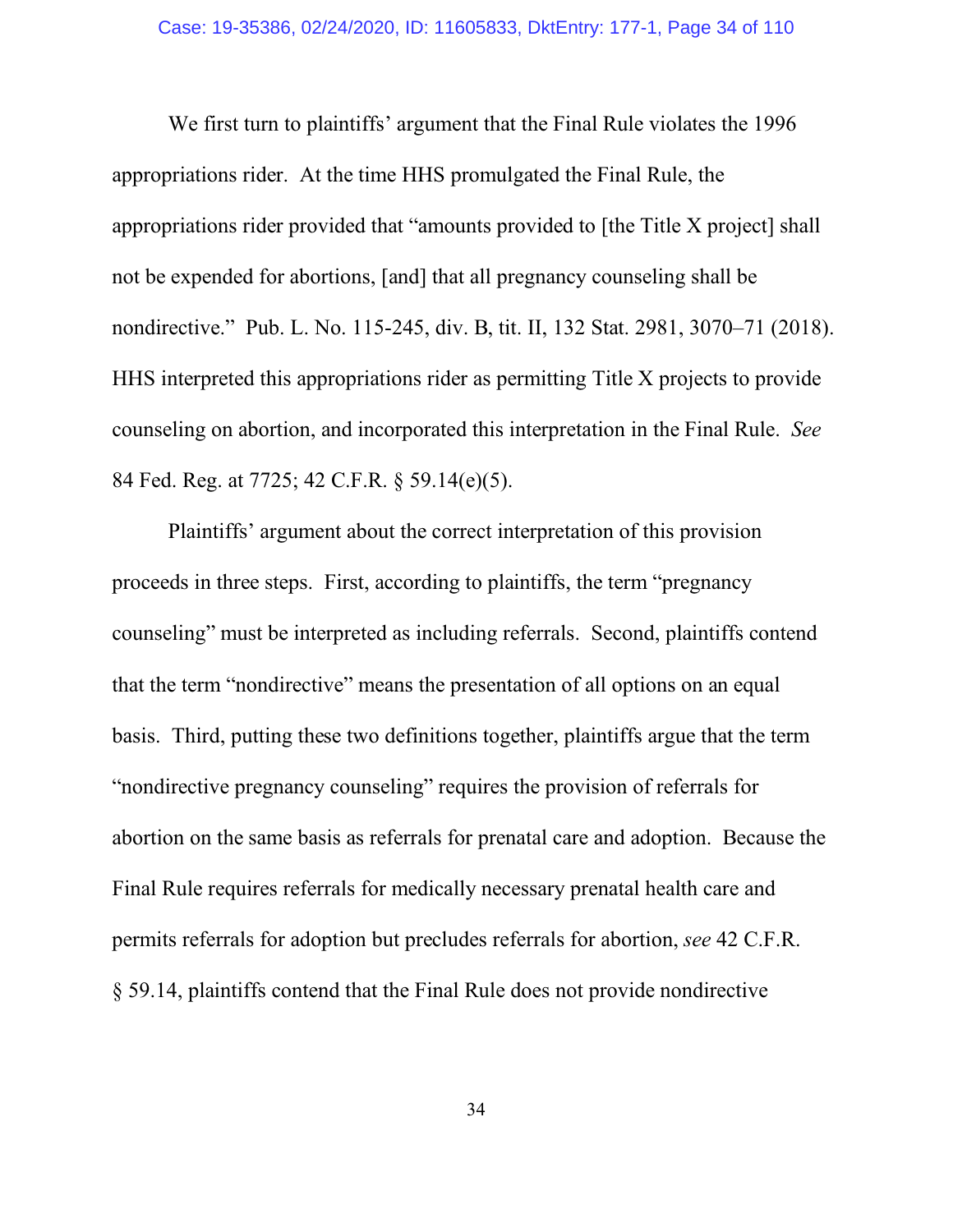## Case: 19-35386, 02/24/2020, ID: 11605833, DktEntry: 177-1, Page 35 of 110

pregnancy counseling, and thus violates the appropriations rider. We consider each of these steps in turn.

1

At the first step, plaintiffs and the dissent argue that the statutory term "pregnancy counseling" must be interpreted as including referrals.<sup>13</sup> Congress has not provided a definition of the term "pregnancy counseling," or otherwise "directly addressed the precise question at issue." *Chevron*, 467 U.S. at 843. In the face of Congressional silence, we give "substantial deference" to the interpretations provided by HHS. *Rust*, 500 U.S. at 184.<sup>14</sup>

In the Final Rule, HHS provided its interpretation by treating the terms "counseling" and "referral" as referring to distinct legal concepts. *See* 84 Fed. Reg. at 7716–17. While a counselor may "provide *nondirective pregnancy counseling* to pregnant Title X clients on the patient's pregnancy options, *including abortion*," *id.* at 7724 (emphasis added), the Final Rule prohibits any "referral for abortion as a method of family planning," *id.* at 7717.

 $13$  As HHS recognized, the appropriations rider amended Title X by expressly requiring all pregnancy counseling to be nondirective. 84 Fed. Reg. at 7725, 7729. Congress "may amend substantive law in an appropriations statute, as long as it does so clearly." *Robertson v. Seattle Audubon Soc'y*, 503 U.S. 429, 440 (1992).

<sup>&</sup>lt;sup>14</sup> HHS is the agency authorized to promulgate regulations to implement Title X, *see* 42 U.S.C. § 300a-4(a).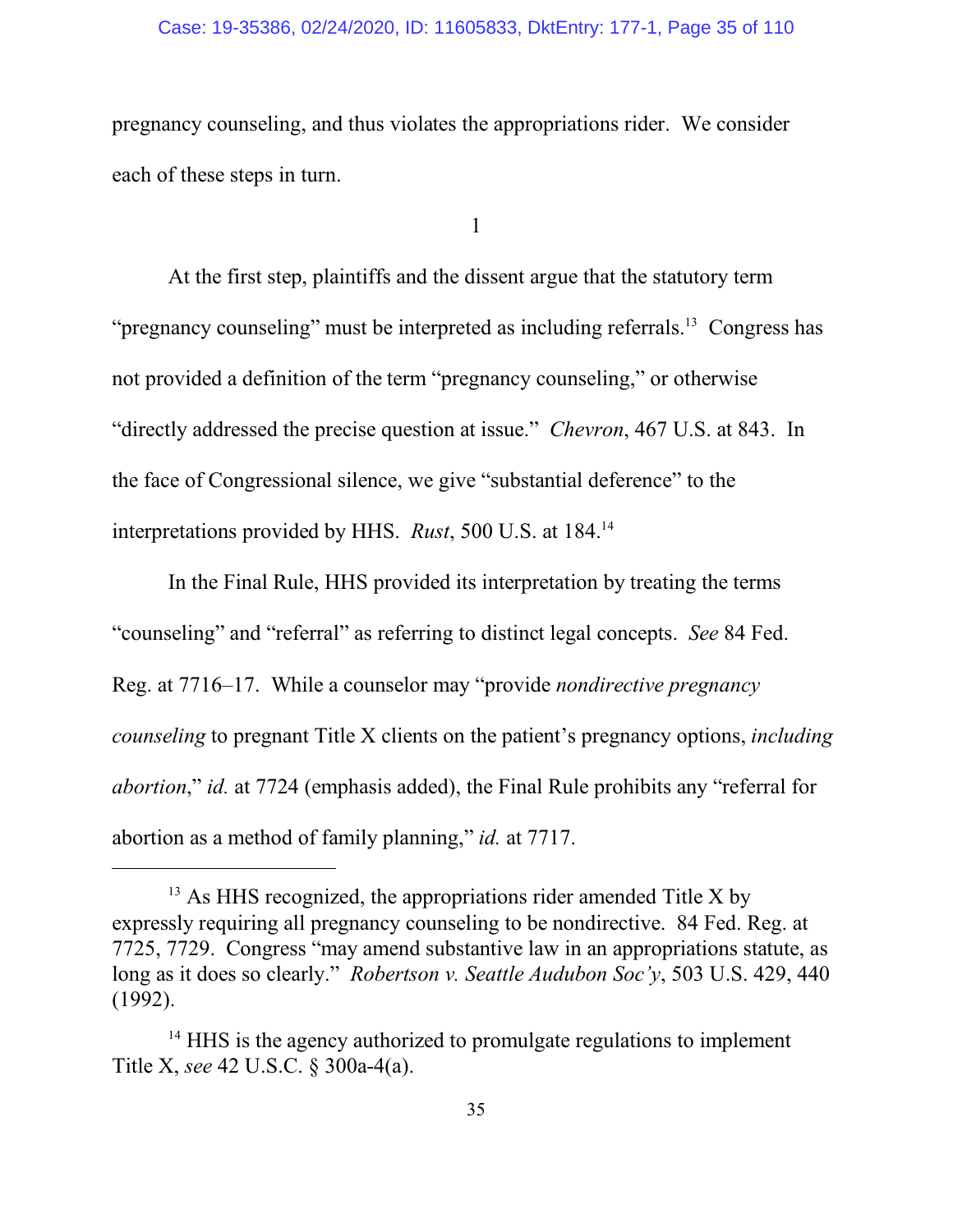In its brief on appeal, HHS made explicit the Final Rule's implicit interpretation of "counseling."<sup>15</sup> According to HHS, under the Final Rule and as a matter of common usage, "counseling and referrals are distinct" because "'[p]regnancy counseling' involves providing information about medical options, which is different from referring a patient to a specific doctor for a specific form of medical care."

HHS's interpretation of the phrase "pregnancy counseling" as a concept that is distinct from the term "referrals" is reasonable and consistent with common usage. The dictionary indicates that counseling does not include referrals. The dictionary definition of the term "counseling" is "a practice or professional service designed to guide an individual to a better understanding of [her] problems and

<sup>&</sup>lt;sup>15</sup> We may defer to an interpretation made in a legal brief so long as it is not a post hoc rationalization "advanced by an agency seeking to defend past agency action against attack." *Auer v. Robbins*, 519 U.S. 452, 462 (1997). As in *Auer,* there is no reason here to think that HHS's position is a "post hoc rationalization." *Id.* Indeed, HHS has long treated "counseling" and "referral" as distinct concepts. The 1981 guidelines and the 2000 Rule both provided that Title X projects were required to provide "nondirective counseling on each of the options [including pregnancy termination], *and referral upon request*." 65 Fed. Reg. at 41,279; *Program Guidelines for Project Grants for Family Planning Services*, § 8.6 (1981) (emphasis added); *see also* 53 Fed. Reg. at 2923 (explaining that the 1981 guidelines required providers to furnish "nondirective 'options couns[e]ling"—including "on pregnancy termination (abortion)"—"followed by referral for these services if [the patient] so requests"). And the 2000 Rule treated "non-directive counseling," *see* 65 Fed. Reg. at 41,272–74, as distinct from "[r]eferral[s] for abortion, *see id.* at 41,274.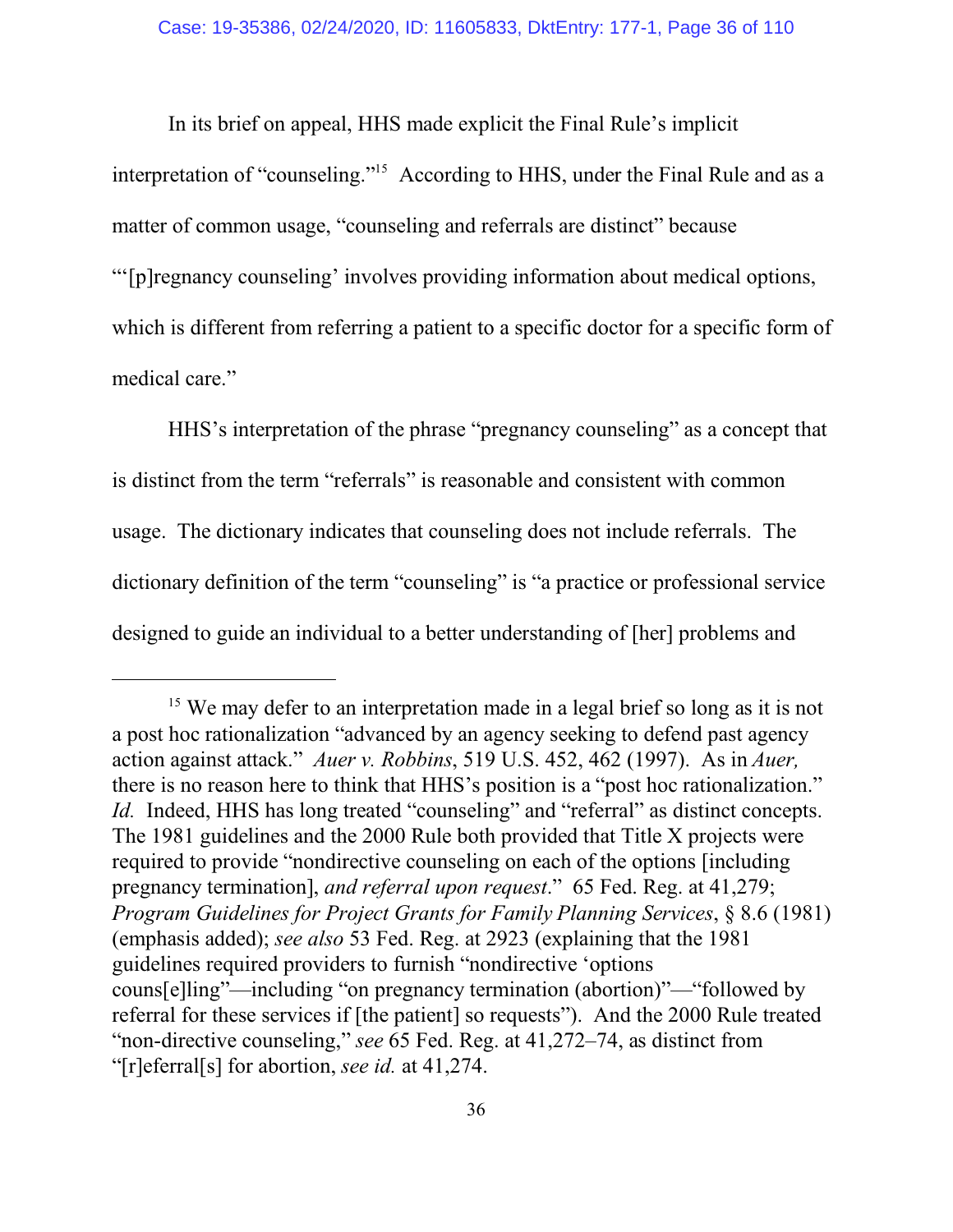potentialities . . . ." *Counseling*, Webster's Third New International Dictionary 518 (2002); *see also Counseling*, The American Medical Association Encyclopedia of Medicine 317 (1989) (defining "counseling" as "[a]dvice and psychological support given by a health professional and usually aimed at helping a person cope with a particular problem"). By contrast, "referral" is defined as "the process of directing or redirecting (as a medical case, a patient) to an appropriate specialist or agency for definitive treatment." *Referral*, Webster's Third New International Dictionary 1908 (2002). As in *Rust*, "[t]he broad language of Title X," as amended by the 1996 appropriations rider, "plainly allows [HHS]'s construction of the statute." 500 U.S. at 184.

Plaintiffs' and the dissent's argument that the term "pregnancy counseling" must be interpreted as including referrals is primarily based on their reading of a separate statute enacted by Congress, the Children's Health Act of 2000, Pub. L. No. 106-310, 114 Stat. 1101 (2000); *see* Dissent at 10–11. A provision of that Act, the "Infant Adoption Awareness" section, 42 U.S.C. § 254c-6, requires HHS to make grants to adoption organizations "for the purpose of developing and implementing programs to train the designated staff of eligible health centers in providing adoption information and referrals to pregnant women on an equal basis with all other courses of action included in nondirective counseling to pregnant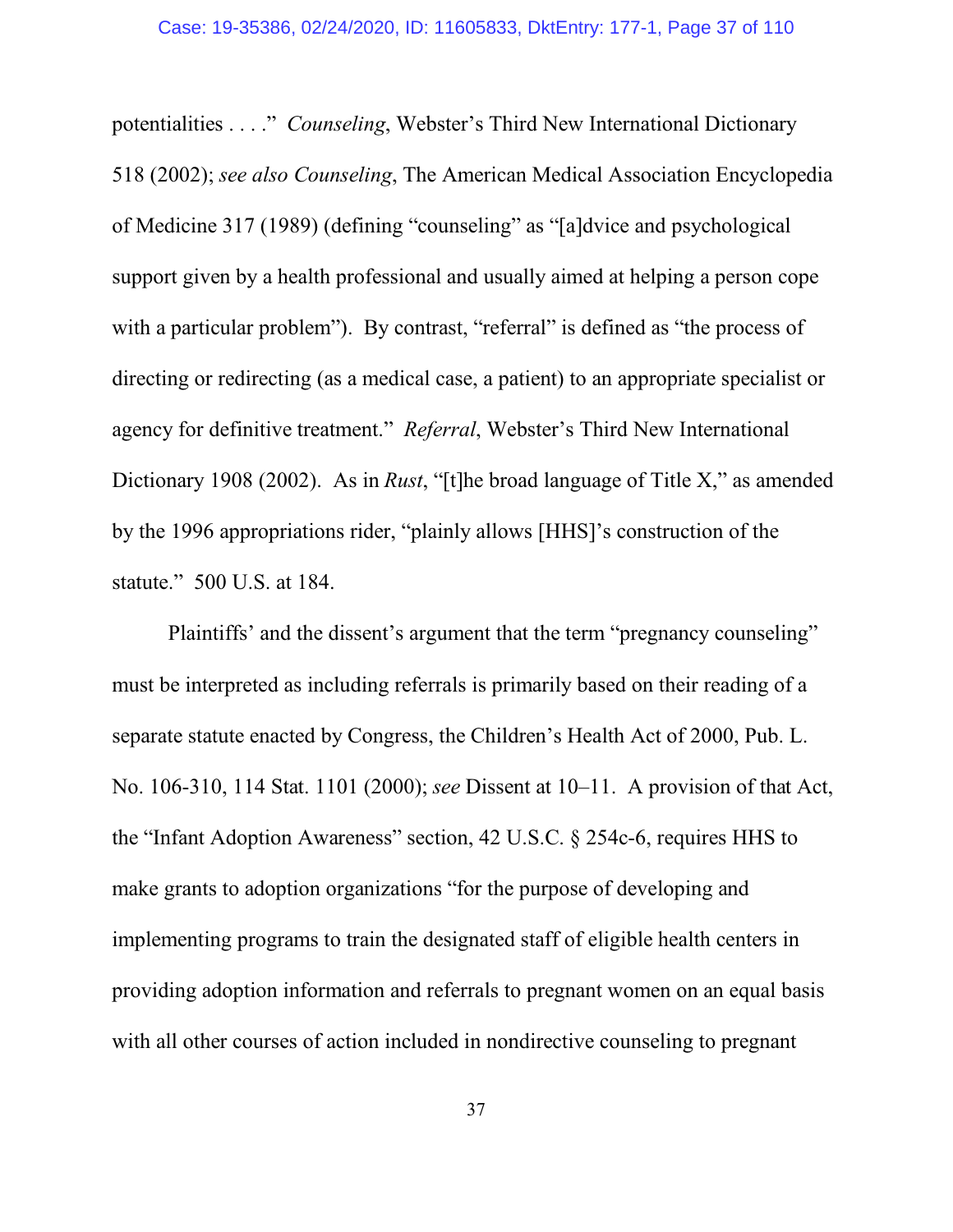women." 42 U.S.C.  $\S$  254c-6(a)(1). According to plaintiffs and the dissent, this language shows Congress intended that referrals be "included in nondirective counseling" and that all options, including abortion, should be presented on an equal basis. *See* Dissent at 10–11.

This argument fails. The Infant Adoption Awareness section neither provides a definition of "nondirective counseling" nor "expressly states" that nondirective counseling "encompasses referrals." *Cf.* Dissent at 7 n.4.<sup>16</sup> Simply put, the section does not show that referrals are a type of nondirective counseling. Indeed, it does not impose any requirements or limitations on nondirective pregnancy counseling at all; rather, it provides funds to adoption organizations to enable them to offer training to the staff of health centers regarding the provision of adoption information and referrals to clients. HHS could reasonably conclude that this section does not indicate that it considers referrals to be a type of counseling, as opposed to something that may occur at the same time as counseling. 84 Fed. Reg. at 7733. Given that the Infant Adoption Awareness section is not part of Title X, does not use language similar to that in the 1996

<sup>&</sup>lt;sup>16</sup> Although the dissent claims that Congress "clarified the meaning of the term 'nondirective'" and that Congress's "intent is clear," in fact, the dissent merely offers its own interpretation of what the term means in context. Dissent at 10.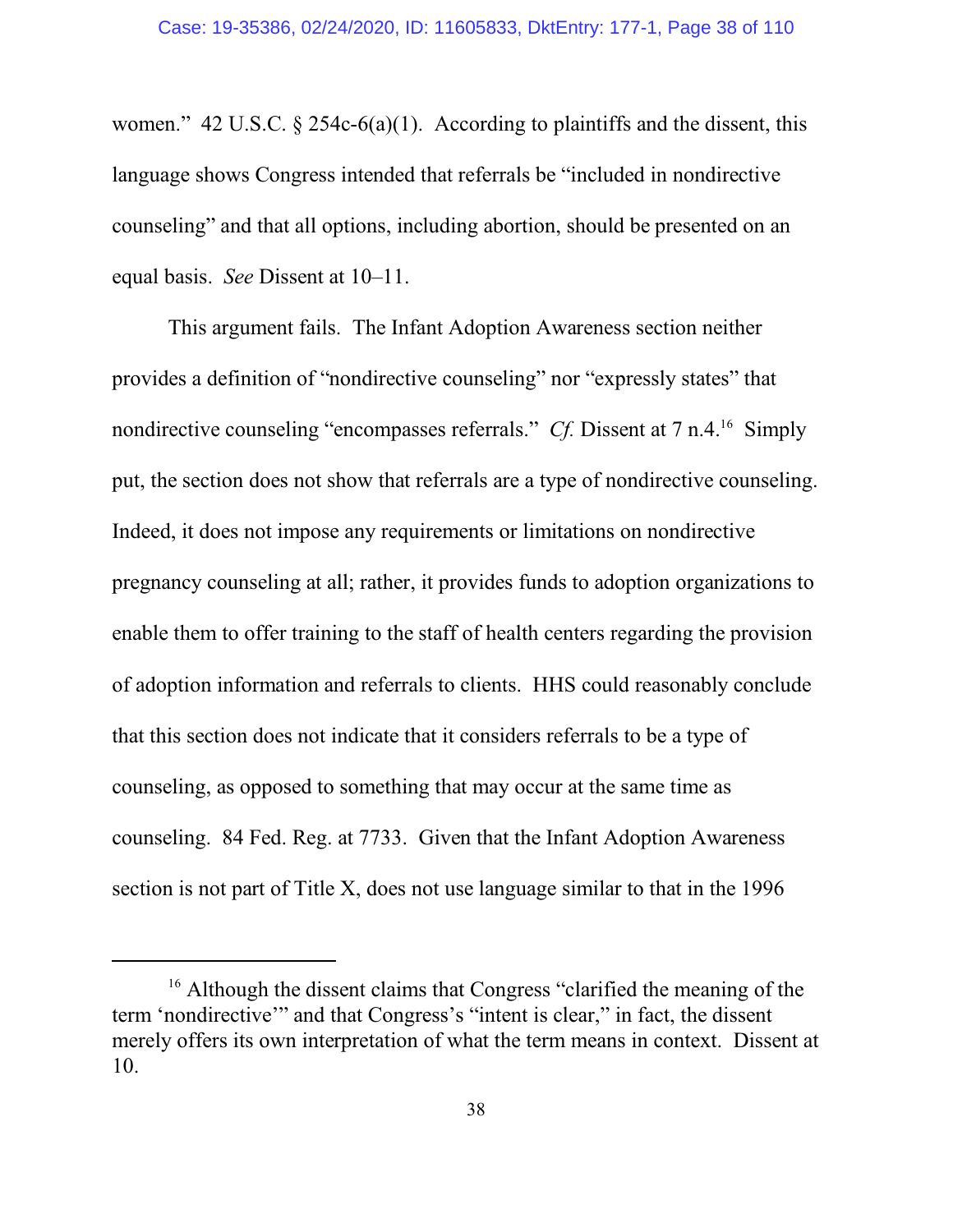appropriations rider, and was enacted for a substantially different purpose, it sheds no light on Congress's intent in enacting the appropriations rider or on the interpretation of its statutory language. *Cf. Northcross v. Bd. of Educ. of Memphis City Sch*., 412 U.S. 427, 428 (1973) (per curiam) (providing that it is appropriate to interpret the language of two separate statutes pari passu where two statutes use similar language and were enacted for the same purpose).<sup>17</sup>

Plaintiffs' and the dissent's second argument, that industry practice requires interpreting "counseling" as including referrals, also fails, because the sources on

<sup>&</sup>lt;sup>17</sup> In addition to discussing the Infant Adoption Awareness section, 42 U.S.C. § 254c-6(a)(1), both the plaintiffs and HHS point to other statutes that reference counseling and referrals. HHS notes that Congress has frequently referred to counseling and referrals separately, showing that the two are legally distinct concepts. *See, e.g.*, 42 U.S.C. § 300z-10(a) ("Grants or payments may be made only to . . . projects which do not provide abortions or abortion counseling or referral . . . ."); *id.* § 300z-3(b) (referring to "counseling and referral services"); 18 U.S.C. § 248(e)(5) ("reproductive health services" includes "counseling or referral services relating to the human reproductive system, including services relating to pregnancy or the termination of a pregnancy"). Plaintiffs identify other statutes that suggest referrals can occur during the course of counseling. *See, e.g.*, 42 U.S.C. § 300ff-33 ("post-test counseling (including referrals for care)" provided to individuals with positive HIV/AIDS test); *id.* § 3020e-1(b) (referring to "pension counseling and information programs" that "provide outreach, information, counseling, referral, and other assistance"); 20 U.S.C.  $\S$  1161k(c)(4)(A) (requiring college counselors to provide "referrals to and follow-up with other student services staff"). Because these statutes do not use the same language as the appropriations rider and were not enacted for the same purpose, they do not assist us in interpreting Congress's direction "that all pregnancy counseling shall be nondirective." *See* 84 Fed. Reg. at 7745.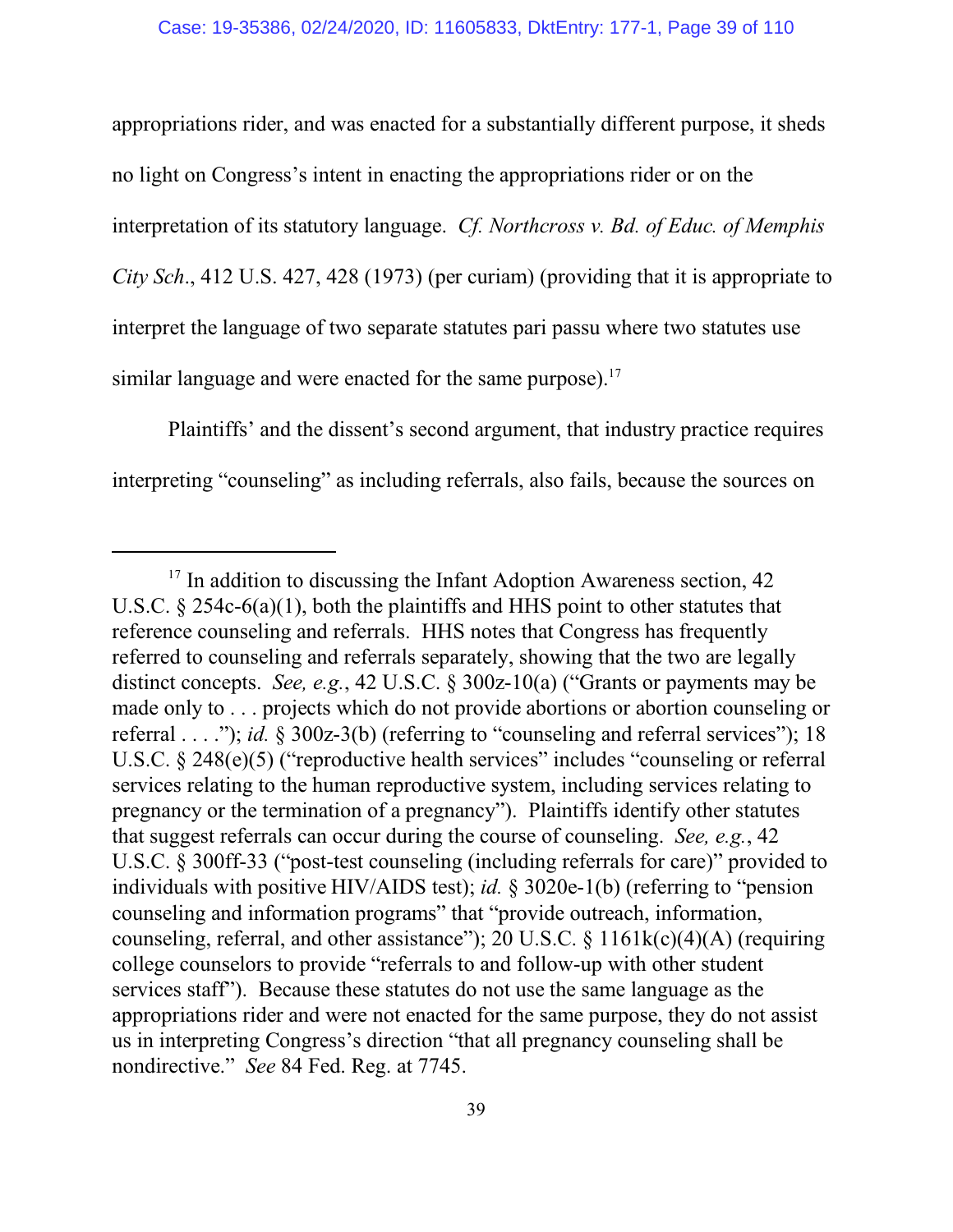which plaintiffs rely shed no light on the proper interpretation of the term "nondirective pregnancy counseling." Dissent at 7 n.4. Plaintiffs first point to HHS's guidelines in *Providing Quality Family Planning Services* (the QFP), which state that during a "visit [to] a provider of family planning services," pregnancytest results "should be presented to the client, followed by a discussion of options and appropriate referrals." U.S. Dep't of Health & Human Servs., *Providing Quality Family Planning Services*, Morbidity & Mortality Wkly. Rep., Apr. 25, 2014, at 13–14. Rather than requiring an interpretation of counseling as including referrals, this language suggests that counseling (i.e., "discussion of options") and referrals are distinct. Plaintiffs also point to a letter submitted by the American Medical Association (AMA) during the notice-and-comment period on the Final Rule. In this letter, the AMA listed several provisions in its *Code of Medical Ethics* which it claimed made it unethical for a practitioner to refrain from providing "all appropriate referrals, including for abortion services." But the provisions of the code cited in the letter do not even discuss referrals, let alone define the term; rather, they state that patients have a right "to receive information from their physicians and to have the opportunity to discuss the benefits, risks, and costs of appropriate treatment alternatives" and "to expect that their physicians will provide guidance about what they consider the optimal course of action for the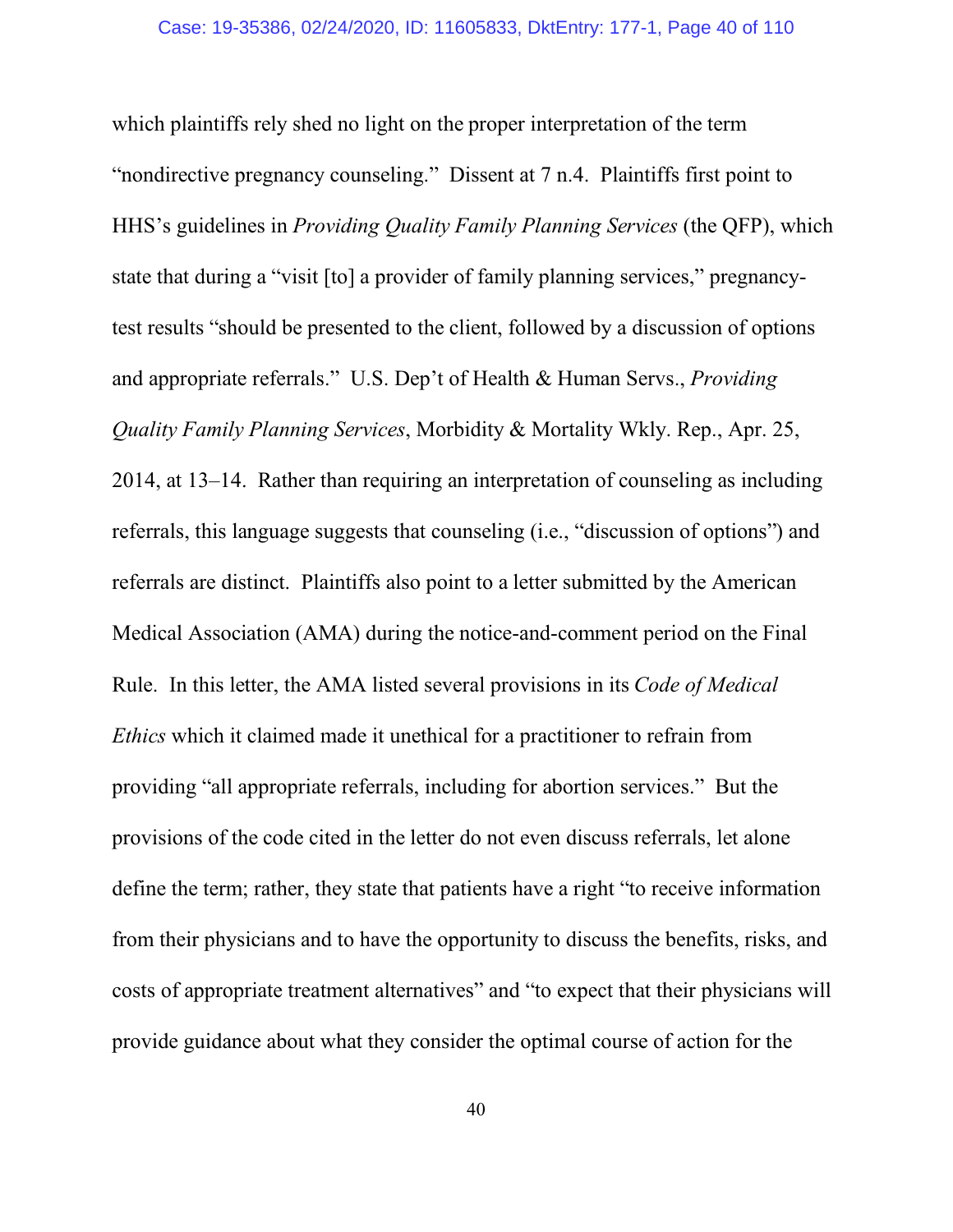## Case: 19-35386, 02/24/2020, ID: 11605833, DktEntry: 177-1, Page 41 of 110

patient based on the physician's objective professional judgment." These sources do not show that the term "referrals" is included in the phrase "nondirective pregnancy counseling."<sup>18</sup>

Because HHS can reasonably interpret "nondirective pregnancy counseling" as not including referrals, *see* 84 Fed. Reg. at 7716, plaintiffs fail at the first step of their arguments, that "pregnancy counseling" must be deemed to include referrals.

2

Plaintiffs also fail at the second step of their argument: that the term "nondirective" means the presentation of all options on an equal basis. Neither Title X nor the appropriations rider defines "nondirective." Again, because Congress has "not directly addressed the precise question at issue," *Chevron*, 467 U.S. at 843, we must give substantial deference to HHS's interpretation. *Rust*, 500 U.S. at 184. In the Final Rule, HHS filled the Congressional silence by interpreting "nondirective pregnancy counseling" to mean "the meaningful presentation of options where the physician or advanced practice provider (APP) is 'not suggesting or advising one option over another.'" 84 Fed. Reg. at 7716 (quoting 138 Cong. Rec. H2822-02, 2826 (statement of Rep. Lloyd)).

<sup>&</sup>lt;sup>18</sup> The dissent does not address these sources and merely asserts, without explanation, that "industry understanding recognizes that counseling includes referrals." Dissent at 7 n.4 (citing *California*, 385 F. Supp. 3d at 989).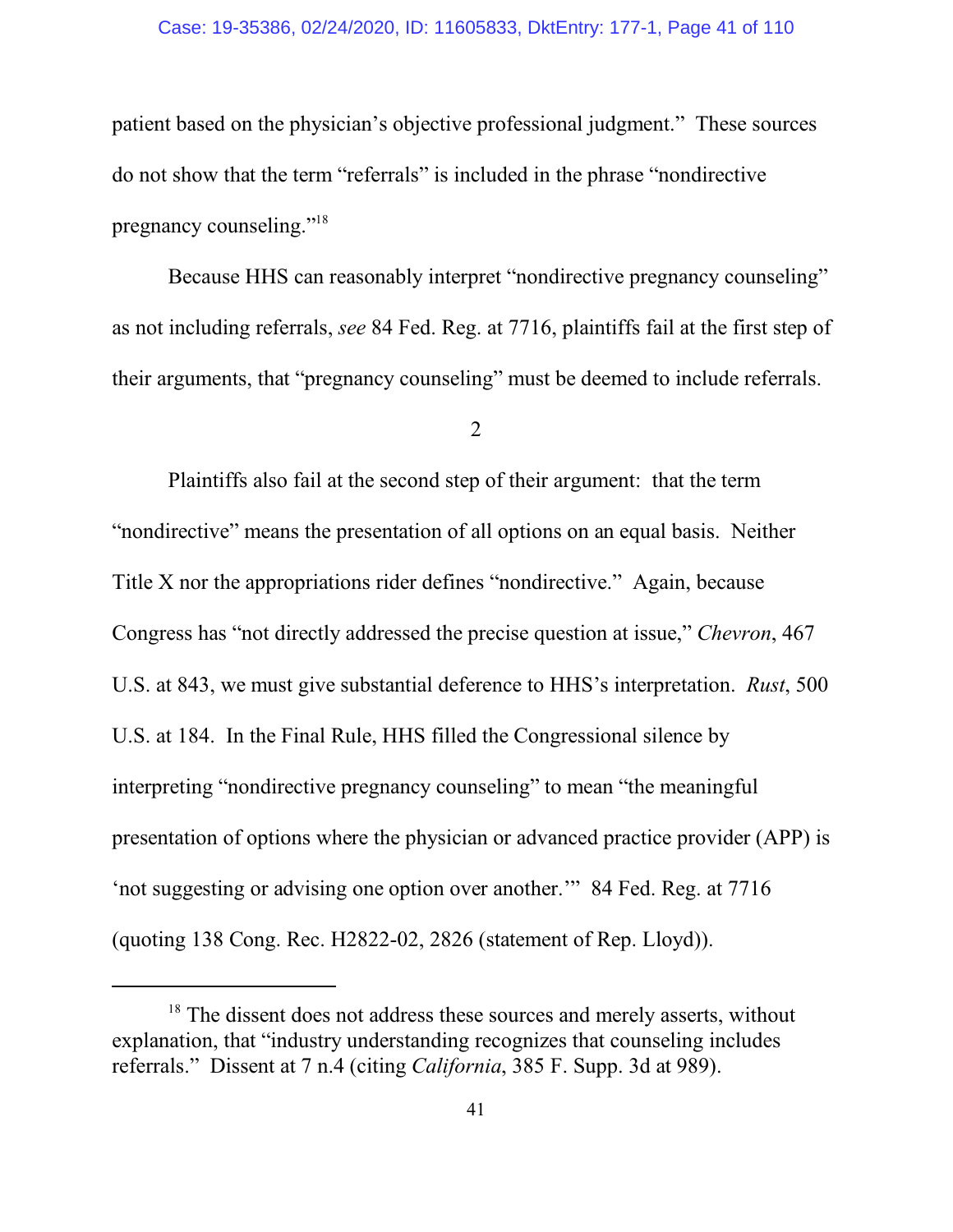Under this definition, "nondirective" does not mean the presentation of all possible medical options. Rather, "nondirective" means that options must be provided in a neutral manner, without suggesting or advising one option over another. Thus, a physician or APP providing nondirective counseling to a client does not have to discuss every possible option available to that client, but must present options in a neutral manner and refrain from encouraging the client to select a particular option. In other words, HHS interpreted "nondirective" to refer to the neutral manner in which counseling is provided rather than to the scope of topics that must be covered in counseling. 84 Fed. Reg. at 7716.

This is a reasonable interpretation of "nondirective." It is consistent with HHS's longstanding distinction between "nondirective" counseling that is "neutral" and "directive" counseling that encourages or promotes abortion. *Nat'l Family Planning*, 979 F.2d at 229. And it is consistent with the dictionary definition of the term "nondirective" as a type of counseling where "the counselor refrains from interpretive or associative comment but usually by repeating phrases used by the client encourages [the client] to express, clarify, and restructure [the client's] problems." *Nondirective*, Webster's Third New International Dictionary 1536 (2002); *see also* 84 Fed. Reg. at 7716 (nondirective counseling involves "clients tak[ing] an active role in processing their experiences and identifying the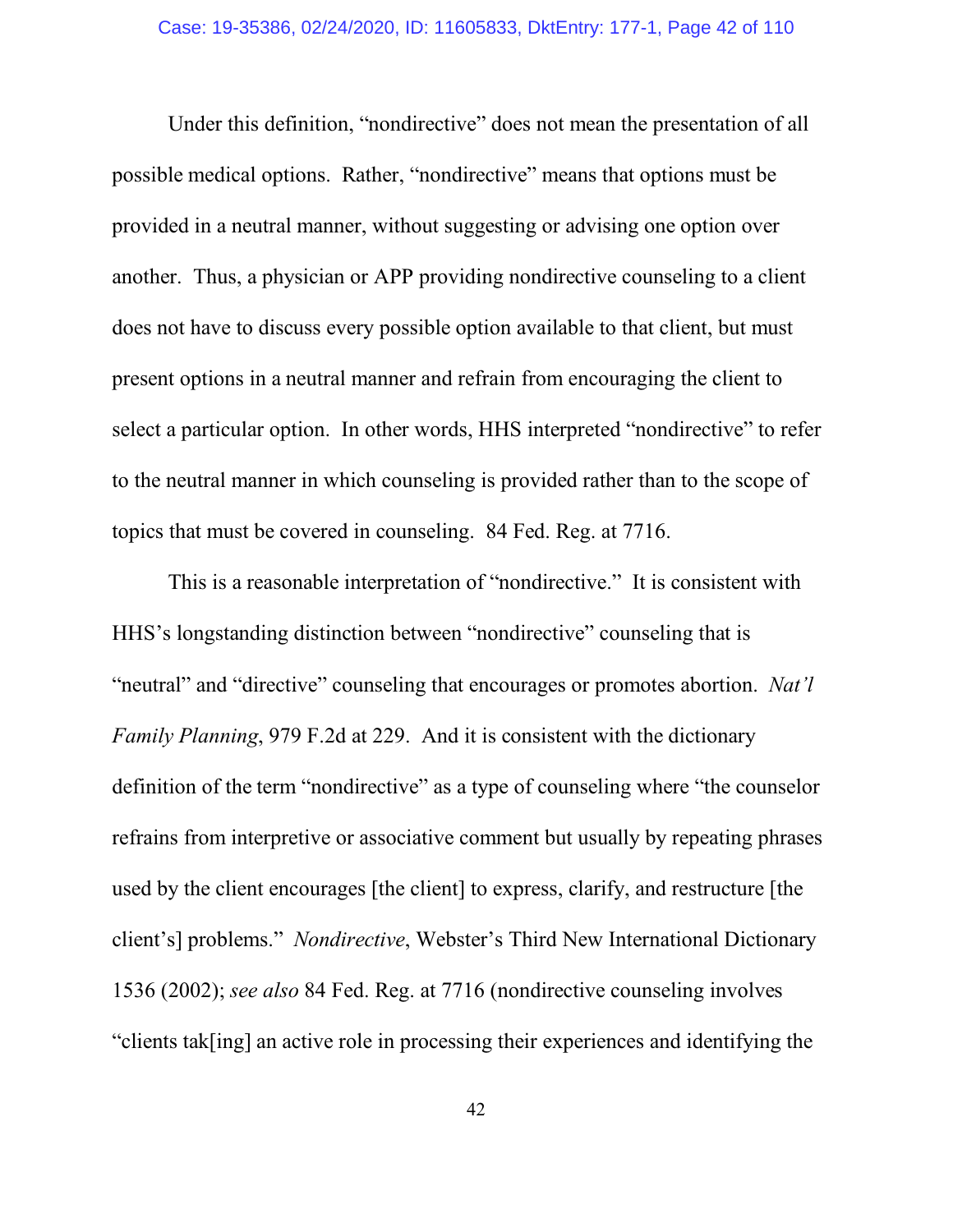direction of the interaction"). Because HHS's interpretation of "nondirective" is reasonable, we defer to that interpretation. *See Chevron*, 467 U.S. at 843–44; *Nw. Envtl. Advocates v. EPA*, 537 F.3d 1006, 1014 (9th Cir. 2008).

We also reject plaintiffs' and the dissent's argument that the Final Rule is directive because it requires referrals for medically necessary prenatal health care. Dissent at 5. HHS could reasonably conclude that referrals for prenatal care are nondirective, as HHS defines this term, because a referral for prenatal care does not steer the client toward any particular option and does not discourage a client from seeking an abortion outside of the Title X program. As HHS points out, "seeking prenatal care is not the same as choosing the option of childbirth." 84 Fed. Reg. at 7748. Further, HHS could reasonably conclude that providing a referral for prenatal care is not directive because it is "medically necessary" for the health of the client during pregnancy, *id.* at 7748, 7761–62, regardless of whether the client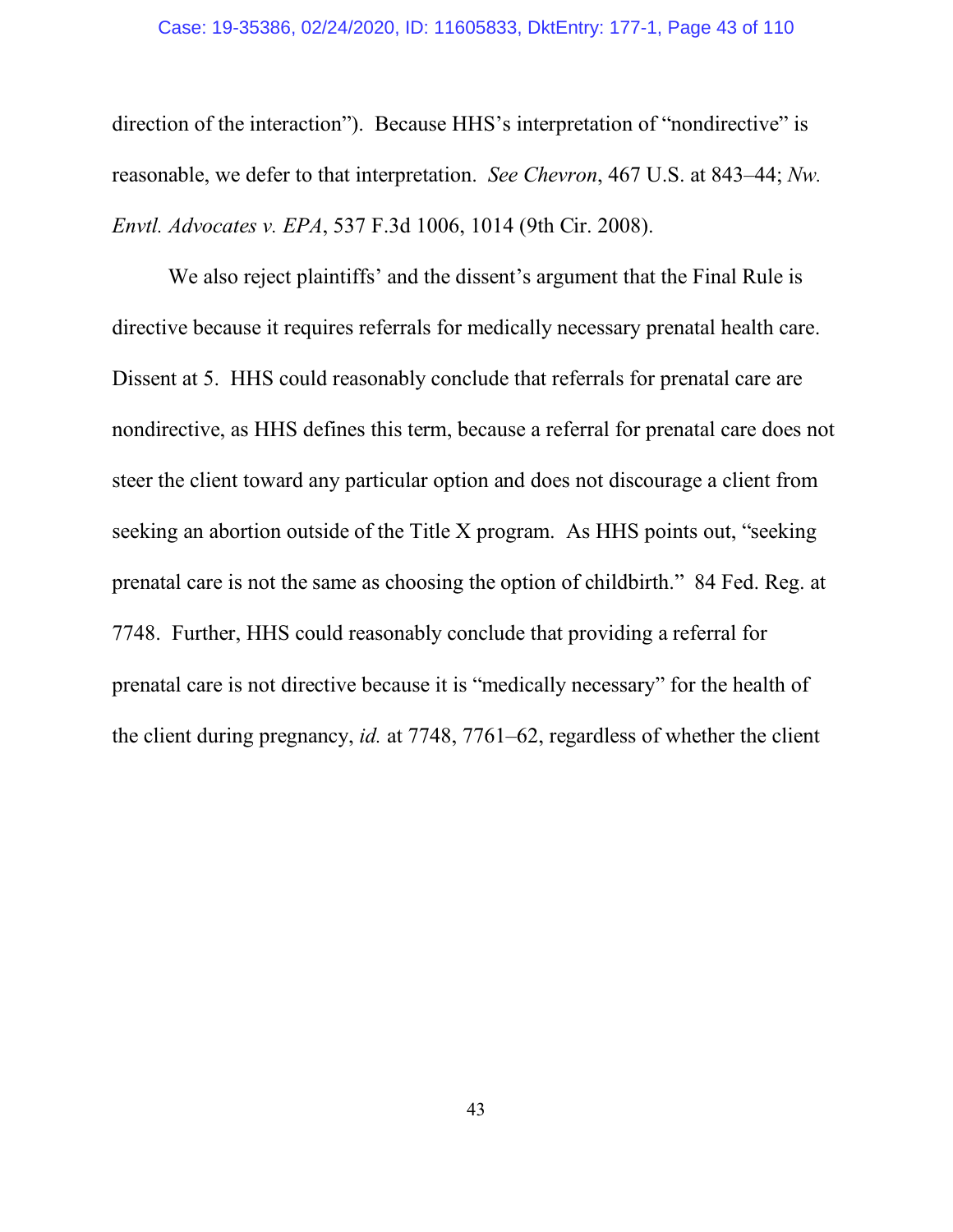later chooses an abortion outside of a Title X project.<sup>19</sup> "Where care is medically necessary, as prenatal care is for pregnancy, referral for that care is not directive because the need for the care preexists the direction of the counselor, and is, instead, the result of the woman's pregnancy diagnosis or the diagnosis of a health condition for which treatment is warranted." *Id.* at 7748. Because prenatal care is medically necessary for a pregnant client, *see id.* at 7748, 7761–62, referrals for such care are distinguishable from referrals for abortions for the purpose of family planning, which are not medically necessary. Indeed, the Supreme Court has long recognized that abortion need not be treated the same as other medical procedures: "Abortion is inherently different from other medical procedures, because no other procedure involves the purposeful termination of a potential life." *Harris v.*

<sup>&</sup>lt;sup>19</sup> Plaintiffs and the dissent point to declarations from doctors and nurse practitioners conclusorily stating that prenatal care "is *not* medically necessary for someone who wishes to terminate her pregnancy." Dissent at 8 n.5. But HHS reasonably concluded otherwise, 84 Fed. Reg. at 7748, 7761–62, based on its determination that "pregnancy may stress and affect extant [i.e., existing] health conditions [of the client]," such that "primary health care may be critical to ensure that pregnancy does not negatively impact such conditions," *id.* at 7750.

The dissent's argument that HHS did not justify the referral requirement on the ground that prenatal care is medically necessary for the health of the client, Dissent at 8 n.5, is refuted by the record; indeed, the sentence of the Final Rule on which the dissent relies for this argument makes clear that prenatal care is "important for . . . *the health of the women*," 84 Fed. Reg. at 7722 (emphasis added); *see also id.* at 7748, 7761–62.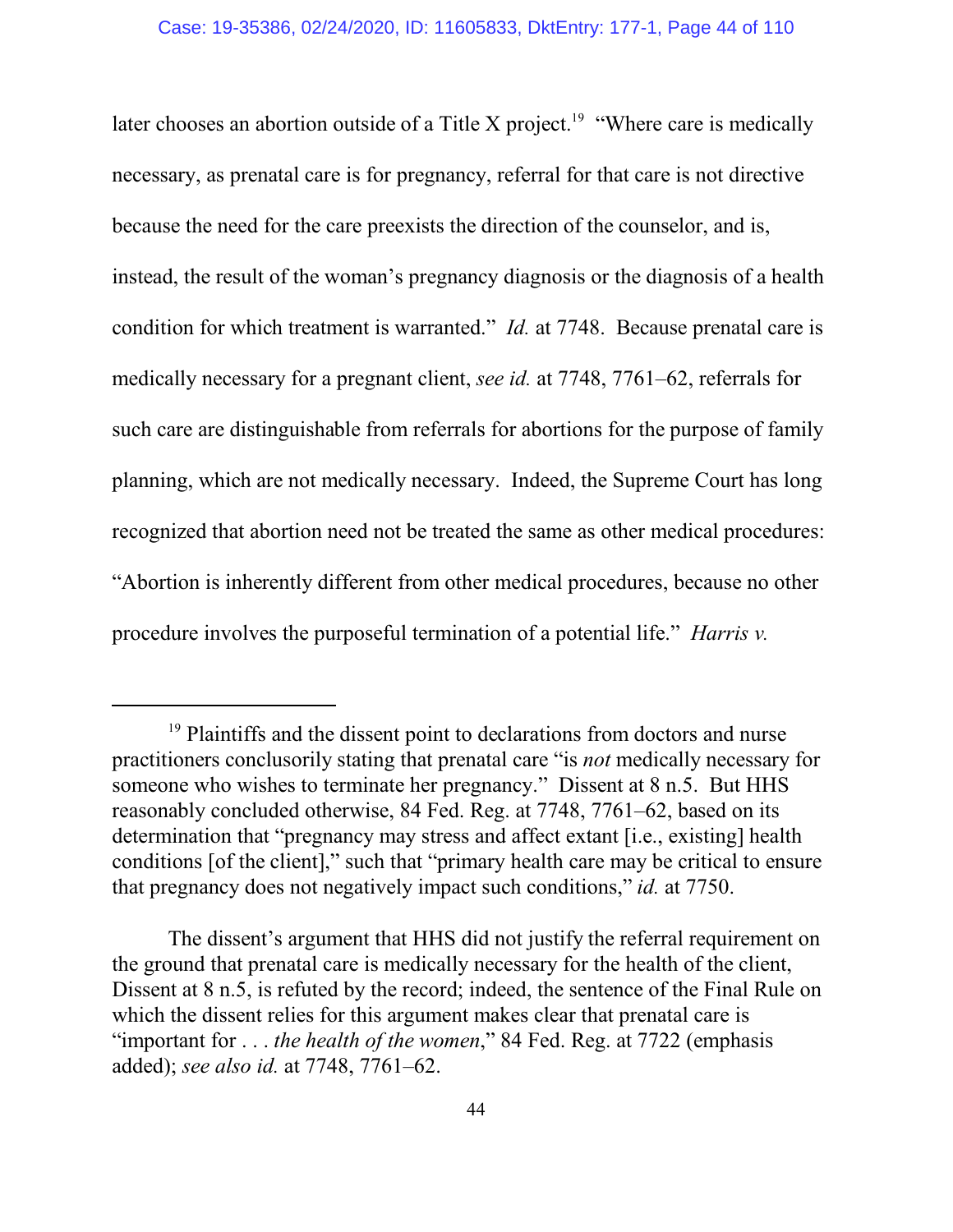*McRae*, 448 U.S. 297, 325 (1980); *see also Maher*, 432 U.S. at 480 ("The simple answer to the argument" that a law imposes different requirements on abortion than other medical procedures is that other "procedures do not involve the termination of a potential human life."). $^{20}$  Given these distinctions, requiring referrals for

By contrast, abortion is *not* used as a "method of family planning" under § 1008 or the Final Rule when abortion is medically necessary (i.e., therapeutic). *See Abortion, elective*, The American Medical Association Encyclopedia of Medicine 57 (1989) (defining a "therapeutic abortion" as an abortion "carried out to save the life or health of the mother"). Referrals for and counseling on therapeutic abortions are not subject to the same restrictions as those imposed on nontherapeutic ones; rather, in situations where "emergency care is required," the Final Rule *requires* that clients be referred "immediately to an appropriate provider of medical services needed to address the emergency." 42 C.F.R. § 59.14(b)(2); *see also id.* § 59.14(e)(2) (requiring referral for emergency medical care upon the discovery of an ectopic pregnancy).

<sup>&</sup>lt;sup>20</sup> Given the "inherent[] differen[ces]" between abortion and other medical procedures, *McRae*, 448 U.S. at 325, the dissent's attempt to liken nontherapeutic abortion to treatment options for prostate cancer is meritless, Dissent at 7–8. Prostate cancer is a disease, and "chemotherapy, radiation, [and] hospice" are treatment options. Dissent at 7–8. Pregnancy is not a disease, and a nontherapeutic abortion is not a treatment option.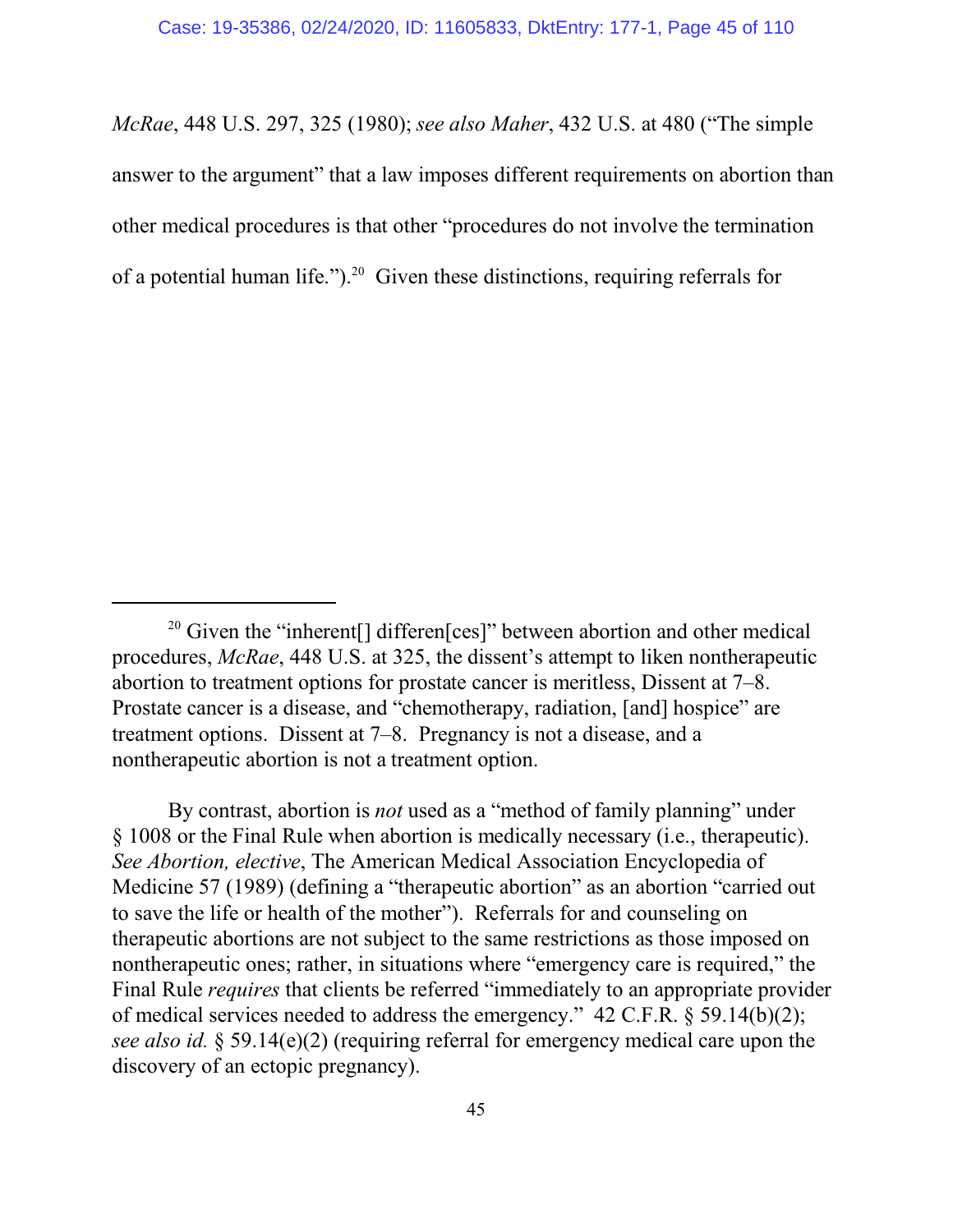medically necessary prenatal health care but not for nontherapeutic abortions does

not make pregnancy counseling directive.<sup>21</sup>

<sup>21</sup> The dissent's argument that clients who receive counseling on prenatal care and abortion (but not referrals for abortion providers) are "coerced," "demeaned," and prevented from taking "an active role in identifying the direction" of their lives is absurd. Dissent at 8 (cleaned up). Nothing in the Final Rule prevents clients from procuring abortions. *See* 42 C.F.R. § 59.14. Similarly, the dissent's reliance on the 2000 Rule to argue that failing to provide abortion referrals is coercive, Dissent at 8 n.5, is misplaced because the 2000 Rule merely suggested that a referral for "prenatal care *and delivery*" might be coercive if the client has rejected that option, 65 Fed. Reg. at 41,275 (emphasis added); the 2000 Rule said nothing about whether it is coercive to require a referral for prenatal care to safeguard the health of the client, *see* 84 Fed. Reg. at 7722.

The dissent's suggestion that clients relying on Title X services cannot locate abortion providers without a referral from a Title X counselor, Dissent at 9 n.6, is contrary to the reality—recognized in the Final Rule—that "[i]nformation about abortion and abortion providers is widely available and easily accessible, including on the internet," 84 Fed. Reg. at 7746. We decline to second-guess HHS's determination based on plaintiffs' unsupported declarations. *See Dep't of Commerce v. New York*, 139 S. Ct. 2551, 2571 (2019); *cf.* Dissent at 9 n.6. In any event, Title X was not designed to be a source of assistance for procuring abortions, *cf.* Dissent at 8–9; rather, Congress's purpose in enacting Title X was to "fund and, thereby, encourage preconception services, a focus that "generally excludes payment for postconception care and services," including abortion. 84 Fed. Reg. at 7723. Congress's restriction on Title X projects leaves clients with "at least the same range of choice in deciding whether to obtain" an abortion as they would have had if Congress provided no Title X funding. *Harris*, 448 U.S. at 317. As *Rust* recognized, "a doctor's ability to provide, and a woman's right to receive, abortion-related information remains unfettered outside the context of the Title X project." 500 U.S. at 203. That some Title X clients "may be effectively precluded by indigency" or other circumstances from procuring "abortion-related services" is a product of those circumstances, "not of governmental restrictions." *Id.*; *cf.* Dissent at 9 n.6. Thus, the dissent, and the amici on which it relies, mistakenly (continued...)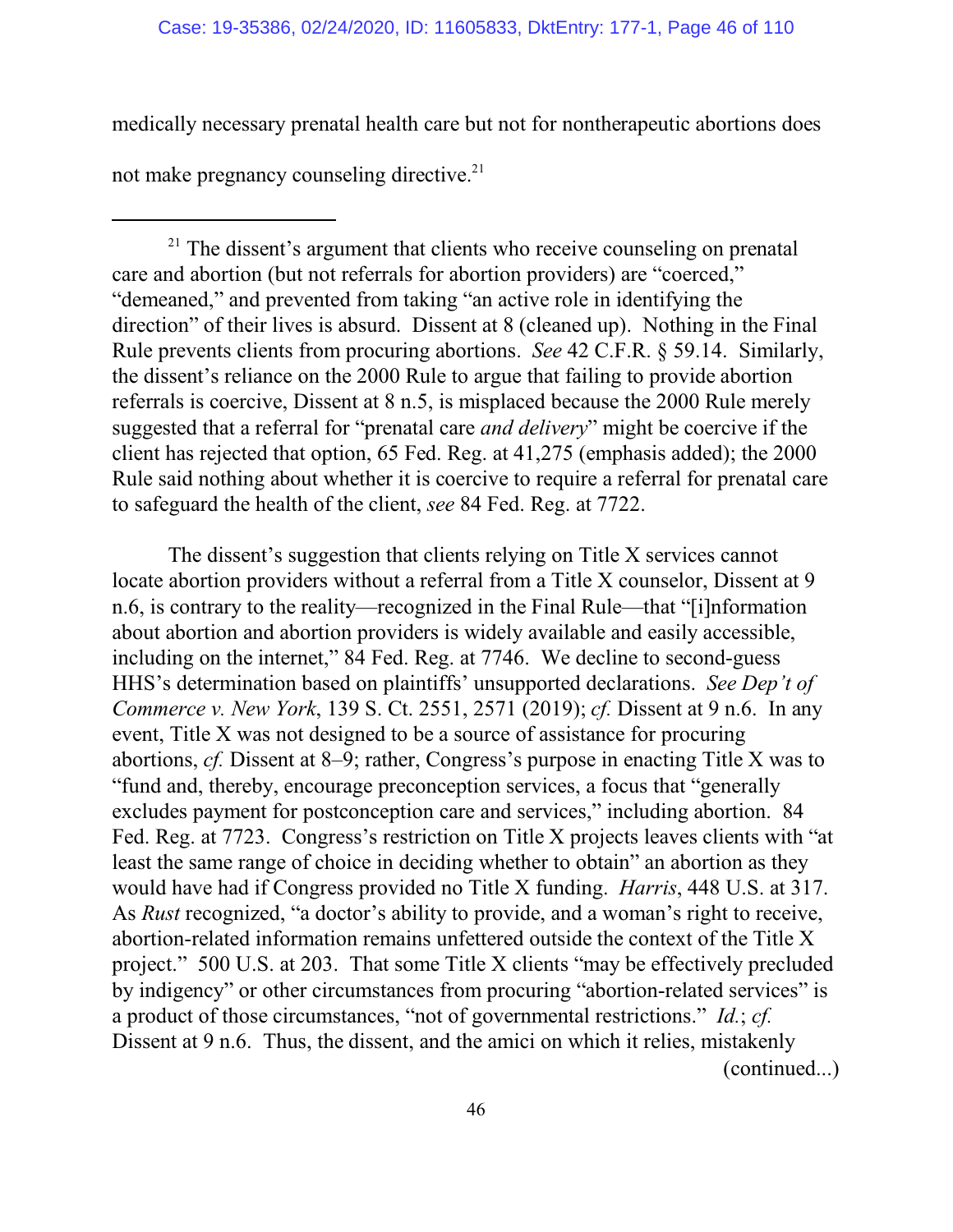Nor is the Final Rule directive because it allows referrals for adoption. *See* 42 C.F.R. § 59.5(a)(1). The Infant Adoption Awareness section, 42 U.S.C. § 254c-6(a)(1), does not require Title X projects to urge or encourage adoptions; rather, it provides funds for training staff of eligible health centers (which may include Title X projects) to provide adoption information and referrals on an equal basis with other courses of action included in nondirective counseling. Based on this legislation, HHS reasonably concluded that referrals for adoption are "appropriate under Title X, since Congress specified that Title X clinics and providers were eligible health centers to whom adoption related training should be offered," 84 Fed. Reg. at 7730. Further, the language of the Infant Adoption Awareness section suggests that Congress did not interpret the phrase "nondirective counseling" as necessarily requiring a presentation of all options on an equal basis. To the contrary, if Congress had defined "nondirective counseling" to require the presentation of all options on an equal basis, it would have been unnecessary to encourage health center staff to present information about adoption "on an equal basis with all other courses of action" as part of nondirective counseling, because the staff would have already been required to do so. 42 U.S.C.  $\S$  254c-6(a)(1).

 $2^{21}$ (...continued)

fault the Final Rule for not helping clients "access[] abortion." Dissent at 8–9.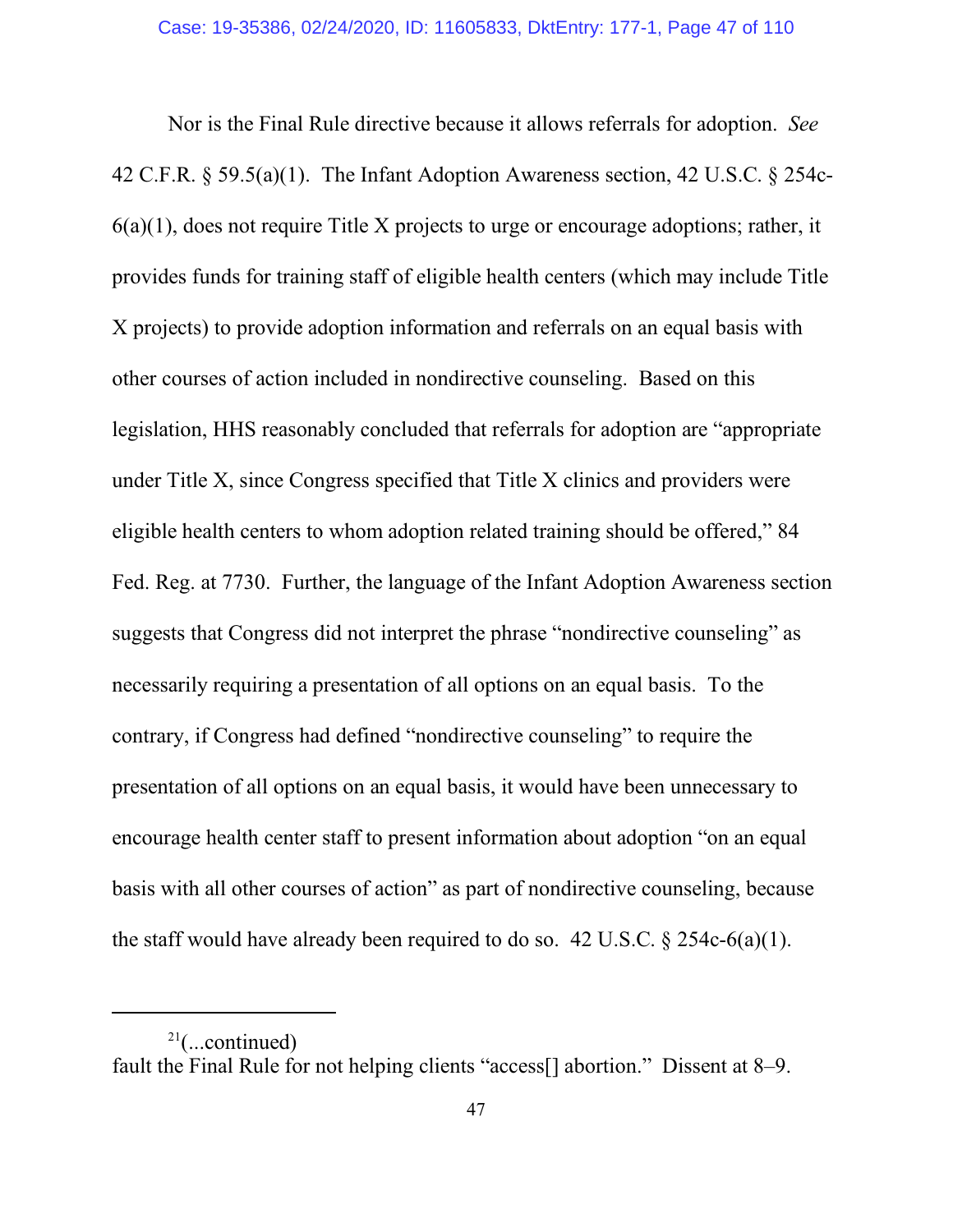Finally, the Final Rule's restrictions on referral lists do not render pregnancy counseling directive because a referral list does not present information in a way that encourages or promotes a specific option—it is merely "[a] list of licensed, qualified, comprehensive primary health care providers." 42 C.F.R.

§ 59.14(b)(1)(ii). As *Rust* recognized, doctors are "free to make clear that advice regarding abortion is simply beyond the scope of the program." 500 U.S. at 200.<sup>22</sup>

Because HHS has reasonably interpreted the phrase "pregnancy counseling" as not including referrals, and has interpreted the word "nondirective" to mean a neutral presentation of options as opposed to the presentation of all possible options, we reject plaintiffs' argument that the term "nondirective pregnancy counseling" requires the provision of referrals for abortion on the same basis as referrals for prenatal care and adoption. Accordingly, the challenged provisions of the Final Rule do not violate the 1996 appropriations rider.

<sup>&</sup>lt;sup>22</sup> Plaintiffs briefly argue that the Final Rule's general prohibition on promoting or providing support for abortion as a method of family planning, *see* 42 C.F.R. § 59.14(a), may "chill discussions of abortion and thus inhibit[] neutral and unbiased counseling." We reject this argument. If a provider promoted or supported abortion as a method of family planning, the counseling would be directive and therefore violate the appropriations rider. *See* 84 Fed. Reg. at 7747. By contrast, the Final Rule's prohibition on promoting or supporting abortion as a method of family planning both reinforces the rider's nondirective-counseling requirement and implements § 1008's prohibition on using Title X funds in programs "where abortion is a method of family planning." § 1008, 42 U.S.C. § 300a-6.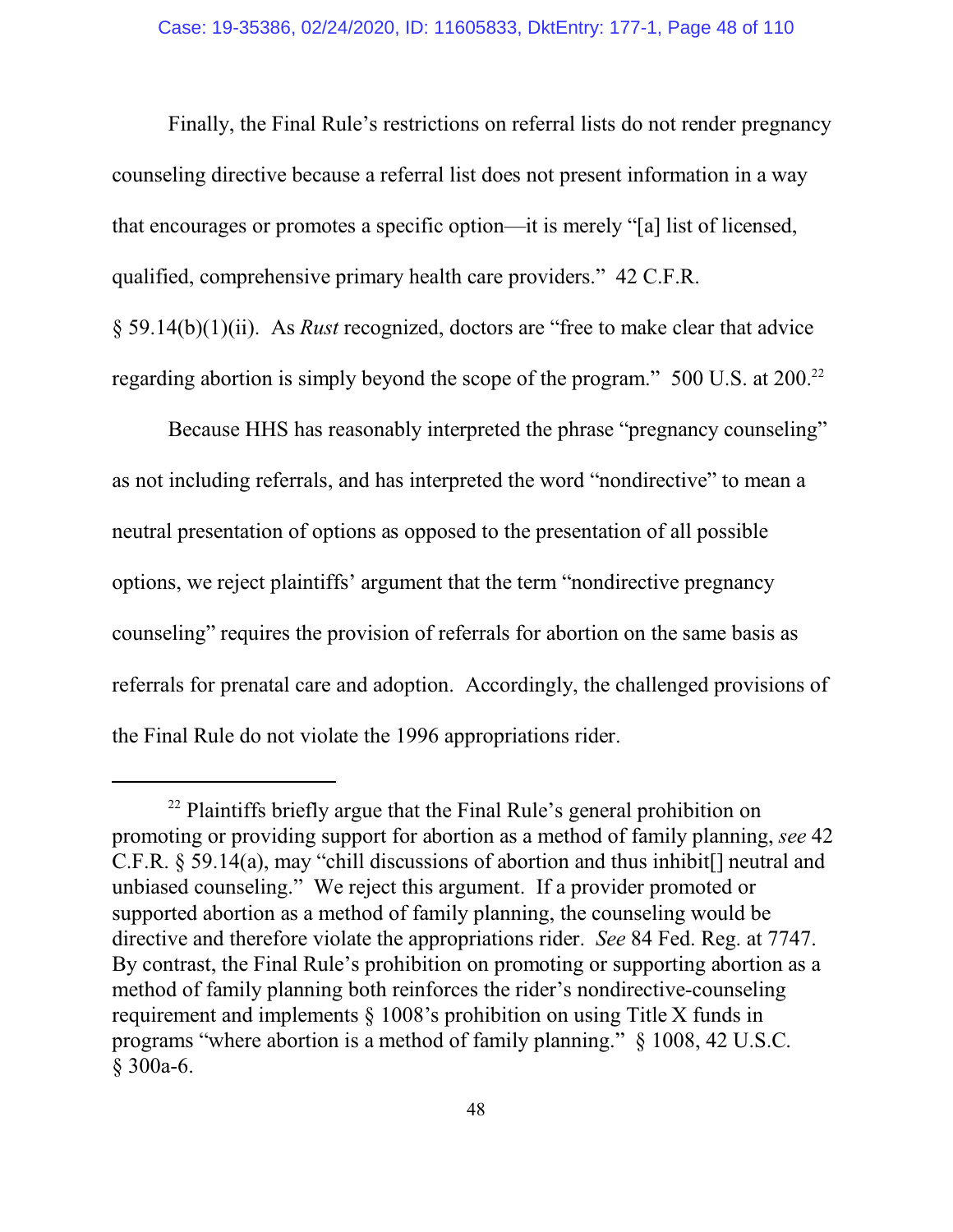B

Plaintiffs next argue that the Final Rule is inconsistent with  $\S$  1554 of the ACA. *See* § 1554, 124 Stat. at 259 (codified at 42 U.S.C. § 18114). In March 2010, Congress passed the ACA "to expand coverage in the individual health insurance market," *King v. Burwell*, 135 S. Ct. 2480, 2485 (2015), and to decrease the cost of health care, *Nat'l Fed. of Indep. Bus. v. Sebelius*, 567 U.S. 519, 538 (2012). The ACA adopted "a series of interlocking reforms" primarily involving insurance reform, including barring insurers from considering an individual's health when deciding whether to offer coverage, requiring individuals to maintain health insurance coverage or face a penalty, and offering certain tax credits to make health insurance more affordable. *King*, 135 S. Ct. at 2485.

While Title I of the ACA focuses on health insurance issues, Subtitle G of that title, entitled "Miscellaneous Provisions," does not address insurance directly. Instead, it sets forth a series of measures aimed at protecting the interests of entities and individuals that might be affected by the ACA's sweeping program. Among other things, it requires HHS to promote transparency by providing a "list of all of the authorities provided to the Secretary under th[e] Act." 42 U.S.C. § 18112. It also precludes discrimination against health care providers for failing to offer assisted suicide, *see id.* § 18113, ensures that individuals and entities have the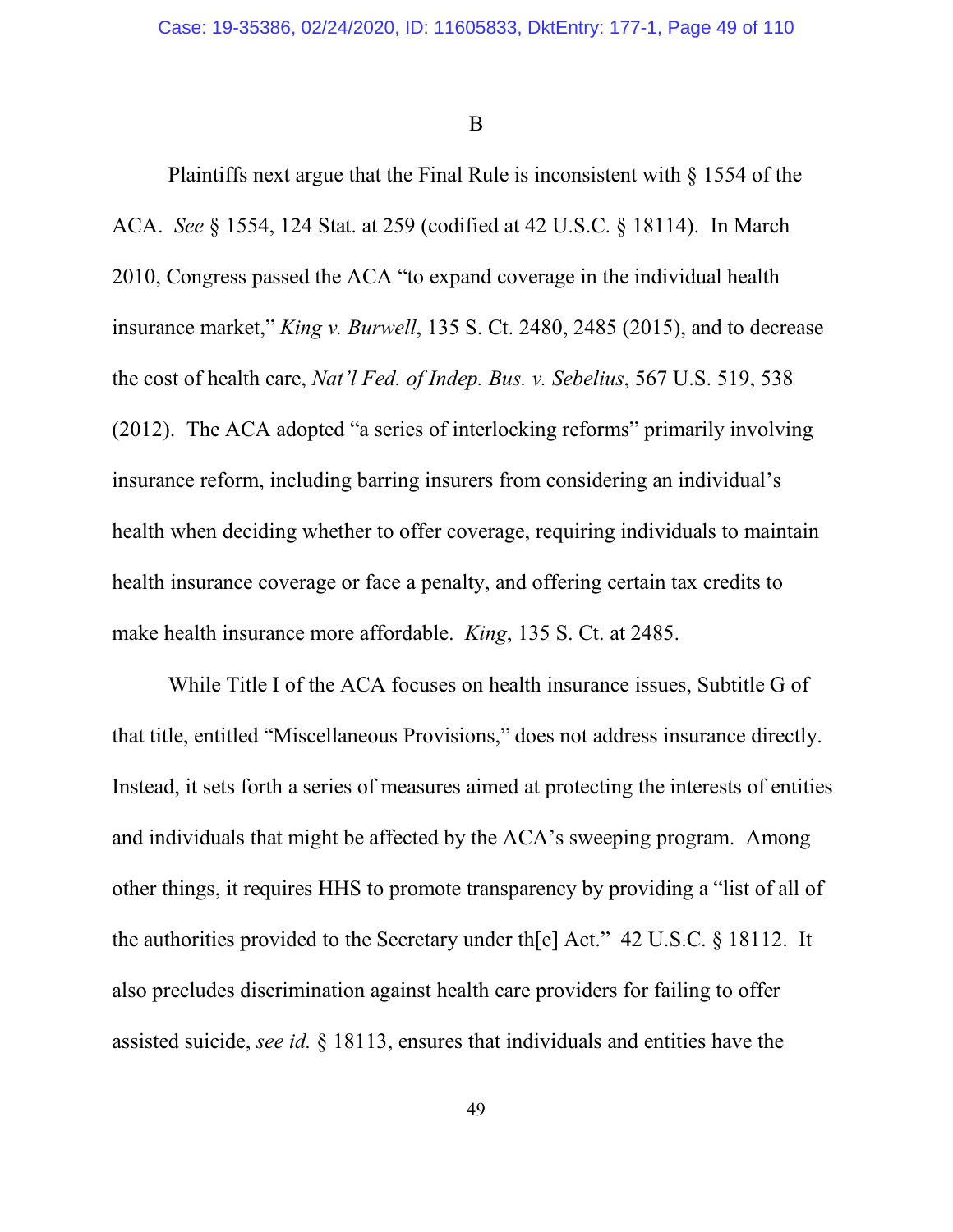freedom not to participate in federal health insurance programs, *see id.* § 18115,

and prohibits health care programs and employers from engaging in various

discriminatory acts, *see id.* § 18116. Section 1554, part of Subtitle G's

"Miscellaneous Provisions," is titled "Access to therapies" and provides:

Notwithstanding any other provision of this Act, the Secretary of Health and Human Services shall not promulgate any regulation that—

(1) creates any unreasonable barriers to the ability of individuals to obtain appropriate medical care;

(2) impedes timely access to health care services;

(3) interferes with communications regarding a full range of treatment options between the patient and the provider;

(4) restricts the ability of health care providers to provide full disclosure of all relevant information to patients making health care decisions;

(5) violates the principles of informed consent and the ethical standards of health care professionals; or

(6) limits the availability of health care treatment for the full durations of a patient's medical needs.

§ 1554, 124 Stat. at 259; 42 U.S.C. § 18114.

Plaintiffs and the dissent contend that three provisions of the Final Rule

conflict with this provision of the ACA: the Final Rule's restrictions on promoting

or supporting abortion as a method of family planning and making referrals for

abortion; its physical and financial separation requirement; and its requirement that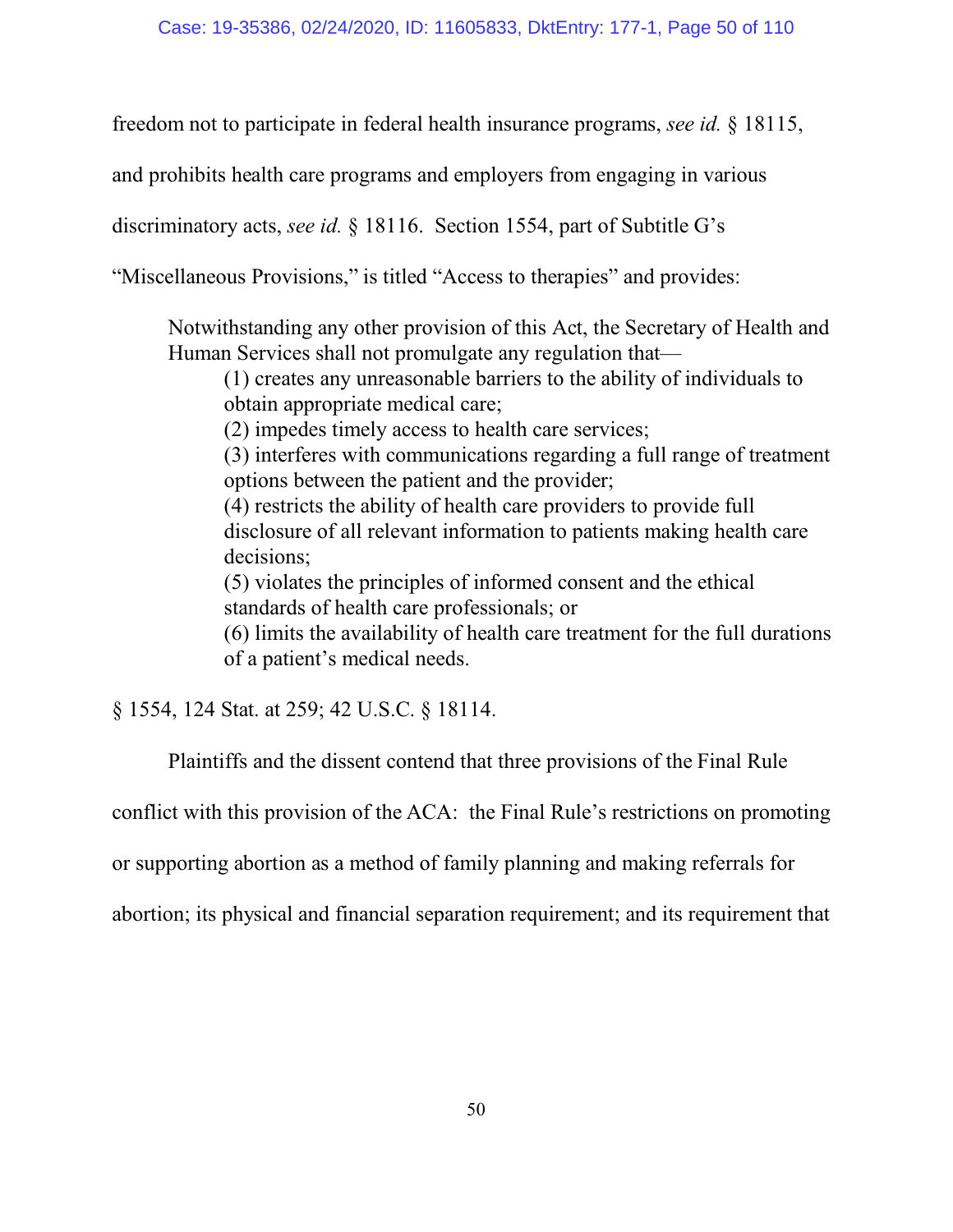providers encourage family participation in family planning decisions. Dissent at 13.<sup>23</sup>

We disagree. The Supreme Court has long made a distinction between regulations that impose burdens on health care providers and their clients and those that merely reflect Congress's choice not to subsidize certain activities. *See Rust*, 500 U.S. at 192; *cf. United States v. Am. Library Ass'n*, 539 U.S. 194, 211–12 (2003); *Regan v. Taxation With Representation of Wash.*, 461 U.S. 540, 549–50

<sup>&</sup>lt;sup>23</sup> The government argues that plaintiffs' ACA-based challenge is waived because § 1554 was not raised during the notice-and-comment period, and so HHS did not have an opportunity to provide analysis and reasoning regarding whether the Final Rule was consistent with § 1554 or to make any conforming changes to the Final Rule. Plaintiffs contend that many comments used terminology similar to that used in § 1554, and the similarity in terminology was enough to give HHS notice that the Final Rule could violate § 1554. For instance, plaintiffs claim that commenters' objections to the Final Rule on the grounds that it would "ban Title X providers from giving women full information about their health care options" gave HHS notice that the Final Rule would violate § 1554's ban on promulgating a regulation that "interfere[] with communications regarding a full range of treatment." 42 U.S.C. § 18114(3). The district courts agreed. *See California*, 385 F. Supp. 3d at 994–95; *Oregon*, 389 F. Supp. 3d at 914; *Washington*, 376 F. Supp. 3d at 1130. Because there is an obvious difference between arguing that a regulation violates best medical practices and arguing that a regulation violates a statute, we are doubtful that plaintiffs preserved their argument that the Final Rule violated § 1554. *See Koretoff v. Vilsack*, 707 F.3d 394, 398 (D.C. Cir. 2013) (per curiam) (holding that a proponent must raise a "specific argument," as opposed to a "general legal issue" to preserve a legal argument for review) (citing *Nuclear Energy Inst., Inc. v. Envtl. Prot. Agency*, 373 F.3d 1251, 1291 (D.C. Cir. 2004)). Nevertheless, because the Final Rule does not conflict with § 1554, we need not address this question of waiver.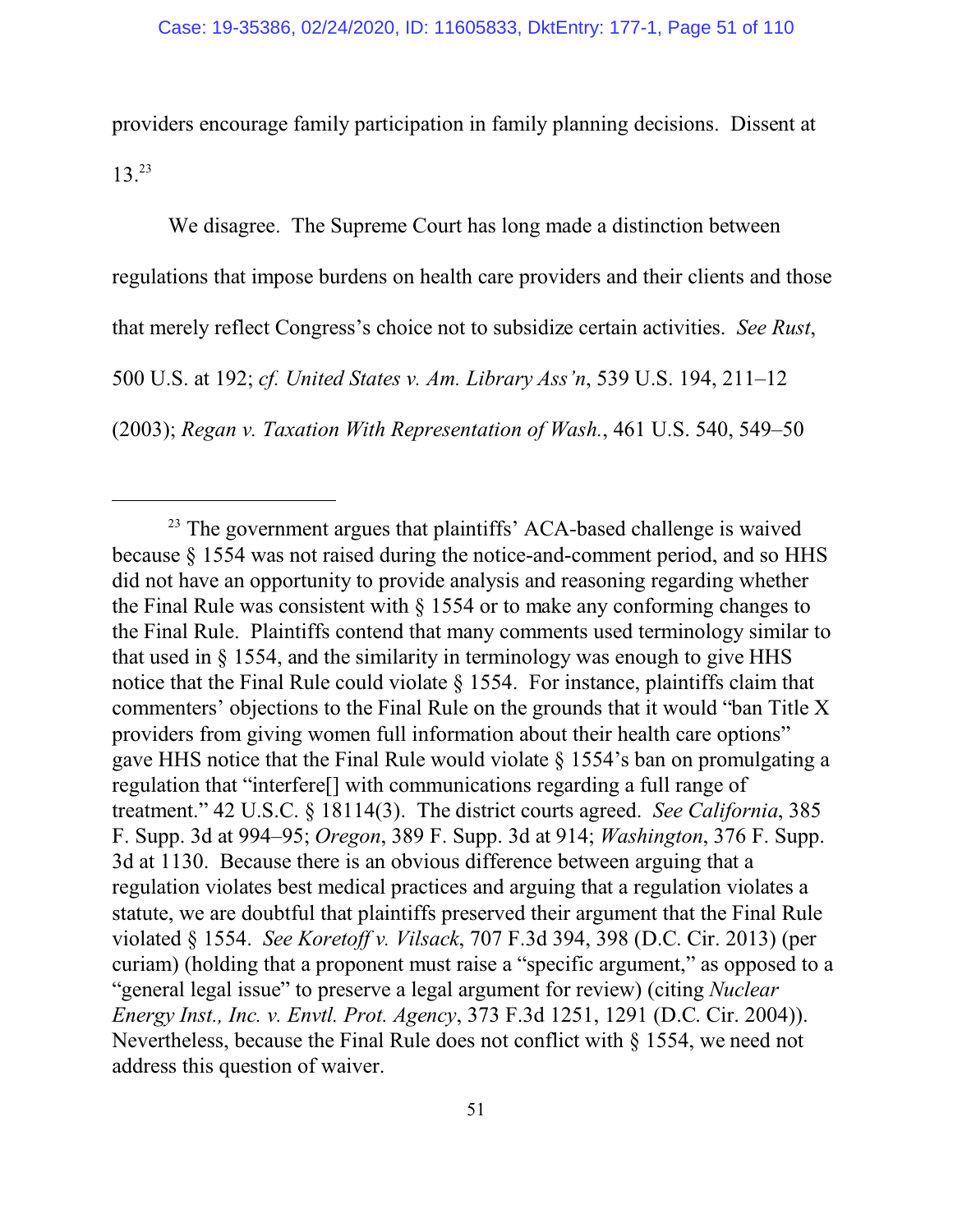(1983). Under the Supreme Court's jurisprudence, a state's decision not to subsidize abortion on the same basis as other procedures does not impose a burden on women, even when indigence "may make it difficult and in some cases, perhaps, impossible for some women to have abortions," because the law "neither created nor in any way affected" her indigent status. *Maher*, 432 U.S. at 474; *see also Webster v. Reprod. Health Servs.*, 492 U.S. 490, 509–10 (1989) (holding that a state law prohibiting abortions in public hospitals was permissible because it "leaves a pregnant woman with the same choices as if the State had chosen not to operate any public hospitals at all"); *Harris*, 448 U.S. at 317 ("[T]he Hyde Amendment [prohibiting the use of federal funds to pay for abortion services except under specified circumstances] leaves an indigent woman with at least the same range of choice in deciding whether to obtain a medically necessary abortion as she would have had if Congress had chosen to subsidize no health care costs at all.").

*Rust* applied this well-established principle to the Title X context, rejecting arguments that the 1988 Rule's limitations on counseling and referrals for abortion impermissibly burdened the doctor-patient relationship, interfered with a woman's right to make "an informed and voluntary choice by placing restrictions on the patient-doctor dialogue," and impeded a woman's access to abortion services.500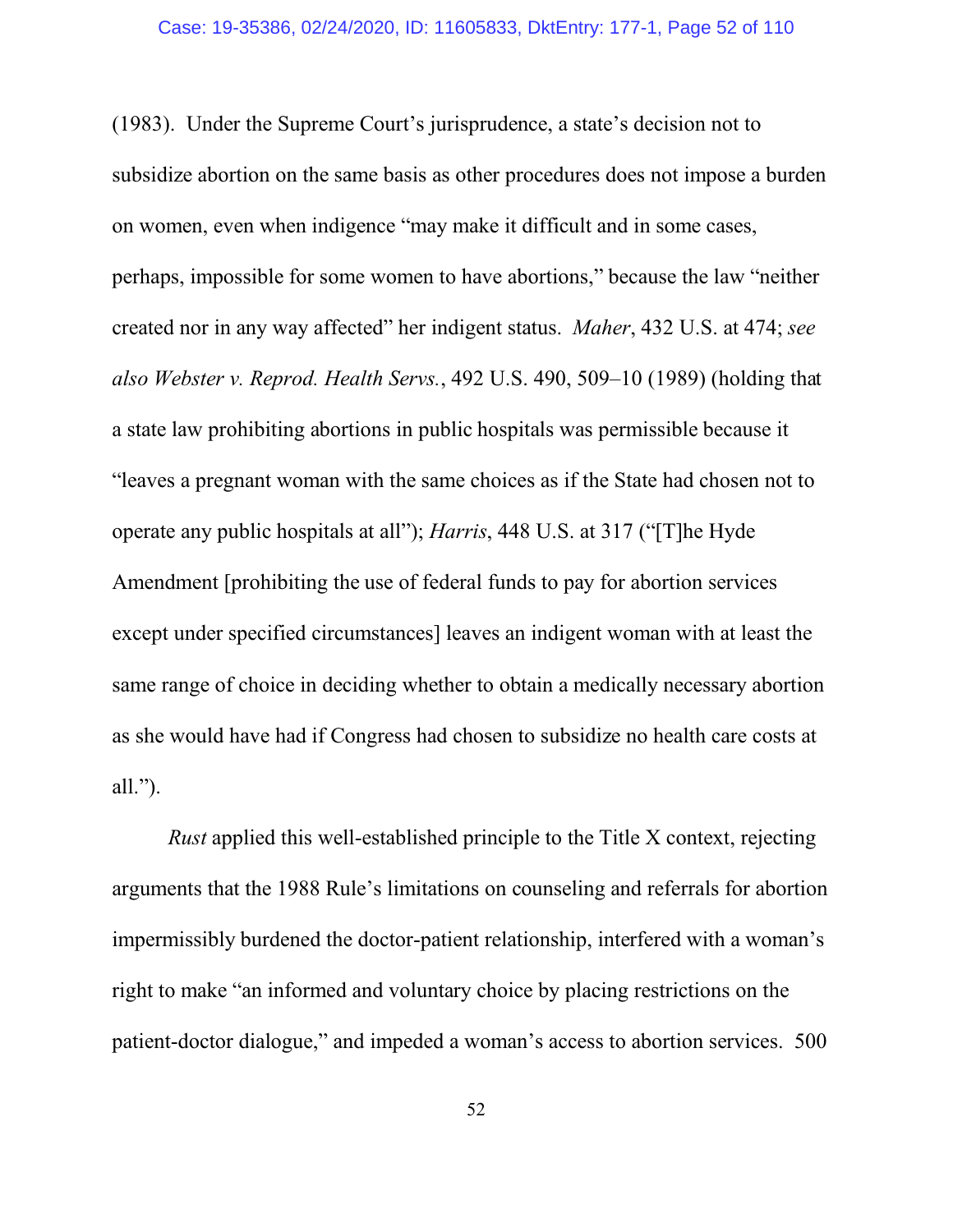U.S. at 202. The Court recognized "[t]here is a basic difference between direct state interference with a protected activity and state encouragement of an alternative activity consonant with legislative policy." *Id.* at 193 (quoting *Maher*, 432 U.S. at 475). A government restriction on funding certain activities "is not denying a benefit to anyone, but is instead simply insisting that public funds be spent for the purposes for which they were authorized." *Id.* at 196. Nor do restrictions on funding interfere with appropriate medical care. In the context of Title X funding, restrictive regulations "leave the [Title X] grantee unfettered" in the services it can perform outside of the Title X project, *id.*, because the regulations "govern solely the scope of the Title X project's activities" and "do not in any way restrict the activities of those persons acting as private individuals," *id.* at 198–99. Further, "the Title X program regulations do not significantly impinge upon the doctor-patient relationship" because the doctor and patient may "pursue abortion-related activities when they are not acting under the auspices of the Title X project," *id.* at 200, and "[a] doctor's ability to provide, and a woman's right to receive, information concerning abortion and abortion-related services outside the context of the Title X project remains unfettered," *id.* at 203.The Court distinguished the sorts of limitations imposed by the 1988 Rule from a regime "in which the Government has placed a condition on the recipient of the subsidy rather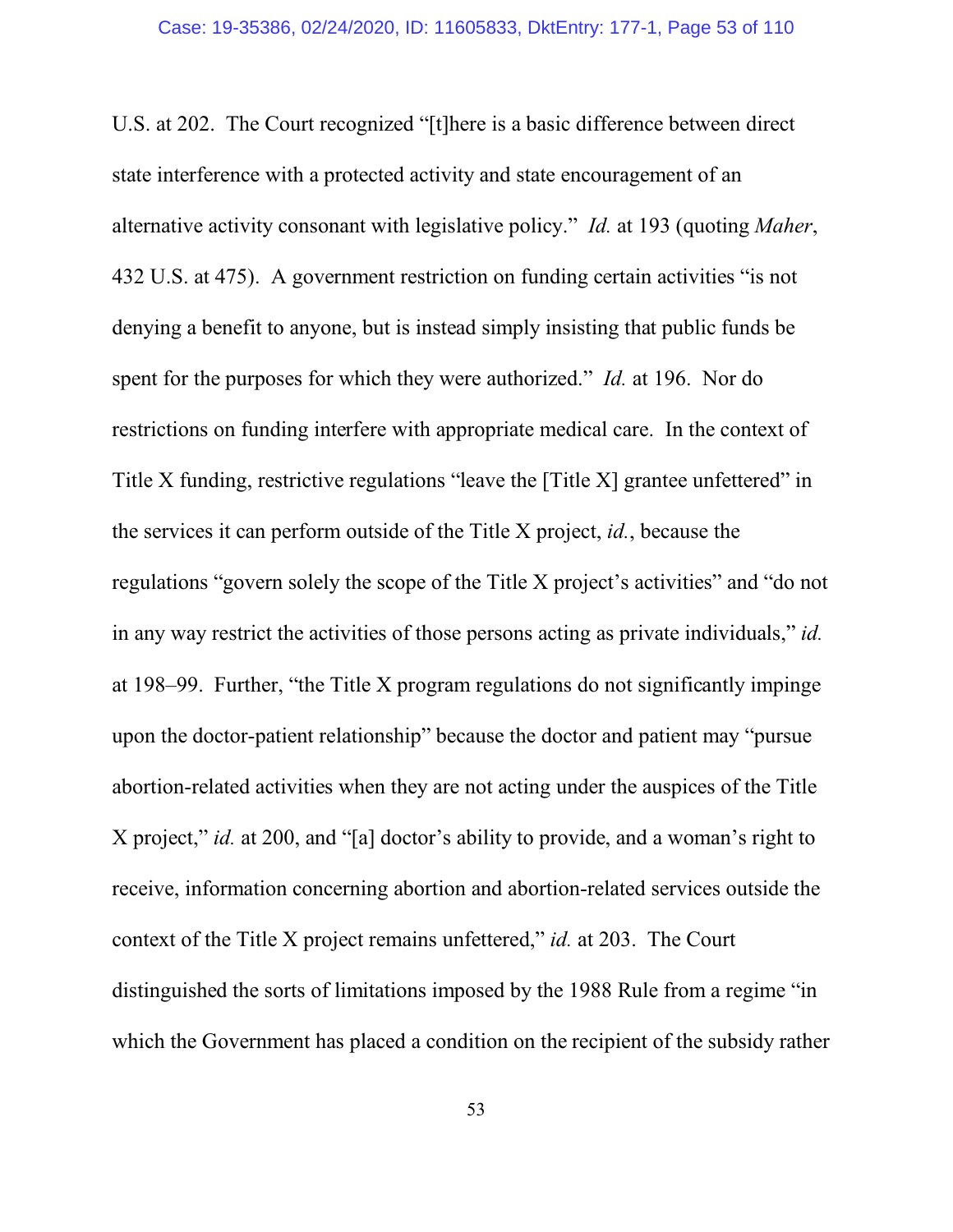# Case: 19-35386, 02/24/2020, ID: 11605833, DktEntry: 177-1, Page 54 of 110

than on a particular program or service, thus effectively prohibiting the recipient from engaging in the protected conduct outside the scope of the federally funded program." *Id.* at 197 (emphasis omitted).<sup>24</sup>

*Rust*'s logic applies equally to statutory and constitutional claims. If, as the Supreme Court has concluded, a rule implementing the government's policy decision to encourage childbirth rather than abortion does not burden or interfere with a client's health care at all, *see Harris*, 448 U.S. at 317, then it does not matter whether the client's heath care rights were created by the Constitution or a statute.

The same reasoning applies here and requires us to distinguish between § 1554's prohibition on direct interference with certain health care activities and the Final Rule's directives that ensure government funds are not spent for an unauthorized purpose. As in *Rust*, the Final Rule's restrictions on funding certain activities do not create unreasonable barriers, impede access to health services, restrict communications, or otherwise involve "denying a benefit to anyone." *Id.* at 196. Nor, as *Rust* explained, do they interfere with appropriate medical care or

<sup>&</sup>lt;sup>24</sup> The Supreme Court has repeatedly reaffirmed *Rust*'s ruling that the government may constitutionally preclude recipients of federal funds from addressing specified subjects so long as the limitation does not interfere with a recipient's conduct outside the scope of the federally funded program. *See Agency for Int'l Dev. v. All. for Open Soc'y Int'l, Inc.*, 570 U.S. 205, 213 (2013) (citing *Rust*, 500 U.S. at 195 n.4); *accord Walker v. Tex. Div., Sons of Confederate Veterans, Inc.*, 135 S. Ct. 2239, 2246 (2015).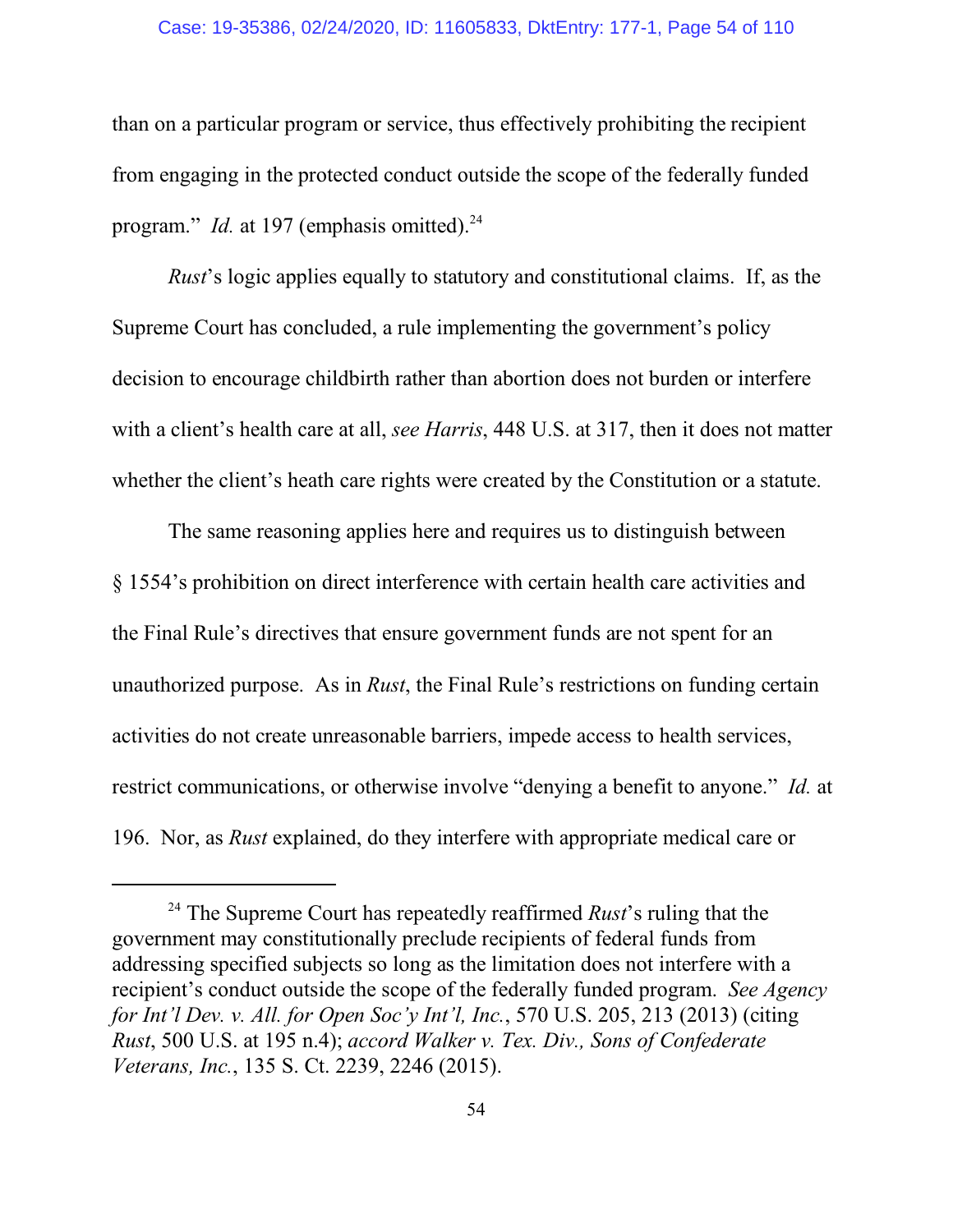"significantly impinge upon the doctor-patient relationship." *Id.* at 200. Rather, the Final Rule leaves a grantee "unfettered in its other activities" because it governs solely the scope of the services funded by Title X grants, *id.* at 196, and doctors and their clients remain free to exchange abortion-related information outside the context of the Title X project, *id.* at 203.<sup>25</sup> Therefore, the Final Rule's measures to ensure that government funds are spent for the purposes for which they were authorized does not violate § 1554's restrictions on direct regulation of certain aspects of care.

The ACA itself makes clear that  $\S$  1554 is meant to prevent direct government interference with health care, not to affect Title X funding decisions. The most natural reading of § 1554 is that Congress intended to ensure that HHS, in implementing the broad authority provided by the ACA, does not improperly impose regulatory burdens on doctors and patients. Indeed, by introducing § 1554 with language focusing on the ACA—that "[n]otwithstanding any other provision

<sup>25</sup> Plaintiffs and the *California* district court speculate (without any support in the record) that the Final Rule's referral-list restrictions will delay clients from locating abortion providers and thus leave them worse off. *See California*, 385 F. Supp. 3d at 998. This is merely another version of the argument that Congress cannot prohibit Title X projects from assisting clients seeking abortion referrals. But such an argument has been rejected by the Supreme Court. *See Rust,* 500 U.S. at 193–94 (recognizing that restrictions of this type are permissible to ensure that "the limits of [Title X] are observed" so that project grantees and their employees do not "engag[e] in activities outside of the project's scope").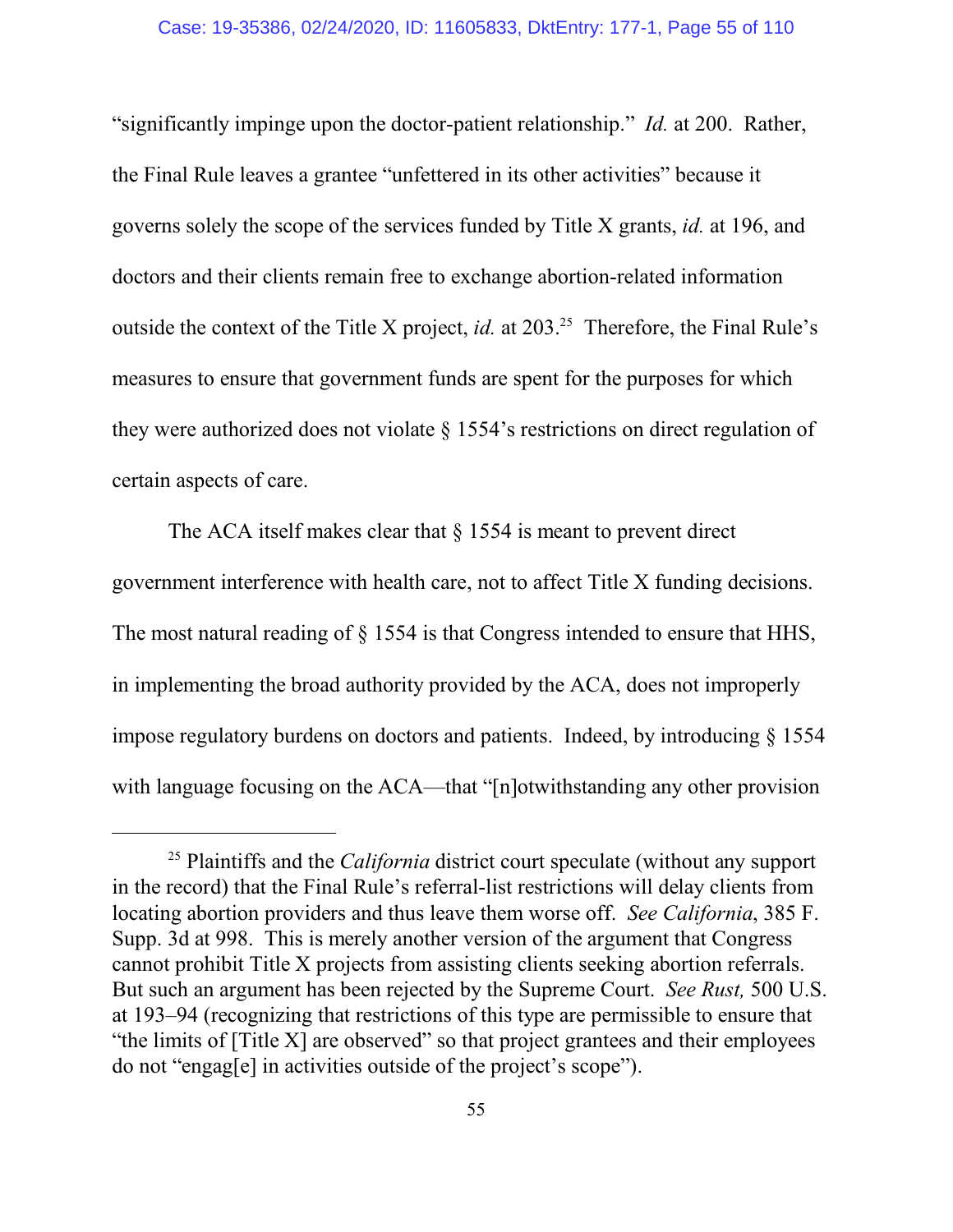of this Act," HHS may not take certain steps, 42 U.S.C. § 18114—Congress showed its intent to ensure that certain interests of individuals and entities would be protected notwithstanding the broad scope of the ACA, and that such protections would supersede any other provision of the ACA "in the event of a clash." *NLRB v. SW Gen., Inc.*, 137 S. Ct. 929, 939 (2017) (citations omitted).

By contrast, the ACA did not seek to alter the relationship between federally funded grant programs and abortion in a fundamental way. *See, e.g.*, Pub. L. No. 111-148, title X, § 10104(c)(2), 124 Stat. at 897 (codified at 42 U.S.C.  $§ 18023(c)(2))$ . Section 10104(c)(2)(A) of the Act provides that "[n]othing in this Act shall be construed to have any effect on Federal laws regarding (i) conscience protection; (ii) willingness or refusal to provide abortion; and (iii) discrimination on the basis of the willingness or refusal to provide, pay for, cover, or refer for abortion or to provide or participate in training to provide abortion." 42 U.S.C. § 18023(c)(2)(A). An Executive Order issued shortly after the ACA was passed emphasized the ACA's neutrality regarding abortion issues, stating that "[u]nder the Act, longstanding Federal laws to protect conscience . . . remain intact and new protections prohibit discrimination against health care facilities and health care providers because of an unwillingness to provide, pay for, provide coverage of, or refer for abortions." Ensuring Enforcement and Implementation of Abortion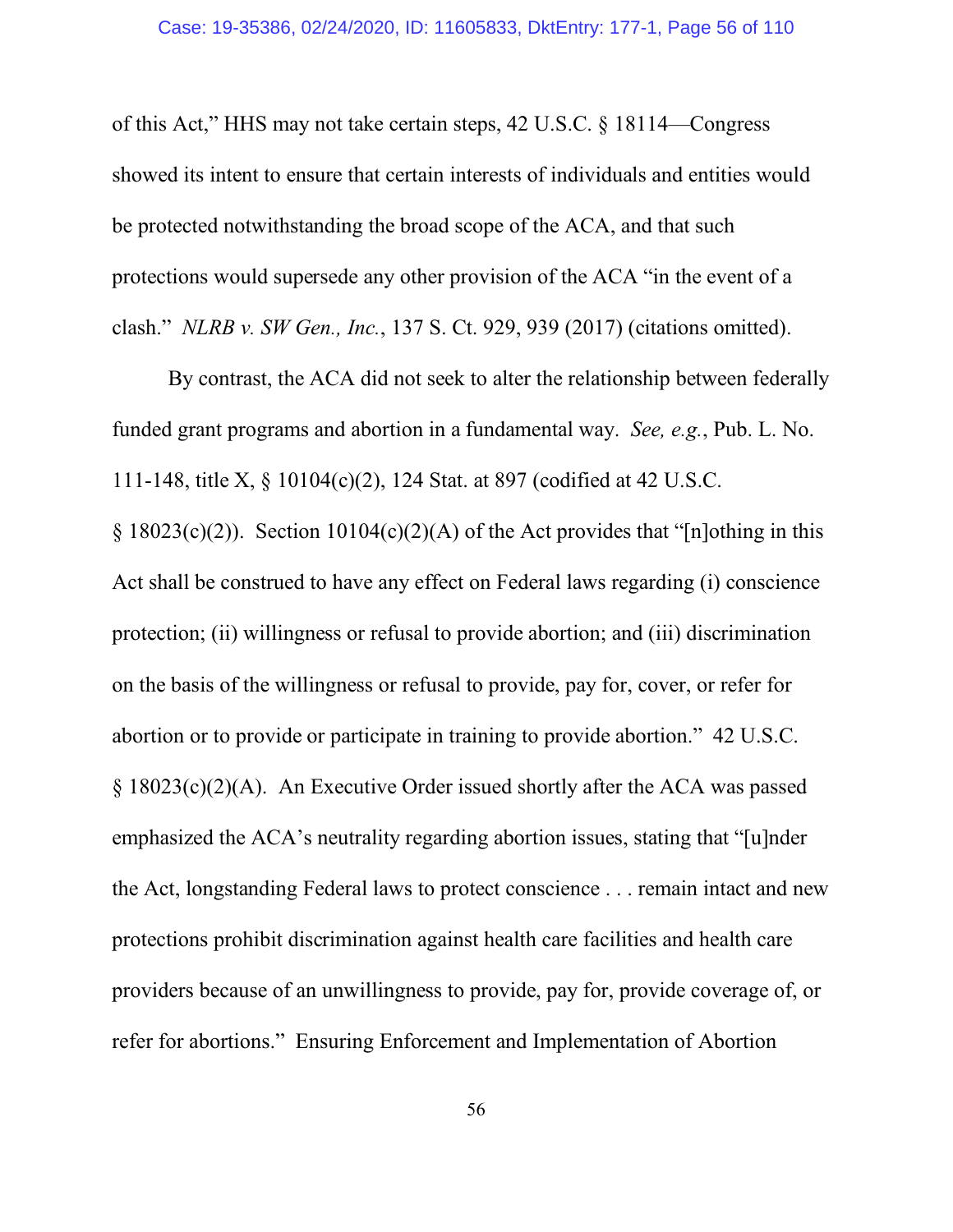Restrictions in the Patient Protection and Affordable Care Act, Exec. Order No.

13,535, 75 Fed. Reg. 15,599 (Mar. 24, 2010). Nor did the ACA single out Title X for any changes. The ACA mentions Title X only to clarify that Title X providers may qualify as "teaching health centers" eligible for funds under a different grant program. *See* Pub. L. No. 111-148, tit. V, § 5508, 124 Stat. at 669–70 (codified at 42 U.S.C. § 293*l*-1).

In short, the ACA did not address the implementation of Congress's choice not to subsidize certain activities. The Final Rule places no substantive barrier on individuals' ability to obtain appropriate medical care or on doctors' ability to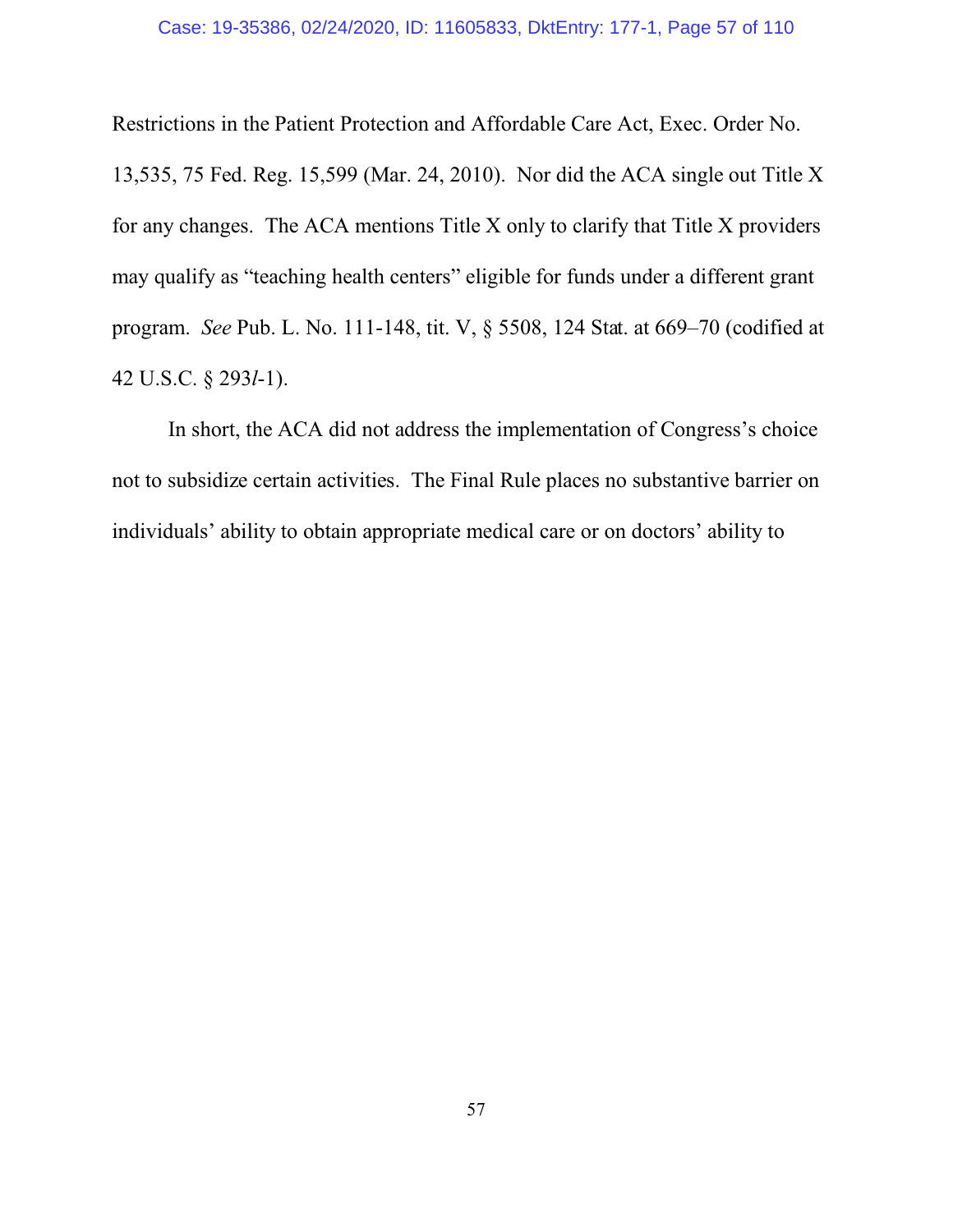communicate with clients or engage in activity when not acting within a Title X project, and therefore the Final Rule does not implicate  $\S 1554$ <sup>26</sup>

In sum, the Final Rule is not contrary to the appropriations rider, § 1554 of the ACA, or Title X. Plaintiffs' claims based on these provisions will not succeed.

Second, some plaintiffs argue, and the *Washington* district court held, 376 F. Supp. 3d at 1130, that the central purpose of Title X is "to equalize access to comprehensive, evidence-based, and voluntary family planning" and that the Final Rule is inconsistent with this purpose. We disagree. The Supreme Court determined that provisions substantially identical with those in the Final Rule were consistent with Title X. *Rust*, 500 U.S. at 178–79.

Finally, Washington argues in passing that 42 C.F.R. § 59.18 is invalid because it allows Title X funds to be used "to offer family planing methods and services" but not "to build infrastructure for *purposes prohibited with these funds*, such as support for the abortion business of a Title X grantee or subrecipient." 42 C.F.R. § 59.18(a) (emphasis added). According to Washington, this provision "limits the use of Title X funds for core functions" and therefore violates a provision of Title X authorizing the use of funds "to assist in the establishment and operation of voluntary family planning projects," § 1001; 42 U.S.C. § 300. This argument is meritless, because § 59.18 merely harmonizes § 1001 with § 1008's prohibition on the use of Title X funds "in programs where abortion is a method of family planning." § 1008; 42 U.S.C. § 300a-6.

<sup>&</sup>lt;sup>26</sup> The plaintiffs raise several other arguments that the Final Rule violates Title X, but they do not merit much discussion. First, Washington argues that the Final Rule violates § 1008's requirement that "acceptance by any individual of family planning services . . . shall be voluntary" because the Final Rule requires doctors to provide referrals for prenatal care regardless whether a client asks for abortion information. We disagree. The Final Rule preserves the requirement that "[a]cceptance of services must be solely on a voluntary basis," 42 C.F.R. § 59.5(a)(2), and nothing in the Final Rule makes acceptance of family planning services a "prerequisite to eligibility for or receipt of any other service or assistance from, or to participation in, any other program." 42 U.S.C. § 300a-5.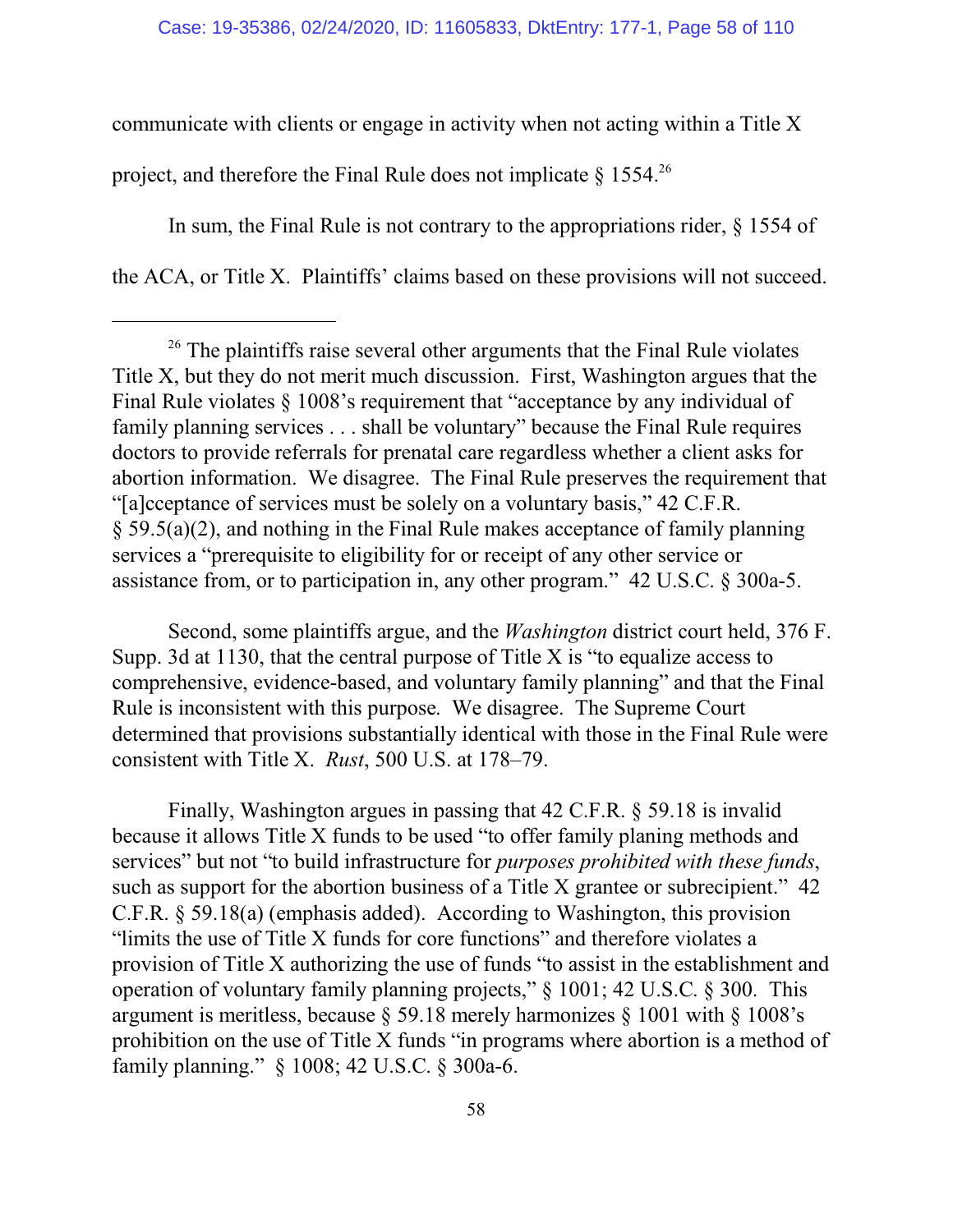# Case: 19-35386, 02/24/2020, ID: 11605833, DktEntry: 177-1, Page 59 of 110

Accordingly, plaintiffs have not demonstrated likelihood of success on the merits based on these grounds. *See Winter*, 555 U.S. at 20.

# IV

We now turn to plaintiffs' arguments that the Final Rule is arbitrary and capricious under the APA.<sup>27</sup> The APA requires a reviewing court to "hold" unlawful and set aside agency action, findings, and conclusions found to be . . . arbitrary [or] capricious." 5 U.S.C. § 706(2)(A). Our review under this directive is narrow and deferential. *Dep't of Commerce v. New York*, 139 S. Ct. 2551, 2569 (2019). We "must uphold a rule if the agency has examined the relevant considerations and articulated a satisfactory explanation for its action, including a rational connection between the facts found and the choice made." *FERC v. Elec. Power Supply Ass'n*, 136 S. Ct. 760, 782 (2016) (cleaned up). "Th[is] requirement is satisfied when the agency's explanation is clear enough that its path may reasonably be discerned," *Encino Motorcars, LLC v. Navarro*, 136 S. Ct. 2117, 2125 (2016) (internal quotation marks omitted), even where an agency's decision

<sup>&</sup>lt;sup>27</sup> While the district court in *Oregon* found only "serious questions going to the merits of [the] claims that the Final Rule is arbitrary and capricious," 389 F. Supp. 3d at 903, the *California* district court went further and concluded that the promulgation of the Final Rule was, in fact, arbitrary and capricious, 385 F. Supp. 3d at 1000. Rather than review these determinations separately, we consolidate our analysis given that the Final Rule is not arbitrary and capricious as a matter of law.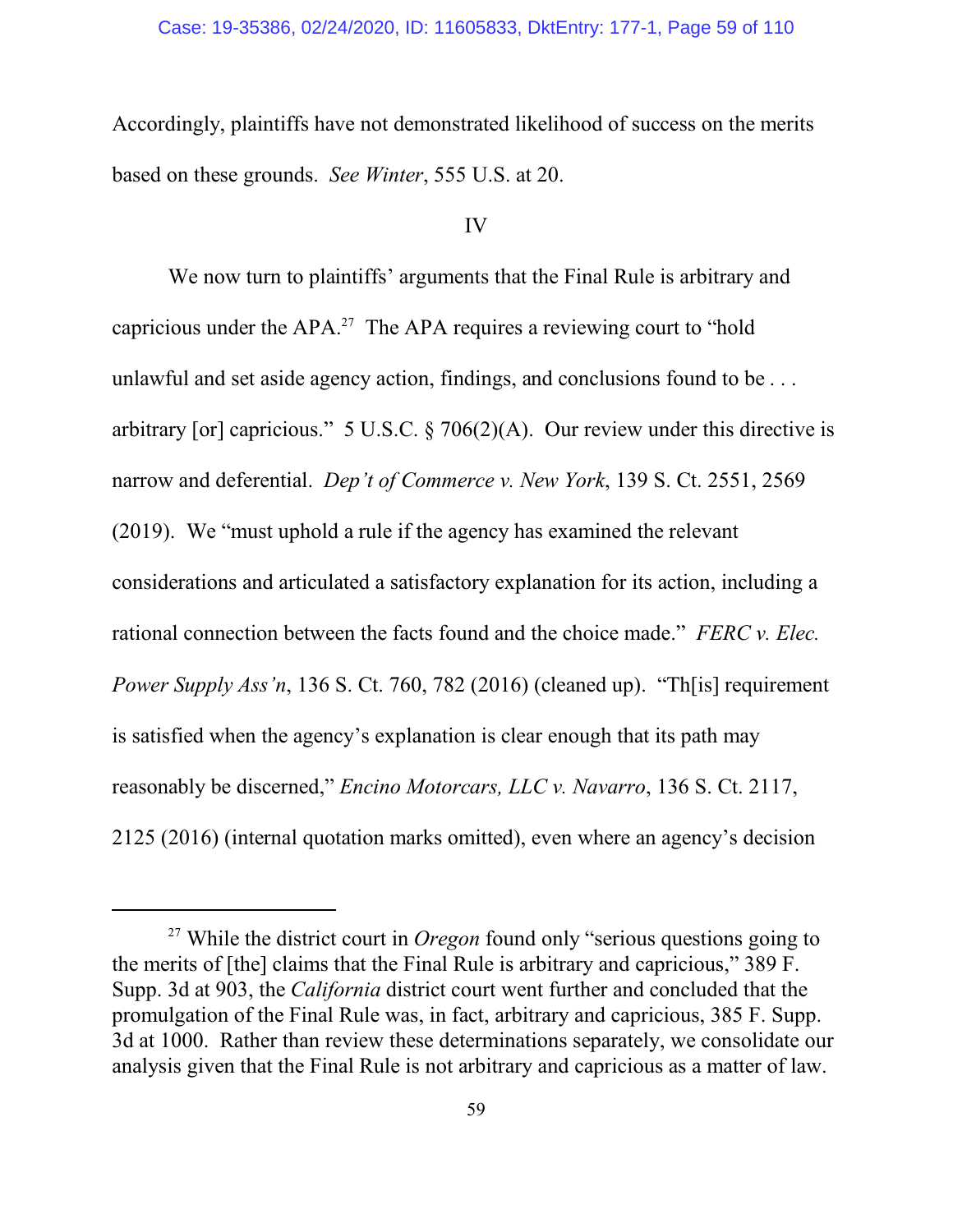is "of less than ideal clarity," *FCC v. Fox Television Stations, Inc.*, 556 U.S. 502, 513 (2009).

We defer to the agency's expertise in interpreting the record and to "the agency's predictive judgment" on relevant questions. *Id.* at 521; *see also Trout Unlimited v. Lohn*, 559 F.3d 946, 959 (9th Cir. 2009). "It is well established that an agency's predictive judgments about areas that are within the agency's field of discretion and expertise are entitled to particularly deferential review, so long as they are reasonable." *BNSF Ry. Co. v. Surface Transp. Bd.*, 526 F.3d 770, 781 (D.C. Cir. 2008) (quoting *Wis. Pub. Power, Inc. v. FERC*, 493 F.3d 239, 260 (D.C. Cir. 2007)). Agency predictions of how regulated parties will respond to its regulations do not require "complete factual support in the record" and "necessarily involve[] deductions based on the expert knowledge of the agency." *FCC v. Nat'l Citizens Comm. for Broad.*, 436 U.S. 775, 814 (1978) (internal quotation marks omitted).<sup>28</sup>

<sup>&</sup>lt;sup>28</sup> The district courts relied on the predictions and opinions of experts provided by plaintiffs. *See, e.g.*, *California*, 385 F. Supp. 3d at 1015–19; *Oregon*, 389 F. Supp. 3d at 918; *Washington*, 376 F. Supp. 3d at 1131. But it is not our job to weigh evidence or pick the more persuasive opinions and predictions. Rather, the agency has discretion to rely on its own expertise "even if, as an original matter, a court might find contrary views more persuasive." *Lands Council v. McNair*, 629 F.3d 1070, 1074 (9th Cir. 2010) (internal quotations marks omitted).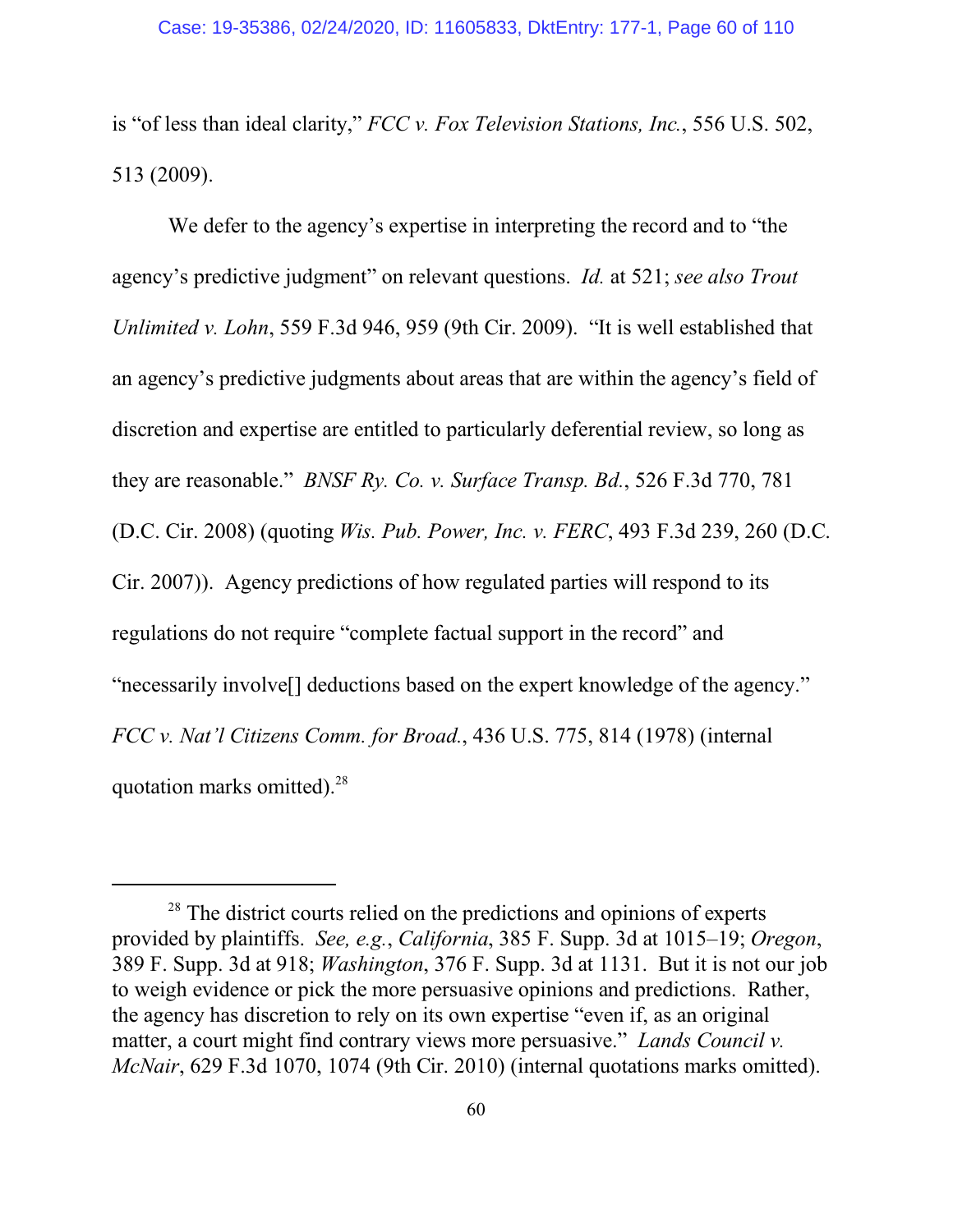We also defer to the agency's expertise in identifying the appropriate course of action. With respect to the agency's final decision, we cannot "ask whether a regulatory decision is the best one possible or even whether it is better than the alternatives." *Elec. Power Supply Ass'n*, 136 S. Ct. at 782. Nor may we "substitute our judgment for that of the [agency]." *Dep't of Commerce*, 139 S. Ct. at 2569. We are also prohibited from "second-guessing the [agency]'s weighing of risks and benefits and penalizing [it] for departing from the . . . inferences and assumptions" of others. *Id.* at 2571.

Nor do we give heightened review to agency action that "changes prior policy." *Fox*, 556 U.S. at 514. The APA "makes no distinction . . . between initial agency action and subsequent agency action undoing or revising that action." *Id.* at 514–15. Initial agency determinations are "not instantly carved in stone." *Chevron*, 467 U.S. at 863. Of course, the "requirement that an agency provide" reasoned explanation for its action would ordinarily demand that [the agency] display awareness that it *is* changing position" and "that there are good reasons for the new policy." *Fox*, 556 U.S. at 515. For example, an agency may not "depart from a prior policy *sub silentio* or simply disregard rules that are still on the books." *Id.* Likewise, "[i]t would be arbitrary or capricious to ignore," where applicable, that "its new policy rests upon factual findings that contradict those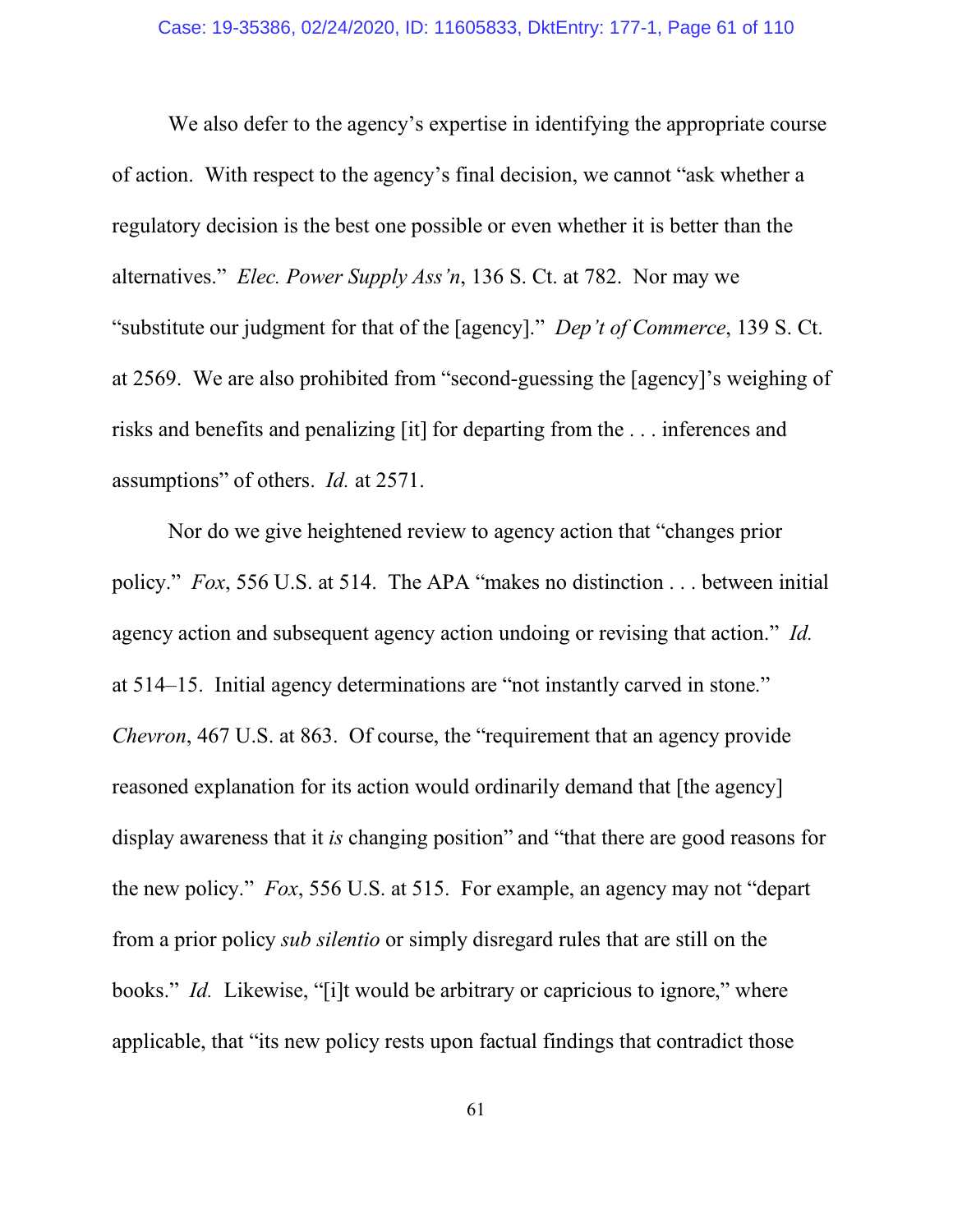which underlay its prior policy," or that "its prior policy has engendered serious reliance interests that must be taken into account." *Id.* But under our narrow review, an agency "need not demonstrate to a court's satisfaction that the reasons for the new policy are *better* than the reasons for the old one; it suffices that the new policy is permissible under the statute, that there are good reasons for it, and that the agency *believes* it to be better, which the conscious change of course adequately indicates." *Id.* In sum, we "must confine ourselves to ensuring that [the agency] remained within the bounds of reasoned decisionmaking." *Dep't of Commerce*, 139 S. Ct. at 2569 (internal quotation marks omitted).

Plaintiffs argue that several aspects of the Final Rule are arbitrary and capricious: (1) the physical and financial separation requirement; (2) HHS's overall cost-benefit analysis; (3) the counseling and referral restrictions; (4) the requirement that pregnancy counseling be provided only by medical doctors or advanced practice providers; and (5) the requirement that family planning options be "acceptable and effective," rather than also "medically approved." We consider these arguments in turn.

# A

Plaintiffs first argue that HHS's promulgation of the physical and financial separation requirement in 42 C.F.R. § 59.15 was arbitrary and capricious because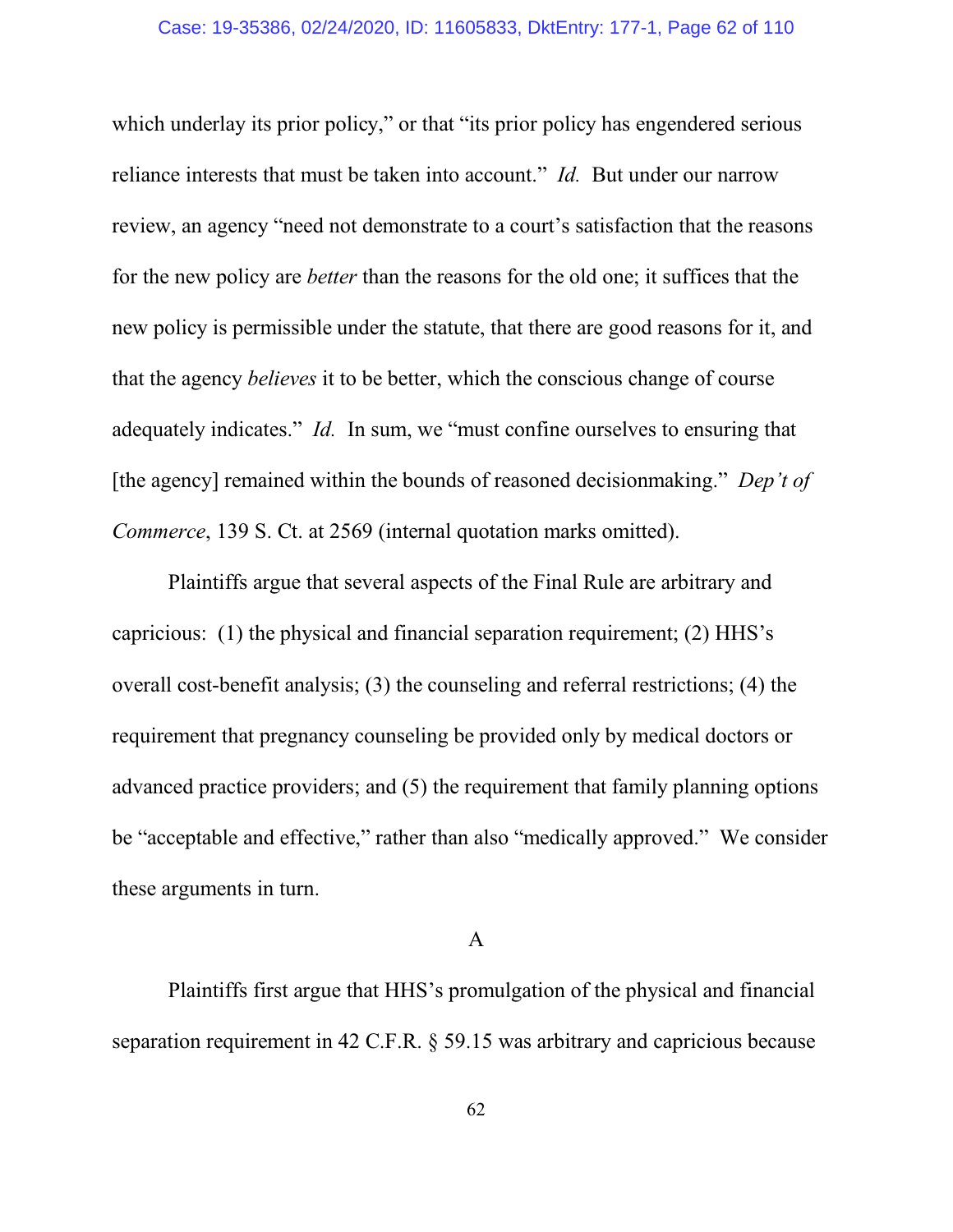HHS failed to substantiate an adequate need for the requirement and ignored the predictions of some commenters that the requirement would have a significant adverse impact on the Title X network and client health.

We disagree. HHS examined the relevant considerations and provided a reasoned analysis for adopting this provision. *See Elec. Power Supply Ass'n*, 136 S. Ct. at 782. It stated its primary reason for reestablishing the requirement was that physical separation would more effectively implement § 1008. 84 Fed. Reg. at 7764. While the financial separation required by the 2000 Rule was a necessary component of § 1008's implementation, HHS explained, physical separation was equally required given Congress's mandate that Title X funds not support programs in any location "'*where*' abortion is offered as a method of family planning." *Id.* at 7765 (emphasis added). HHS also expressly adopted the 1988 Rule's rationale for physical and financial separation upheld in *Rust*, *id.*, and gave ample additional reasons supporting this conclusion.

First, HHS pointed to the public confusion caused when physical separation was lacking. *Id.* According to HHS, the performance of abortion services and Title X-funded services in the same location engendered confusion and rendered it "often difficult for patients, or the public, to know when or where Title X services end and non-Title X services involving abortion begin." *Id.* at 7764. This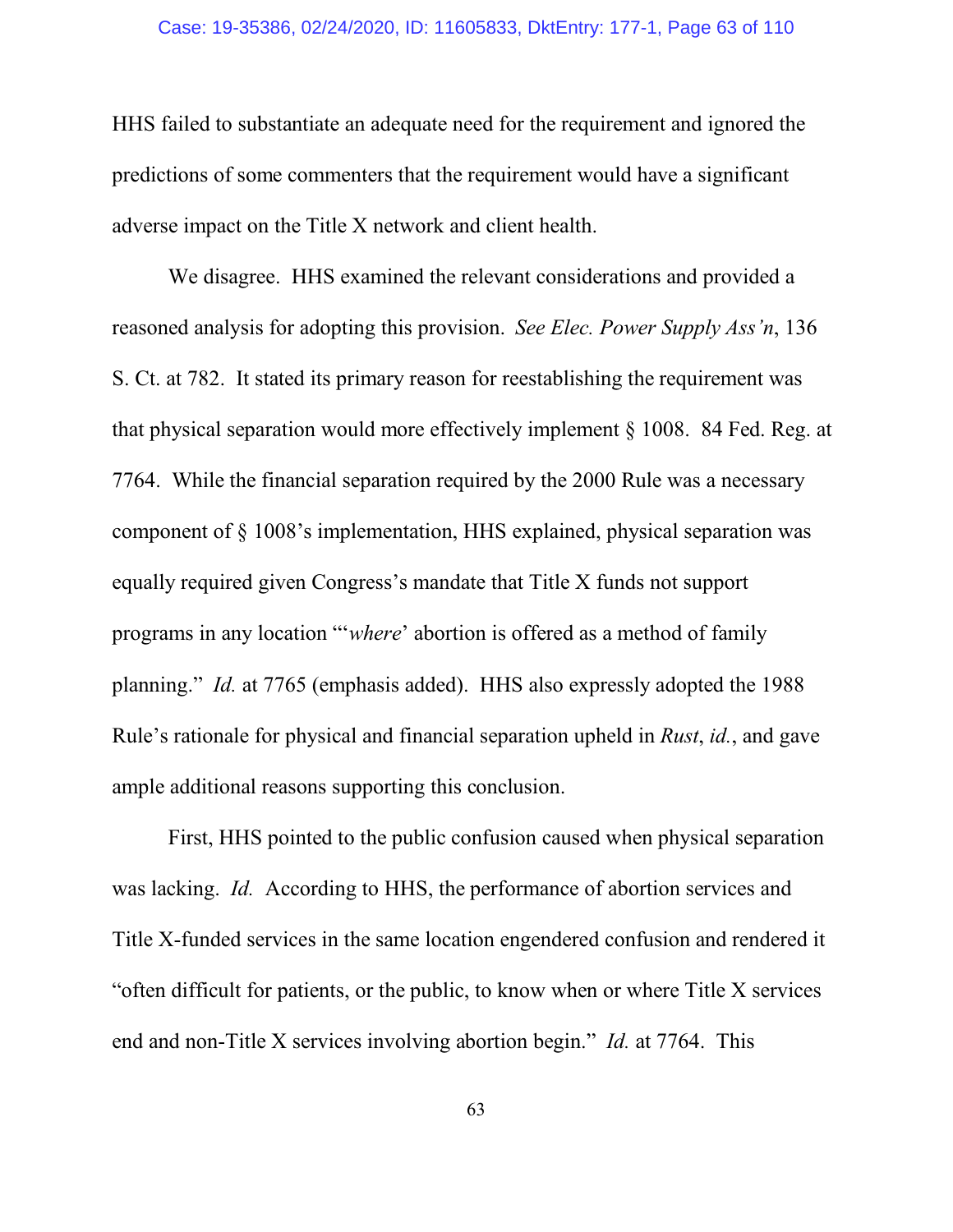confusion was evidenced by comments HHS had received on the Final Rule; according to HHS, many commenters seemed wholly unaware of the fact that Title X explicitly excludes funding for projects where abortion is a method of family planning. *Id.* at 7729. HHS could reasonably conclude that the physical separation requirements could help minimize the appearance that the government is funding abortion as a method of family planning. *See* Brief of Amici Curiae Ohio and 12 Other States in Support of Defendants-Appellants and Reversal at 16–19, *California v. Azar*, Nos. 19-15974 & 19-15979 (9th Cir. June 7, 2009) (emphasizing the importance to many citizens of putting "a greater distance between public funding and abortion-performing entities," and noting that at least 18 states have enacted laws designed to avoid even the appearance that state healthcare funds are being used to support entities involved in abortion services.).

Second, HHS concluded that performing all services in the same facility "create[s] a risk of the intentional or unintentional use of Title X funds for impermissible purposes, the co-mingling of Title X funds, . . . and the use of Title X funds to develop infrastructure that is used for the abortion activities of Title X clinics." 84 Fed. Reg. at 7764. This risk is not speculative. As HHS explained, economies of scale and shared overhead achieved through collocation of a Title X clinic and an abortion-providing clinic effectively support the provision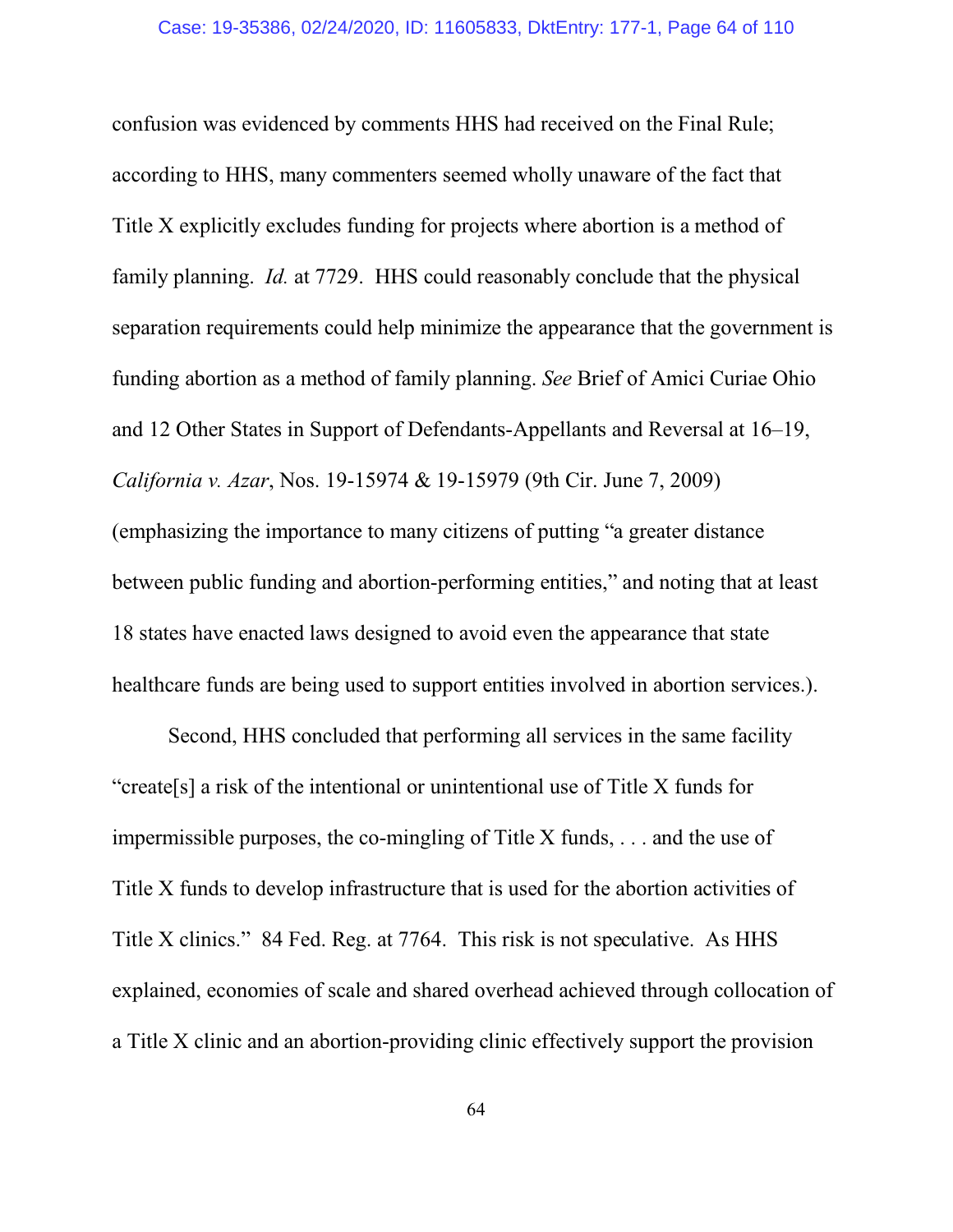of abortion. *See id.* at 7766. HHS relied in part on recent studies that show abortions are increasingly being performed at facilities that had historically focused on providing contraceptive and family planning services (the typical profile of facilities that receive Title X funds), which supports the inference that a growing number of Title X recipients may perform abortions at facilities that also offer Title X-funded services. *Id.* at 7765.

In reaching its conclusion, HHS responded to commenters' concerns in detail. HHS first noted the concern that requiring physical and financial separation "would increase the cost for doing business." *Id.* at 7766. HHS explained that such comments confirmed its concern that Title X funds were directly or indirectly supporting abortion as a method of family planning. *Id.* "Money is fungible," *Holder v. Humanitarian Law Project*, 561 U.S. 1, 31 (2010), and HHS reasonably concluded that "flexibility in the use of Title X funds under the 2000 [Rule]" allowed grantees to use Title X funds to "build infrastructure that can be used for [prohibited] purposes . . . such as support for the abortion business of a Title X grantee," 84 Fed. Reg. at 7773, 7774.

Next, with respect to those Title X projects that would need to make changes to comply with the separation requirements, HHS predicted that the costs of compliance would not be as significant as some commenters predicted. *Id.* at 7781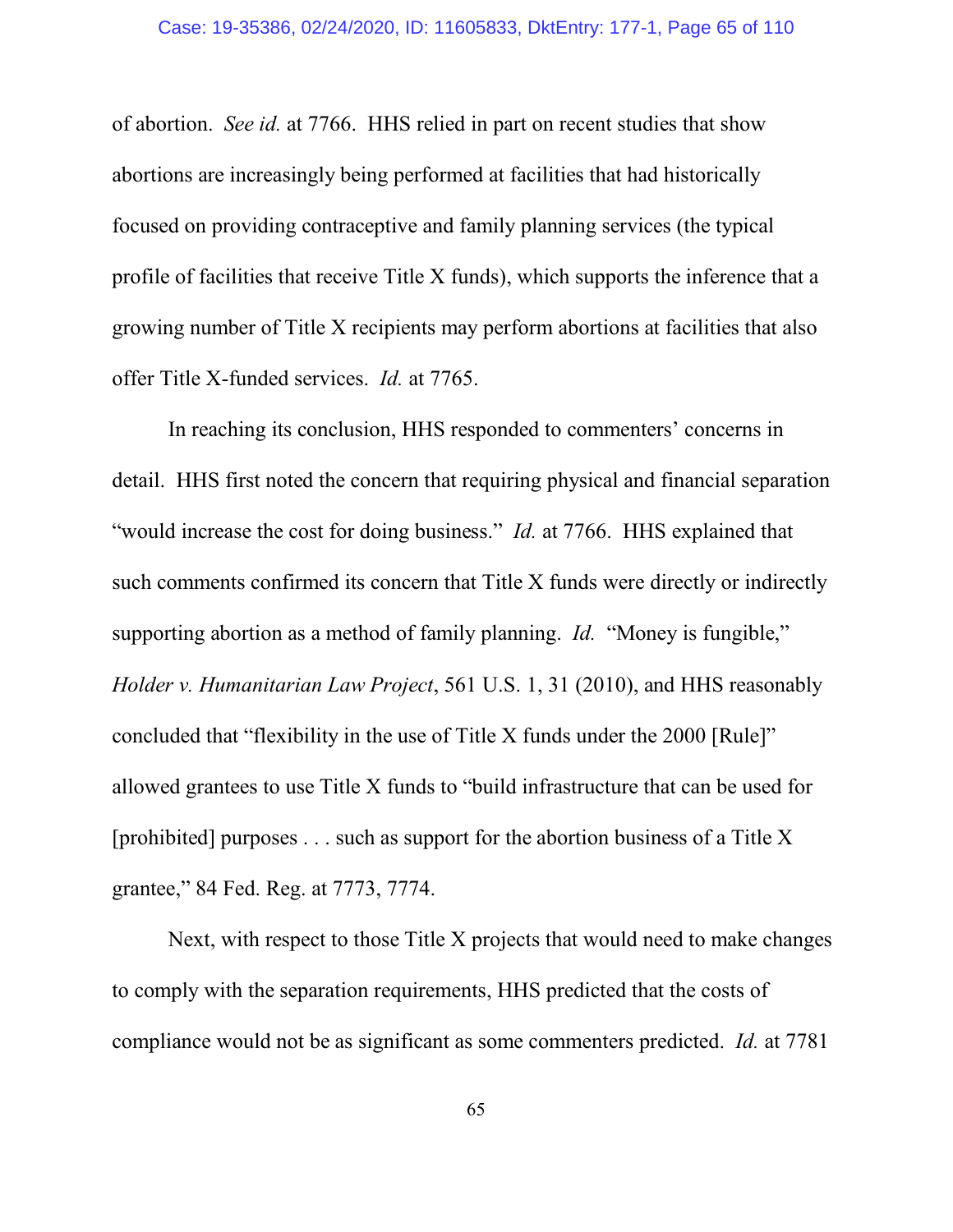(noting such commenters "did not provide sufficient data to estimate these [predicted] effects across the Title X program"). HHS discounted the predictions, which relied on "assumptions that [providers] would have to build new facilities in order to comply with the requirements." *Id.* Rather, HHS predicted that most entities would likely choose lower cost methods of compliance. *Id.* For example, "Title X providers which operate multiple physically separated facilities and perform abortions may shift their abortion services, and potentially other services not financed by Title X, to distinct facilities, a change which likely entails only minor costs." *Id.* HHS explained that the Final Rule permitted "case-by-case" determinations on whether physical separation is sufficiently achieved to take the unique circumstances of each program into consideration," and that "[p]roject officers are available to help grantees successfully implement the Title X program" and to come up with "a workable plan" for compliance. *Id.* at 7766.

Finally, HHS addressed the "contention of some commenters that the physical and financial separation requirements will destabilize the network of Title X providers," upset the reliance interests of providers who have incurred costs relying on HHS's previous regulations, and "exacerbate health inequalities or harm patient care." *Id.* HHS disagreed with the commenters' predictions that the separation requirements would result in a significant departure of Title X providers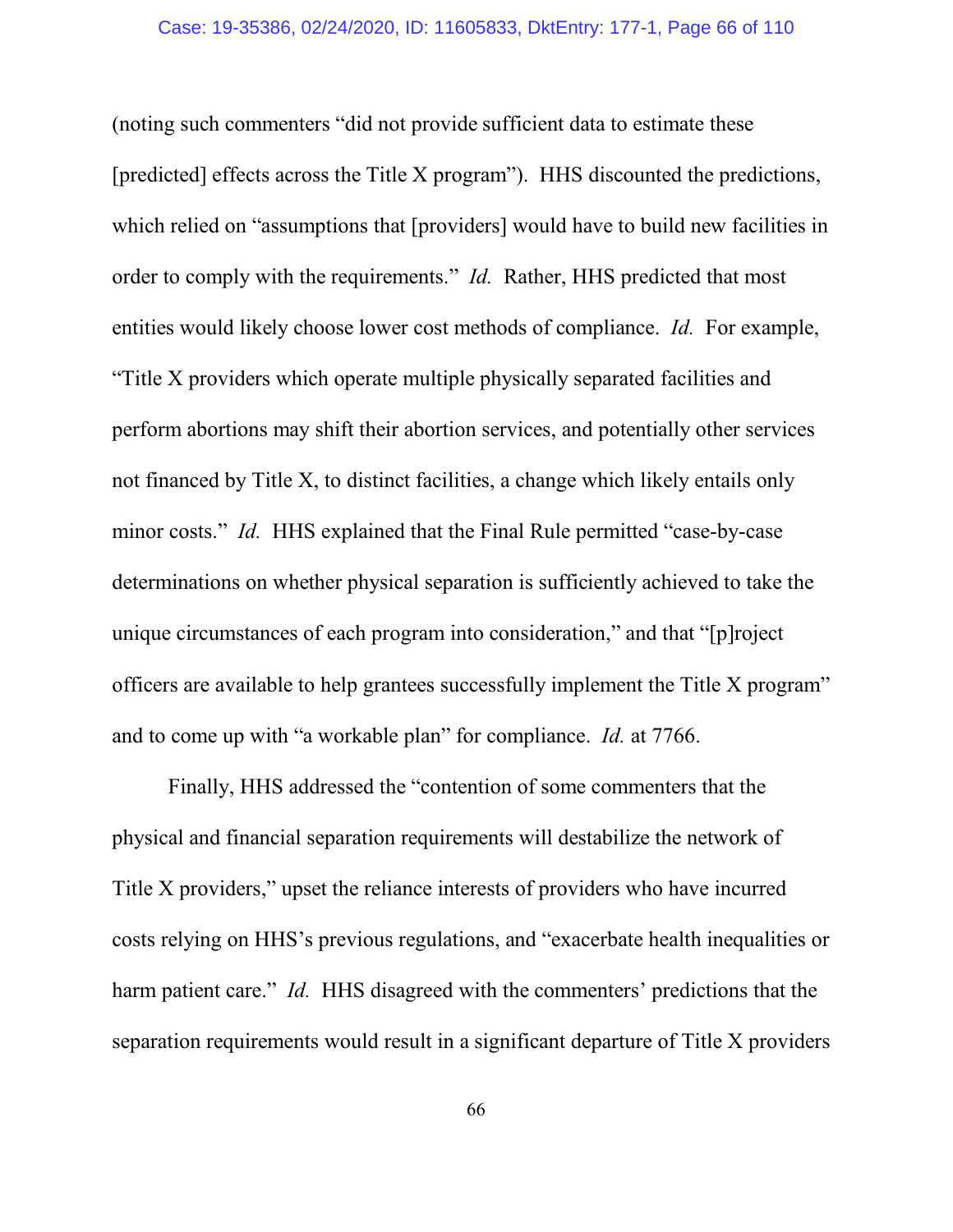from the program, explaining that the Final Rule "continues to allow organizations to receive Title X funds even if they also provide abortion as a method of family planning, as long as they comply with" the separation requirements. *Id.* HHS further noted that a Congressional Research Service report estimated that only 10 percent of clinics that receive Title X funding offer abortion as a method of family planning. *Id.* at 7781. And while some Title X providers "may share resources with unaffiliated entities that offer abortion as a method of family planning," HHS estimated that only around 20 percent of all Title X service sites had "their Title X services and abortion services . . . currently collocated" such that they would be materially impacted by the separation requirements. *Id.* Accordingly, HHS concluded that the separation requirements would have only "minimal effect on the majority of current Title X providers." *Id.*

At the same time, HHS predicted that providers who were willing to comply with the new requirements would expand their services and that other provisions of the Final Rule would encourage new "individuals and institutions to participate in the Title X program." *Id.* at 7766. For example, HHS expected "that honoring statutory protections of conscience in Title X may increase the number of providers in the program," because providers or entities would now "know they will be protected from discrimination on the basis of conscience with respect to counseling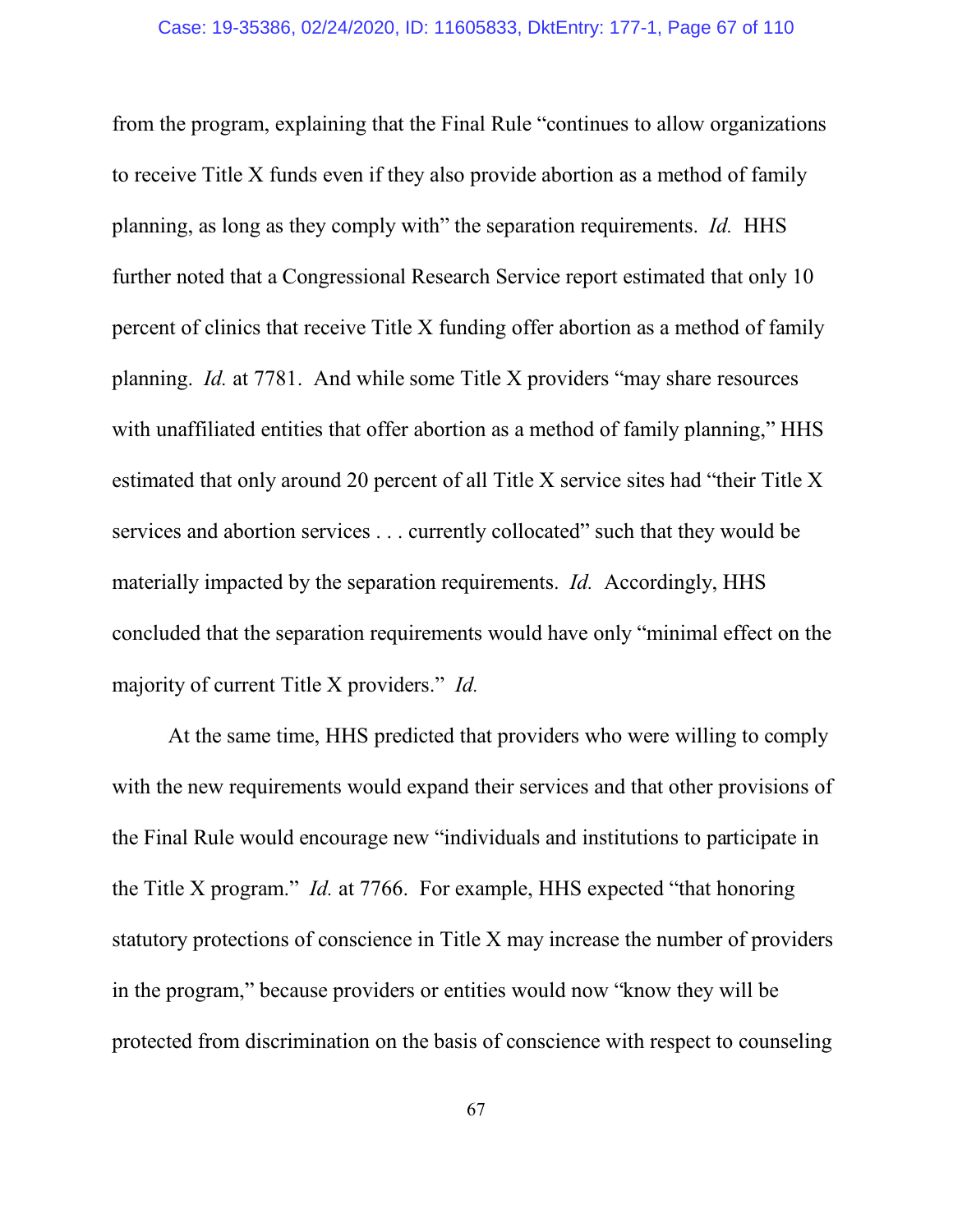on, or referring for, abortion." *Id.* at 7780. HHS cited a poll by the Christian Medical Association showing that faith-based medical professionals would limit the scope of their practice without conscience protections; HHS reasoned the Final Rule's prohibition on abortion referral and removal of the 2000 Rule's abortion counseling requirement would allow such professionals to enter the Title X program. *Id.* at 7780 n.138.<sup>29</sup> And while HHS acknowledged that it "cannot calculate or anticipate future turnover in grantees," under HHS's "best estimates," it did "not anticipate that there will be a decrease in the overall number of facilities

<sup>&</sup>lt;sup>29</sup> HHS's inferences regarding the data's implication for Title X applications is within HHS's core area of expertise and therefore entitled to deference. *See Trout Unlimited*, 559 F.3d at 959; *BNSF Ry. Co.*, 526 F.3d at 781. The dissent's de novo evaluation of the study is not entitled to such deference. *See* Dissent at 24–25.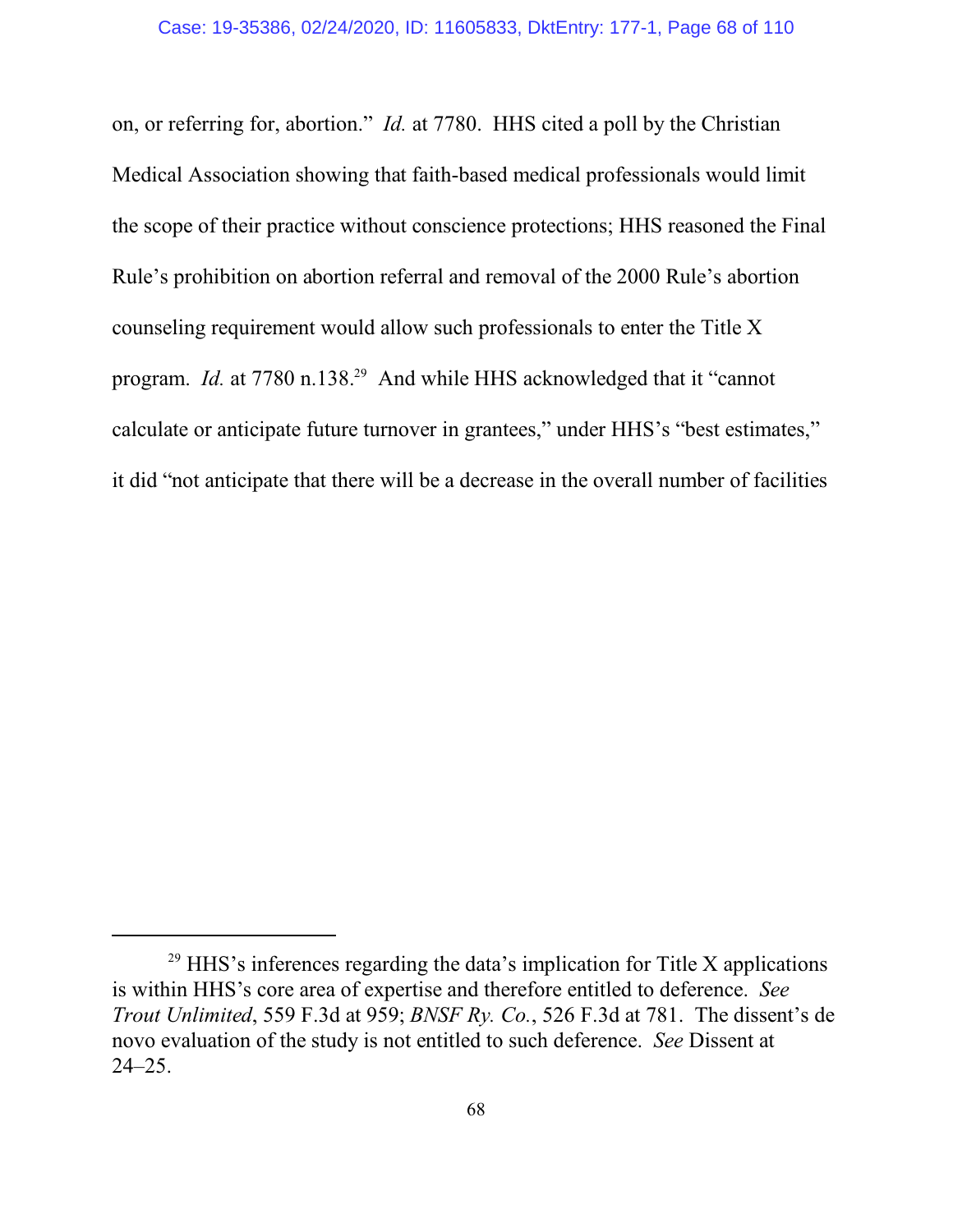offering services, since it anticipates other, new entities will apply for funds, or seek to participate as subrecipients, as a result of the final rule." *Id.* at 7782.<sup>30</sup>

Plaintiffs, in effect, argue that HHS's determination was arbitrary and capricious because the agency relied on its own predictions and rejected those submitted by commenters opposing the Final Rule. We reject this argument because HHS's predictive judgments about the Final Rule's effect on the availability of Title X services are entitled to deference. *See Trout Unlimited*, 559 F.3d at 959. Here, the predictions concern matters squarely within HHS's "field of discretion and expertise." *BNSF Ry. Co.*, 526 F.3d at 781 (quoting *Wis. Pub. Power*, 493 F.3d at 260). As the agency tasked with implementing the grant program, HHS is in the best position to anticipate the behavior of grantees and prospective grantees. HHS reasonably considered the evidence before it, where

<sup>&</sup>lt;sup>30</sup> In supporting its argument that HHS's cost-benefit analysis is arbitrary and capricious, the dissent looks outside the record to argue that some grantees, such as Planned Parenthood, have voluntarily terminated their participation in Title X. *See* Dissent at 22 & n.15. Of course, such post hoc, extra-record evidence cannot be a basis for determining whether HHS's promulgation of the Final Rule was arbitrary and capricious. In any event, the dissent's extra-record observation is misleading: HHS has issued supplemental grant awards to other Title X recipients that, in HHS's estimation, "will enable grantees to come close to—if not [in excess of]—prior Title X patient coverage," Press Release, Dep't Health & Human Servs., HHS Issues Supplemental Grant Awards to Title X Recipients (Sept. 30, 2019), https://www.hhs.gov/about/news/2019/09/30/hhs-issues-supplemental-grant-award s-to-title-x-recipients.html.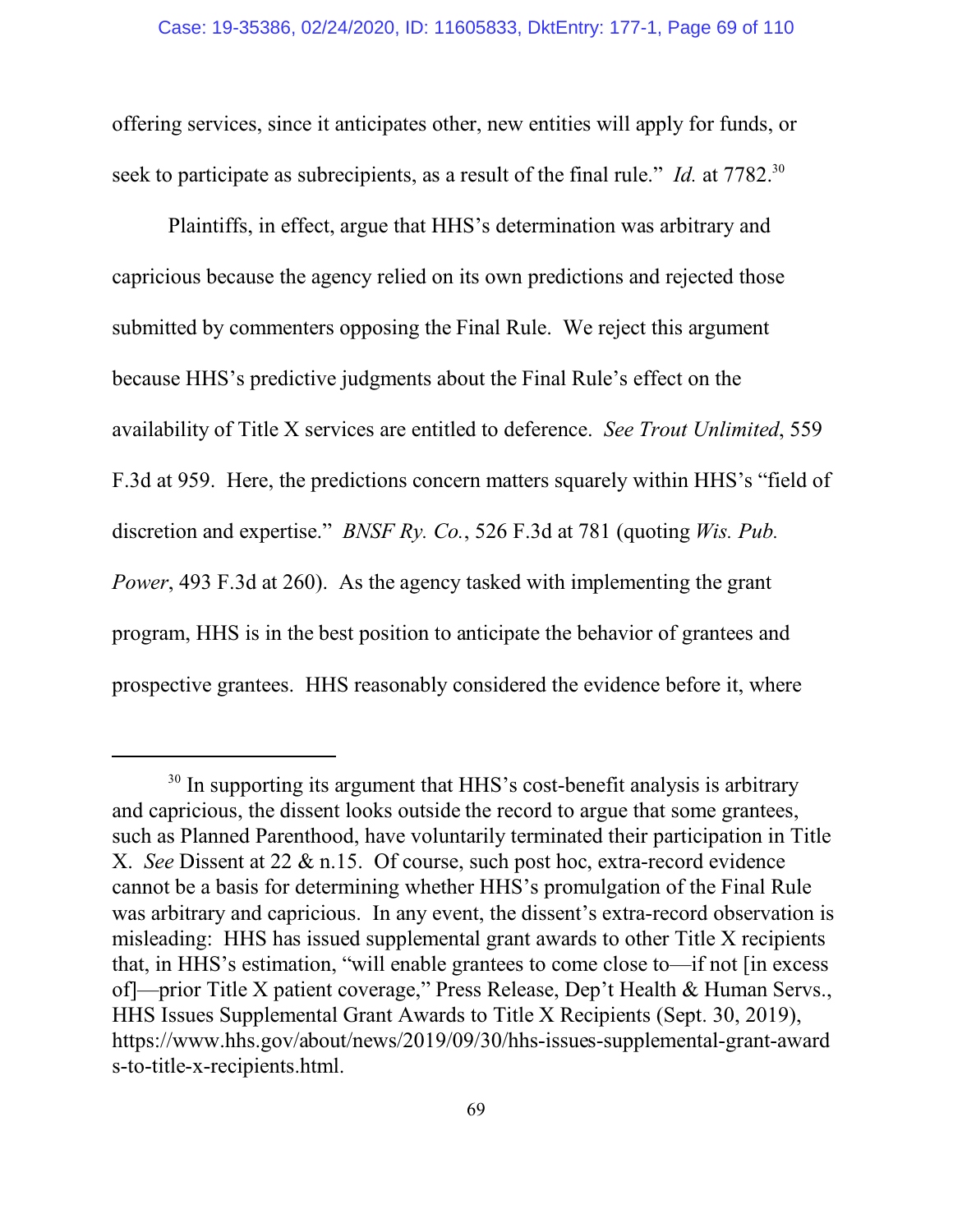"complete factual support" for any prediction was "not possible or required," *Nat'l Citizens Comm. for Broad.*, 436 U.S. at 814, such that its decision "remained 'within the bounds of reasoned decisionmaking,'" *Dep't of Commerce*, 139 S. Ct. at 2569 (quoting *Baltimore Gas & Elec. Co. v. Nat. Res. Def. Council, Inc.*, 462 U.S. 87, 105 (1983)). Although the commenters opposing the Final Rule provided numerous expert declarations elaborating their gloomy assumptions about the future behavior and activities of current and future Title X grantees, at bottom such future-looking "pessimistic" predictions and assumptions are "simply evidence for the [agency] to consider," *Dep't of Commerce*, 139 S. Ct. at 2571, and are not entitled to controlling weight.<sup>31</sup> HHS need not produce "some special justification for drawing [its] own inferences and adopting [its] own assumptions." *Id.*

<sup>&</sup>lt;sup>31</sup> Department of Commerce held that it was not arbitrary and capricious for the Secretary of Commerce to decline to rely on the conclusions of the "technocratic" experts in the Census Bureau. 139 S. Ct. at 2571. So too here: HHS may reasonably decide not to rely on the opinions of outside commenters, even where they claim expertise. The dissent insinuates that reliance on *Department of Commerce* is misplaced because "the Court *struck down* the Secretary of Commerce's attempt to reinstate the citizenship question on the census." Dissent at 23 n.15. But the Court "d[id] not hold that the agency decision . . . was substantively invalid"; it merely affirmed the district court's decision to remand to the agency due to a perceived "mismatch between the decision the Secretary made and the rationale provided." *Dep't of Commerce*, 139 S. Ct. at 2575–76. Here, there is no "disconnect between the decision [HHS] made and the explanation given," *id.* at 2575, so the grounds on which *Department of Commerce* ultimately affirmed the decision to remand are irrelevant.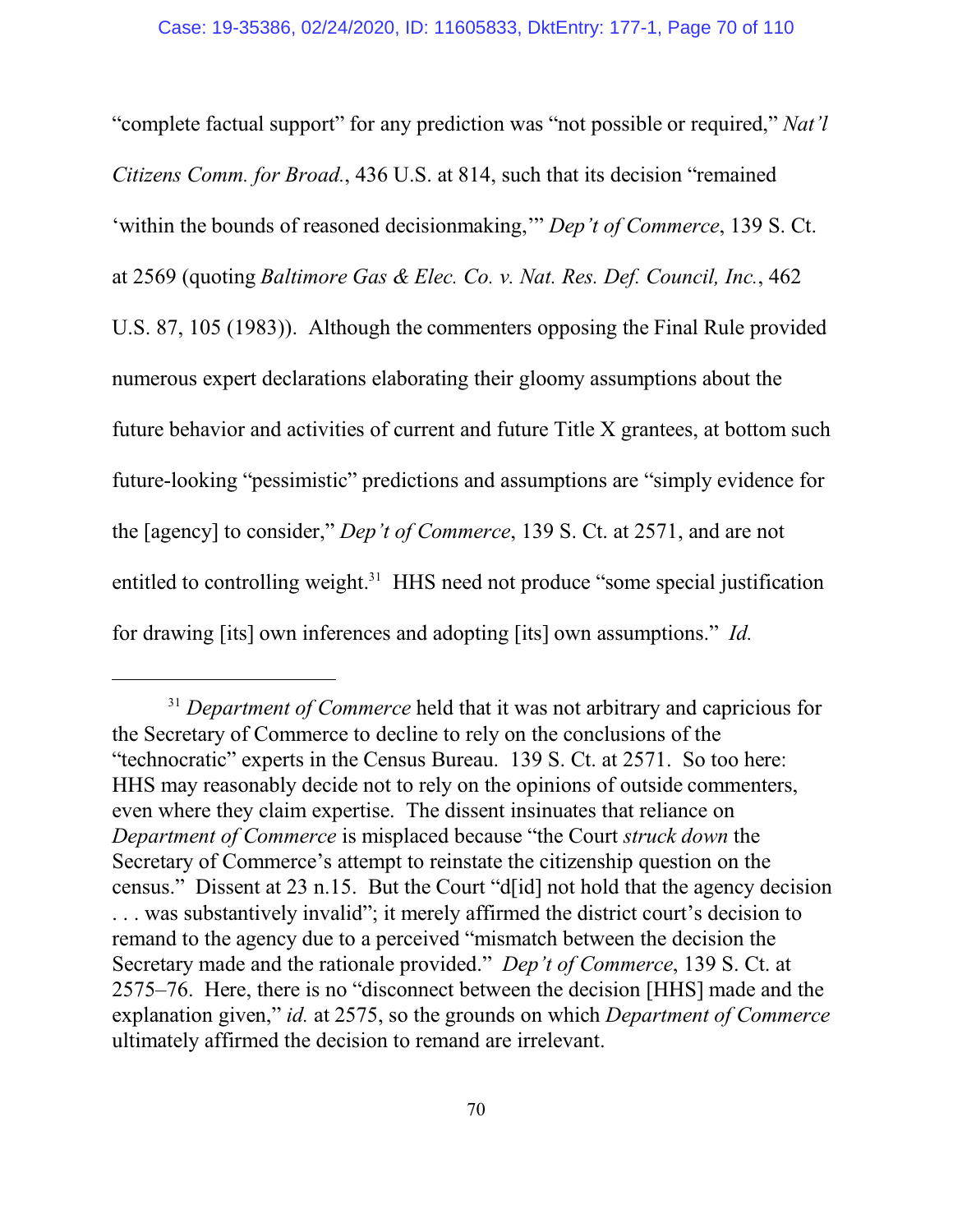#### Case: 19-35386, 02/24/2020, ID: 11605833, DktEntry: 177-1, Page 71 of 110

Although plaintiffs and the dissent have reached a different conclusion, we consider only whether the agency examined the relevant considerations and laid a reasonably discernable path.

In light of HHS's reasoned explanation of its decisions and its consideration of the comments raised, we reject plaintiffs' arguments that HHS failed to base its decision on evidence, failed to consider potential harms in its cost-benefit analysis, failed to explain its reasons for departing from the 2000 Rule's provisions, and failed to consider the reliance interest of providers who have incurred costs relying on HHS's previous regulation. The Final Rule's separation requirements are not arbitrary and capricious.

# B

Plaintiffs and the dissent make a similar argument that HHS's cost-benefit analysis of the Final Rule was arbitrary and capricious. Dissent at 21–28. They argue that HHS ignored the commenters who predicted the Final Rule would cause an exodus of Title X providers and have a deleterious effect on client care, and instead relied on its own predictions about the Final Rule's benefits.

Like plaintiffs' challenge to the physical and financial separation requirements, the challenge to HHS's cost-benefit analysis fails. HHS considered and addressed "the concern expressed by some commenters regarding the effect of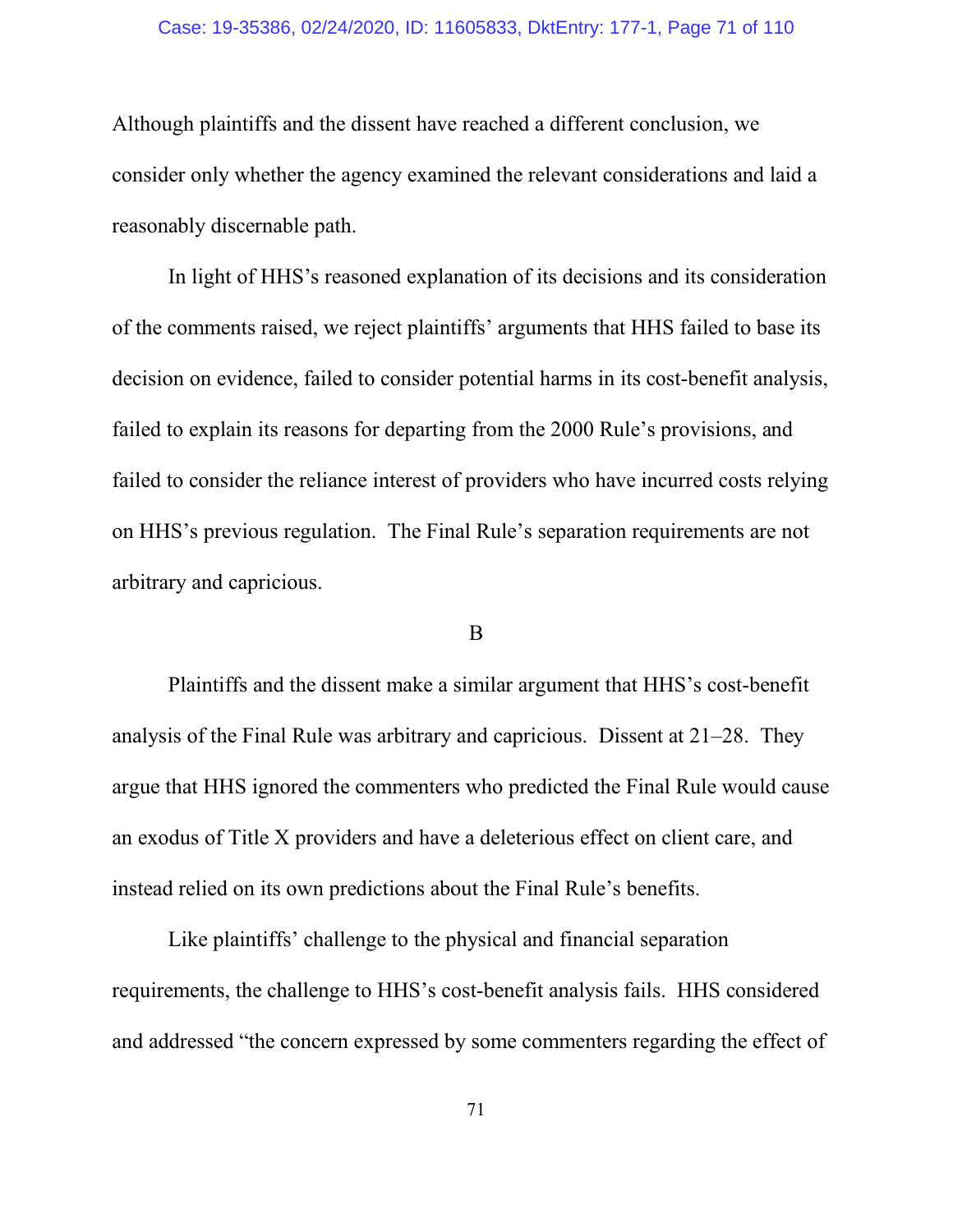this rule on quality and accessibility of Title X services," and explained its reasons for relying on its own predictions regarding the likely behavior of current and future Title X grantees. 84 Fed. Reg. at 7780. HHS likewise rejected the "extremely high cost estimates" for compliance with the separation requirements, reasoning that providers would tend to seek out lower cost options, such as shifting abortion services to distinct facilities rather than constructing new ones. *Id.* at 7781–82.<sup>32</sup> HHS was not required to accept the commenters' "pessimistic" cost predictions, *Dep't of Commerce*, 139 S. Ct. at 2571, and the agency adequately explained why it did not expect grantees to participate in a mass rejection of

<sup>&</sup>lt;sup>32</sup> The dissent asserts that HHS "calculated [the] costs of compliance with the physical separation requirement in a 'mystifying' way." Dissent at 22 n.16 (quoting *California*, 385 F. Supp. 3d at 1008). But there is nothing "mystifying" about HHS's cost estimates. HHS estimated that between 10 and 30 percent of all Title X projects would need to be evaluated to determine compliance with the physical separation requirements. 84 Fed. Reg. at 7781. It then predicted that such evaluations would determine that between 10 to 20 percent of the evaluated sites do not comply with the physical separation requirements. *Id.* "At each of these service sites, [HHS] estimates that an average of between \$20,000 and \$40,000, with a central estimate of \$30,000, would be incurred to come into compliance with physical separation requirements in the first year following publication of a final rule in this rulemaking." *Id.* at 7781–82. HHS then added together the costs of conducting the evaluations and bringing non-compliant facilities into compliance, and concluded its estimates "would imply costs of \$36.08 million in the first year following publication of a final rule." *Id.* at 7782. Based solely on statements made by plaintiffs' lawyers during oral argument, the dissent speculates that HHS's cost estimates were too optimistic. Dissent at 22 n.16. But we need not favor plaintiffs' pessimistic cost estimates over those provided by HHS. *See Dep't of Commerce*, 139 S. Ct. at 2571.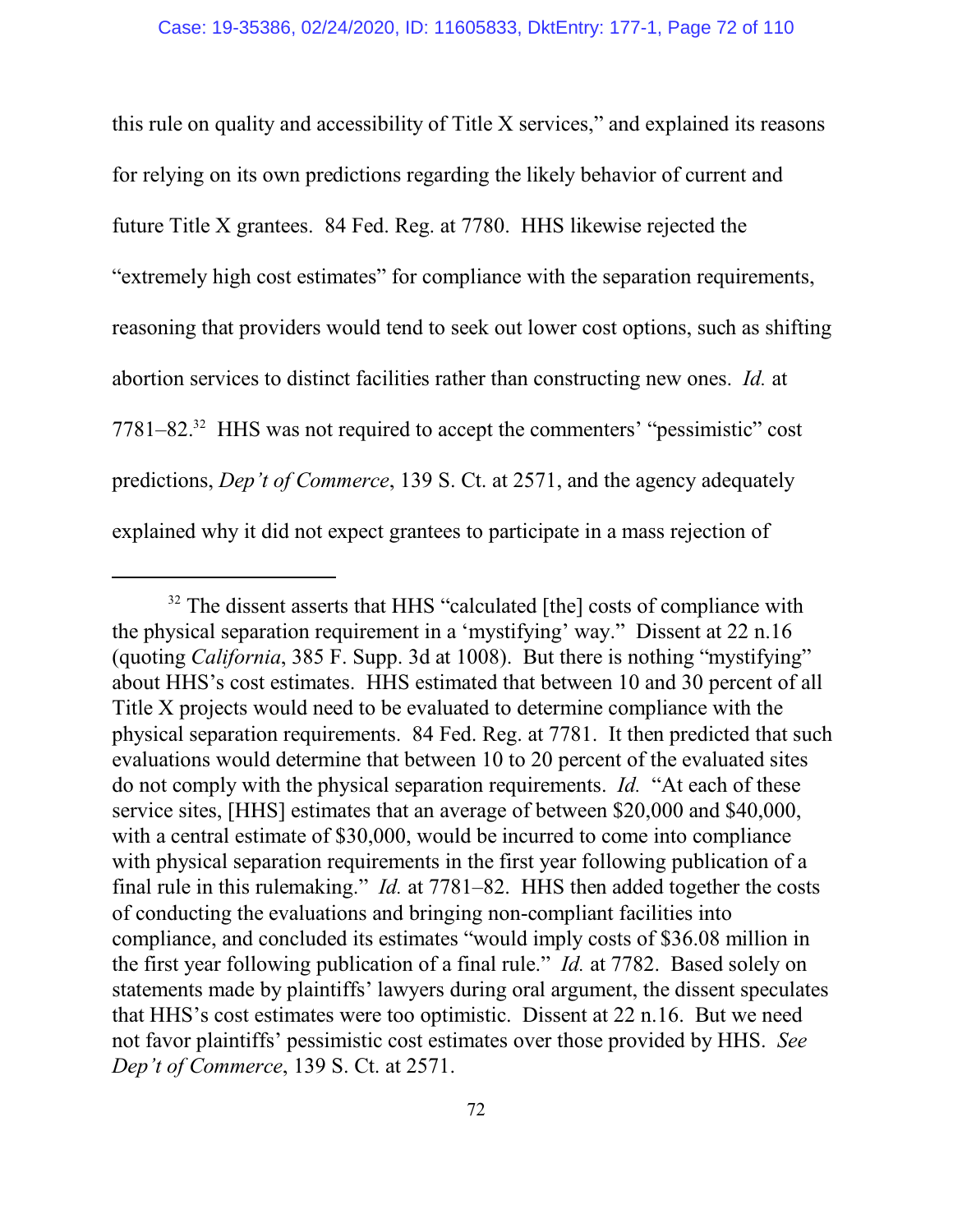Title X funds, *see* 84 Fed. Reg. at 7766. In light of HHS's conclusion that an ample number of Title X projects would continue to provide family planning services, HHS reasonably concluded that the harms flowing from a gap in care would not develop. *See id.* at 7775, 7782. We give substantial deference to such predictive judgments within the scope of HHS's expertise. *Trout Unlimited*, 559 F.3d at 959. On this record, we will not second-guess HHS's consideration of the risks and benefits of its action. *See Dep't of Commerce*, 139 S. Ct. at 2571.

### C

Plaintiffs next assert that the referral restrictions are arbitrary and capricious. They first argue that HHS failed to justify the need for this provision adequately. We disagree. HHS stated it was reestablishing the 1988 Rule for referrals because it concluded that the 2000 Rule was inconsistent with § 1008. Under HHS's interpretation of § 1008, "in most instances when a referral is provided for abortion, that referral necessarily treats abortion as a method of family planning." 84 Fed. Reg. at 7717. Further, HHS concluded that the 2000 Rule's requirement that Title X projects provide abortion referrals and nondirective counseling on abortion was inconsistent with federal conscience laws. *Id.* at 7716. HHS referenced its 2008 nondiscrimination regulations, which had reached the same conclusion. *Id.* (quoting 73 Fed. Reg. at 78,087). HHS also explained that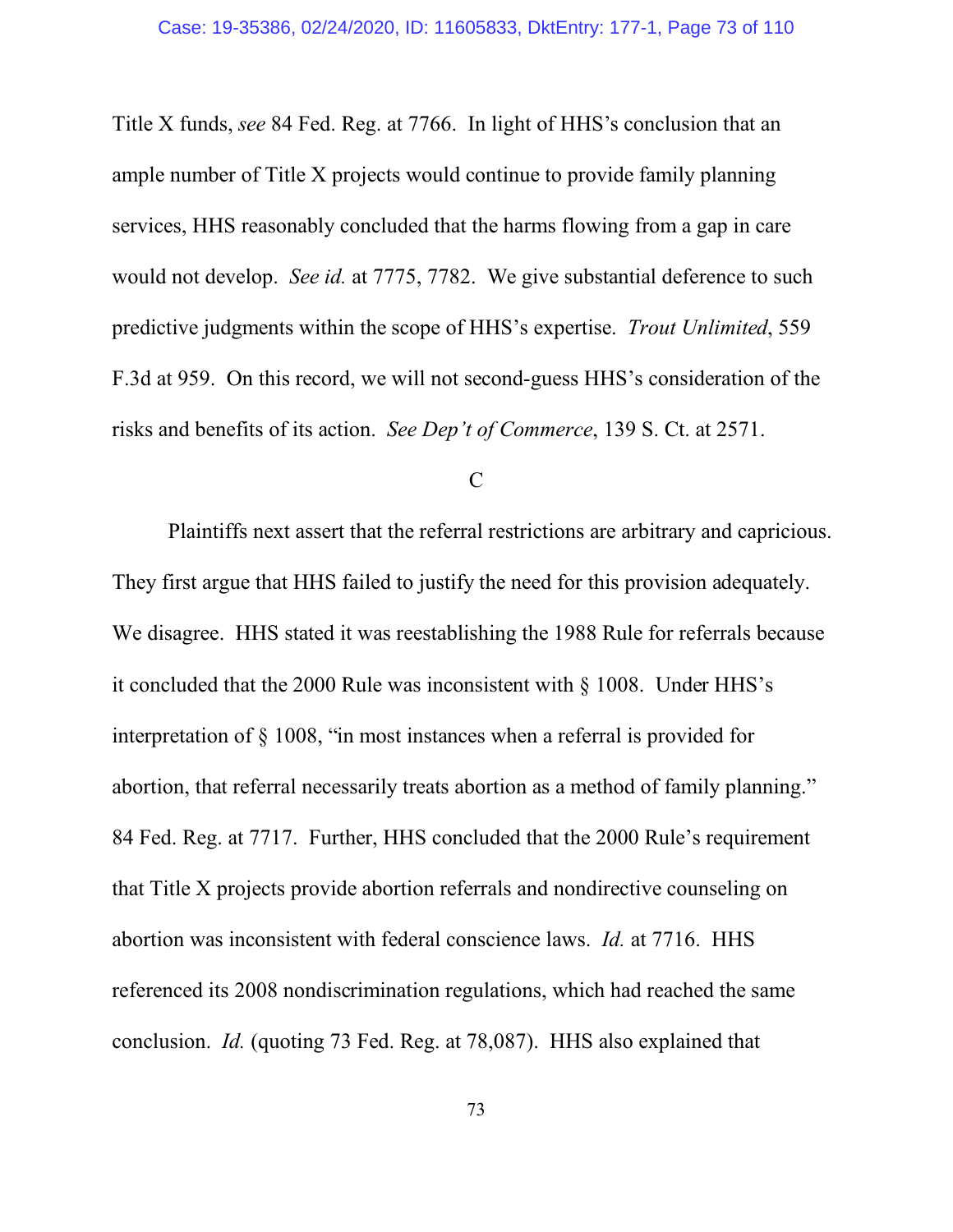eliminating the 2000 Rule's counseling and referral requirements would "reduce the regulatory burden [on HHS] associated with monitoring and regulating Title X providers for compliance," *id.* at 7719, "add clarity to extant conscience protections, [and make] it easier for entities to participate who may have felt unable to do so in the past," *id.* at 7778. In sum, HHS engaged in "reasoned decisionmaking." *Dep't of Commerce*, 139 S. Ct. at 2569.<sup>33</sup>

Plaintiffs next argue that HHS did not justify the need for the counseling and referral restrictions because non-objecting health care staff could provide counseling and referrals for abortion without violating the federal conscience laws. Therefore, plaintiffs urge, HHS's reliance on federal conscience laws as justification was arbitrary and capricious. We reject this argument, because it amounts to little more than the claim that HHS should have adopted plaintiffs' preferred regulatory approach. But HHS acted well within its authority in deciding how best to avoid conflict with the federal conscience laws. We do not "ask whether a regulatory decision is the best one possible or even whether it is better

<sup>&</sup>lt;sup>33</sup> The plaintiffs' argument that the referral restrictions are arbitrary and capricious because they conflict with guidelines in the QFP is meritless, because these guidelines were based on the 2000 Rule, and are superseded by the Final Rule. *See* Dep't Health & Human Servs., *Announcement of Availability of Funds for Title X Family Planning Services Grants*, at 14–15 (2019).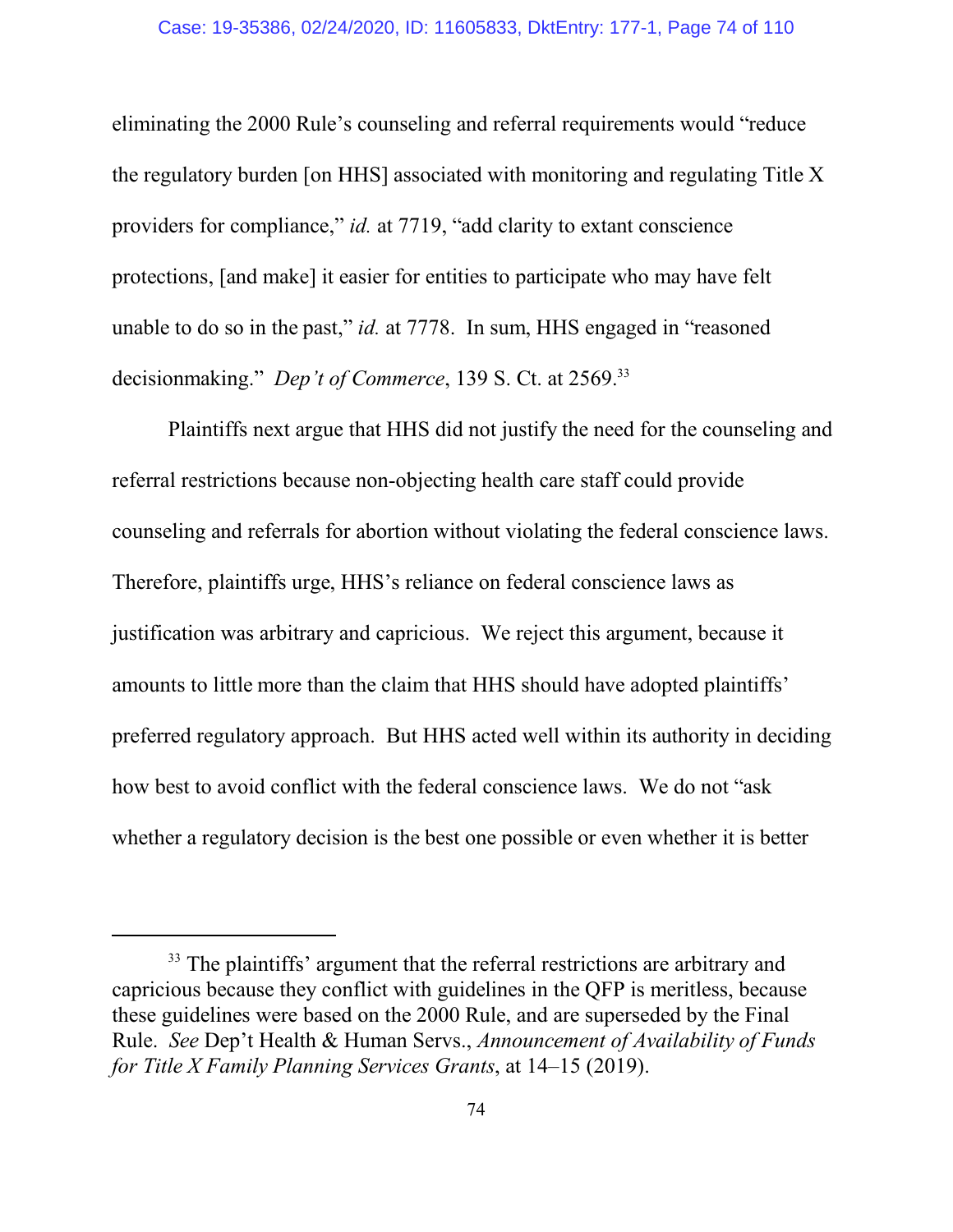than the alternatives." *Elec. Power Supply Ass'n*, 136 S. Ct. at 782. Rather, we defer to the agency's reasoned conclusion.

Plaintiffs also argue that HHS failed to consider claims by some commenters that the restrictions would require "providers to violate their ethical obligations to stay in the program" because they require "providers to withhold information about abortion (including referral) that the patient needs," and to provide "a biased and misleading list of primary health care providers."<sup>34</sup> But HHS specifically

It is not surprising that medical ethical rules are not as absolute as the dissent claims; as noted in *Roe v. Wade*, the AMA's views of medical ethics and abortion changed from a condemnation of the "unwarrantable destruction of human life" to the conclusion that abortions could properly be performed in some circumstances. 410 U.S. 113, 142 (1973). Despite greater public acceptance of abortion today, the issue raise controversial ethical questions, as demonstrated by (among other things) the continued enactment of federal conscience laws and public comments urging HHS to protect physicians' ability to decline to counsel on or refer for abortion. *See* 84 Fed. Reg. at 7746–47; *see also* Brief of Amici Curiae Ohio, *supra* at 16 (many citizens "believe that permitting abortion providers or advocates to

(continued...)

<sup>&</sup>lt;sup>34</sup> The dissent repeatedly echoes the plaintiffs' claims that the Final Rule contradicts or violates medical ethics because it limits Title X projects from encouraging and supporting abortion and from referring clients to abortion providers. *See* Dissent at 12–13, 19–20 & n.13. Despite the dissent's and plaintiffs' ethical claims, neither cites an opinion from the AMA's *Code of Medical Ethics* directly addressing abortion. *See, e.g.*, Dissent at 20 n.13. Rather, the dissent and plaintiffs cite more general guidance regarding a physician's obligation to inform the patient regarding "treatment alternatives" for medical conditions; because a nontherapeutic abortion is not a "treatment" option for a medical condition but rather a procedure for terminating a healthy pregnancy, such guidance does not directly relate to this issue.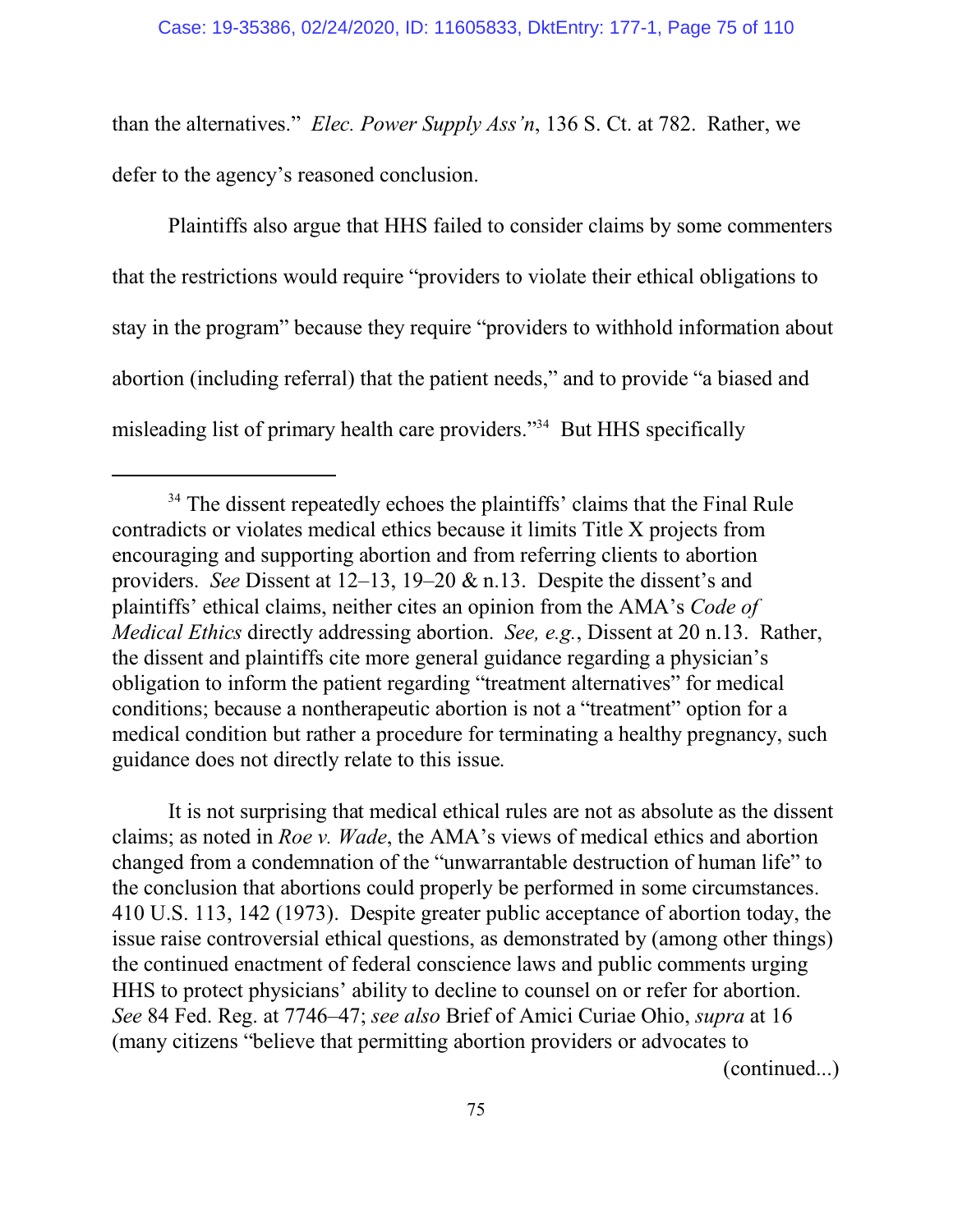addressed those concerns. It stated that the counseling and referral restrictions would not result in ethical violations because the Final Rule permitted providers to give "nondirective pregnancy counseling to pregnant Title X clients on the patient's pregnancy options, including abortion." 84 Fed. Reg. at 7724.<sup>35</sup> HHS reasoned that the Final Rule allows physicians "to discuss the risks and side effects of each option, [including abortion,] so long as this counsel in no way promotes or refers for abortion as a method of family planning." *Id.* A client may "ask questions and . . . have those questions answered by a medical professional." *Id.* HHS also noted that where care is medically necessary, referral for that care is required, notwithstanding the Final Rule's other requirements. *Id.* Consistent with *Rust*, HHS concluded that "it is not necessary for women's health that the federal government use the Title X program to fund abortion referrals, directive abortion counseling, or give to women who seek abortion the names of abortion providers."

<sup>34</sup> (...continued)

participate in providing a government-funded service implies a public imprimatur on abortion—an imprimatur that citizens legitimately seek to withhold").

<sup>&</sup>lt;sup>35</sup> The dissent argues that in reaching this conclusion, HHS contradicted its prior conclusion in the 2000 Rule as to "what medical ethics demand." Dissent at 19. But HHS did not provide an opinion on this issue when it overruled its prior 1988 Rule; it merely referenced the views of commenters, without adopting those views as its own. *See* 65 Fed. Reg. at 41,273. Thus, the dissent's argument that HHS "changed its position on what medical ethics demand" is meritless.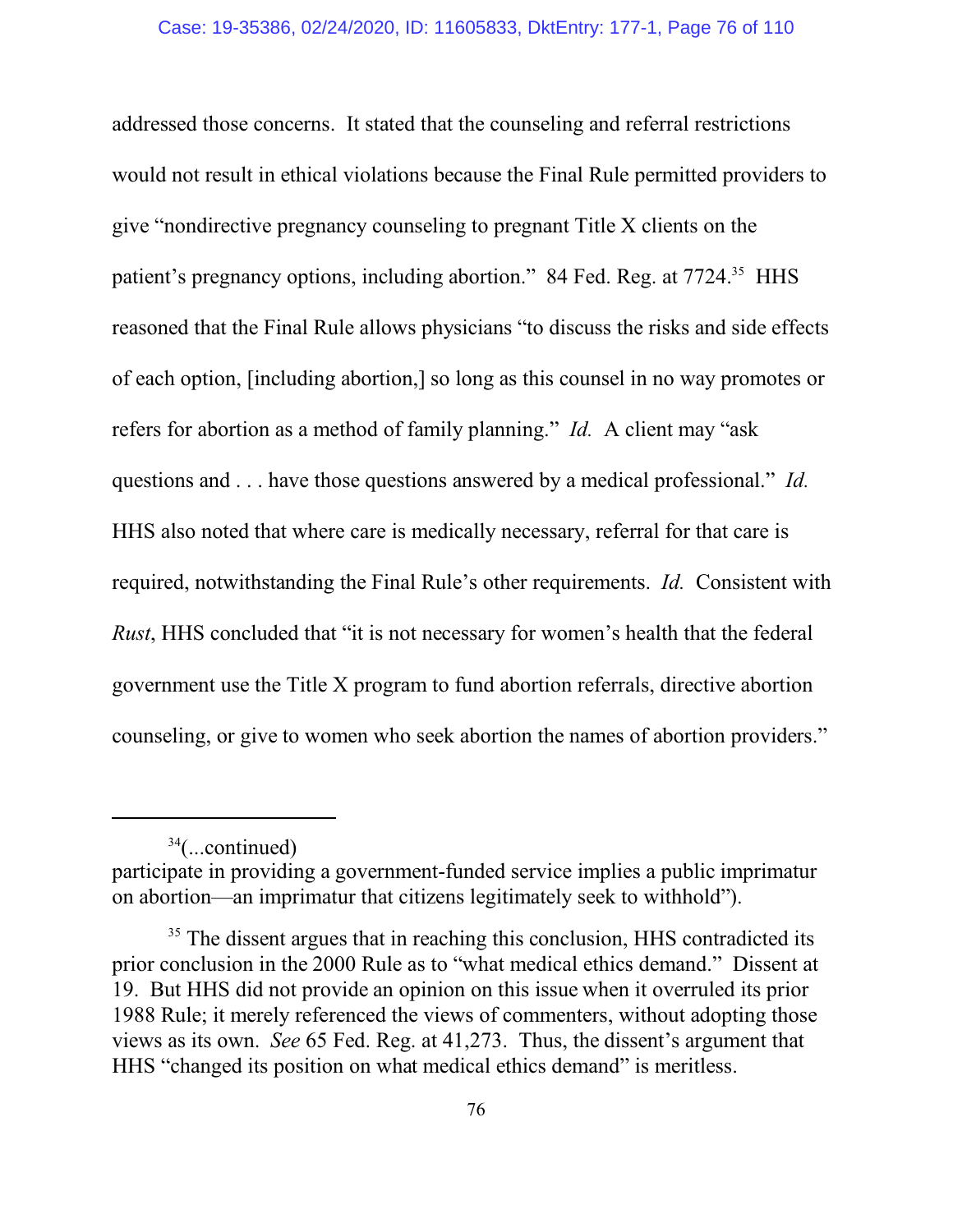Id. at 7746.<sup>36</sup> These statements show HHS examined the relevant considerations arising from commenters citing medical ethics and rationally articulated an explanation for its conclusion. *See Elec. Power Supply Ass'n*, 136 S. Ct. at 782.

Because HHS's decisionmaking path "may reasonably be discerned," *Dep't of Commerce*, 139 S. Ct. at 2578, we reject plaintiffs' claims that the counseling and referral restrictions are arbitrary and capricious.

#### D

We next consider plaintiffs' claim that the Final Rule's requirement that all pregnancy counseling be provided by medical doctors or advanced practice providers is arbitrary and capricious. Plaintiffs argue that because HHS defined the term "advanced practice providers" too narrowly, and did not have a reasoned

<sup>36</sup>  *Rust* rejected ethical arguments similar to those raised here. *See* 500 U.S. at 213–14 (Blackmun, J. dissenting) (arguing that "the ethical responsibilities of the medical profession demand" that a physician be free to inform patients about abortion). According to the Court, "the Title X program regulations do not significantly impinge upon the doctor-patient relationship" because, among other reasons, "the doctor-patient relationship established by the Title X program [is not] sufficiently all encompassing so as to justify an expectation on the part of the patient of comprehensive medical advice," and "a doctor's silence with regard to abortion cannot reasonably be thought to mislead a client into thinking that the doctor does not consider abortion an appropriate option for her," given that "[t]he program does not provide post conception medical care." *Id.* at 200. And under the Final Rule, as under the 1988 Rule, "[t]he doctor is always free to make clear that advice regarding abortion is simply beyond the scope of the program." *Id.*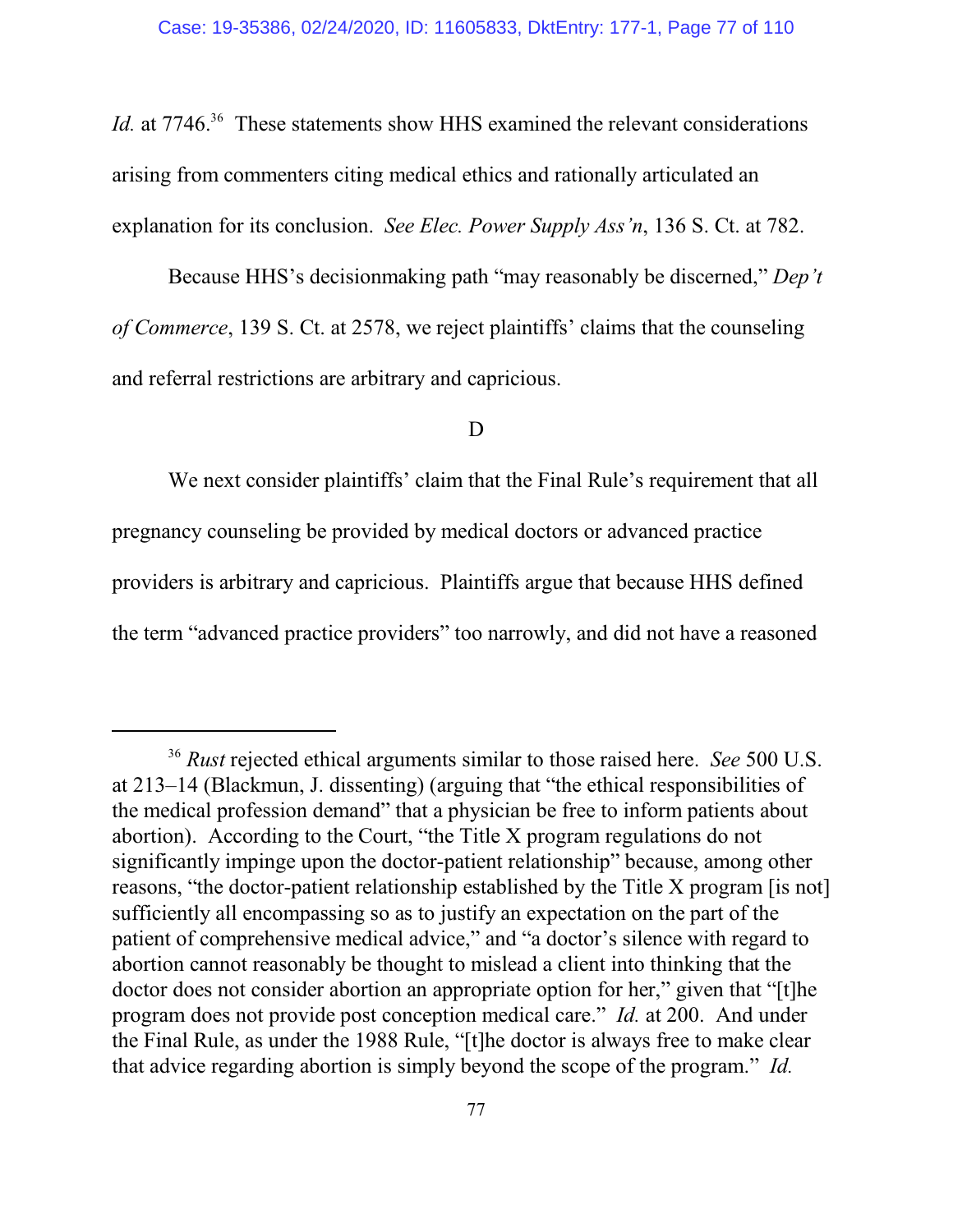basis for drawing the line at which medical professionals may provide pregnancy counseling, the provision is arbitrary and capricious.

We disagree. HHS explained that, in its judgment, "medical professionals who receive at least a graduate level degree in the relevant medical field and maintain a federal or State-level certification and licensure to diagnose, treat, and counsel patients . . . are qualified, due to their advanced education, licensing, and certification to diagnose and treat patients while advancing medical education and clinical research." 84 Fed. Reg. at  $7728$ .<sup>37</sup> We have no basis to conclude that this line-drawing determination, an inherently discretionary task, "is so implausible" that a difference with plaintiffs' views "could not be ascribed to a difference in view or the product of agency expertise." *Motor Vehicle Mfrs. Ass'n of U.S., Inc. v. State Farm Mut. Auto. Ins. Co.*, 463 U.S. 29, 43 (1983). Accordingly, we reject plaintiffs' arguments that HHS's technical determination of which medical professionals may provide pregnancy counseling is arbitrary and capricious.

E

<sup>&</sup>lt;sup>37</sup> Although the dissent asserts that this requirement will "reduce the number of people who can provide pregnancy counseling and . . . require significant changes in Title X providers' staffing," Dissent at 23, HHS's definition covers a wide range of licensed medical professionals that HHS reasonably deemed qualified to provide health care advice, including physician assistants, certified nurse practitioners, clinical nurse specialists, certified registered nurse anesthetist, and certified nurse-midwifes, *see* 42 C.F.R. § 59.2.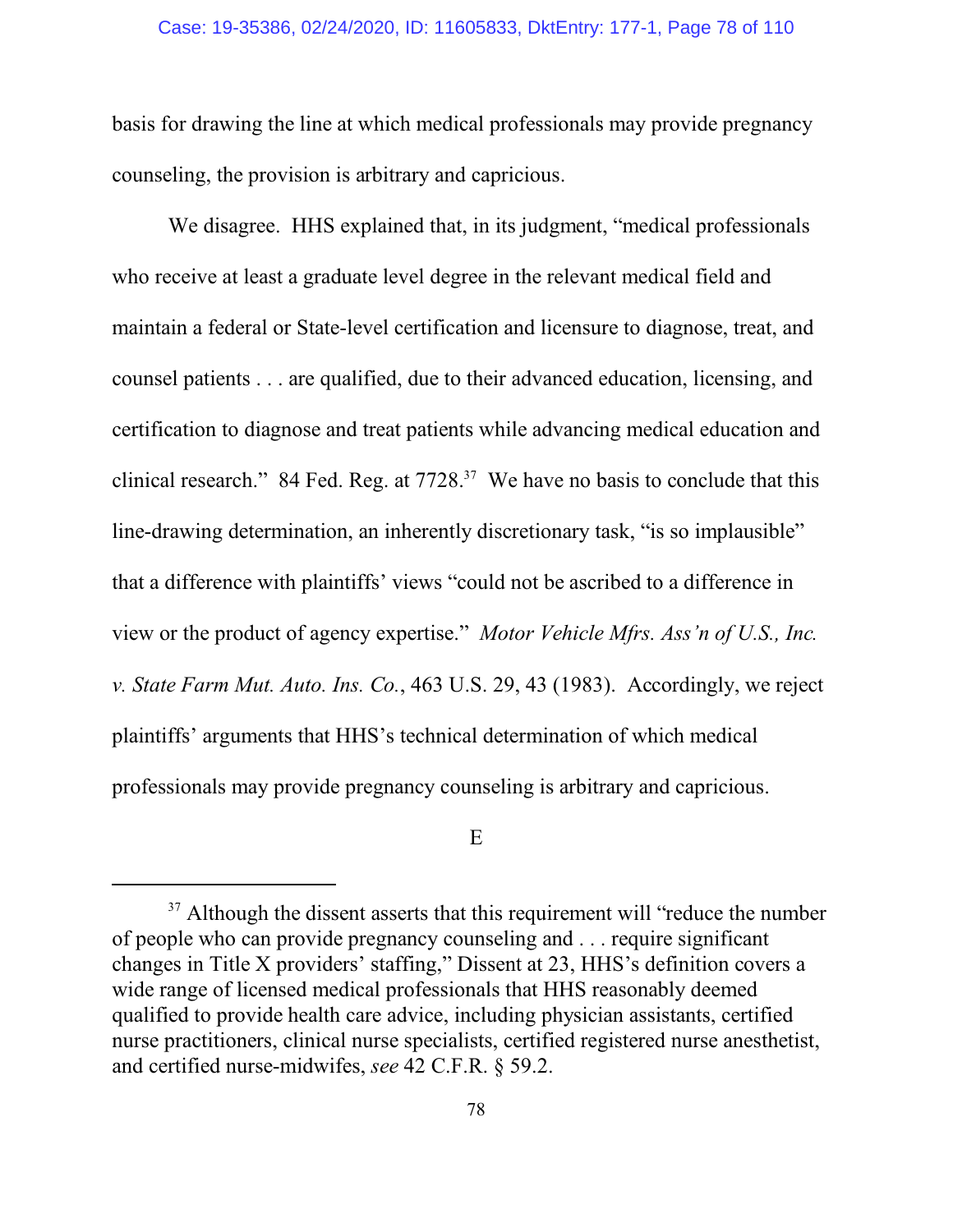Finally, we reject plaintiffs' argument that HHS was arbitrary and capricious in reestablishing the language of the 1988 Rule's requirement that all family planning methods and services be "acceptable and effective," instead of retaining the 2000 Rule's revision requiring that such methods and services also be "medically approved." 84 Fed. Reg. at 7732.

HHS adequately explained its reasons for reestablishing the 1988 Rule. HHS explained that the change was intended to "ensure that the regulatory language is consistent with the statutory language," *id.* at 7740, which requires Title X projects to "offer a broad range of acceptable and effective family planning methods and services," 42 U.S.C. § 300(a). HHS also explained that the meaning of "medically approved" was unclear. 84 Fed. Reg. at 7741. "For example, would approval by one medical doctor suffice, or would some larger number need to approve, and if so, how many; would certain medical organizations, or governmental organizations, or both, need to approve, and if so, which ones; would a certain level of medical consensus need to exist concerning a particular method or service, and if so, how would the Department measure that consensus; and when doctors and medical organizations disagree either about a family planning method or service, how would that requirement apply?" *Id.* at 7732.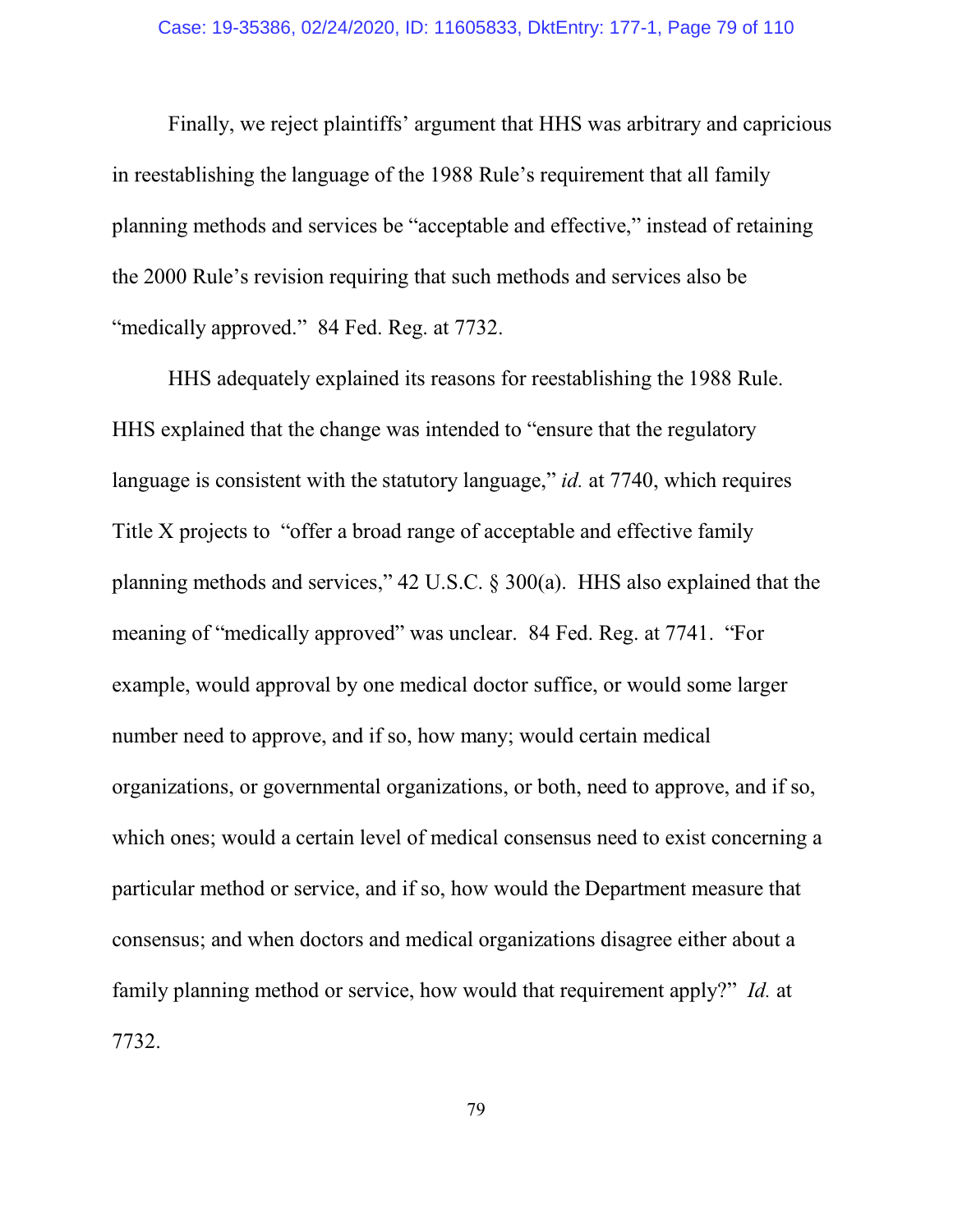HHS also explained its rejection of the comment suggesting the phrase "medically approved" means "FDA approved." HHS stated that "[s]ome family planning methods cannot be medically approved by . . . the [FDA], because they do not fall within its jurisdiction," and provided examples, such as fertility-awareness based methods of family planning. *Id.* at 7741 & n.69. In HHS's judgment, "[t]his did not mean that such methods of family planning are unacceptable or ineffective in the view of medical sources." *Id.* at 7741. Accordingly, HHS determined that "[t]he statutory language of 'acceptable and effective family methods or services,' without the phrase 'medically approved[,]' provides sufficient guidance to Title X projects in considering the types of family planning methods and services that they provide." *Id.*

HHS likewise sufficiently addressed comments that its decision to omit the phrase "medically approved" would promote political ideology over science, lead to negative health consequences for clients, and undermine recommendations from other agencies. *See id.* at 7740–41. We defer to HHS's reasonable conclusion that Title X's statutory requirement that family planning methods and services must be "acceptable and effective" sufficiently prohibits Title X projects from engaging in health fraud or quackery. *Id.* at 7741.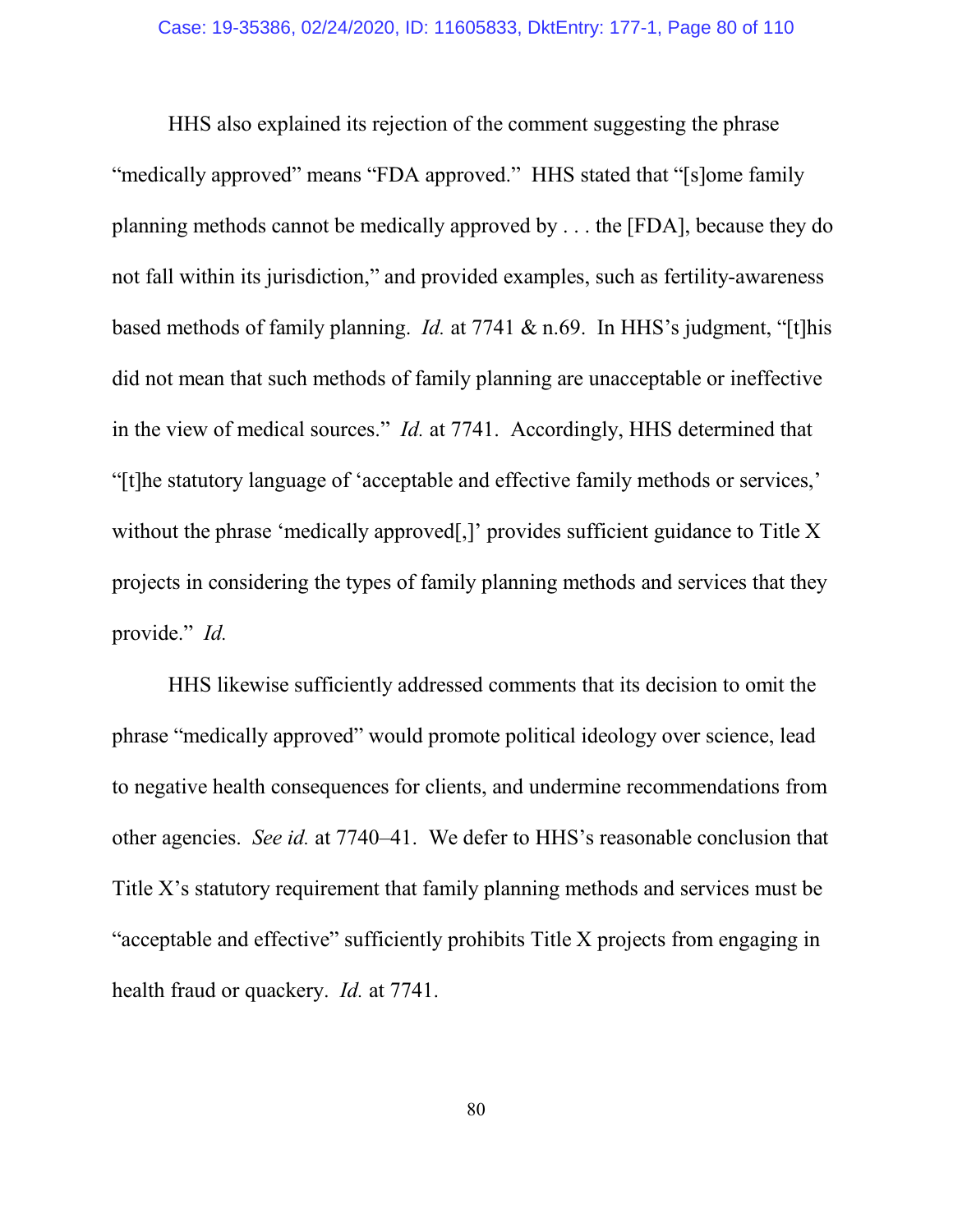Because HHS "examined the relevant considerations and articulated a satisfactory explanation for its action," *Elec. Power Supply Ass'n*, 136 S. Ct. at 782 (cleaned up), we reject plaintiffs' argument that this change was arbitrary and capricious.

In sum, we hold that the Final Rule is not arbitrary and capricious.

\* \* \*

Because plaintiffs' claims will not succeed given our resolution of the underlying legal questions, we end our analysis here. *See Munaf*, 553 U.S. at 691; *Garcia*, 786 F.3d at 740. We hold that the Final Rule is a reasonable interpretation of § 1008, it does not conflict with the 1996 appropriations rider or other aspects of Title X, and its implementation of the limits on what Title X funds can support does not implicate the restrictions found in § 1554 of the ACA. Moreover, the Final Rule is not arbitrary and capricious because HHS properly examined the relevant considerations and gave reasonable explanations. *See Elec. Power Supply Ass'n*, 136 S. Ct. at 782. Plaintiffs will not prevail on the merits of their legal claims, so they are not entitled to the "extraordinary remedy" of a preliminary injunction. *See Winter*, 555 U.S. at 22. Accordingly, the district courts' preliminary injunction orders are vacated and the cases are remanded for further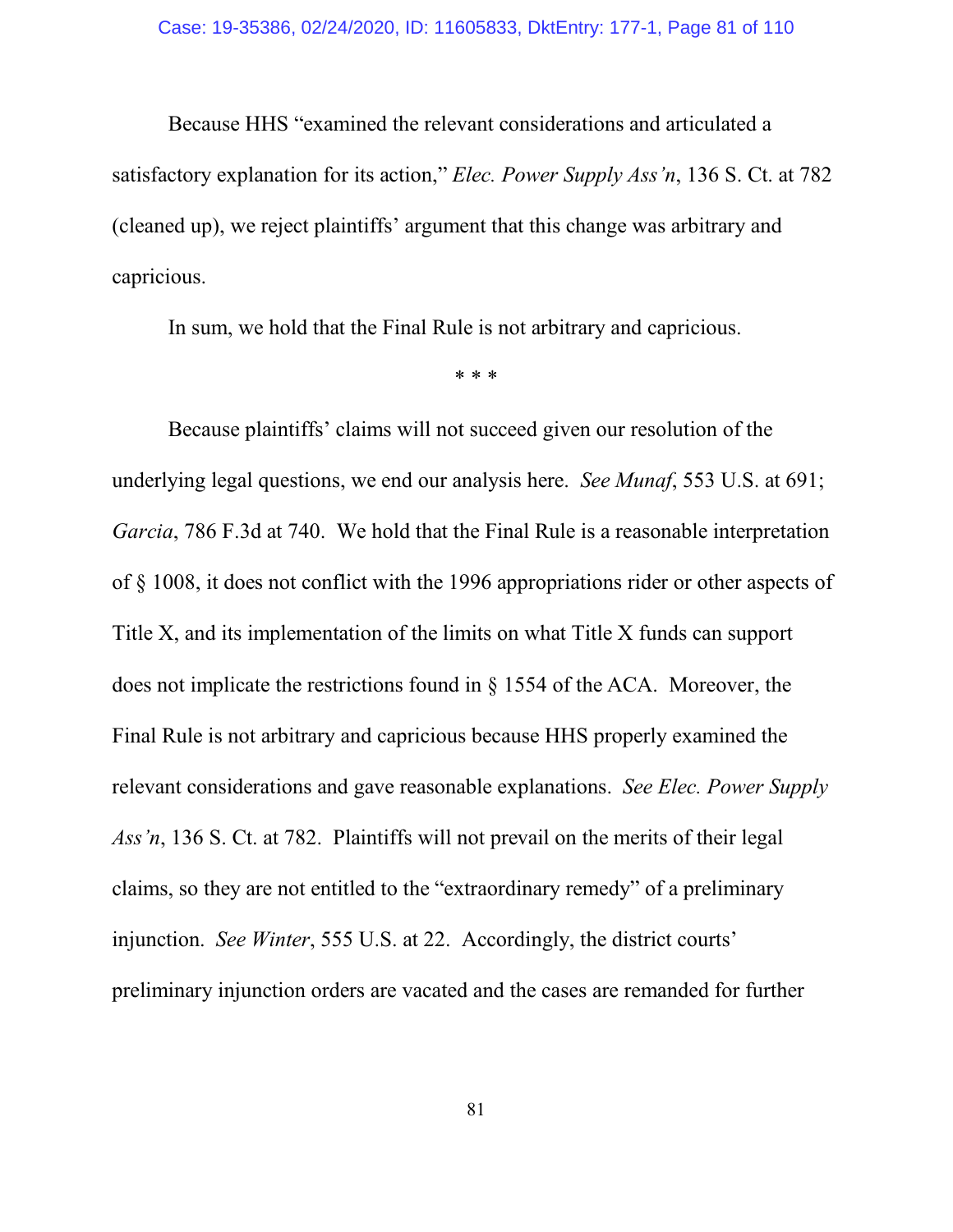proceedings consistent with this opinion. The government's motion for a stay pending appeal is denied as moot.

# **VACATED AND REMANDED**. 38

<sup>&</sup>lt;sup>38</sup> Costs on appeal shall be taxed against plaintiffs.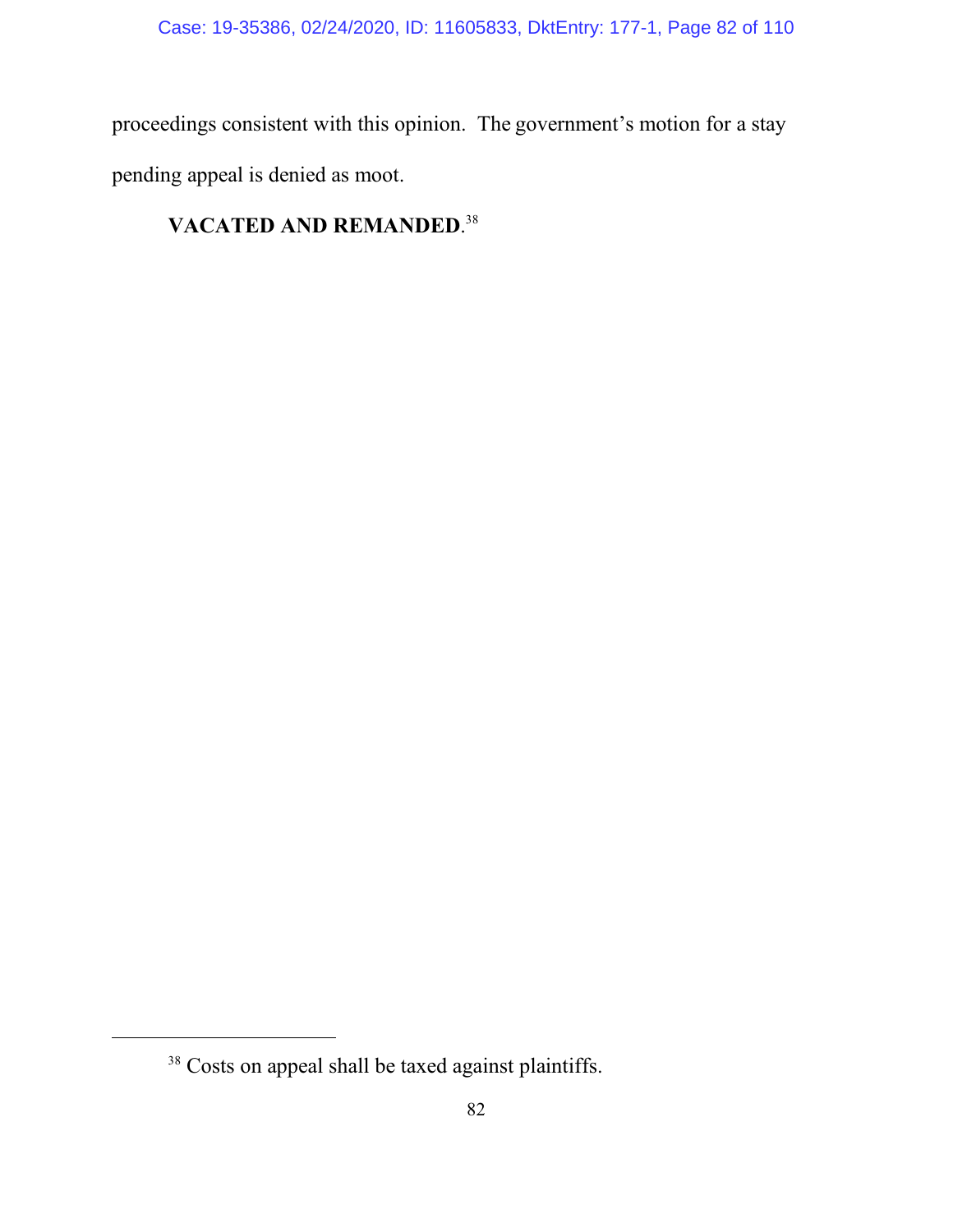# FILED

*State of California v. Azar*, No. 19-15974+

FEB 24 2020

PAEZ, Circuit Judge, joined by THOMAS, Chief Judge, WARDLAW and U.S. COURT OF APPEALS FLETCHER, Circuit Judges, dissenting: MOLLY C. DWYER, CLERK

Millions of Americans depend on Title X for their health care, including lifesaving breast and cervical cancer screenings, HIV testing, and infertility and contraceptive services. Congress created the Title X program in 1970 to ensure that family planning services would be "readily available to all persons desiring such services," Pub. L. No. 91-572 § 2, 84 Stat. 1504 (1970), and entrusted the United States Department of Health and Human Services ("HHS") with the responsibility of disbursing Title X funds to health care providers serving lowincome Americans.

Since then, Congress has twice circumscribed HHS's authority in administering the Title X program. First, Congress directed that the health care providers who receive Title X funds inform pregnant patients of their options without advocating one choice over another. Second, Congress barred HHS from promulgating regulations that burden patients' access to health care, interfere with communications between patients and their health care providers, or delay patients' access to care.

In 2019, HHS promulgated the regulations at issue in this litigation ("the Rule"). *See* Compliance with Statutory Program Integrity Requirements, 84 Fed.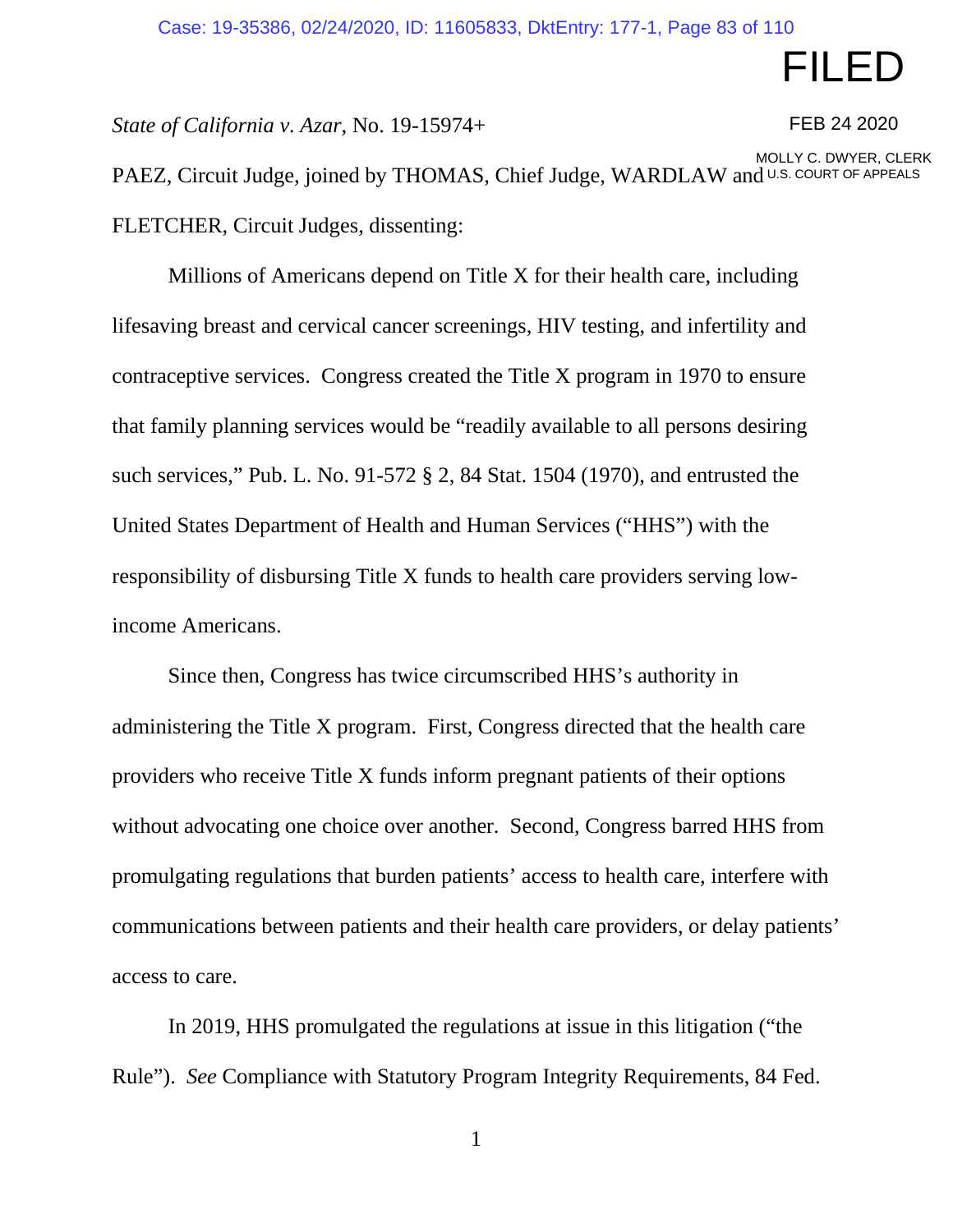Reg. 7714 (Mar. 4, 2019). Among other things, the Rule gags health care providers from fully counseling women about their options while pregnant and requires them to steer women toward childbirth (the "Gag Rule"). It also requires providers to physically and financially separate any abortion services they provide (through non-Title X funding sources) from all other health care services they deliver (the "Separation Requirement").

Three separate district courts in well-reasoned opinions recognized that the Rule breaches Congress's limitations on the scope of HHS's authority and enjoined enforcement of the Rule.<sup>[1](#page-106-0)</sup> In vacating the district courts' preliminary injunctions, the majority sanctions the agency's gross overreach and puts its own policy preferences before the law. Women<sup>[2](#page-106-0)</sup> and their families will suffer for it. I strongly dissent.

\*\*\*

<sup>2</sup> While the Rule disproportionately impacts women, people of all genders rely on Title X services, can become pregnant, and will suffer the consequences of the Rule. *See, e.g.,* Cal. Code Regs., tit. 2, § 11035(g) (defining individuals eligible for pregnancy accommodation as including "transgender employee[s] who [are] disabled by pregnancy"); Jessica A. Clarke, *They Them, and Theirs*, 132 Harv. L. Rev. 894, 954 (2019) ("People of all gender identities can be pregnant[.]"); *see also* Juno Obedin-Maliver & Harvey J. Makadon, *Transgender Men and Pregnancy*, 9 Obstetric Med., 4, 5 (2016).

<sup>1</sup> *See Oregon v. Azar* (*Oregon*), 389 F. Supp. 3d 898 (D. Or. 2019); *State of California v. Azar* (*California*), 385 F. Supp. 3d 960 (N.D. Cal. 2019); *Washington v. Azar* (*Washington*), 376 F. Supp. 3d 1119 (E.D. Wash. 2019).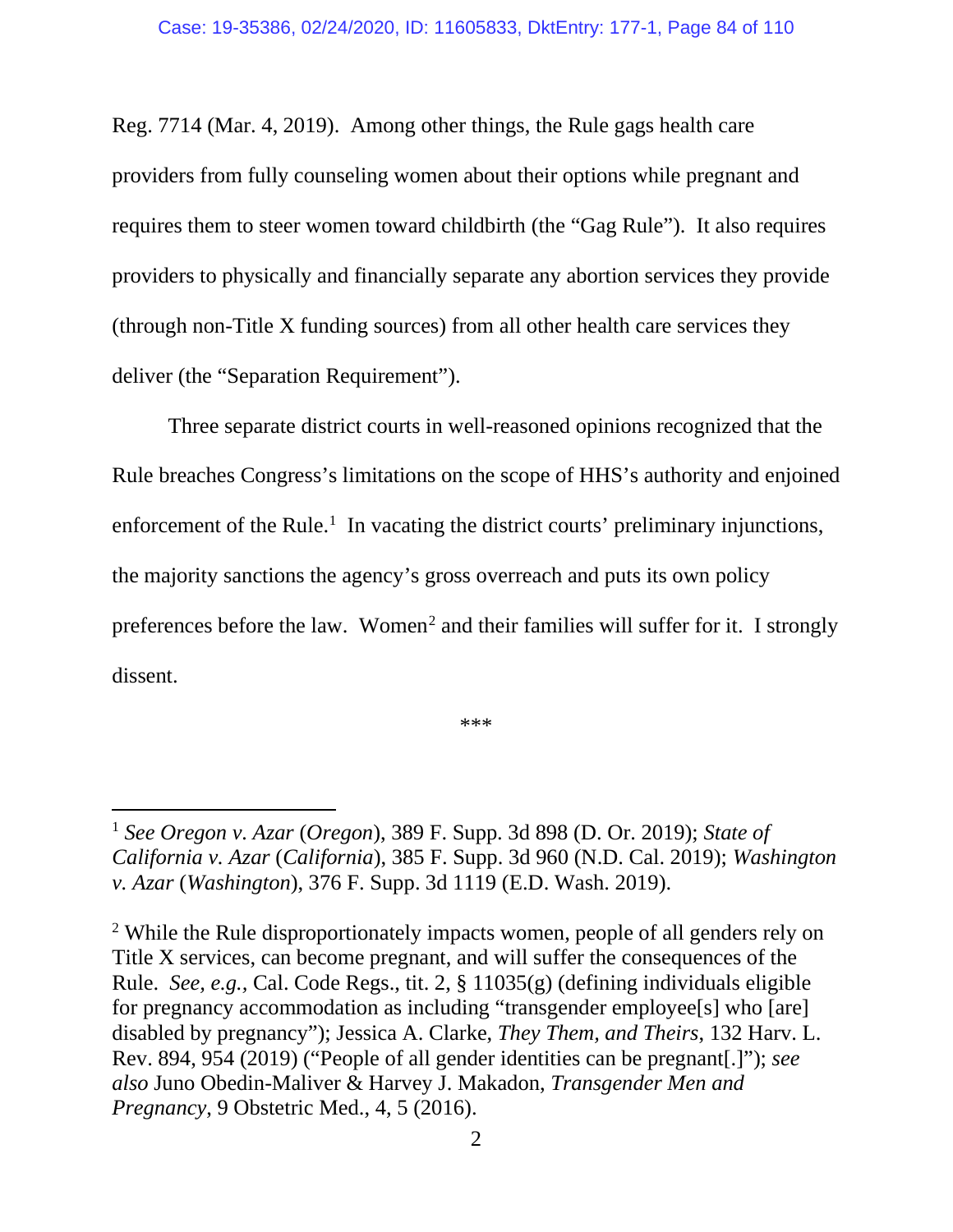The majority would return us to an older world, one in which a government bureaucrat could restrict a medical professional from informing a patient of the full range of health care options available to her. Fortunately, Congress has ensured such federal intrusion is no longer the law of the land.

The majority heavily relies, mistakenly, on *Rust v. Sullivan* and *Harris v. McRae*, decisions that held the Constitution confers no affirmative entitlement to state subsidization of abortion. Maj. Op. 11–15, 46 n.21, 51–55; *Rust*, 500 U.S. 173, 201 (1991); *McRae*, 448 U.S. 297, 318 (1980); *see also Webster v. Reproductive Health Services*, 492 U.S. 490, 509 (1989); *Maher v. Roe*, 432 U.S. 464, 474 (1977). "Whether freedom of choice that is constitutionally protected warrants federal subsidization," the Court reasoned in *McRae*, "is a question for Congress to answer, not a matter of constitutional entitlement." 448 U.S. at 318. It is constitutionally permissible to "leave[] an indigent woman with at least the same range of choice in deciding whether to obtain a medically necessary abortion as she would have had if Congress had chosen to subsidize no health care costs at all." *Id.* at 317. In other words, Congress can choose to disburse its funds however it likes. I do not take issue with that principle.

The problem for the majority's position is that Congress has in fact chosen to disburse public funds differently since the days of *Rust*. Perhaps recognizing that medical ethics and gender norms have evolved, Congress in 1996 and again in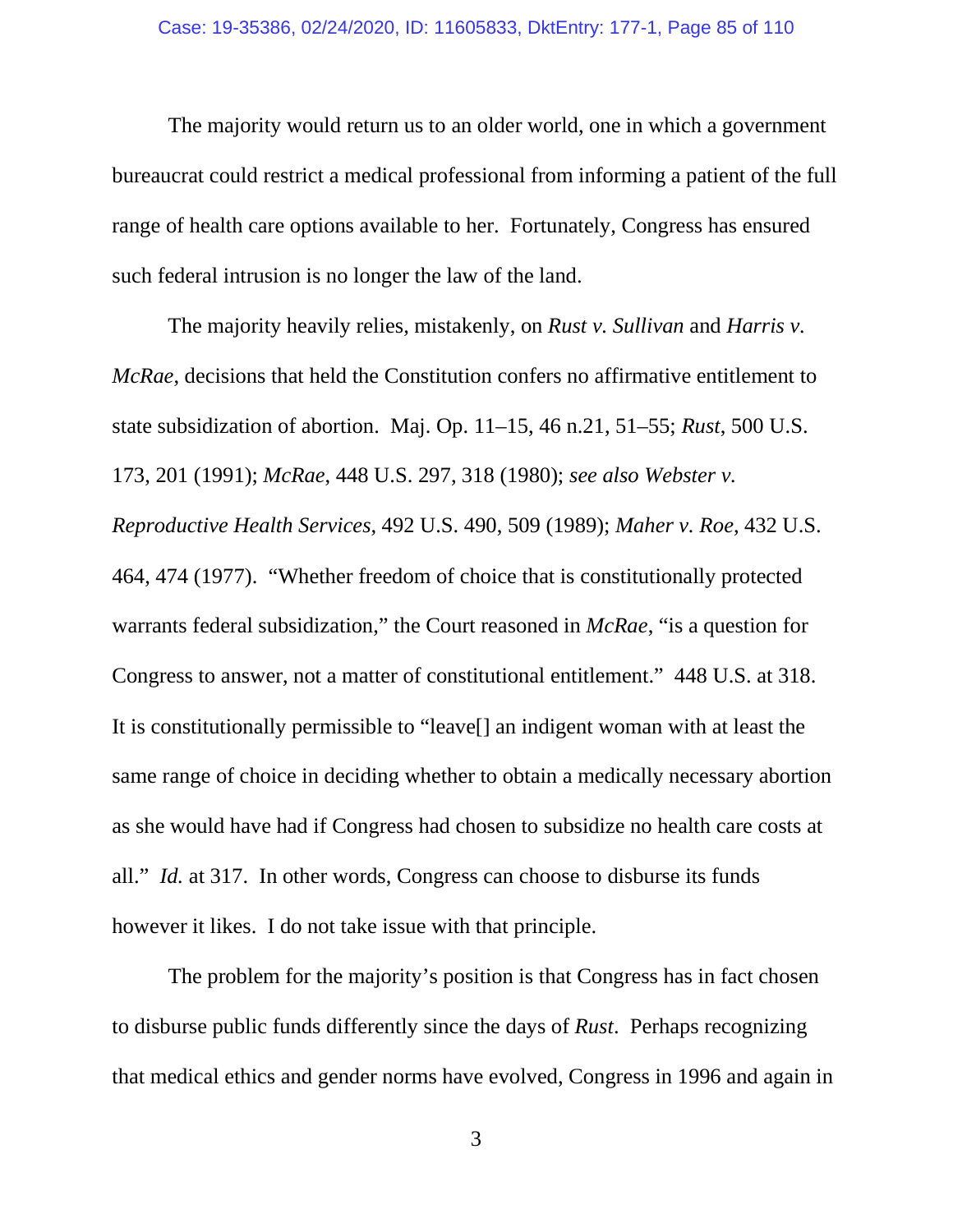2010 enacted statutory protections that exceed the constitutional floor set decades ago. In 1996 (and every year since) Congress clarified that its decision not to subsidize abortion does not prohibit pregnancy counseling on the range of women's options; to the contrary, Congress explicitly required that "all pregnancy counseling shall be nondirective." Omnibus Consolidated Rescissions and Appropriations Act of 1996, Pub. L. No. 104-134, 110 Stat. 1321 (1996) ("the nondirective mandate"). And, in 2010, Congress prohibited HHS from promulgating regulations that frustrate patients' ability to access health care. 42 U.S.C. § 18114.

The majority disregards twenty years of progress, insistent on hauling the paternalism of the past into the present. Because Congress has clarified the scope of HHS's authority, the *Rust* line of cases has little bearing on the matter before us. Our only task is to determine whether HHS has exceeded the authority Congress granted it. And as the district courts concluded, it has.

## **I. The Rule Violates Congress's Nondirective Mandate**

Since 1996, Congress has provided a clear limitation on Title X funding, specifying "that all pregnancy counseling *shall be nondirective*." Department of Defense and Labor, Health and Human Services, and Education Appropriations Act, and Continuing Appropriations Act, Pub. L. No. 115-245, 132 Stat. 2981, 3070–71 (2018) (emphasis added). The district courts separately determined that

4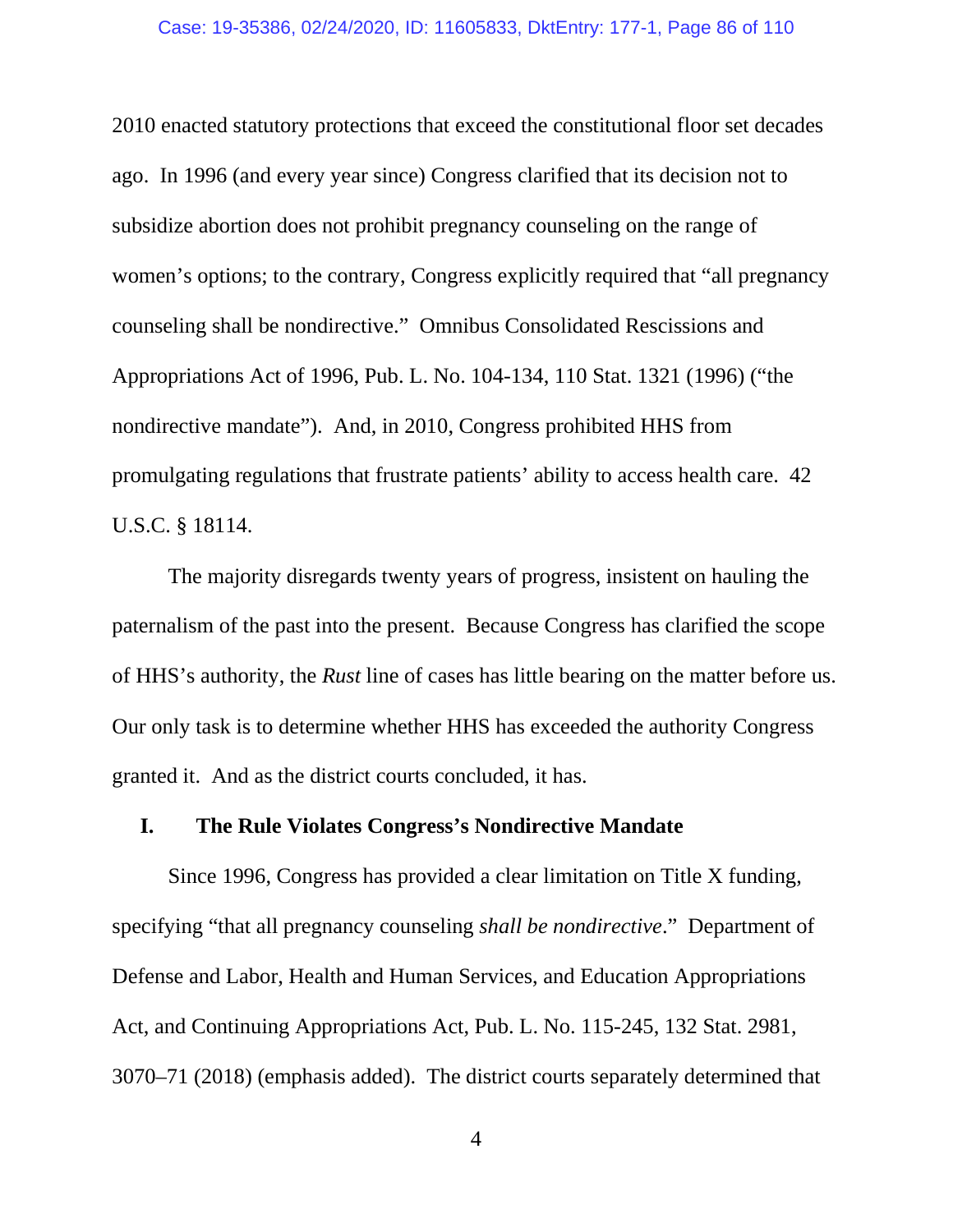the Rule conflicts with Congress's nondirective mandate. 5 U.S.C. § 706(2)(A); *see Oregon*, 389 F. Supp. 3d at 909–13; *California*, 385 F. Supp. 3d at 986–92; *Washington*, 376 F. Supp. 3d at 1130. I agree. [3](#page-106-0)

The Rule is nothing but directive. By its very terms, it requires a doctor to refer a pregnant patient for prenatal care, even if she does not want to continue the pregnancy, while gagging her doctor from referring her for abortion, even if she has requested specifically such a referral. 42 C.F.R. §§ 59.14(a), (b). The Rule does not stop there. If a doctor provides a patient a referral list of primary health care providers, no more than half of those providers may offer abortion services. 42 C.F.R. § 59.14(c)(2). And if the patient asks who on the list might actually provide her an abortion? The Rule muzzles her doctor from telling her. *Id.* The result is that patients are steered toward childbirth at every turn.

<sup>&</sup>lt;sup>3</sup> We review for abuse of discretion the district courts' grant of the preliminary injunctions. *Alliance for the Wild Rockies v. Cottrell*, 632 F.3d 1127, 1131 (9th Cir. 2011). "The district court's interpretation of the underlying legal principles, however, is subject to de novo review and a district court abuses its discretion when it makes an error of law." *Sw. Voter Registration Educ. Project v. Shelley*, 344 F.3d 914, 918 (9th Cir. 2003). Because Plaintiffs' first two claims, namely whether the Rule violates Congress's nondirective mandate or the Affordable Care Act, turn on the merits of several legal issues, I agree with the majority that we may address the merits of those issues directly. The majority goes too far, however, in adjudicating the merits of the third claim, namely whether the promulgation of the Rule was arbitrary and capricious, for the reasons discussed in Section III, *infra*.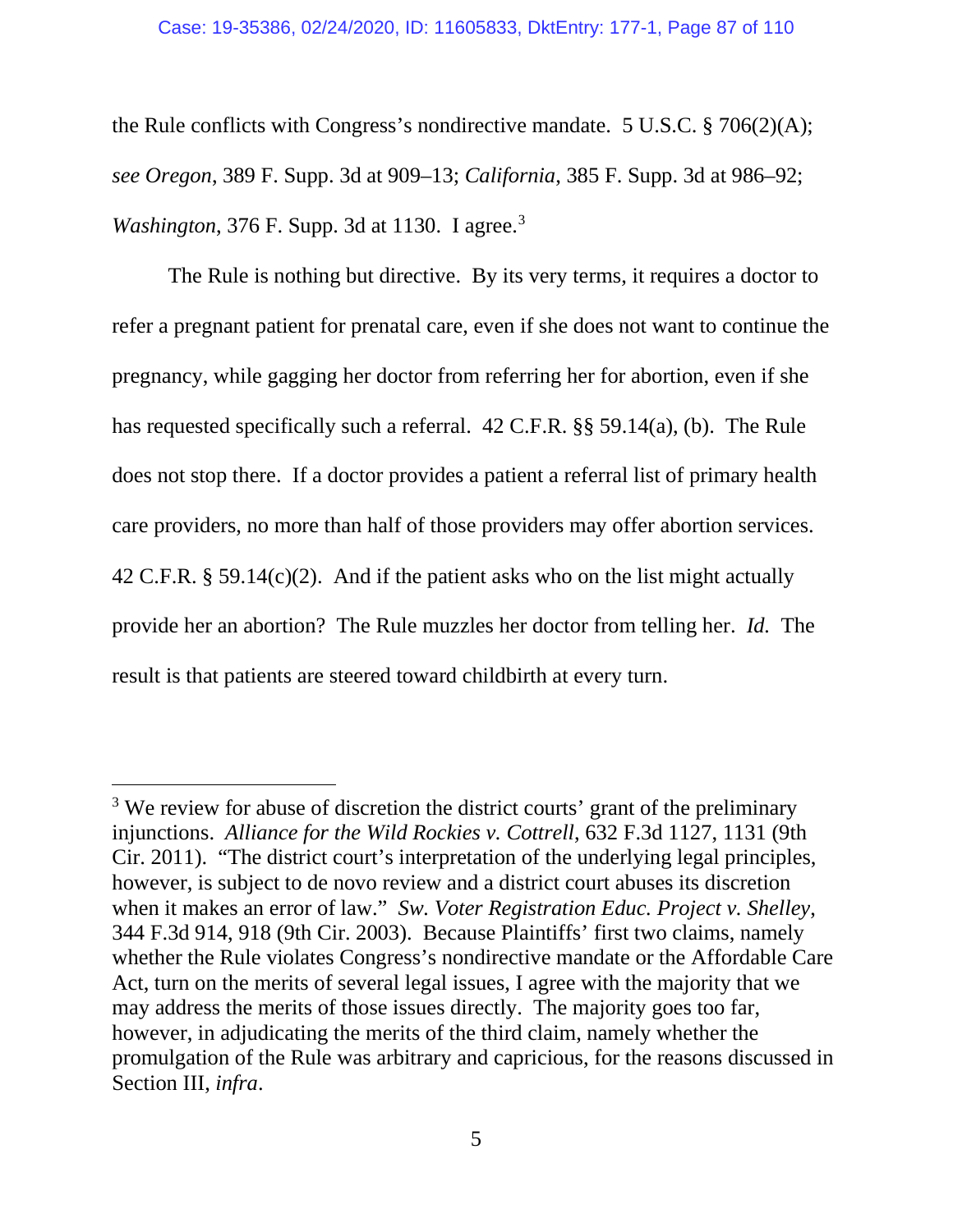What can a doctor even say when confronted with her patient's questions about abortion? The Rule bars doctors from "promot[ing] . . . or support[ing] abortion as a method of family planning, []or tak[ing] any other affirmative action to assist a patient" in exercising her right to abortion. 42 C.F.R. § 59.14(a); *see also* 42 C.F.R. § 59.5(a)(5). Imagine a patient visits her Title X provider and asks whether she can get an abortion at the local hospital. Would it qualify as "promoting" abortion to answer the question? The Gag Rule makes doctors who desire to provide their patients with accurate information "walk on eggshells to avoid a potential transgression of the . . . Rule, whereas those describing the option of continuing the pregnancy face no comparable risk." *California*, 385 F. Supp. 3d at 992.

The result is Kafkaesque. *Oregon*, 389 F. Supp. 3d at 912. As Judge McShane of the District of Oregon observed:

The Gag Rule is remarkable in striving to make professional health care providers deaf and dumb when counseling a client who wishes to have a legal abortion or is even considering the possibility. The rule handcuffs providers by restricting their responses in such situations to providing their patient with a list of primary care physicians who can assist with their pregnancy without identifying the ones who might perform an abortion. Again, the response is required to be, "I can't help you with that or discuss it. Here is a list of doctors who can assist you with your pre-natal care despite the fact that you are not seeking such care. Some of the providers on this list—but in no case more than half—may provide abortion services, but I can't tell you which ones might. Have a nice day." This is madness.

*Id.* at 913 (footnote omitted).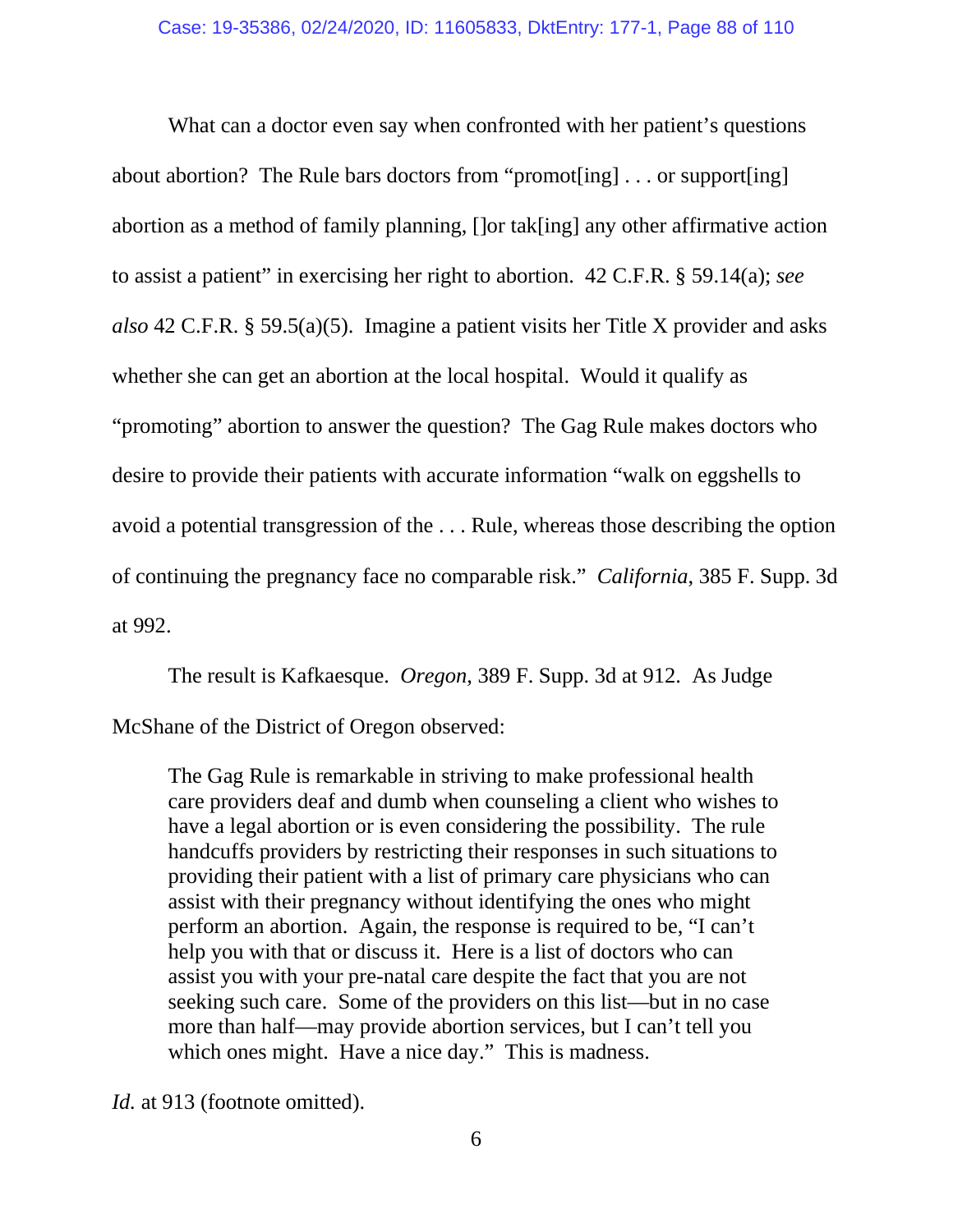The majority purports to see no problem here. Although HHS itself defines "nondirective counseling" as "the meaningful presentation of options where the [medical professional] is 'not suggesting or advising one option over another,'" 84 Fed. Reg. at 7716 (citation omitted), the majority insists such counseling does not require the meaningful presentation of "all" options. Maj. Op. 42.Rather, in the majority's tortured telling, "nondirective" requires only the "neutral" presentation of *some* options.<sup>[4](#page-106-0)</sup> Maj. Op. 42.

Excluding an entire category of options is neither meaningful nor neutral. If a man were diagnosed with prostate cancer, and his doctor concluded that chemotherapy, radiation, or hospice were equally viable responses, each with

<sup>4</sup> The majority sanctions HHS's post hoc interpretation that "counseling" does not include "referrals." Maj. Op. 35–41. Judge Chen of the Northern District of California readily dismissed this argument. *California*, 385 F. Supp. 3d at 988–91. As Judge Chen explained, nondirective counseling encompasses referrals for three reasons. First, Congress expressly stated so, a point HHS recognized when it promulgated the Rule. *See* 42 U.S.C. § 254c-6(a)(1) (requiring HHS to make training grants on "providing adoption information *and referrals* to pregnant women on an equal basis with all other courses of action *included in* nondirective counseling to pregnant women") (emphasis added); 84 Fed. Reg. at 7733 ("Congress has expressed its intent that postconception adoption information and *referrals be included as part of any nondirective counseling* in Title X projects when it passed . . . 42 U.S.C. 254c-6[.]") (emphasis added). Second, HHS itself describes referrals as part of counseling throughout the Rule and has done so across administrations. *See, e.g.,* 84 Fed. Reg. at 7730, 7733–34; U.S. Dep't Health & Human Services, *Program Guidelines for Project Grants for Family Planning Services* § 8.2 (1981) ("Post-examination counseling should be provided to assure that the client . . . receives appropriate referral for additional services as needed."). Third, industry understanding recognizes that counseling includes referrals. *See California*, 385 F. Supp. 3d at 989.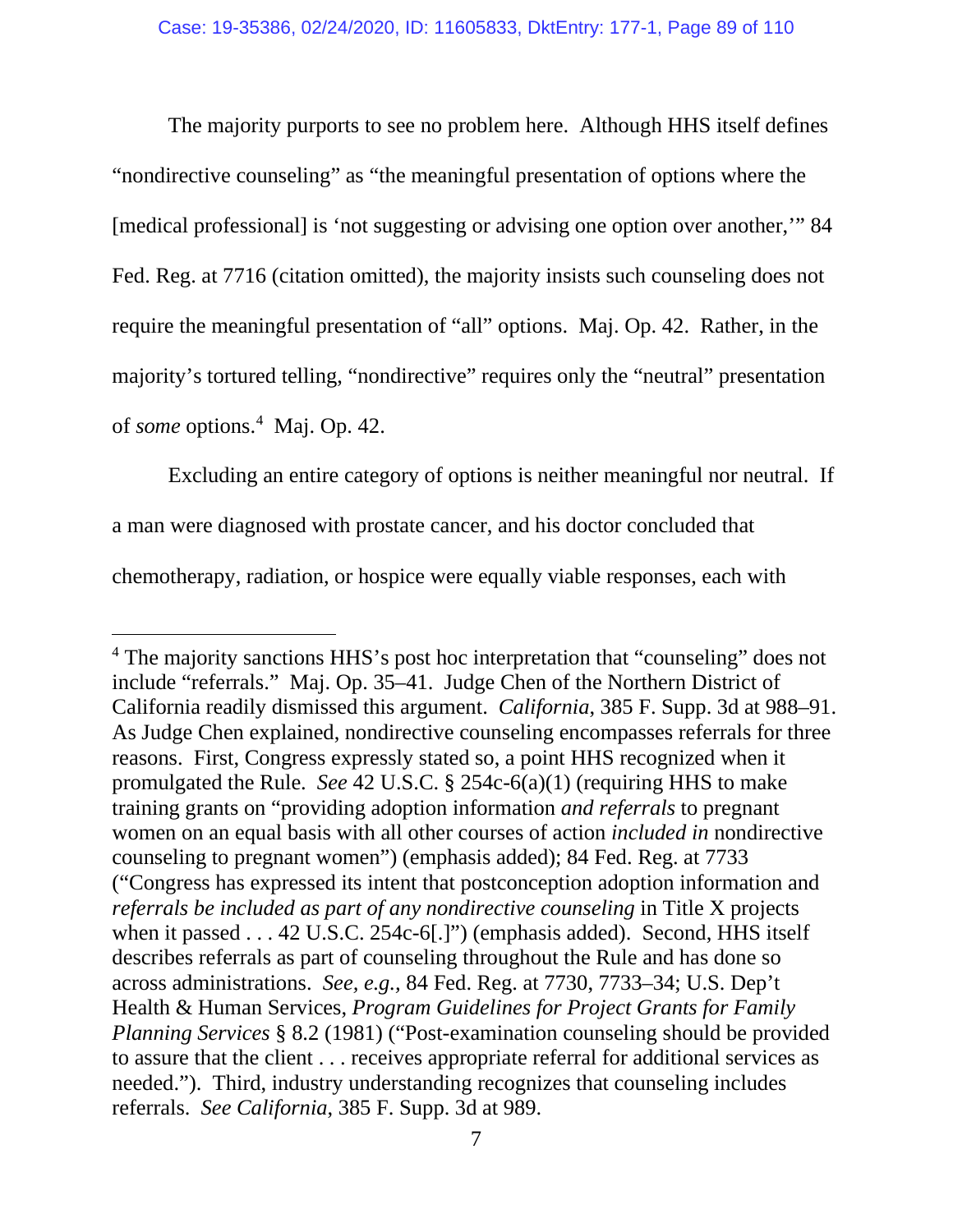#### Case: 19-35386, 02/24/2020, ID: 11605833, DktEntry: 177-1, Page 90 of 110

different consequences for his quality of life, he would be upset, to say the least, to discover that he had been referred only for hospice care. Such a sham "presentation" of options would in no sense be nondirective.

So too here. Indeed, HHS itself has recognized that there can be no meaningful choice when a whole category of options is hidden from a patient: "In nondirective counseling, abortion must not be the only option presented by [medical professionals]; otherwise the counseling would violate . . . the Congressional directive that all pregnancy counseling be nondirective[.]" 84 Fed. Reg. at 7747. The Gag Rule does exactly that. For all pregnancy counseling not involving abortion, women can take an "active" and "informed" role in their pregnancy and family planning process; but once a woman asks for abortion information, she can no longer be provided all the information she seeks about her own medical care. *See* 84 Fed. Reg. at 7716–17. "[E]mpower[ed]" so long as she does what the agency and the majority want; "coerc[ed]" and demeaned if she tries to "take an active role in . . . identifying the direction" of her life's course. 84 Fed. Reg. at 7716; 6[5](#page-106-0) Fed. Reg. at 41275.<sup>5</sup> The consequences will be profound,

<sup>5</sup> Indeed, in 2000, the agency concluded that "requiring a referral for prenatal care and delivery or adoption where the client rejected those options would seem *coercive* and inconsistent with the concerns underlying the 'nondirective' counseling requirement." 65 Fed. Reg. at 41275 (emphasis added).

The majority attempts to salvage the prenatal care referral requirement by claiming that prenatal care is medically necessary for *all* patients' health,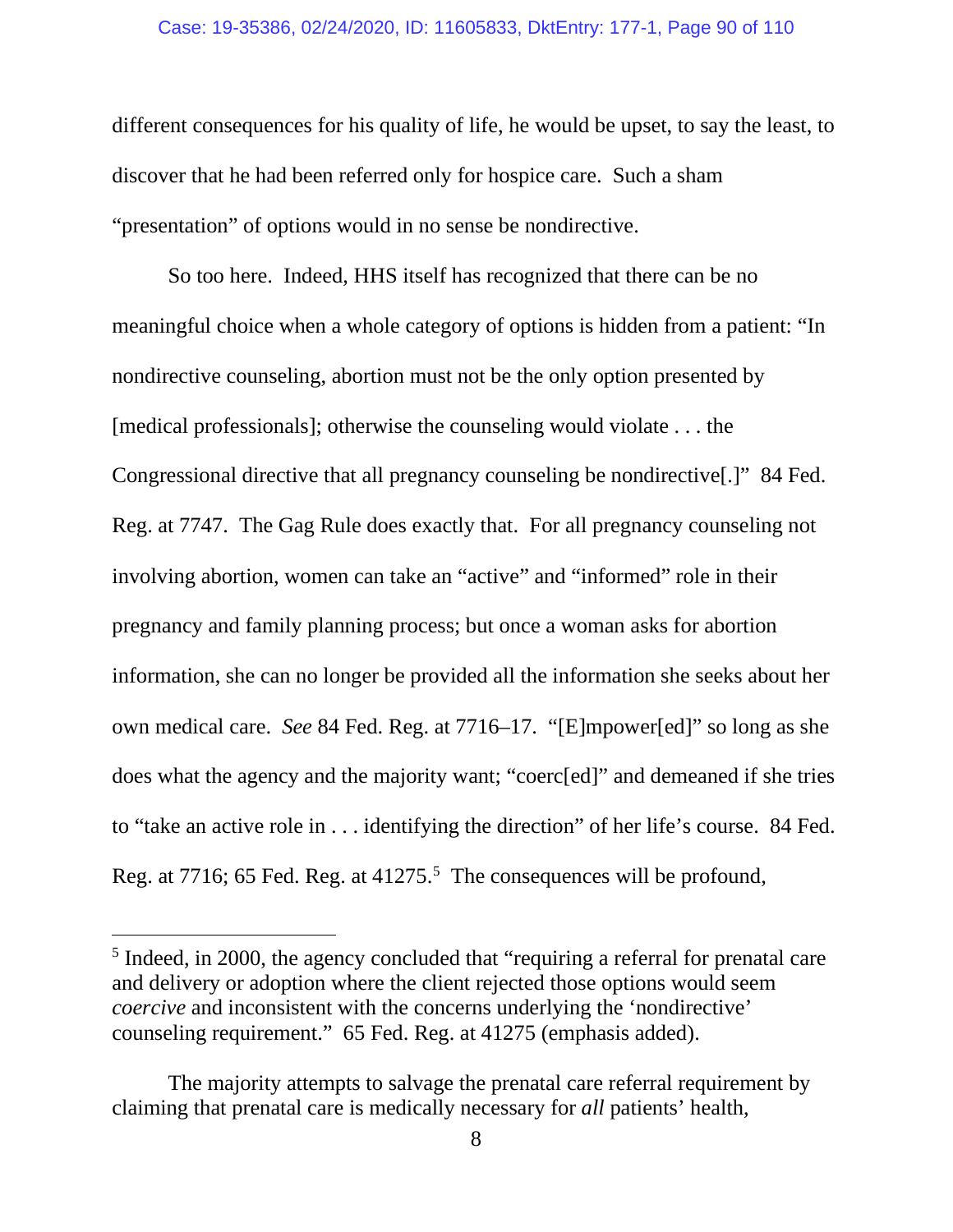delaying some women's access to time-sensitive care and preventing others from

accessing abortion altogether.<sup>[6](#page-106-0)</sup>

regardless of their intent to end a pregnancy. Maj. Op. 44 & n.19. That's not true, as the American College of Obstetricians and Gynecologists ("ACOG") and other professional medical associations, as well as numerous physicians and other health care providers have attested. *See, e.g.,* Br. of Amici Curiae Am. Coll. of Obstetricians & Gynecologists, et al., at 14–15 ("Prenatal care is not medically indicated when a pregnant patient plans to terminate her pregnancy—it is recommended only when a patient plans to continue her pregnancy."); Decl. of J. Elisabeth Kruse, Nat'l Family Planning & Reprod. Health Ass'n Supplemental Excerpts of Record ("SER") at 256 (*Washington*) ("[O]f course, such care is *not*  medically necessary for someone who wishes to terminate her pregnancy."); Decl. of Dr. Melissa Marshall, California SER 579 (*California*) ("[P]renatal health care is not medically necessary when a patient is terminating her pregnancy."); Decl. of Dr. Judy Zerzan-Thul, Washington SER 161 (*Washington*) ("[I]f a patient determined to be pregnant elects to terminate the pregnancy, pre-natal care would not be medically necessary.").And, regardless, that's not how HHS justified the requirement. Rather, HHS required the prenatal care referral because "such care is important" not only for women's health but also "for healthy *pregnancy and birth*." 84 Fed. Reg. at 7722 (emphasis added).

<sup>6</sup> As health care providers and amici make clear, the notion that "information about" abortion is readily available 'on the internet' betrays a complete lack of understanding of the realities of our Title X patient population" who, "because of language, literacy (including health literacy and electronic literacy), or economic barriers[,]" depend on referrals from Title X providers in order to access care. Kruse, Nat'l Family Planning & Reprod. Health Ass'n SER 262 (*Washington*); *see also* Decl. of Dr. Sarah Prager, *id.* at 298–99 ("Because many Title X patients have linguistic, educational, informational, and financial barriers to accessing healthcare, the impediments introduced by the New Rule may prevent such patients from accessing abortion altogether."); Decl. of Dr. Blair Darney, Oregon SER 41 (*Oregon*) ("Researchers have studied the reasons women delay entry to care for abortion; logistics such as knowing where to go is among the reasons."); *cf.* Maj. Op. 46 n.21.

The barriers created by the Gag Rule are particularly substantial for young people, LGBTQ people, those with limited English proficiency, and patients in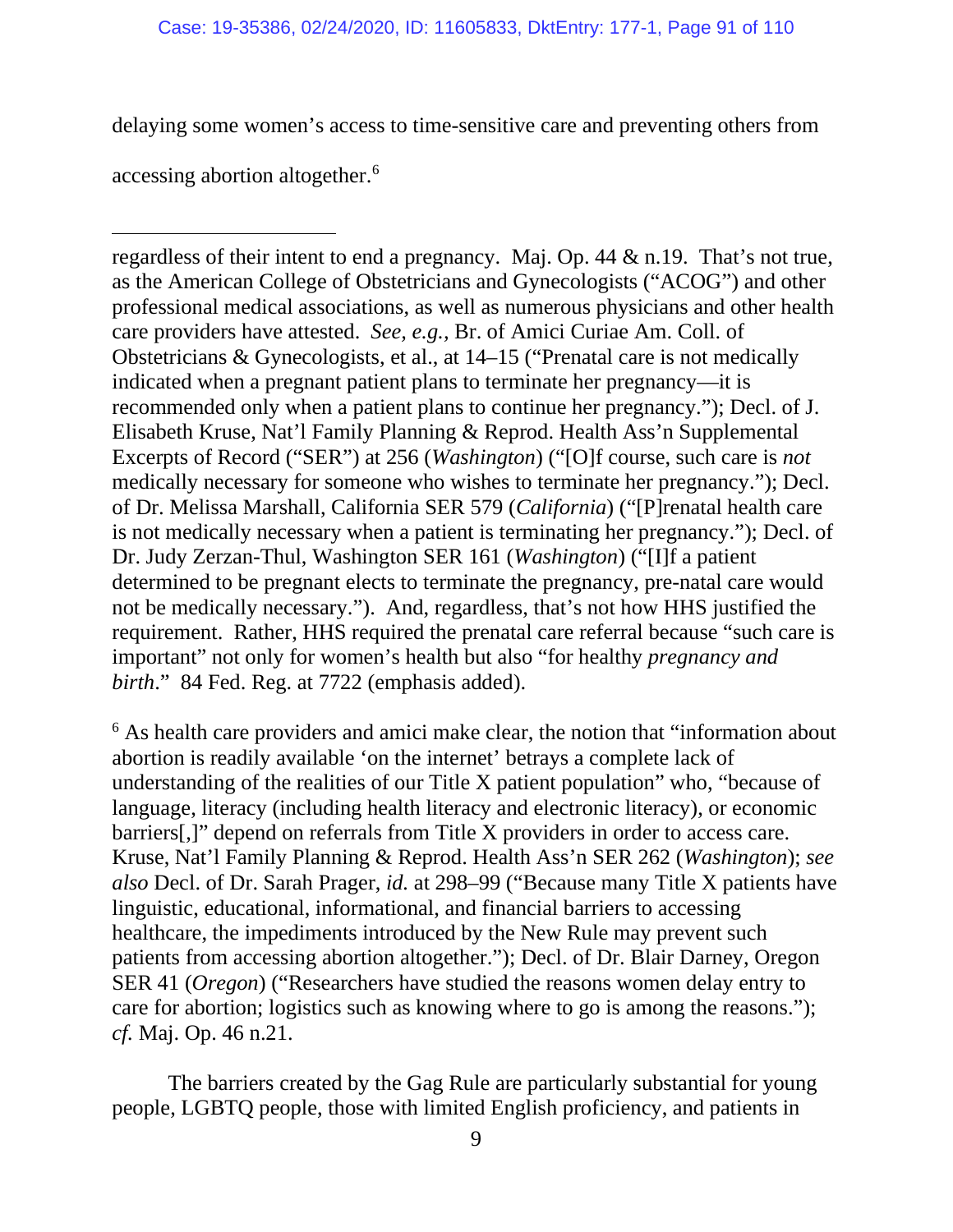Congress has prohibited such a result. Contrary to the majority's contention that HHS is owed *Chevron* deference because Congress has not clarified the meaning of the term "nondirective", Maj. Op. 41, Congress has in fact done so. And where Congress's intent is clear, we "must give effect to the unambiguously expressed intent of Congress." *Chevron, U.S.A., Inc. v. Nat. Res. Def. Council, Inc.*, 467 U.S. 837, 843 (1984).

Congress has used "nondirective counseling" in only two instances: the annual HHS Appropriations Act at issue here and section 254c-6(a)(1) of the Public Health Service Act ("PHSA"). The latter provides that HHS shall make training grants "providing adoption information and referrals to pregnant women *on an equal basis with all other courses of action included in nondirective counseling* to pregnant women." 42 U.S.C. § 254c-6(a)(1) (emphasis added).

rural areas. *See, e.g.,* Br. of Amici Curiae Nat'l Ctr. for Youth Law, et al., at 16– 17 ("Adolescents without easy access to transportation, a phone, and the Internet might be unable to research the providers on the list they are given. They also might not immediately comprehend that a medical professional, whom they trust, has referred them for care that they do not need or want . . . . Particularly for adolescents who are homeless or in foster care, navigating a maze of providers that might or might not offer abortion services could prove impossible."); Br. of Amici Curiae Nat'l Ctr. for Lesbian Rights, et al., at 13; Decl. of Kathryn Kost, California SER 156 (*California*). As one health care provider concluded, "The New Rule's coercive requirements would force me to disrespect, contradict, and patronize my patient, and violate her trust[.]" Kruse, Nat'l Family Planning & Reprod. Health Ass'n SER 262 (*Washington*).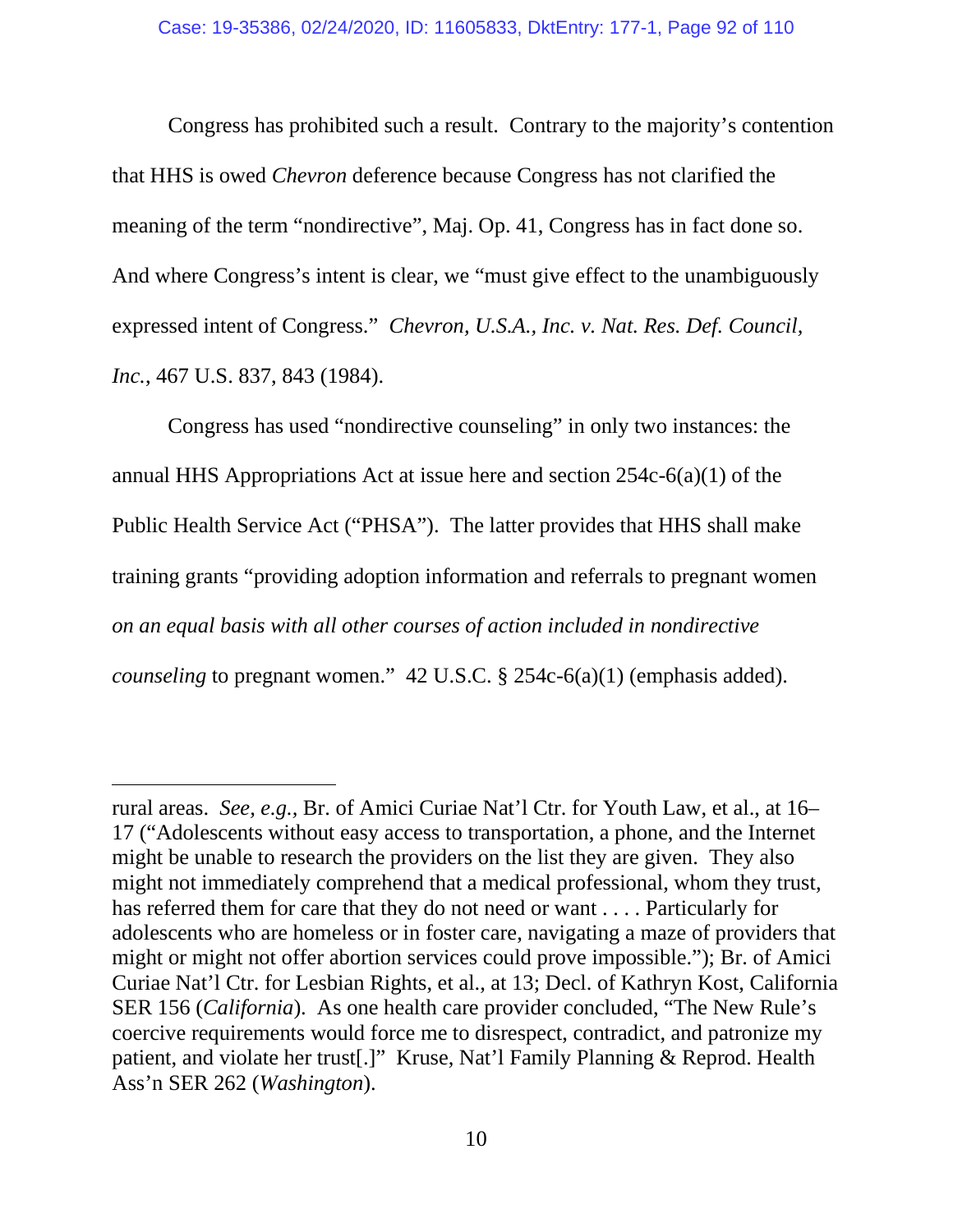In response, the majority asserts that because  $\S 254c-6(a)(1)$  is not part of Title X and was enacted for a different purpose, "it sheds no light on Congress's intent in enacting the appropriations rider or on the interpretation of its statutory language." Maj. Op. 38–39.If § 254c-b(a)(1) sheds no light, HHS certainly didn't think so: it *relied* on the PHSA definition in formulating the Rule. *See* 84 Fed. Reg. at 7733 ("Congress has expressed its intent that . . . referrals be included as part of any nondirective counseling in Title X projects when it passed the . . . Public Health Service Act[.]"); 84 Fed. Reg. at 7745. As HHS apparently recognized, Congress's use of the term "nondirective counseling" should be read consistently between the PHSA and the nondirective appropriations rider to include providing referrals on an equal basis with all other options. *See Erlenbaugh v. United States*, 409 U.S. 239, 243 (1972) ("[A] legislative body generally uses a particular word with a consistent meaning in a given context."); *see also Dir., Office of Workers' Comp. Prog., Dep't of Labor v. Newport News Shipbldg. & Dry Dock Co.*, 514 U.S. 122, 130 (1995) (instructing that in interpreting an ambiguous statutory phrase, "[i]t is particularly illuminating to compare" two different statutes employing the "virtually identical" phrase).

Because the Gag Rule requires doctors to push patients toward one option over another, it violates Congress's mandate that patients receive counseling on their pregnancy options in a nondirective manner.

11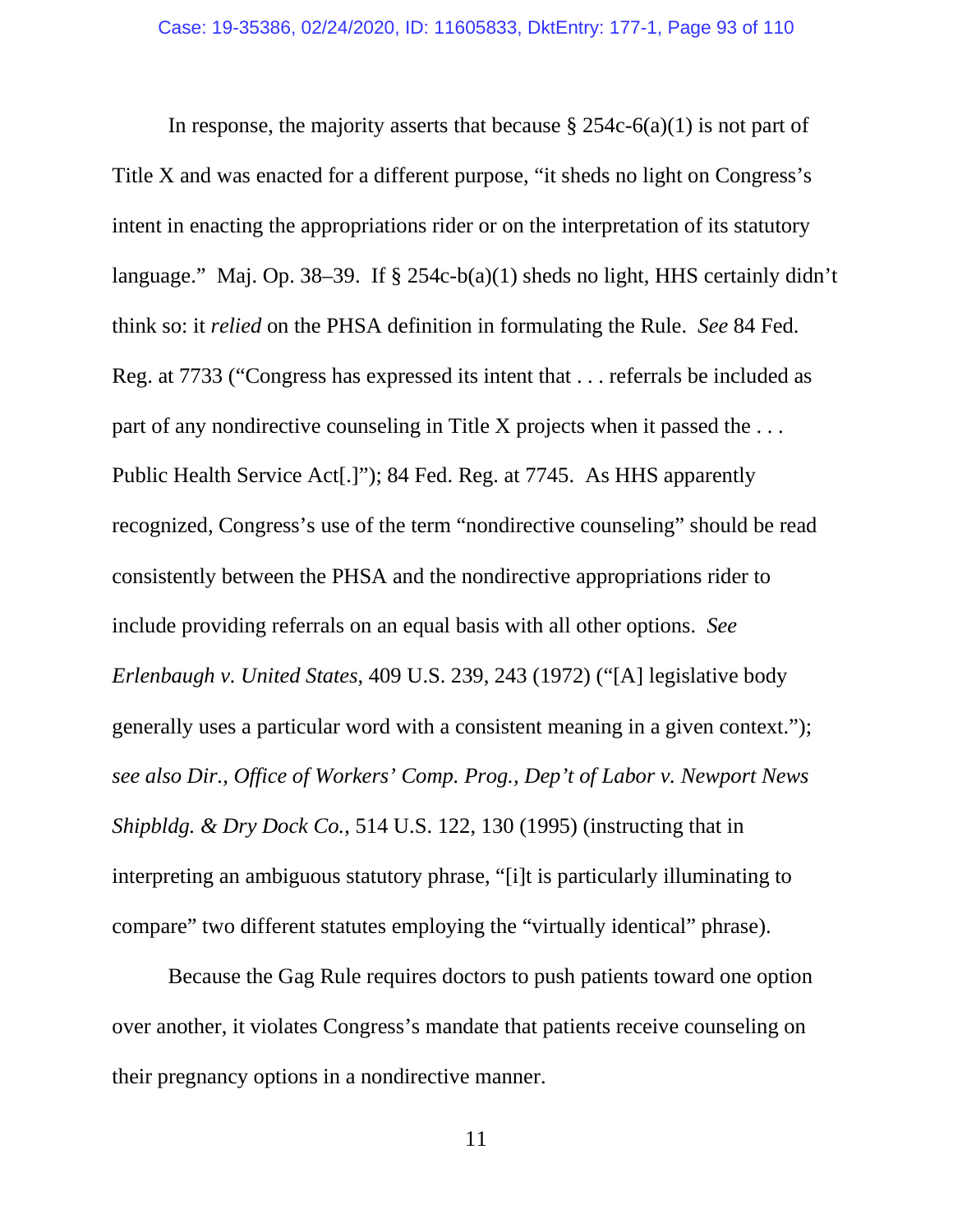# **II. The Rule Violates Section 1554 of the Affordable Care Act**

In 2010, as part of the Affordable Care Act's ("ACA") sweeping reforms,

Congress imposed limits on the scope of HHS's regulatory authority:

Notwithstanding any other provision of this Act, the Secretary of Health and Human Services shall not promulgate any regulation that—

(1) creates any unreasonable barriers to the ability of individuals to obtain appropriate medical care;

(2) impedes timely access to health care services;

(3) interferes with communications regarding a full range of treatment options between the patient and the provider;

(4) restricts the ability of health care providers to provide full disclosure of all relevant information to patients making health care decisions;

(5) violates principles of informed consent and the ethical standards of health care professionals; or

(6) limits the availability of health care treatment for the full duration of a patient's medical needs.

42 U.S.C. § 18114 ("section 1554"). The three district courts separately

determined that the Rule violates section 1554 of the ACA. *See Oregon*, 389 F.

Supp. 3d at 914–15; *California*, 385 F. Supp. 3d at 992–1000; *Washington*, 376 F.

Supp. 3d at 1130. I agree.

First, the Gag Rule—which restricts communications between health care

providers and patients, 42 C.F.R. §§ 59.14(a)–(c)—will "obfuscate and obstruct

patients from receiving information and treatment for their pressing medical

needs." *California*, 385 F. Supp. 3d at 998; *see also Washington*, 376 F. Supp. 3d

at 1130. In so doing, the Rule exceeds HHS's statutory authority: it "impedes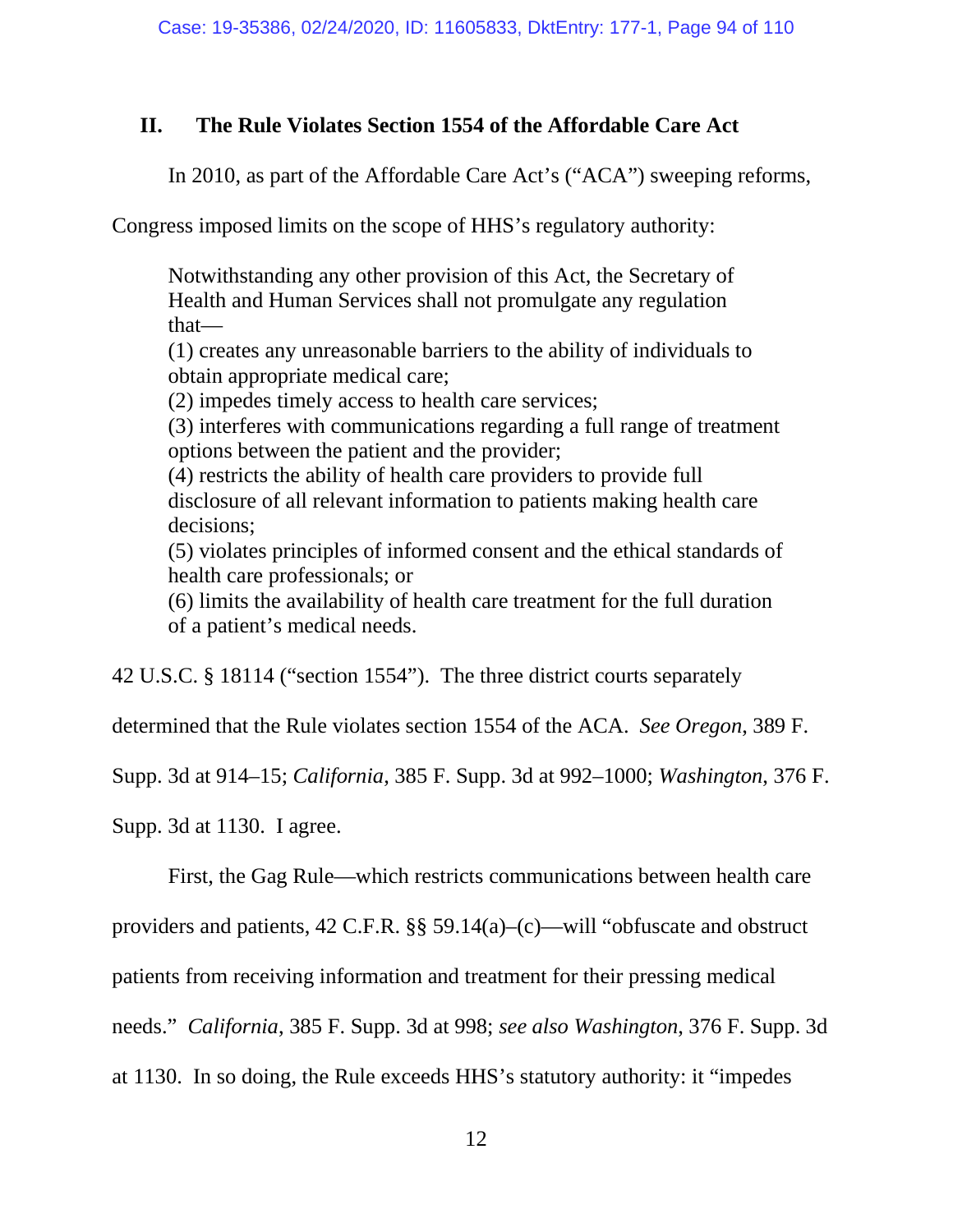timely access to health care services[,]" "interferes with communications regarding a full range of treatment options[,]" "restricts the ability of health care providers to provide full disclosure of all relevant information to patients making health care decisions[,]" and "violates . . . the ethical standards of health care professionals[.]" 42 U.S.C. § 18114.

Second, the Separation Requirement—which requires Title X recipients to physically and financially separate abortion provision from all other medical services, through the use of separate entrances and exits as well as separate accounting, personnel, and medical records, 42 C.F.R. § 59.15—plainly will impinge on the ability of providers to offer care. *See Oregon*, 389 F. Supp. 3d at 915; *Washington*, 376 F. Supp. 3d at 1130. By its own terms, HHS's Separation Requirement creates unreasonable barriers to health care; it also frustrates "timely access" to care, contrary to Congress's plain directive that HHS may not do so. 42 U.S.C. § 18114.

Finally, the Rule's requirement that doctors encourage family participation in reproductive decisions will "force [doctors] to breach their ethical obligations" in certain circumstances. *California*, 385 F. Supp. 3d at 1000; *see also Washington*, 376 F. Supp. 3d at 1130. This requirement directly contravenes Congress's prohibition on promulgating regulations that "violate[] . . . the ethical standards of health care professionals[.]" 42 U.S.C. § 18114.

13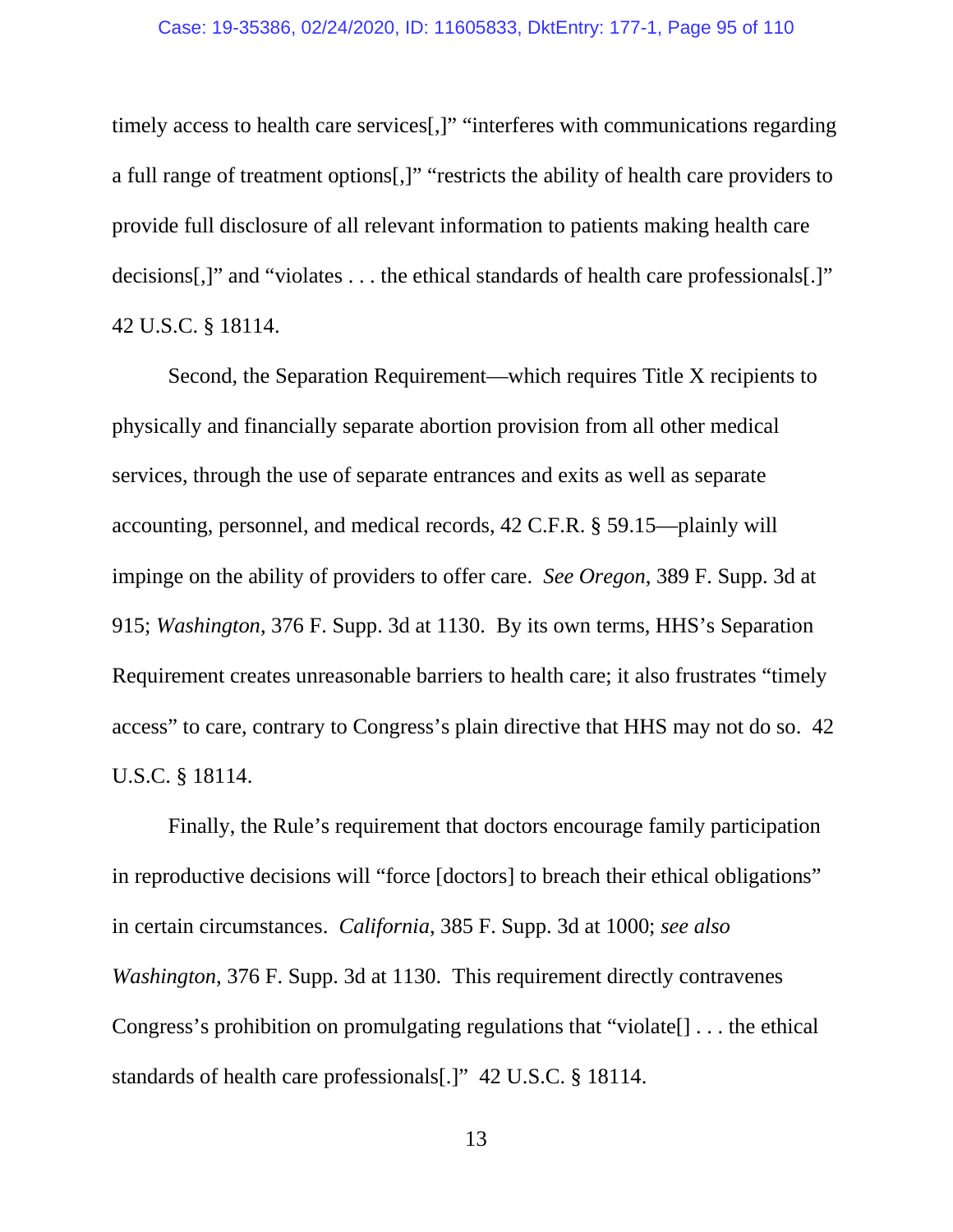Tellingly, the majority does not even attempt to argue that the Rule complies with the ACA. Instead, it characterizes the Rule as falling conveniently outside the scope of the limitations Congress imposed on HHS in the ACA. It relies on the *Rust* and *McRae* line of cases for the proposition that, as a constitutional matter, Congress need not subsidize abortion. It then asserts that the constitutional minima identified in those cases "applies equally" to statutory claims. Maj. Op. 51–55. The majority offers no support for this bold proposition.

How could it? Congress may, and regularly does, enact statutory requirements and protections that exceed the constitutional floor. *Aetna Life Ins. Co. v. Lavoie*, 475 U.S. 813, 828 (1986) ("The Due Process Clause demarks only the outer boundaries . . . . Congress and the states, of course, remain free to impose more rigorous standards[.]"); *Am. Legion v. Am. Humanist Assoc.*, 139 S. Ct. 2067, 2094 (2019) (Kavanaugh, J., concurring) ("The constitutional floor is sturdy and often high, but it is a floor."). That is exactly what Congress has done here.<sup>[7](#page-106-0)</sup> That

 $<sup>7</sup>$  The majority's assertion that the ACA does not impact Title X is contradicted by</sup> the terms of the ACA. Maj. Op. 56–57. Section 1554 governs "*any* regulation," 42 U.S.C. § 18114 (emphasis added). If Congress had meant to restrict its scope to the ACA, it would have said "any regulation *pursuant to this Act.*" *Cf. St. Paul Fire & Marine Ins. Co. v. Barry*, 438 U.S. 531, 550 (1978) (discussing the breadth of the word "any" and concluding that if Congress intends to limit the scope of statutory language, it will make that explicit). As Judge Chen reasoned, the clause "[n]otwithstanding any other provision of this Act" is most naturally read to mean that the Secretary "cannot engage in the type of rulemaking proscribed by [s]ection 1554 even if another provision . . . could be construed to permit it." *California*,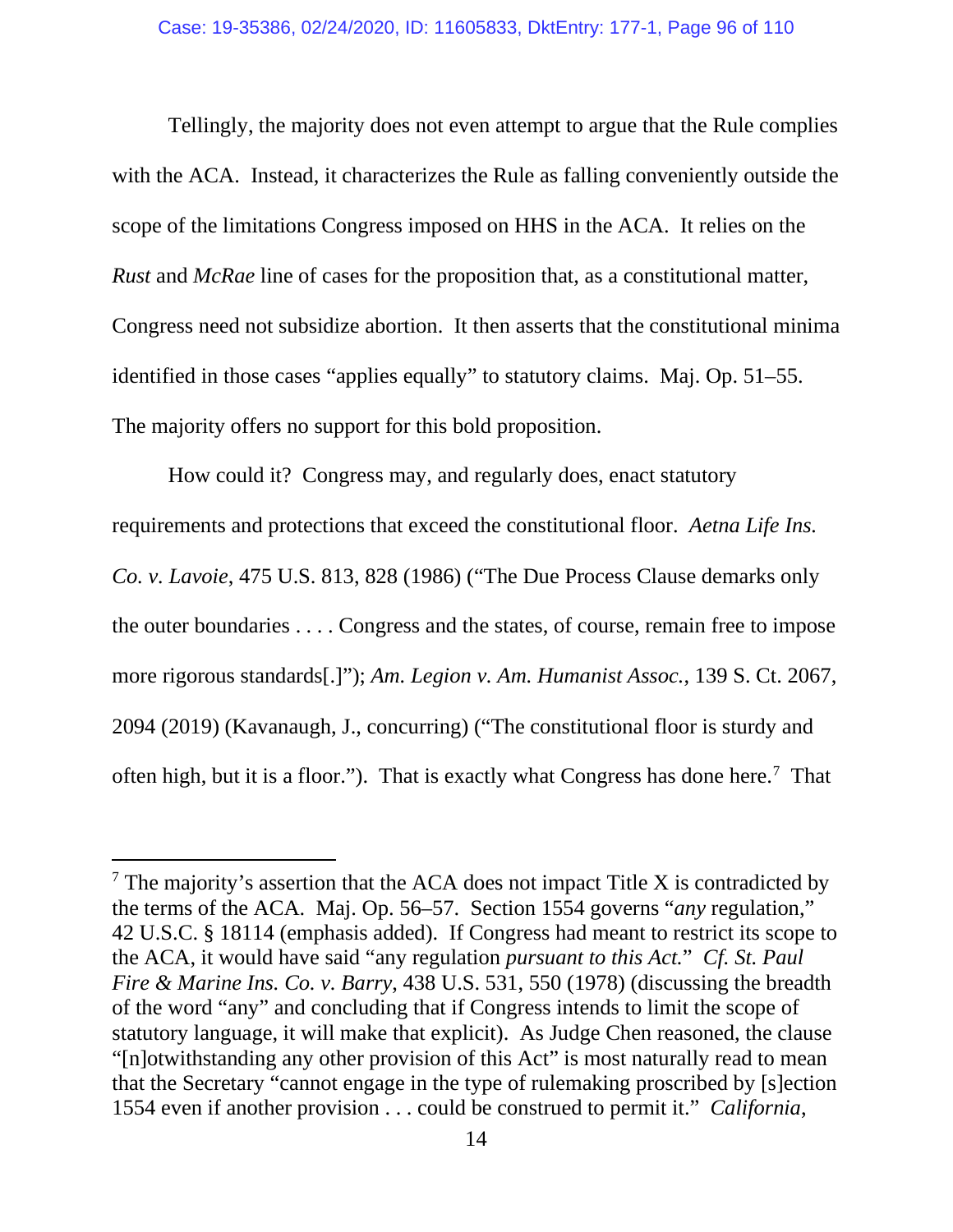a congressional decision not to subsidize abortion does not burden the abortion right in the *constitutional* sense, *see e.g., McRae*, 448 U.S. at 316, has no bearing whatsoever on whether an agency has overstepped its statutory authority. And, here, the agency has.<sup>8</sup>

## **III. The Rule Is Likely Arbitrary and Capricious**

Finally, I turn to Plaintiffs' claim that the promulgation of the Rule was arbitrary and capricious under the Administrative Procedure Act ("APA"). As an initial matter, the majority contends that it is appropriate, on review of the district courts' preliminary injunctions, to adjudicate the merits of the arbitrary and capricious claim. Maj. Op. 28–32.It is not. Unlike our consideration of Plaintiffs' first two claims, which required us to address the underlying legal question to determine whether the district courts abused their discretion, review of the arbitrary and capricious claim requires examination of the administrative record. We do not have the complete administrative record before us, and neither

<sup>385</sup> F. Supp. 3d at 995. In other words, "the directive of [s]ection 1554 is to be given primacy" over other parts of the ACA.

<sup>&</sup>lt;sup>8</sup> The majority makes much of the fact that the Rule is purportedly "less restrictive" in at least one important respect" than the 1988 regulation upheld in *Rust*. Maj. Op. 5. That is immaterial. The *Rust* decision predated the passage of the nondirective mandate by half a decade and the ACA by two decades, so whether the Rule or its 1988 predecessor violated those laws was not and could not possibly have been before the Court.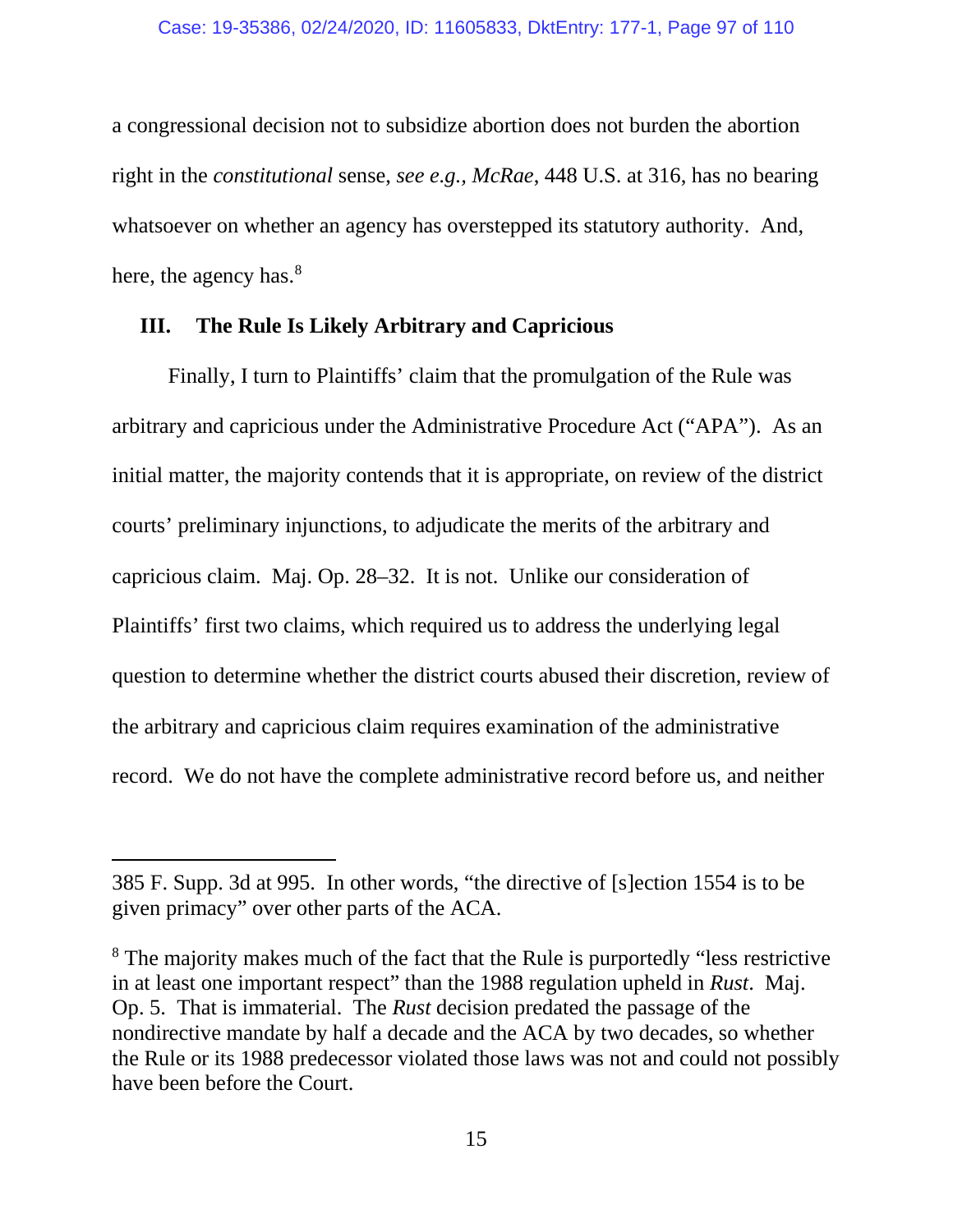did the district courts when they issued the preliminary injunctions. Deciding the merits of Plaintiffs' arbitrary and capricious claim is therefore premature. *See Walter O. Boswell Mem'l Hosp. v. Heckler*, 749 F.2d 788, 792 (D.C. Cir. 1984) ("If a court is to review an agency's action fairly, it should have before it neither more *nor less* information than did the agency when it made its decision.") (emphasis added); *Nat. Res. Def. Council, Inc. v. Train*, 519 F.2d 287, 291 (D.C. Cir. 1975) ("The Administrative Procedure Act and the cases require that the complete administrative record be placed before a reviewing court."); *see also Univ. of Texas v. Camenisch*, 451 U.S. 390, 395 (1981) ("[G]iven the haste that is often necessary . . . a preliminary injunction is customarily granted on the basis of procedures that are less formal and evidence that is less complete than in a trial on the merits. A party thus is not required to prove his case in full at a preliminaryinjunction hearing[.]"). [9](#page-106-0) Indeed, "[t]o review less than the full administrative record might allow a party to withhold evidence unfavorable to its case, and so the APA requires review of 'the whole record.'" *Boswell Mem'l Hosp.*, 749 F.2d at

<sup>9</sup> Indeed, while Defendants pursued their appeals of the preliminary injunctions, briefing advanced to the merits in the Eastern District of Washington. There, Defendants produced to Plaintiffs the full administrative record (two months after the preliminary injunction issued), *see* Case No. 1:19-cv-03040-SAB, Dkt. No. 88 (June 24, 2019) and, with the benefit of the complete record, Plaintiffs further developed their arbitrary and capricious claim. *See* Case No. 1:19-cv-03040-SAB, Dkt. No. 121 (Nov. 20, 2019).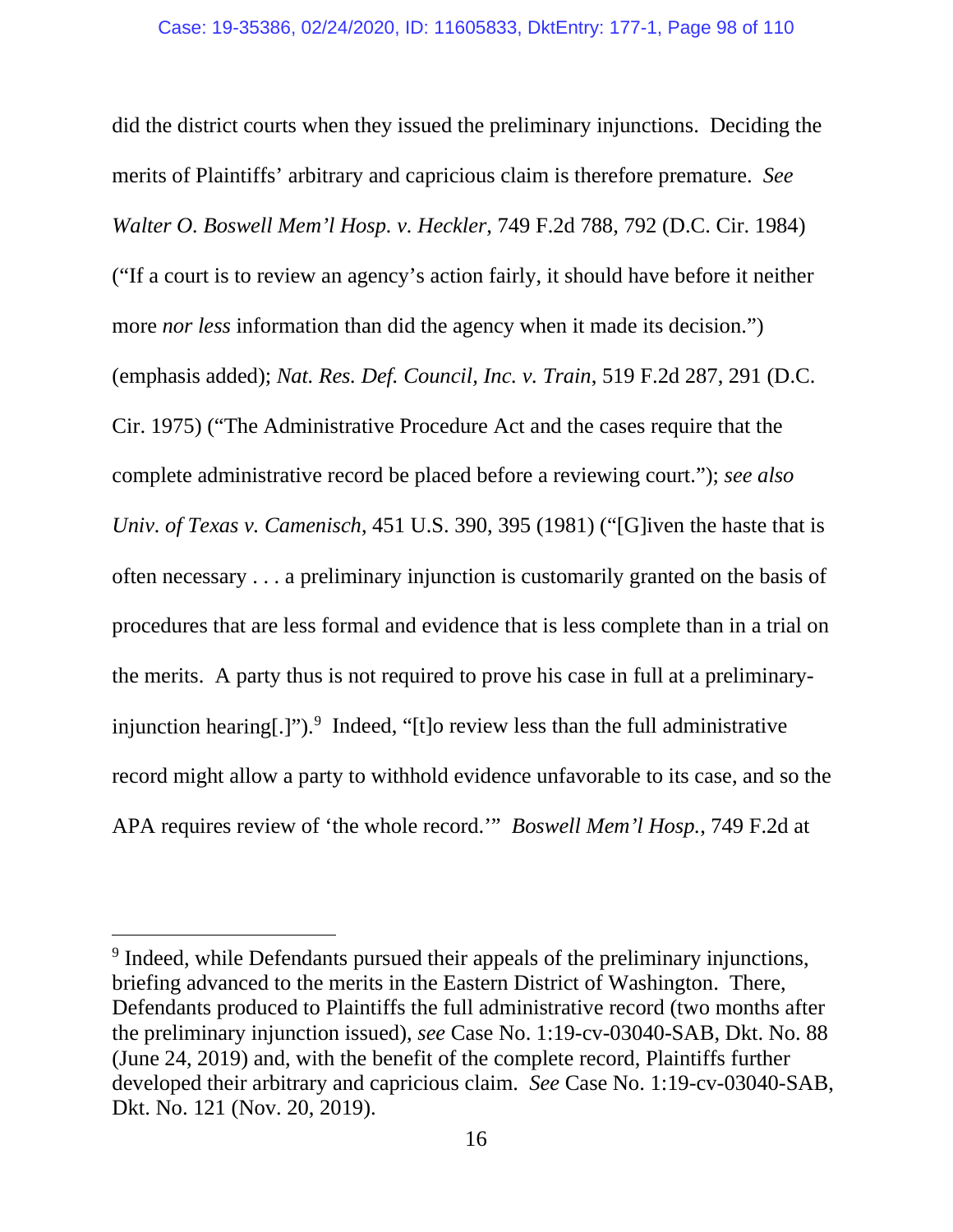792. Accordingly, I address only Plaintiffs' *likelihood* of success on the merits. The majority should have done the same.<sup>[10](#page-106-0)</sup>

Under the APA, a court "shall . . . hold unlawful and set aside agency action . . . found to be . . . arbitrary [and] capricious." 5 U.S.C. § 706(2)(A). An agency action is arbitrary and capricious if "the agency has relied on factors which Congress has not intended it to consider, entirely failed to consider an important aspect of the problem, [or] offered an explanation for its decision that runs counter to the evidence before the agency." *Motor Vehicle Mfrs' Ass'n v. State Farm Mut. Auto. Ins. Co.*, 463 U.S. 29, 43 (1983). "[T]he agency must examine the relevant data and articulate a satisfactory explanation for its action including a rational

 $10$  The cases on which the majority relies to proceed to the merits are inapt. First, unlike the cases the majority cites, Maj. Op. 28–32, we do not have the full administrative record before us. *Cf. Beno v. Shalala*, 30 F.3d 1057, 1064 n.11 (9th Cir. 1994) (reaching the merits because "Plaintiffs' . . . claim requires a review of the administrative record, which is *complete*, and interpretation of relevant statutes; additional fact-finding is not necessary to resolve this claim") (emphasis added); *Blockbuster Videos, Inc. v. City of Tempe*, 141 F.3d 1295, 1297 (9th Cir. 1998) (same, because "[t]he record . . . is fully developed"); *see also Fla. Power & Light Co. v. Lorion*, 470 U.S. 729, 744 (1985) ("The APA specifically contemplates judicial review *on the basis of the agency record compiled in the course of . . . [the] agency action*[.]") (emphasis added). Nor is this a case that implicates sensitive foreign policy concerns. *Munaf v. Geren*, 553 U.S. 674, 692 (2008) (reasoning that reaching the merits was "the wisest course" because the case "implicate[d] sensitive foreign policy issues in the context of ongoing military operations").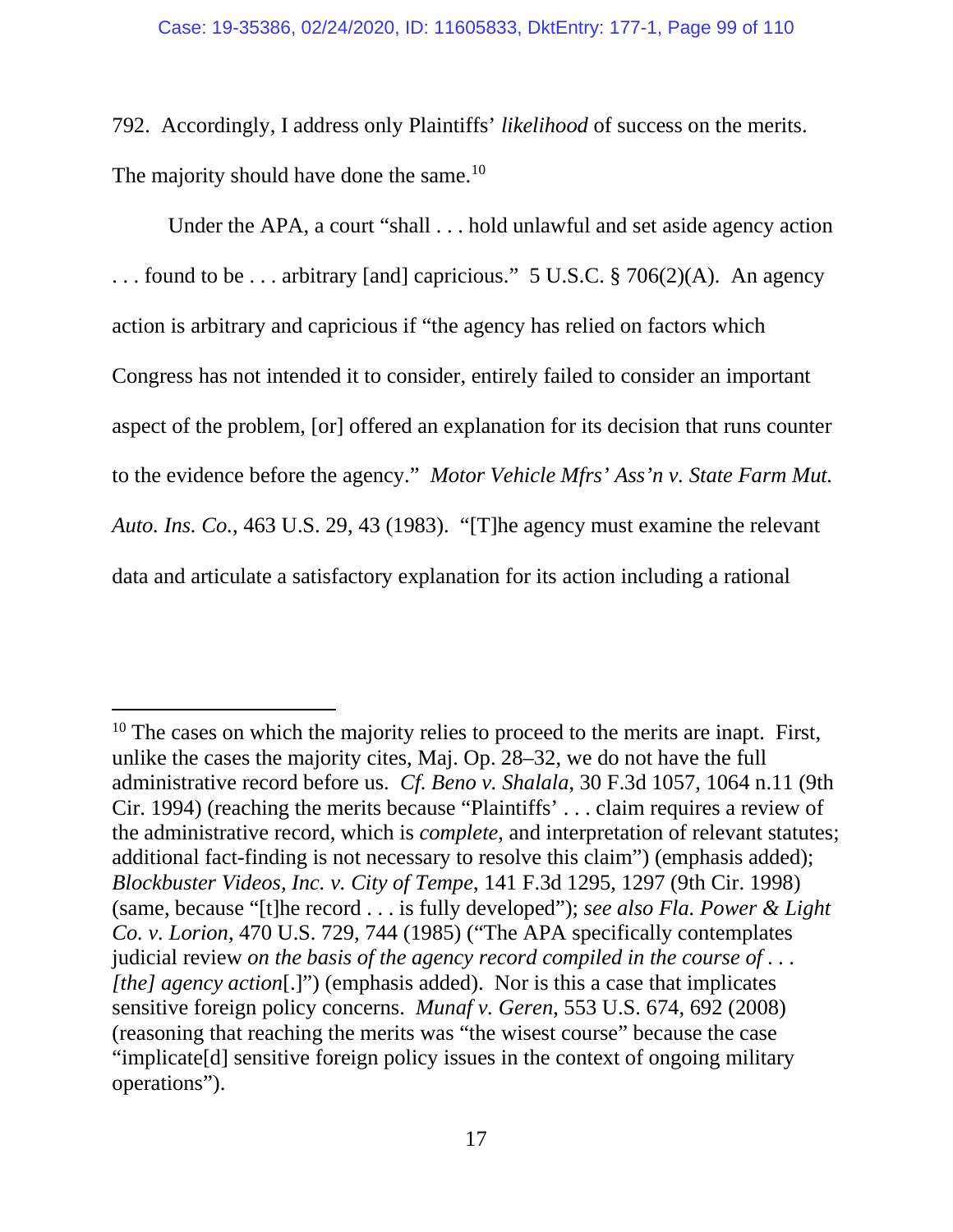connection between the facts found and the choice made." *Id.* (internal quotation marks omitted).

When an agency changes its policy, the agency must provide a "reasoned" explanation for its action." *FCC v. Fox Television Stations, Inc.*, 556 U.S. 502, 515 (2009). The new policy need not be better than the old one, but it must be permissible and based on "good reasons." *Id*. When the reasons the agency relies on for changing its position are "not new," the agency fails to provide a "reasoned explanation." *Org. Vill. of Kake v. U.S. Dep't of Agric.*, 795 F.3d 956, 967 (9th Cir. 2015) (en banc). "In explaining its changed position, an agency must also be cognizant that longstanding policies may have engendered serious reliance interests that must be taken into account." *Encino Motorcars, LLC v. Navarro*, 136 S. Ct. 2117, 2126 (2016) (internal quotation marks omitted). Here, the Rule replaced the regulation adopted in 2000, not the 1988 regulation addressed in *Rust*; thus the 2000 Rule is the one to which we must look to assess HHS's changed positions. *See* Standards of Compliance for Abortion-Related Services in Family Planning Services Projects, 65 Fed. Reg. 41270 (Jul. 3, 2000). Plaintiffs are likely to prevail on their claim that the promulgation of the Rule was arbitrary and capricious for at least two reasons. [11](#page-106-0)

<sup>&</sup>lt;sup>11</sup> None of the district courts needed to address Plaintiffs' arbitrary and capricious arguments because they had independently found Plaintiffs were likely to succeed on their other merits arguments. Nevertheless, each district court recognized the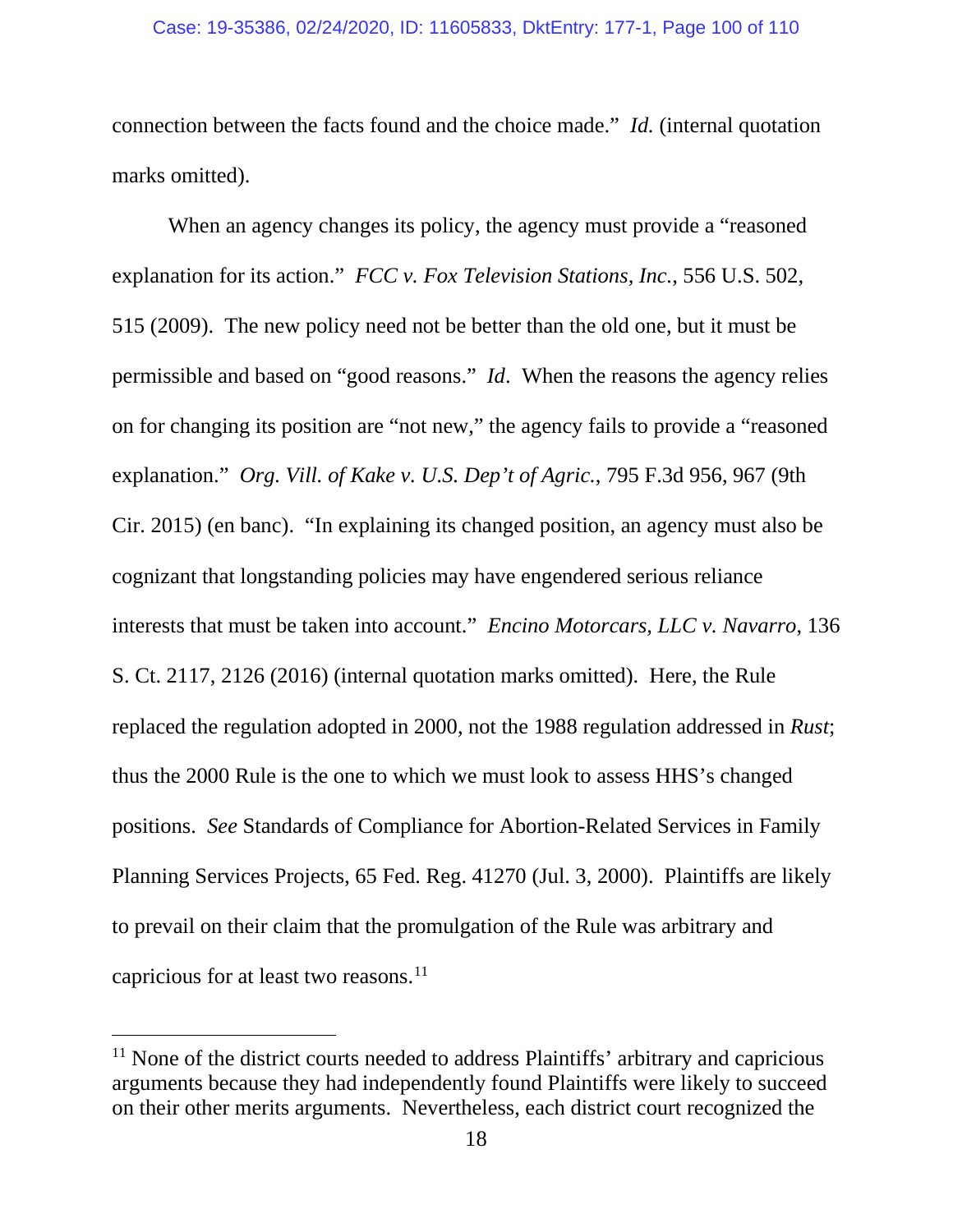# A. HHS Failed to Provide a Reasoned Justification for Its Policy Change

First, the Rule represents a dramatic shift in policy, yet HHS failed to provide the required "reasoned explanation for its action." *Fox Television*, 556 U.S. at 515. Take the Gag Rule and Separation Requirement, for example. In 2000, when it adopted regulations rescinding the 1988 version of the Gag Rule, HHS explicitly considered Congress's recently enacted nondirective mandate as well as comments emphasizing that "medical ethics and good medical care . . . requir[e] that patients receive full and complete information to enable them to make informed decisions"; "[c]onsequently," the agency "decided to reflect [the nondirective requirement] . . . in the regulatory text." 65 Fed. Reg. at 41273. By contrast, here HHS has changed its position on what medical ethics demand without providing a reasoned explanation for or acknowledgment of the change, as

strength of Plaintiffs' APA challenge. *California*, 385 F. Supp. 3d at 1000–19 (addressing—with painstakingly detailed analysis—the shortcomings of HHS's justifications for the physical separation requirement, the counseling and referral restrictions, the "physicians or advanced practice providers" requirement, and the removal of the "medically approved" requirement, as well as HHS's inadequate cost-benefit analysis); *Oregon*, 389 F. Supp. 3d at 917–18 (noting that HHS "nowhere squares" particular medical ethics requirements with the requirements of the Rule and that HHS "appears to have failed to seriously consider persuasive evidence"); *Washington*, 376 F. Supp. 3d at 1131 (recognizing that Plaintiffs and amici had "presented facts and argument that the . . . Rule is arbitrary and capricious because it reverses long-standing positions of [HHS]" without considering relevant medical opinions and likely consequences).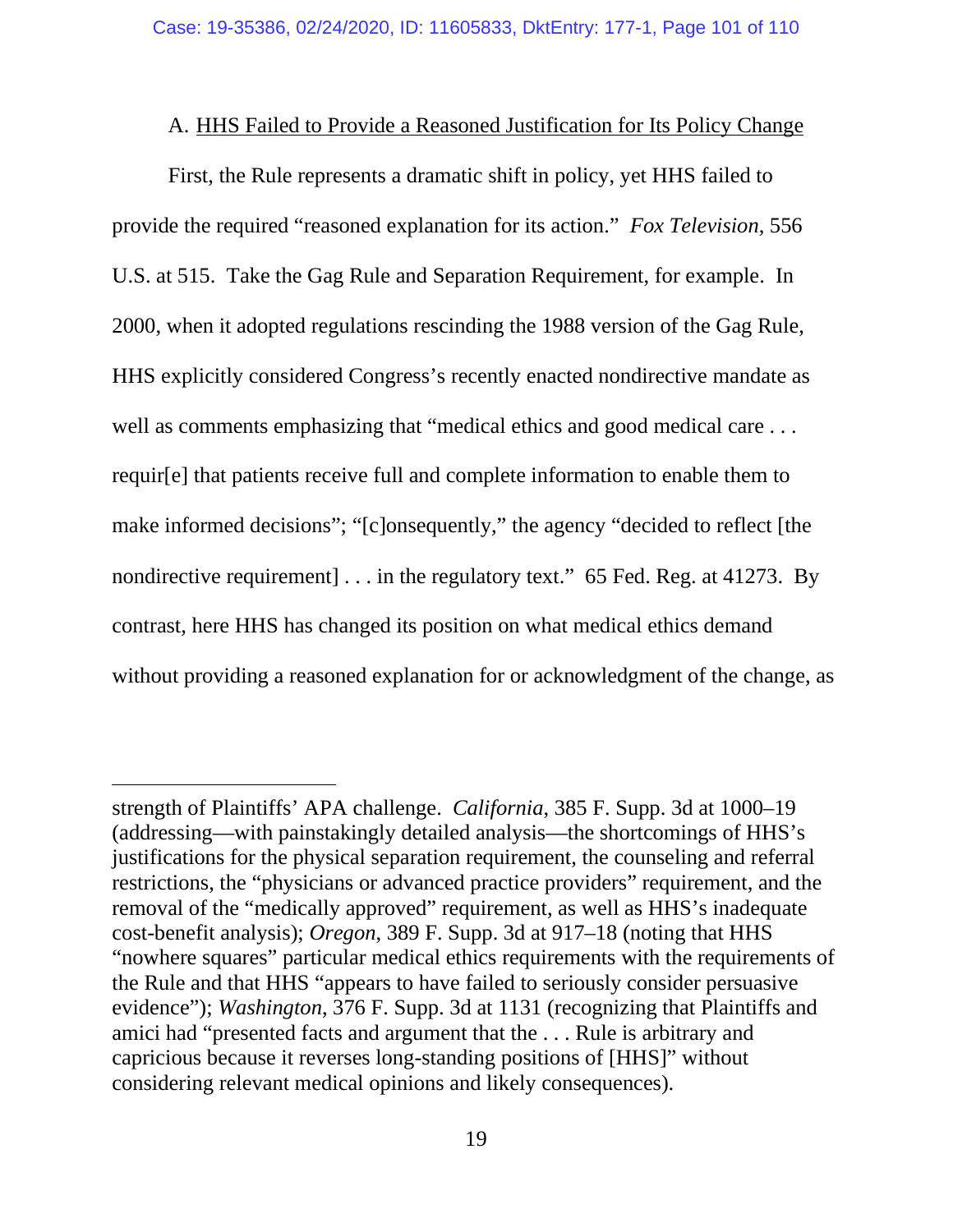is required by the APA.[12](#page-106-0) *See Org. Vill. of Kake*, 795 F.3d at 966 ("Unexplained inconsistency between agency actions is a reason for holding an interpretation to be an arbitrary and capricious change.") (internal quotation marks and citation omitted).<sup>13</sup>

 $13$  I also agree with Judge McShane of the District of Oregon that HHS's "failure to respond meaningfully to the evidence" that the Gag Rule contradicts medical ethics "renders its decision[] arbitrary and capricious." *Oregon*, 389 F. Supp. 3d at 918 (quoting *Tesoro Alaska Petroleum Co. v. FERC*, 234 F.3d 1286, 1294 (D.C. Cir. 2000)). A doctor and leader of the American Medical Association—the organization that "literally wrote the book on medical ethics"—stated that the American Medical Association's *Code of Medical Ethics* prohibits withholding information from a patient, except in emergency situations, and requires decisions or recommendations to be based on the patient's medical needs. *Id.* at 916. He concluded that the Gag Rule "is an instruction to physicians to intentionally mislead patients, which, if followed, is an instruction for physicians to directly violate the *Code of Medical Ethics*[.]" *Id*. at 917.

In its cursory response, HHS merely announced that it "believes" the Rule presents no ethical problems because patients are permitted to ask questions "and to have those questions answered by a medical professional." 84 Fed. Reg. at 7724. That assertion is contradicted by the plain text of the Rule, which specifically prohibits medical professionals from answering certain questions, such as, "who on this list is an abortion provider?"  $42$  C.F.R. § 59.14(c)(2). HHS's insistence that the Gag Rule is "nondirective" does not salvage the Rule either, as it is both conclusory and, for the reasons explained in Section I, *supra*, false. Because the Gag Rule "contradicts . . . persuasive evidence from the leading expert on medical ethics," and HHS has failed to present even a "plausible explanation outlining its rationale for rejecting the evidence and reaching a different conclusion," *Oregon*, 389 F. Supp. 3d at 917 (citing *State Farm Mut.*, 463 U.S. at 43), it is arbitrary and capricious. The majority is wrong to conclude otherwise.

 $12$  That abortion remains controversial, as the majority contends, Maj. Op. 75 n.34, does not explain why HHS may shift its understanding of medical ethics from 2000 without a reasoned explanation.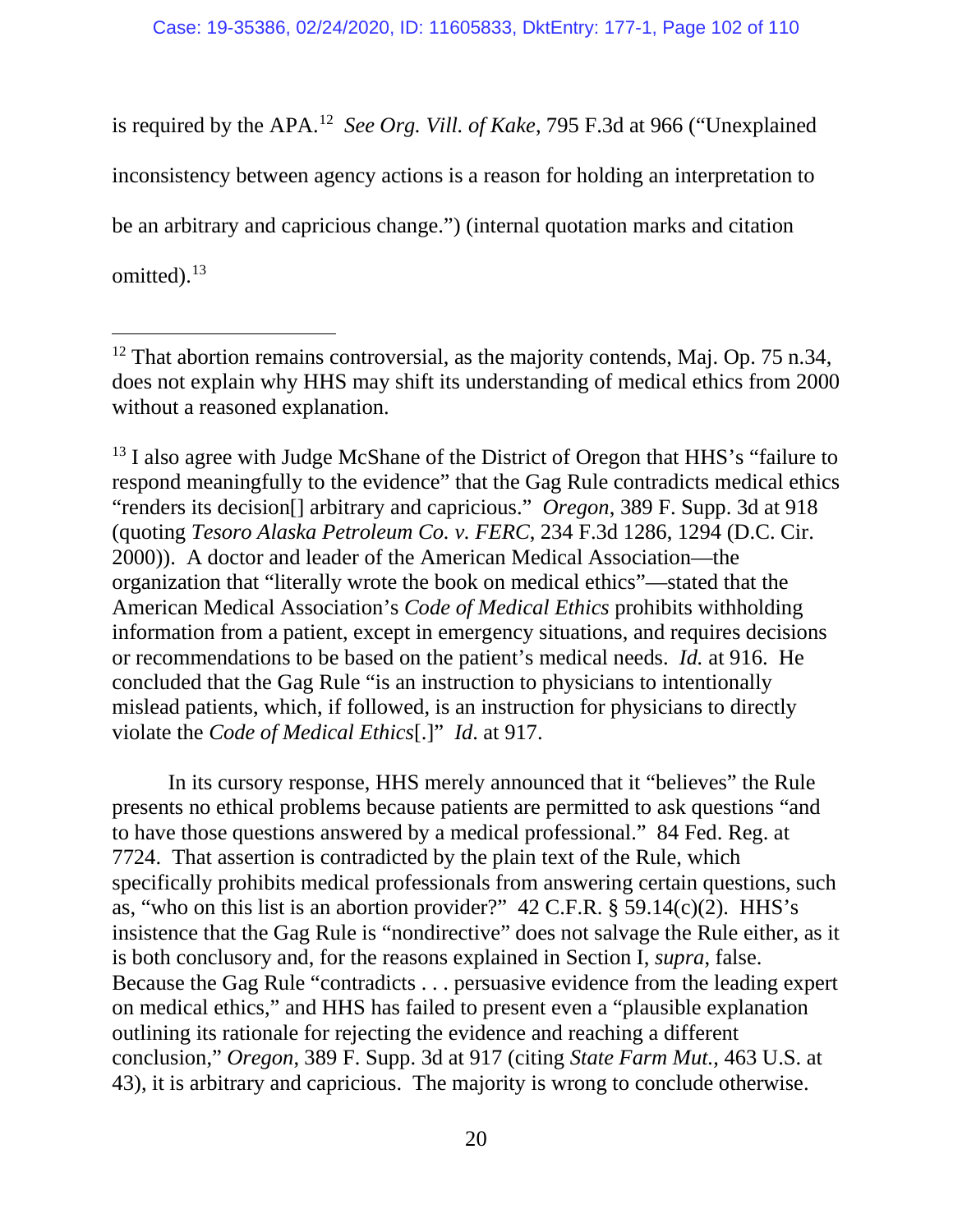Similarly, in 2000, HHS recognized that "Title X grantees are subject to rigorous financial audits" and ultimately concluded that a physical separation requirement "is *not* likely ever to result in an enforceable compliance policy that is consistent with the efficient and cost-effective delivery of family planning services." 65 Fed. Reg. at 41275–76 (2000) (emphasis added). As justification for its about-face in the new Rule, HHS speculated about a "risk" of Title X funds being used for impermissible purposes.<sup>[14](#page-106-0)</sup> 84 Fed. Reg. at 7765 (discussing the risk of "potential co-mingling" without citing *any* evidence of co-mingled funds). A speculative risk is not a reasoned explanation. *Ariz. Cattle Growers' Ass'n v. U.S. Fish & Wildlife*, 273 F.3d 1229, 1244 (9th Cir. 2001); *see also Nat'l Fuel Gas Supply Corp. v. FERC*, 468 F.3d 831, 841 (D.C. Cir. 2006).

# B. HHS's Cost-Benefit Analysis Is Contrary to the Evidence

Second, the Rule is likely arbitrary and capricious because HHS offered an explanation for its cost-benefit analysis that runs contrary to the evidence before the agency. *See State Farm Mut.*, 463 U.S. at 43. As the district courts explained, there are at least three provisions of the Rule that will cause providers to leave the

<sup>&</sup>lt;sup>14</sup> To be clear: the "recent studies" that the majority notes HHS relied on do not demonstrate any actual misuse of Title X funds. Maj. Op. 65.Rather, they reflect facilities that comply with Title X but likely will be forced out of the program by the Separation Requirement. 84 Fed. Reg. at 7765.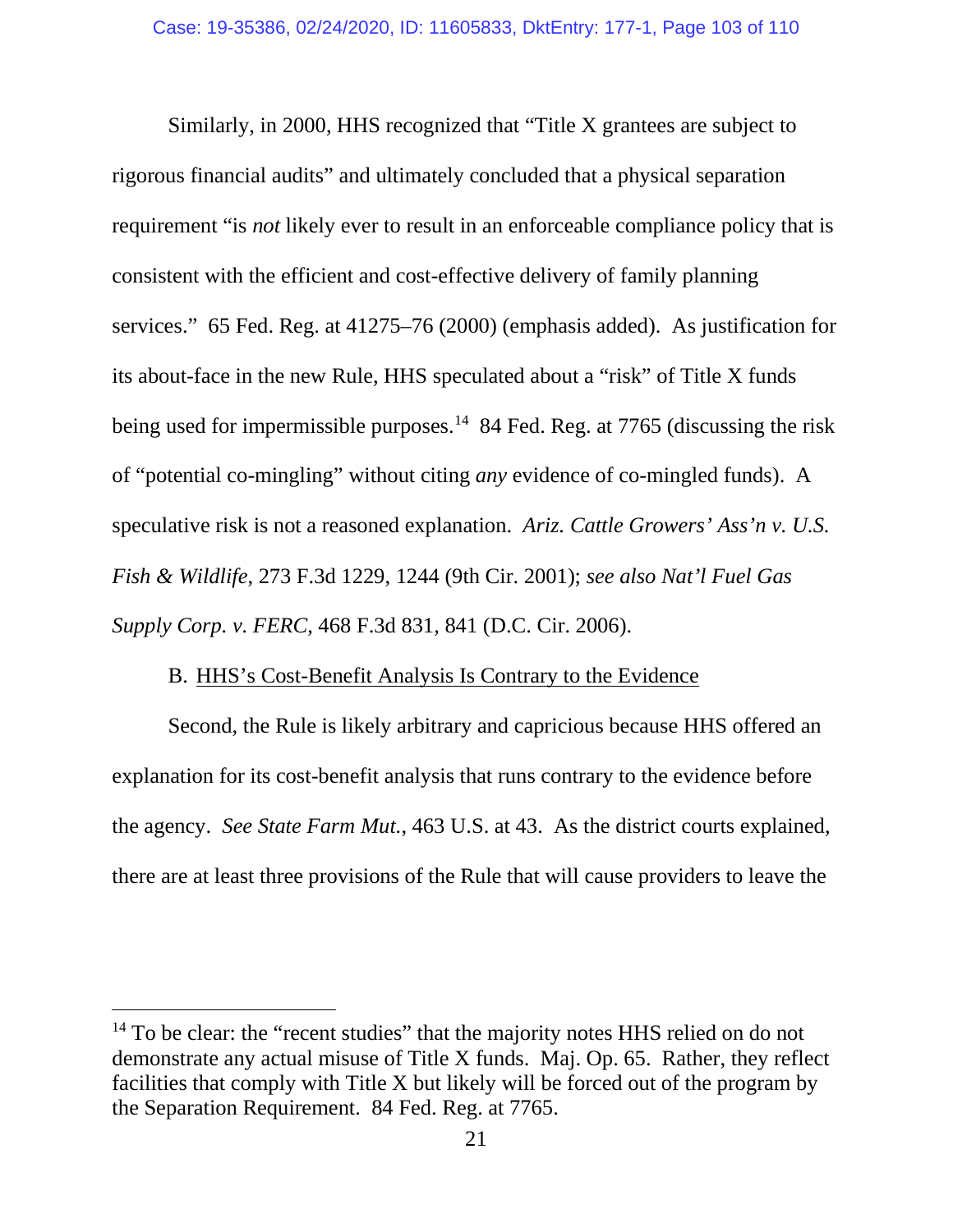Title X program, leading to decreased access to Title X-funded care, which will in turn create costs that HHS did not account for.

First, the Gag Rule. Because it "require<sup>[s]</sup> doctors to violate . . . fundamental ethical and professional norms[,]" *Oregon*, 389 F. Supp. 3d at 916, the Gag Rule will trigger providers to leave the Title X program, "drastically reduc[ing] access to Title X services, and lead[ing] to serious disruptions in care for Title X patients." *California*, 385 F. Supp. 3d at 1008. For example, the provider serving approximately 40% of all Title X patients—1.6 million people which is also the only family planning provider in ten percent of rural counties, declared that if the Gag Rule is implemented, it will leave the Title X program in order to maintain its ethical obligations to patients.[15](#page-106-0) *Oregon*, 389 F. Supp. 3d at 918; *California*, 385 F. Supp. 3d at 979.

<sup>15</sup> Indeed, this exodus has come to pass. Plaintiffs informed us that all Planned Parenthood Title X direct grantees would withdraw from Title X beginning August 19, 2019, as a result of enforcement actions by HHS, and they have done so. *See*  Sarah McCammon, *Planned Parenthood Withdraws From Title X Program Over Trump Abortion Rule*, Nat'l Pub. Radio (Aug. 19, 2019), [https://www.npr.org/2019/08/19/752438119/planned-parenthood-out-of-title-x](https://www.npr.org/2019/08/19/752438119/planned-parenthood-out-of-title-x-over-trump-rule)[over-trump-rule.](https://www.npr.org/2019/08/19/752438119/planned-parenthood-out-of-title-x-over-trump-rule) Planned Parenthood is not alone. *See* Nicole Acevedo, *Nearly 900 Women's Health Clinics Have Lost Federal Funding Over Gag Rule*, NBC News (Oct. 22, 2019) [https://www.nbcnews.com/news/latino/nearly-900-women-s](https://www.nbcnews.com/news/latino/nearly-900-women-s-health-clinics-have-lost-federal-funding-n1069591)[health-clinics-have-lost-federal-funding-n1069591;](https://www.nbcnews.com/news/latino/nearly-900-women-s-health-clinics-have-lost-federal-funding-n1069591) Anna North, *How A Beloved Clinic for Low-Income Women Is Fighting to Stay Alive in the Trump Era*, Vox (Nov. 22, 2019), [https://www.vox.com/identities/2019/11/22/20952297/title-x](https://www.vox.com/identities/2019/11/22/20952297/title-x-funding-abortion-birth-control-trump)[funding-abortion-birth-control-trump.](https://www.vox.com/identities/2019/11/22/20952297/title-x-funding-abortion-birth-control-trump)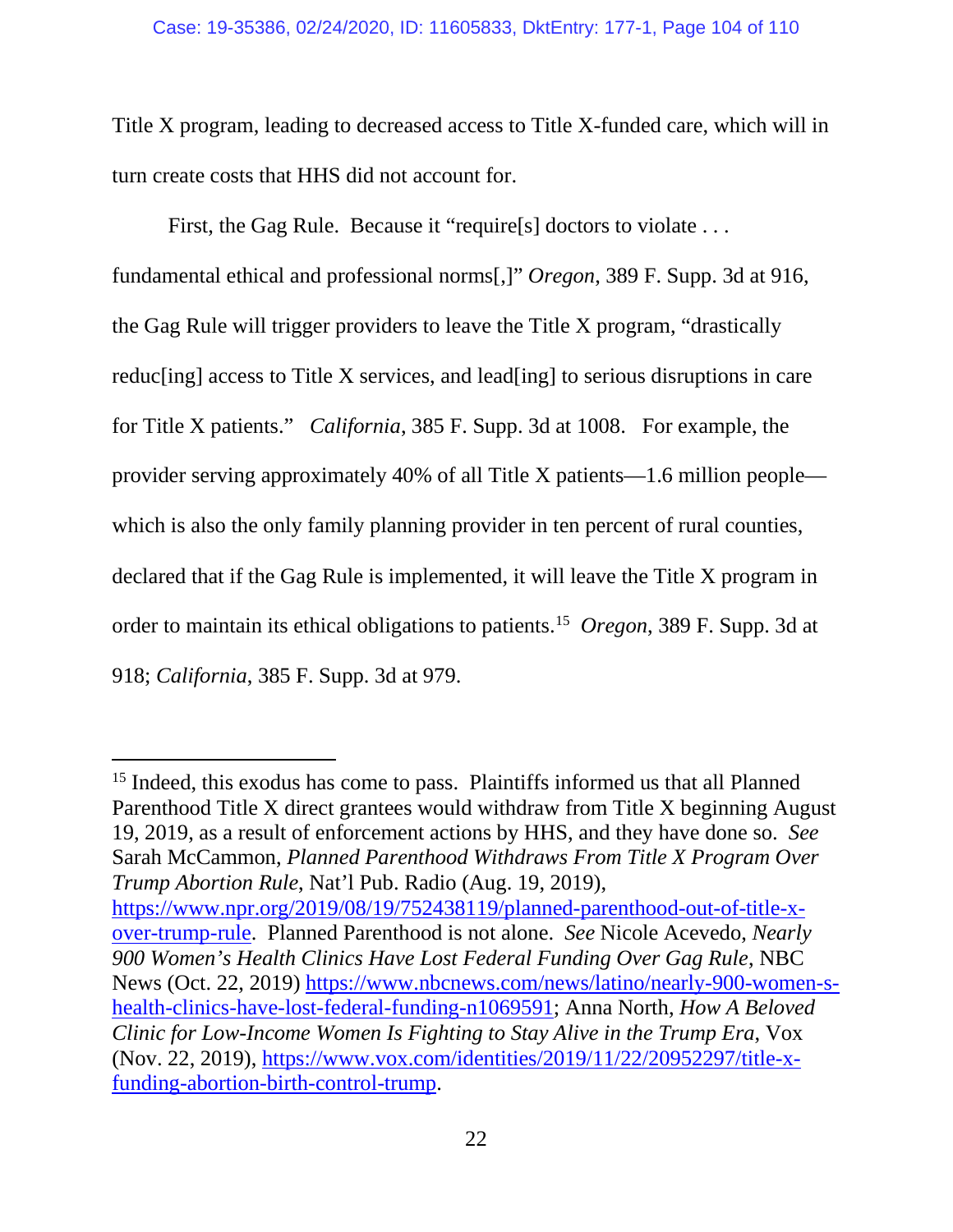Second, the Separation Requirement. Compliance with the Separation Requirement will be so cost-prohibitive for many providers that they will have to leave the Title X program. [16](#page-106-0) *California*, 385 F. Supp. 3d at 1008–11.

Third, the requirement that only "physicians or advanced practice providers" may provide counseling. *See* 84 Fed. Reg. at 7727–28 (defining "advanced practice providers"). This limitation will significantly reduce the number of people who can provide pregnancy counseling and will require significant changes in Title X providers' staffing, or else devastate their capacity to serve patients. *Id*. at 7778 (noting that for "1.7 million Title X family planning encounters in 2016," services were delivered by providers who are not "physicians or advanced practice providers"); *California*, 385 F. Supp. 3d at 1013 (recognizing that "65% of Title X sites rel[ied] on trained health educators, registered nurses, and other qualified providers (excluding physicians and advanced practice clinicians) to counsel

<sup>&</sup>lt;sup>16</sup> HHS also calculated costs of compliance with the physical separation requirement in a "mystifying" way. *California*, 385 F. Supp. 3d at 1008. HHS's internal guidelines—and common sense—suggest that compliance costs for making physically separate facilities would include expenses related to equipment, leasing space, utilities, and personnel. Yet, HHS estimated that an average of only \$30,000 per affected Title X site would be incurred to comply with the physical separation requirement. 84 Fed. Reg. at 7782. As Plaintiffs' counsel indicated at oral argument, even just hiring a *single* front desk staff member to staff a new entrance to a facility would exceed that estimate, not to mention all the other costs that would accompanying creating and maintaining such a facility. *See, e.g.,*  Washington SER 355–56 (*Washington*); California SER 396–97 (*California*).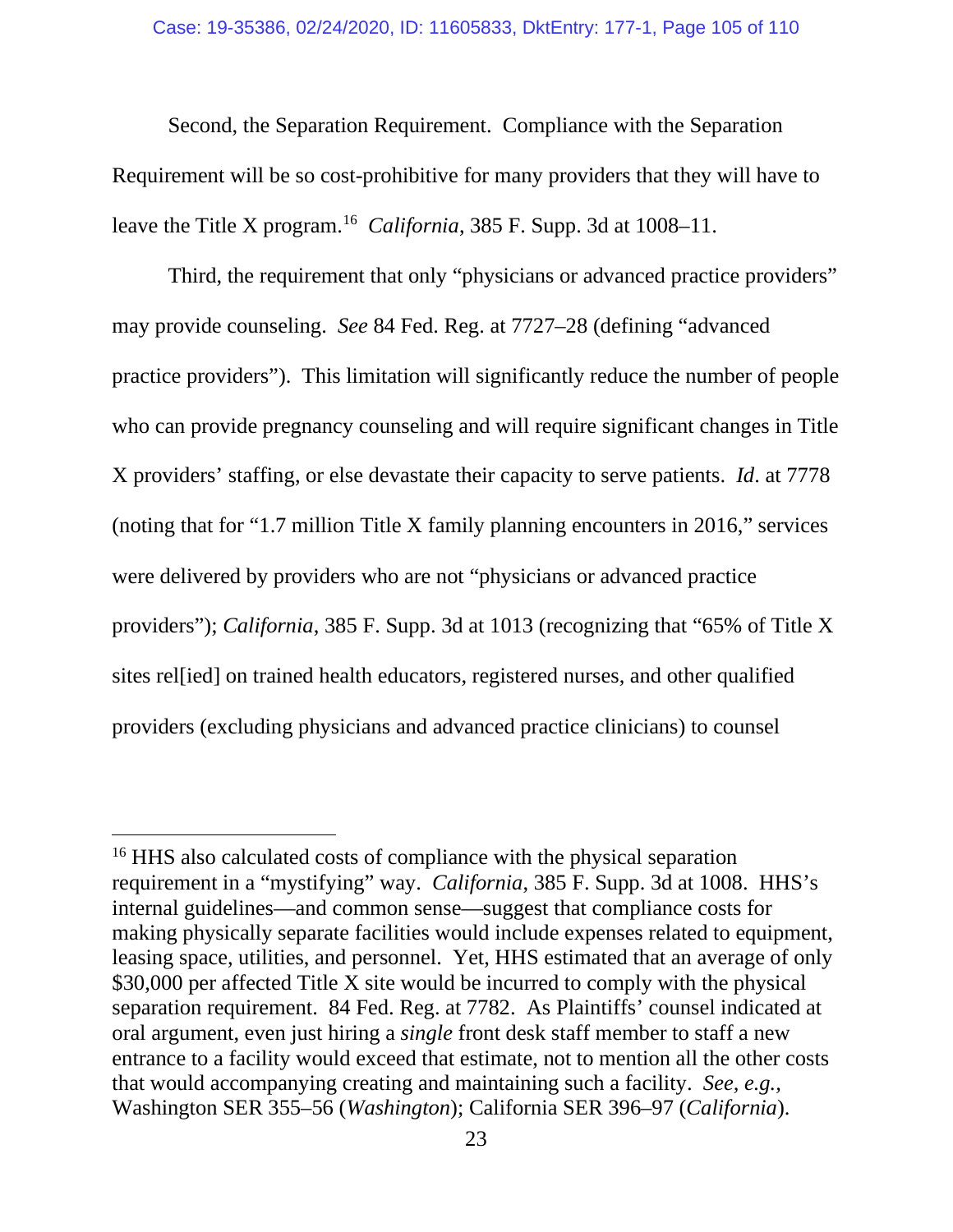patients in selecting contraceptive methods") (internal quotation marks and citation omitted).

HHS dismissed the loss of access by speculating that there would not "be a decrease in the overall number of facilities offering [Title X] services, since [HHS] anticipates other, new entities will apply for funds, or seek to participate as subrecipients, as a result of the final rule." 84 Fed. Reg. at 7782. HHS simultaneously contradicted that very prediction, by stating, "[HHS] *cannot* calculate or anticipate future turnover in grantees." *Id*. (emphasis added). Nonetheless, HHS stated, "[b]ased on [HHS's] best estimates, it anticipates that the net impact on those seeking services from current grantees will be zero[.]" *Id*. HHS provided *no explanation* of how it arrived at its "best estimates." *See also California*, 385 F. Supp. 3d at 983 ("[A]t oral argument [before the district court], when pressed for any record evidence substantiating this (highly consequential) assertion, Defendants' counsel could offer none."). Nor did HHS provide any specifics about its estimates, such as the locations or geographic distribution of any "new" clinics, their number or size, or how long it would take them to become operational grantees. Thus, HHS failed to offer "an explanation for its decision that runs counter to the evidence before" it. *State Farm Mut.*, 463 U.S. at 43. Proceeding in this manner is the hallmark of arbitrary and capricious administrative action.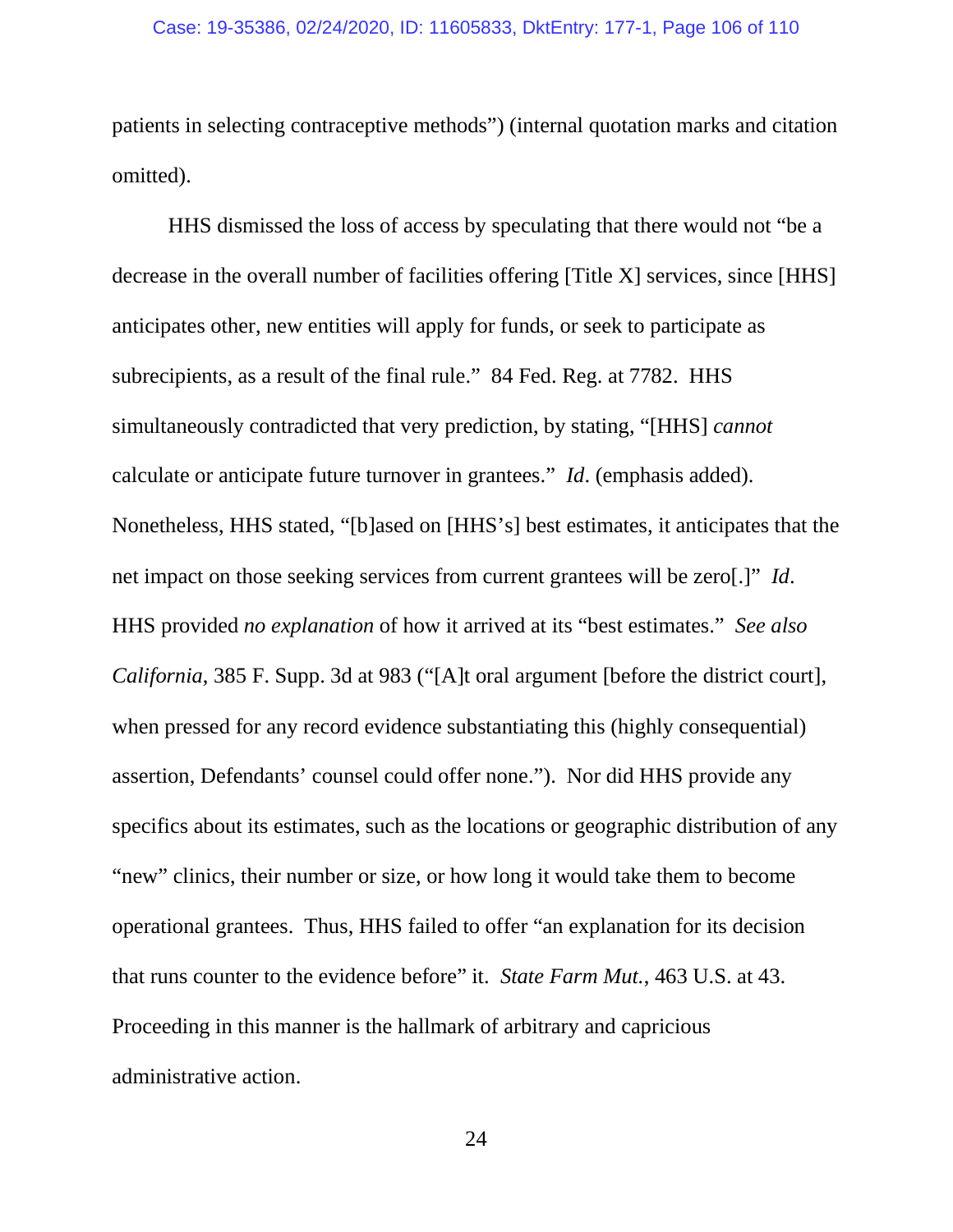The majority disagrees, citing readily distinguishable case law and a poll that did not conclude what the majority purports it does.[17](#page-106-0) Maj*.* Op. 68. The "poll" that HHS cited is a summary showing both that a majority of "faith-based healthcare professionals" would prefer not to violate their conscience *and* that a *majority* of them *never* experienced pressure to refer a patient for a procedure to which the professional had moral, ethical, or religious objections. 84 Fed. Reg. at 7780 n.138; Freedom2Care & The Christian Med. Ass'n, *National Poll Shows Majority Support Healthcare Conscience Rights, Conscience Law* (May 3, 2011), https://perma.cc/3AU4-ACGA. Nothing suggests that the poll asked medical professionals about expanding into Title X. It is baffling how HHS made the leap

Moreover, the Court *struck down* the Secretary of Commerce's attempt to reinstate the citizenship question on the census. *See* 139 S. Ct. at 2575–76 ("Our review is deferential, but we are 'not required to exhibit a naiveté from which ordinary citizens are free.'"). Similarly, here, deference to HHS does not mean turning a blind eye to the agency's actions, as the majority does.

<span id="page-106-0"></span><sup>&</sup>lt;sup>17</sup> The majority relies extensively on the Supreme Court's recent opinion, *Dep't of Commerce v. New York*, 139 S. Ct. 2551 (2019). Maj. Op. 59, 61–62, 70–77. That case raised the issue of whether the Secretary of Commerce was required to accept the Census Bureau's predictions about accurate gathering of citizenship data. *Dep't of Commerce*, 139 S. Ct. at 2569. The Court held that the Secretary was not beholden to the Bureau's analysis because "the Census Act authorizes the Secretary, *not the Bureau*, to make policy choices within the range of reasonable options[,]" *id*. at 2571 (emphasis added), *and* there was support for the Secretary's decision, *id*. at 2569. Conversely, here, we are reviewing HHS's own administrative decisions in the face of contravening evidence, and there is no support for HHS's decisions.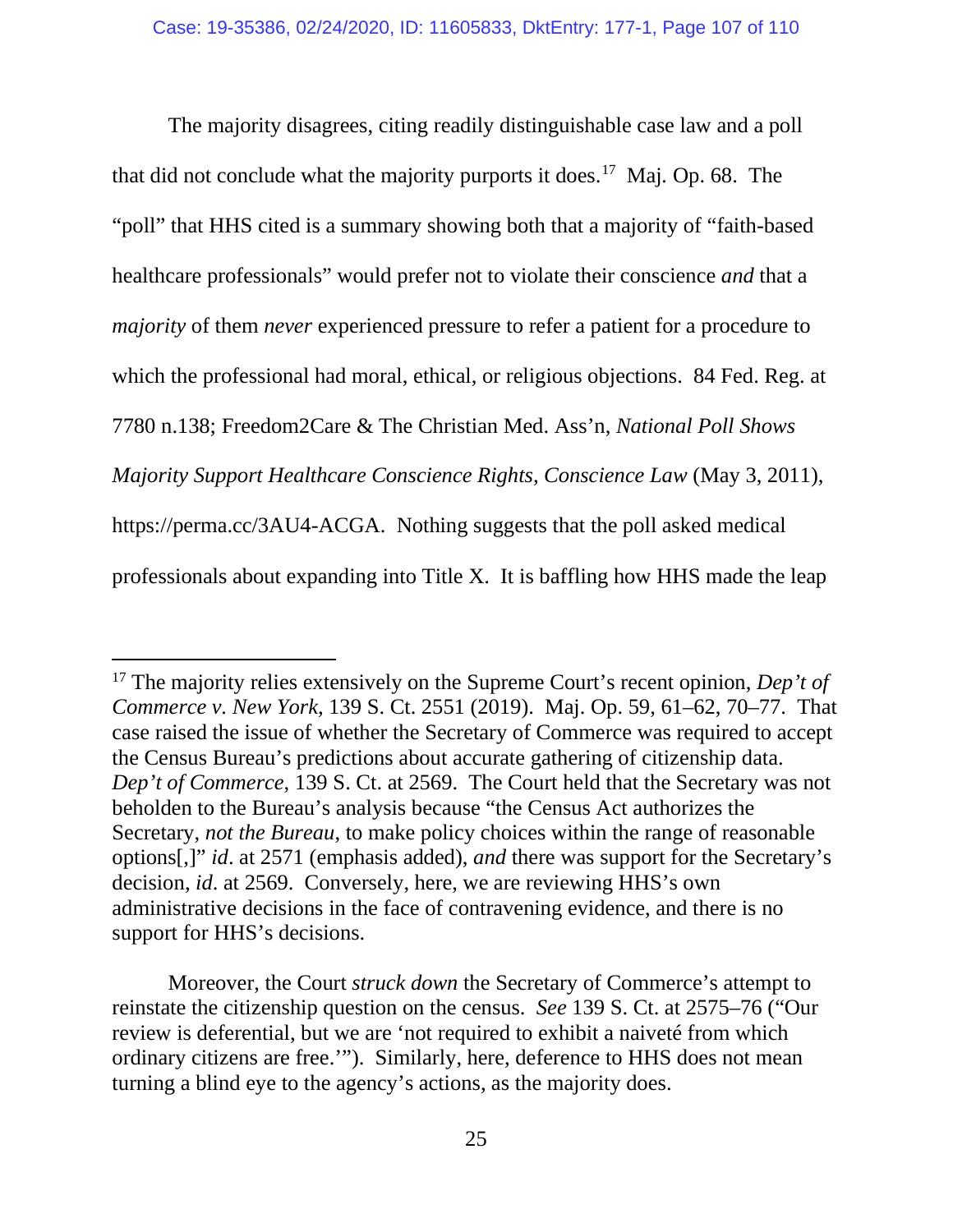from the poll data—the quality and veracity of which is unclear from the summary the agency cited—to its conclusion that there would be no decrease in facilities. *Id.* And a predicate to giving deference to an agency is that the agency's inferences must not *contradict* the findings of the study. *State Farm Mut.*, 463 U.S. at 43. That is by no means *de novo* review, contrary to the majority's contention. Maj. Op. 68 n.29.

Moreover, the cases on which the majority relies to endorse HHS's guesswork arose in different circumstances. Maj. Op. 68–70.When the Supreme Court in *FCC v. National Citizens Committee for Broadcasting* condoned an agency's "forecast" for future behaviors without "complete factual support," the underlying agency decision was "to 'grandfather'" existing policies into a new rule. 436 U.S. 775, 813–14 (1978). There, the agency's predictions concerned maintenance of the status quo, rather than the change in policy HHS made here. And in other cases cited by the majority, the regulations at issue "reflect[ed] reasoned predictions about technical issues." *BNSF Ry. Co. v. Surface Transp. Bd.*, 526 F.3d 770, 781 (D.C. Cir. 2008) (citation omitted); *see also Trout Unlimited v. Lohn*, 559 F.3d 946, 959 (9th Cir. 2009) (noting that the record showed that the agency relied on "scientific data, and not on mere speculation"). HHS's prediction here is not reasoned or based on any data or studies, and should not be afforded deference. *See Sorenson Commc'ns Inc. v. FCC*, 755 F.3d 702,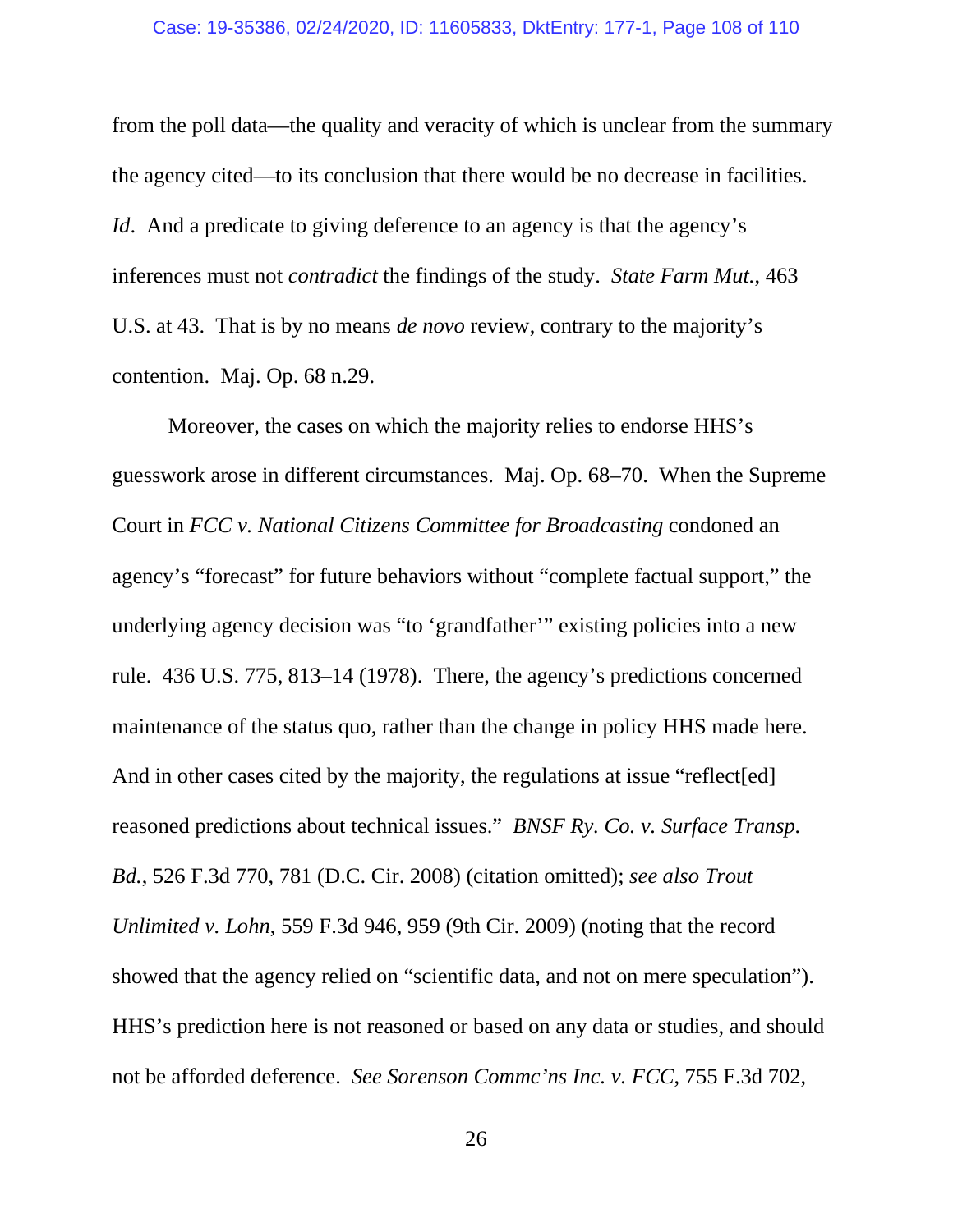708 (D.C. Cir. 2014) ("[T]he wisdom of agency action is rarely so self-evident that no other explanation is required."); *McDonnell Douglas Corp. v. U.S. Dep't of the Air Force*, 375 F.3d 1182, 1187 (D.C. Cir. 2004) ("[W]e do not defer to the agency's conclusory or unsupported suppositions.").

Further, because of HHS's sunny, and baseless, prediction that new clinics will appear to provide services to at least 40% of the patient population served by Title X, HHS did not address the potential health consequences of decreased services and their corresponding costs in its cost-benefit analysis. As the Northern District of California recognized, the decreased services could cause a 31% increase in the nation's unintended pregnancy rate, which would lead to "[b]illions of dollars in public costs[.]" *California*, 385 F. Supp. 3d at 1016. Even if the number of clinics were to remain the same, a changed geographic reach would have devastating consequences. *See* 84 Fed. Reg. at 7782 (recognizing that patients will have to travel further to obtain health care); *California*, 385 F. Supp. 3d at 1017–18 (noting that when a rural Indiana county lost a Planned Parenthood clinic, "the county lost free HIV testing services and almost immediately experienced one of the largest and most rapid HIV outbreaks the country has ever seen") (internal quotation marks omitted). An agency governed by the APA must grapple with potential costs, and HHS—an agency with power over public health,

27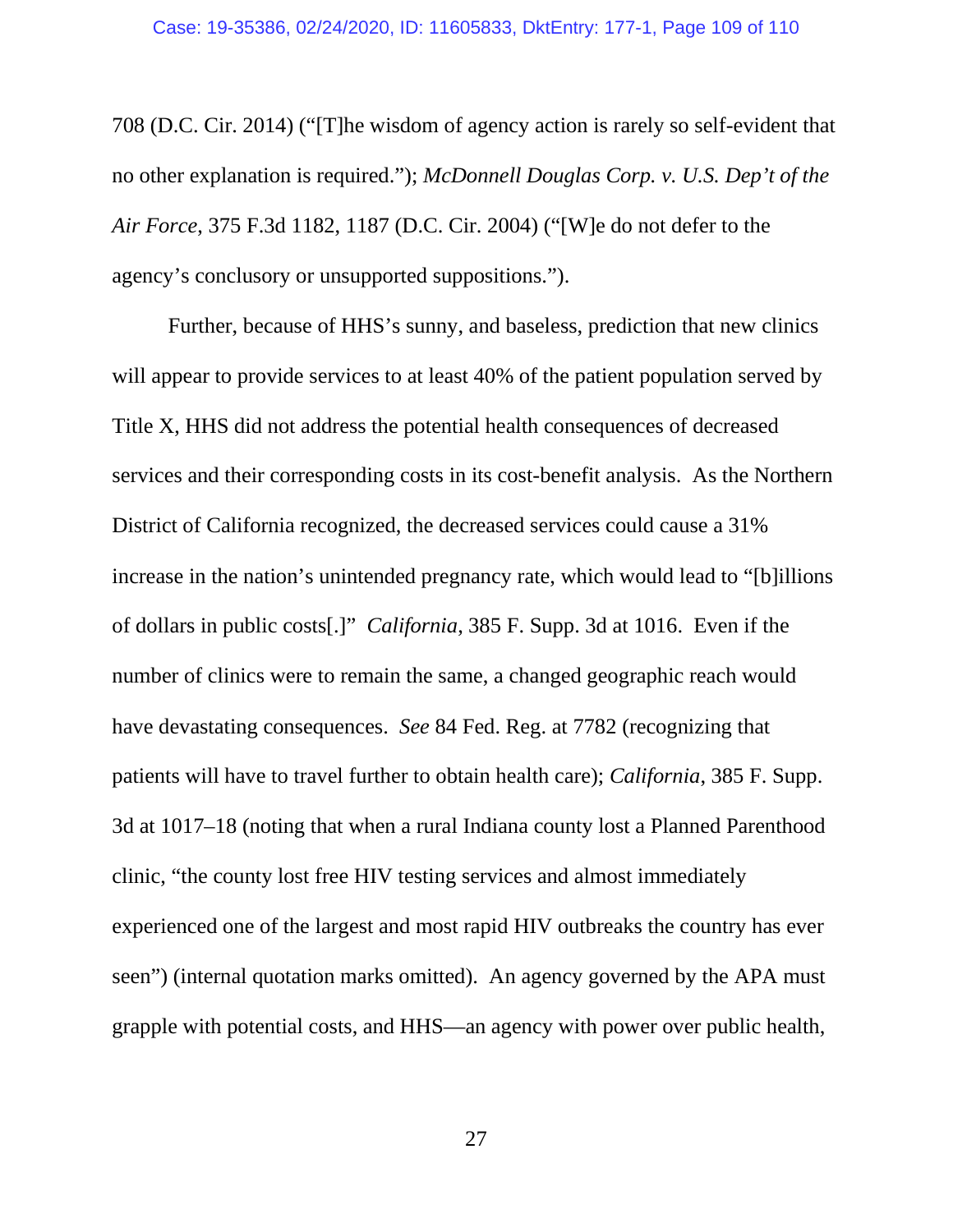no less—failed to do so here. *See State Farm Mut.*, 463 U.S. at 43; *Nat'l Ass'n of Home Builders v. EPA*, 682 F.3d 1032, 1040 (D.C. Cir. 2012).

The majority is correct that we give agencies deference—but only insofar as the agency "examine[s] the relevant data and articulate[s] a satisfactory explanation for its action including a rational connection between the facts found and the choice made." *State Farm Mut.*, 463 U.S. at 43 (internal quotation marks omitted). The majority fails to hold HHS to that basic standard here.

\*\*\*

In vacating the preliminary injunctions, the majority blesses an executive agency's disregard of the clear limits placed on it by Congress. The consequences will be borne by the millions of women who turn to Title X-funded clinics for lifesaving care and the very contraceptive services that have caused rates of unintended pregnancy—and abortion—to plummet.

I strongly dissent.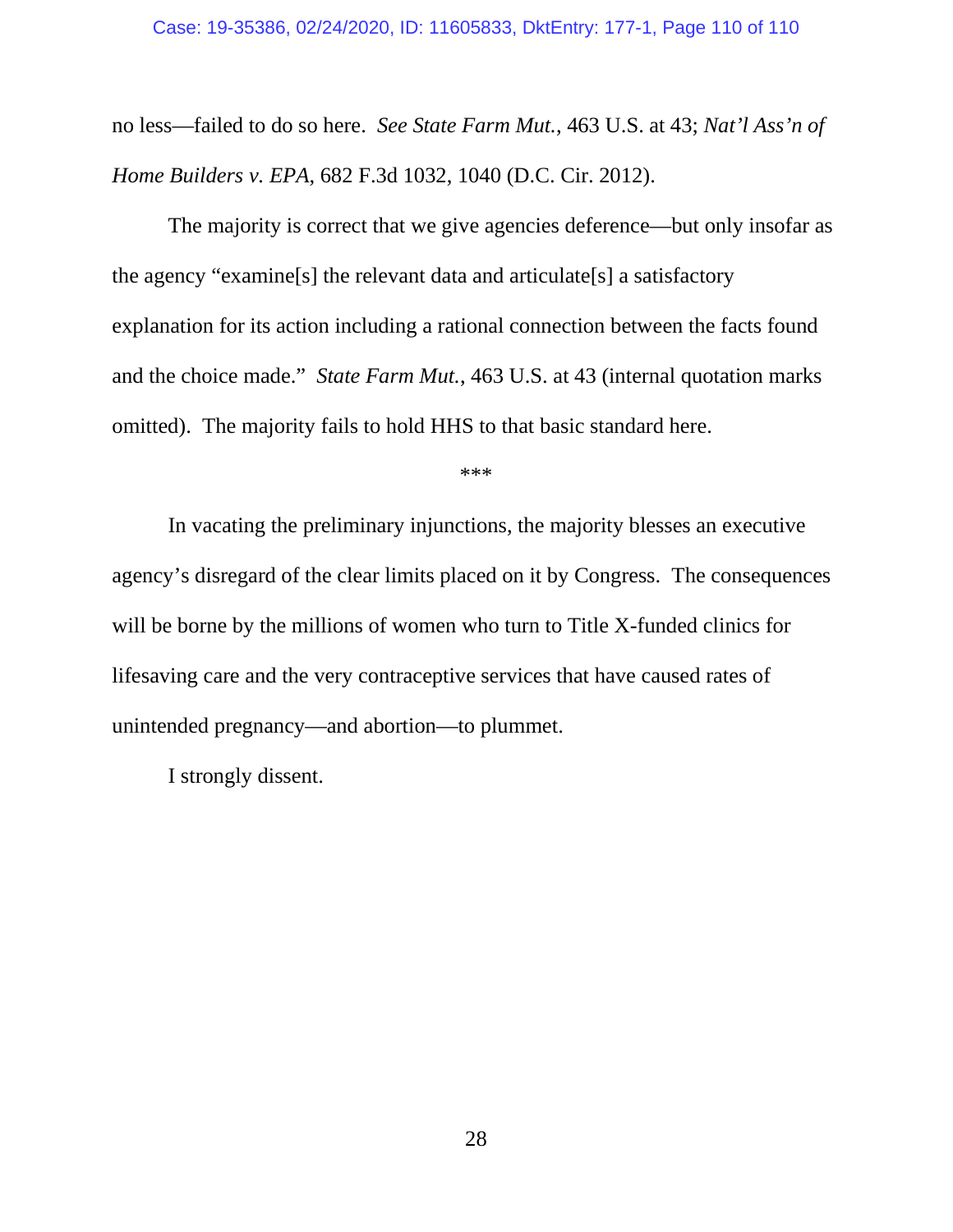## **United States Court of Appeals for the Ninth Circuit**

## **Office of the Clerk**

95 Seventh Street San Francisco, CA 94103

#### **Information Regarding Judgment and Post-Judgment Proceedings**

#### **Judgment**

This Court has filed and entered the attached judgment in your case. Fed. R. App. P. 36. Please note the filed date on the attached decision because all of the dates described below run from that date, not from the date you receive this notice.

## **Mandate (Fed. R. App. P. 41; 9th Cir. R. 41-1 & -2)**

The mandate will issue 7 days after the expiration of the time for filing a petition for rehearing or 7 days from the denial of a petition for rehearing, unless the Court directs otherwise. To file a motion to stay the mandate, file it electronically via the appellate ECF system or, if you are a pro se litigant or an attorney with an exemption from using appellate ECF, file one original motion on paper.

## **Petition for Panel Rehearing (Fed. R. App. P. 40; 9th Cir. R. 40-1) Petition for Rehearing En Banc (Fed. R. App. P. 35; 9th Cir. R. 35-1 to -3)**

#### **(1) A. Purpose (Panel Rehearing):**

- A party should seek panel rehearing only if one or more of the following grounds exist:
	- ► A material point of fact or law was overlooked in the decision;
	- ► A change in the law occurred after the case was submitted which appears to have been overlooked by the panel; or
	- ► An apparent conflict with another decision of the Court was not addressed in the opinion.
- Do not file a petition for panel rehearing merely to reargue the case.

#### **B. Purpose (Rehearing En Banc)**

• A party should seek en banc rehearing only if one or more of the following grounds exist: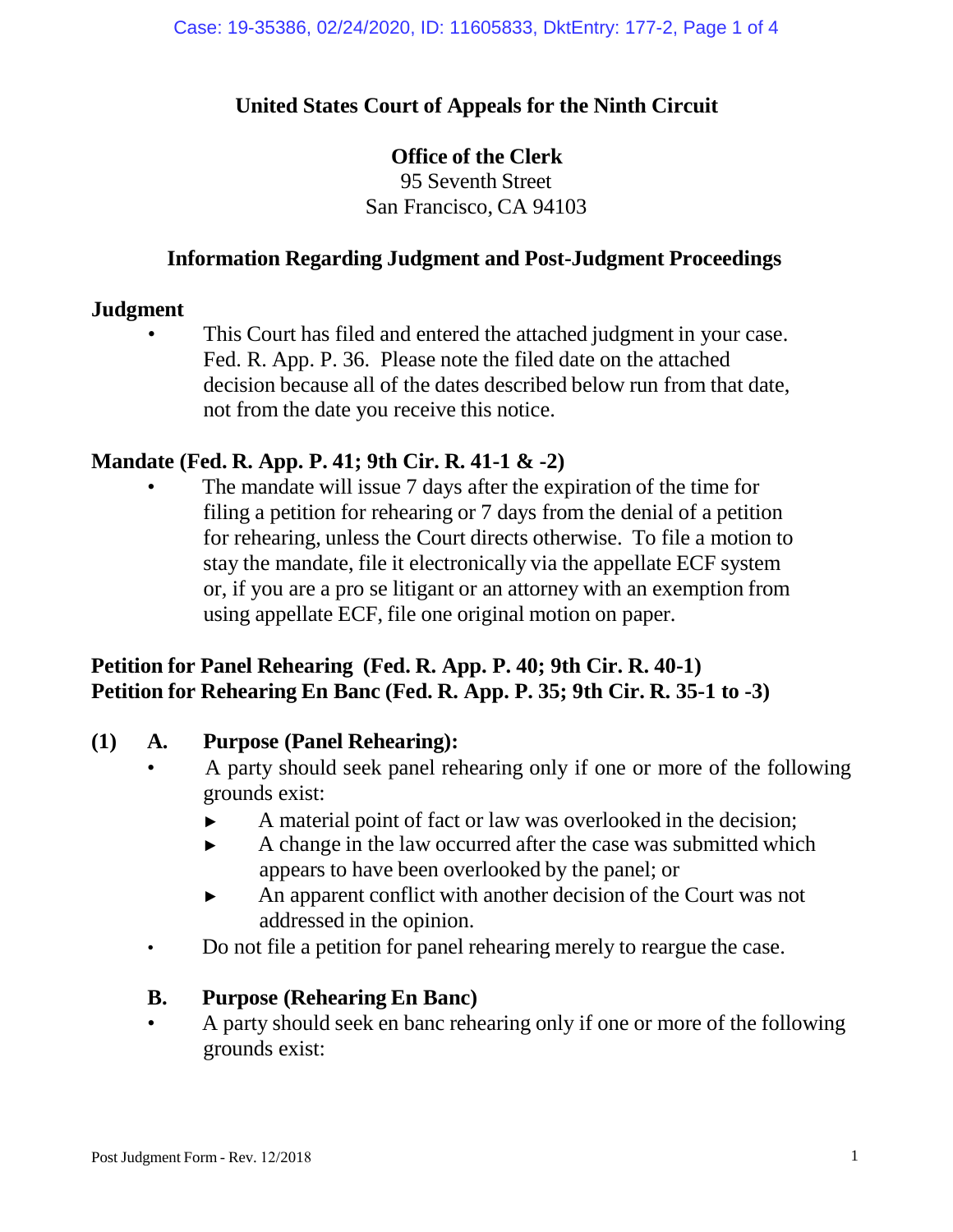- ► Consideration by the full Court is necessary to secure or maintain uniformity of the Court's decisions; or
- The proceeding involves a question of exceptional importance; or
- $\blacktriangleright$  The opinion directly conflicts with an existing opinion by another court of appeals or the Supreme Court and substantially affects a rule of national application in which there is an overriding need for national uniformity.

## **(2) Deadlines for Filing:**

- A petition for rehearing may be filed within 14 days after entry of judgment. Fed. R. App. P. 40(a)(1).
- If the United States or an agency or officer thereof is a party in a civil case, the time for filing a petition for rehearing is 45 days after entry of judgment. Fed. R. App. P. 40(a)(1).
- If the mandate has issued, the petition for rehearing should be accompanied by a motion to recall the mandate.
- *See* Advisory Note to 9th Cir. R. 40-1 (petitions must be received on the due date).
- An order to publish a previously unpublished memorandum disposition extends the time to file a petition for rehearing to 14 days after the date of the order of publication or, in all civil cases in which the United States or an agency or officer thereof is a party, 45 days after the date of the order of publication. 9th Cir. R. 40-2.

## **(3) Statement of Counsel**

• A petition should contain an introduction stating that, in counsel's judgment, one or more of the situations described in the "purpose" section above exist. The points to be raised must be stated clearly.

# **(4) Form & Number of Copies (9th Cir. R. 40-1; Fed. R. App. P. 32(c)(2))**

- The petition shall not exceed 15 pages unless it complies with the alternative length limitations of 4,200 words or 390 lines of text.
- The petition must be accompanied by a copy of the panel's decision being challenged.
- An answer, when ordered by the Court, shall comply with the same length limitations as the petition.
- If a pro se litigant elects to file a form brief pursuant to Circuit Rule 28-1, a petition for panel rehearing or for rehearing en banc need not comply with Fed. R. App. P. 32.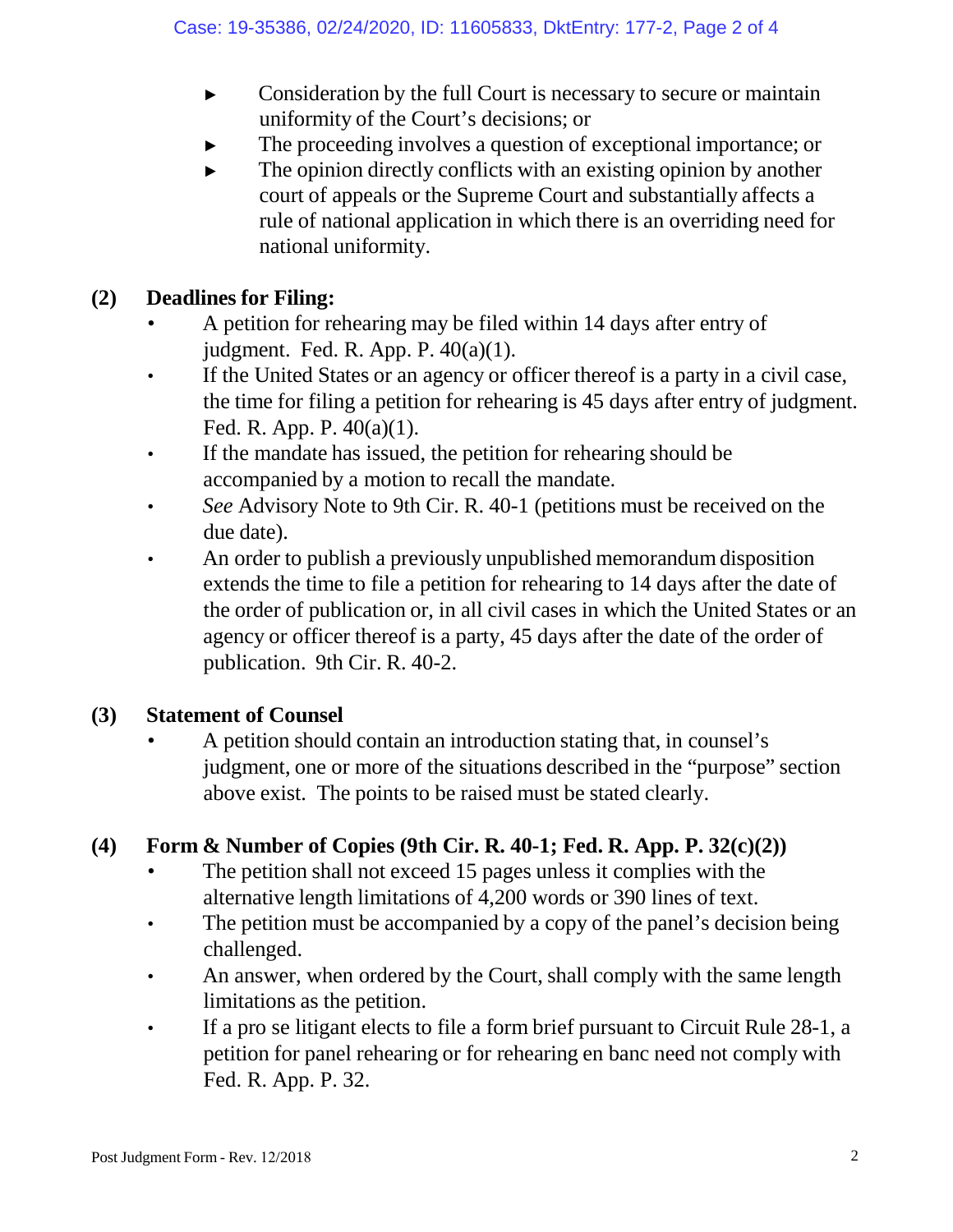Case: 19-35386, 02/24/2020, ID: 11605833, DktEntry: 177-2, Page 3 of 4

- The petition or answer must be accompanied by a Certificate of Compliance found at Form 11, available on our website [at www.ca9.uscourts.gov](http://www.ca9.uscourts.gov/) under *Forms.*
- You may file a petition electronically via the appellate ECF system. No paper copies are required unless the Court orders otherwise. If you are a pro se litigant or an attorney exempted from using the appellate ECF system, file one original petition on paper. No additional paper copies are required unless the Court orders otherwise.

# **Bill of Costs (Fed. R. App. P. 39, 9th Cir. R. 39-1)**

- The Bill of Costs must be filed within 14 days after entry of judgment.
- See Form 10 for addi[t](http://www.ca9.uscourts.gov/)ional information, available on our website at [www.ca9.uscourts.gov](http://www.ca9.uscourts.gov/) under *Forms.*

## **Attorneys Fees**

- Ninth Circuit Rule 39-1 describes the content and due dates for attorneys fees applications.
- All relevant forms are available on our website at [www.ca9.uscourts.gov](http://www.ca9.uscourts.gov/) under *Forms* or by telephoning (415) 355-7806.

# **Petition for a Writ of Certiorari**

• Please refer to the Rules of the United States Supreme Court a[t](http://www.supremecourt.gov/) [www.supremecourt.gov](http://www.supremecourt.gov/)

# **Counsel Listing in Published Opinions**

- Please check counsel listing on the attached decision.
- If there are any errors in a published opinion, please send a letter **in writing within 10 days** to:
	- ► Thomson Reuters; 610 Opperman Drive; PO Box 64526; Eagan, MN 55123 (Attn: Jean Green, Senior Publications Coordinator);
	- ► and electronically file a copy of the letter via the appellate ECF system by using "File Correspondence to Court," or if you are an attorney exempted from using the appellate ECF system, mail the Court one copy of the letter.